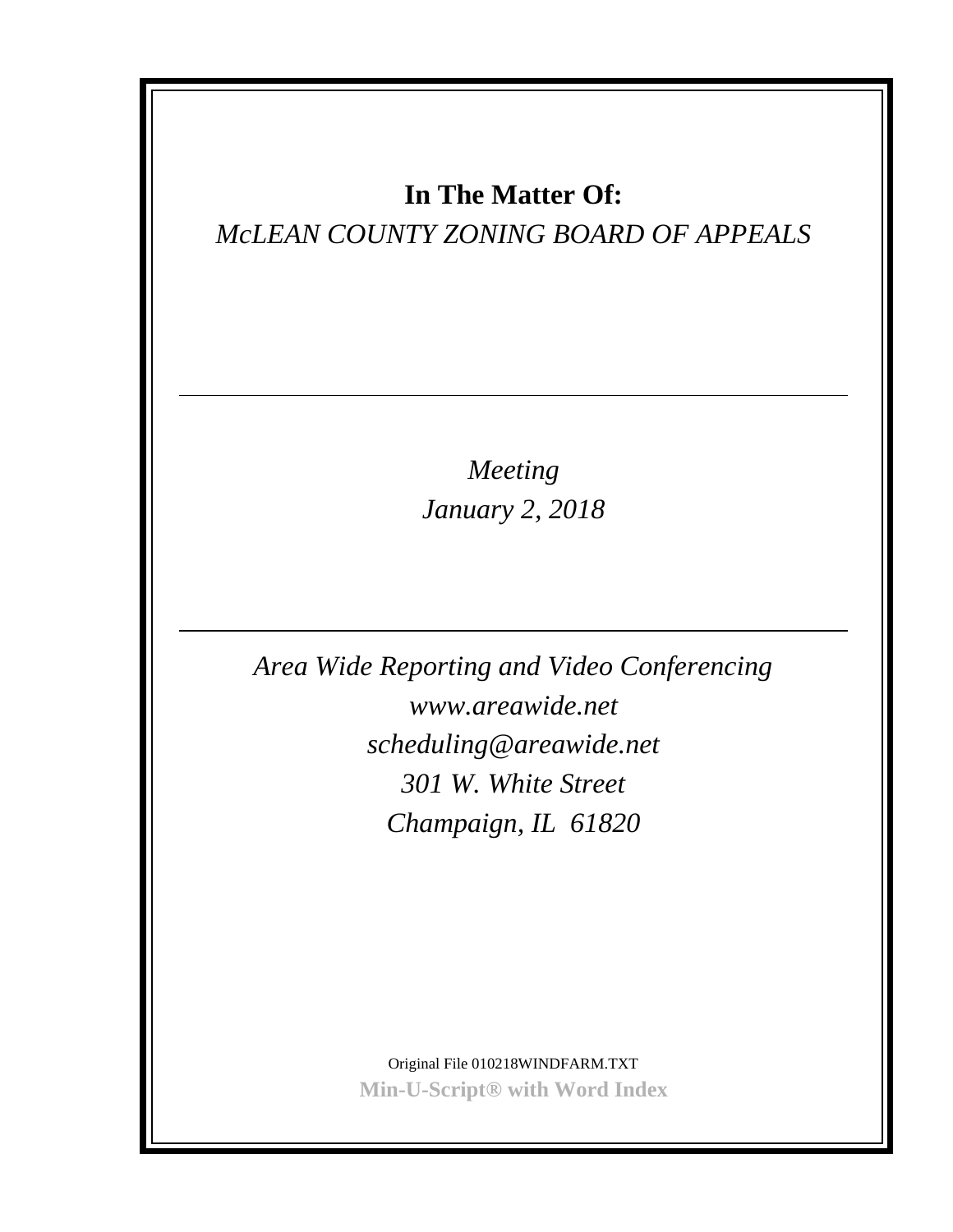**Meeting** 

|    |                                                       |                | <b>January 2, 2018</b>                                                                                    |
|----|-------------------------------------------------------|----------------|-----------------------------------------------------------------------------------------------------------|
|    | Page 1                                                |                | Page 3                                                                                                    |
| 1  | MCLEAN COUNTY ZONING BOARD OF APPEALS                 | 1              | INDEX                                                                                                     |
| 2  | <b>MEETING</b>                                        | $\overline{2}$ | Page                                                                                                      |
| 3  |                                                       | 3              | WITNESSES FOR THE APPLICANT:                                                                              |
| 4  | Tuesday, January 2, 2018                              | 4              | JAMES GRIFFIN (Opening Statement)  20                                                                     |
| 5  | $7:20$ p.m.                                           | 5              | KEVIN PARZYCK  25<br>MICHAEL MaROUS  64                                                                   |
| 6  |                                                       | 6              | EXHIBITS:                                                                                                 |
| 7  |                                                       | 7              |                                                                                                           |
|    | at                                                    |                | Applicant Exhibit Number 1  39<br>Agriculture Impact Mitigation                                           |
| 8  | Heartland Community College                           | 8              | Agreement                                                                                                 |
| 9  | 1500 West Raab Road                                   | 9              | Applicant Exhibit Number 2  39<br>Shadow Flicker Study                                                    |
| 10 | Normal, Illinois                                      | 10             | Applicant Exhibit Number 3  39                                                                            |
| 11 |                                                       | 11             | Kevin Parzyck's PowerPoint<br>Presentation                                                                |
| 12 | Case Number SU-17-11                                  | 12             |                                                                                                           |
| 13 |                                                       | 13             | Applicant Exhibit Number 4  78<br>December 28, 2017, Report by                                            |
| 14 | ZONING BOARD MEMBERS PRESENT:                         | 14             | Michael MaRous                                                                                            |
| 15 | Brian Bangert                                         | 15             | Applicant Exhibit Number 5  78<br>Michael MaRous's Powerpoint                                             |
| 16 | Chris Carlton - 1st Alternate<br>Rick Dean            | 16             | Presentation                                                                                              |
| 17 | James Finnigan - Chairman<br>Michael Kuritz           | 17             | Board Exhibit Number 1<br>-6                                                                              |
| 18 | Mary Beth Taylor - 2nd Alternate                      | 18             | ECOCAT Letter                                                                                             |
|    | Julia Turner<br>Drake Zimmerman                       |                | Board Exhibit Number 2                                                                                    |
| 19 |                                                       | 19             | IDNR Letter                                                                                               |
| 20 |                                                       | 20             | Board Exhibit Number 3  6<br>Consistency Review by the                                                    |
| 21 | Court Reporter:                                       | 21             | Intergovernmental Staff                                                                                   |
| 22 | Brenda Zeitler, CSR-RPR<br>License No. 084-004062     | 22             |                                                                                                           |
| 23 | Area Wide Reporting Service<br>800-747-6789           | 23             |                                                                                                           |
| 24 |                                                       | 24             |                                                                                                           |
|    |                                                       |                |                                                                                                           |
|    | Page 2                                                |                | Page 4                                                                                                    |
| 1  | <b>APPEARANCES:</b>                                   |                |                                                                                                           |
| 2  | <b>SCHAIN BANKS</b>                                   | 1              | (Transcript begins at 7:20 at the                                                                         |
| 3  | BY: MR. JAMES R. GRIFFIN, ESQ.<br>Attorney at Law     | $\mathbf{2}$   | beginning of hearing for SU-17-11.)                                                                       |
| 4  | 70 West Madison Street<br>Suite 5300                  | 3              | <b>CHAIRMAN FINNIGAN:</b> Would the Applicants for                                                        |
| 5  | Chicago, Illinois 60602                               |                | 4 Case SU-17-11 come forward, McLean County Wind Energy                                                   |
|    | (312) 345-5700<br>jgriffin@schainbanks.com            |                | 5 LLC?                                                                                                    |
| 6  | On Behalf of the Applicant                            | 6              | The secretary, call the case.                                                                             |
| 7  | SAMANTHA M. WALLEY, ESQ.<br>Assistant States Attorney | 7              | I guess before we get started on it, we're                                                                |
| 8  | 104 West Front Street                                 |                |                                                                                                           |
|    | Room 605                                              |                | 8 following the procedure here that you picked up at the                                                  |
| 9  | Bloomington, Illinois 61701-5005                      | 9              |                                                                                                           |
| 10 | $(309)$ 888-5400<br>On Behalf of McLean County.       | 10             | door; so we're trying to make that our policy. I'm<br>not saying we won't get outside of it a little bit, |
| 11 |                                                       | 11             |                                                                                                           |
| 12 | ALSO PRESENT:                                         |                | but that's what we're going to try and do. If you                                                         |
| 13 | PHILIP DICK, Director of Building & Zoning            | 12             | haven't got one, I think there's still some more at                                                       |
| 14 | JERRY STOKES, Assistant County Engineer               | 13             | the door.                                                                                                 |
|    |                                                       | 14             | <b>MR. DICK:</b> We had sent to us from the                                                               |
| 15 |                                                       | 15             | Illinois Department of Natural Resources some                                                             |
| 16 |                                                       | 16             | documents late today with an interpretation of what                                                       |
| 17 |                                                       | 17             | the Applicant had submitted to them. I'll distribute                                                      |
| 18 |                                                       | 18             | copies of them at this time.                                                                              |
| 19 |                                                       | 19             | (Pause in proceedings.)                                                                                   |
| 20 |                                                       | 20             | MR. DICK: This is Case Number SU-17-11,                                                                   |
| 21 |                                                       | 21             | Application of McLean County Wind Energy, LLC, by                                                         |
| 22 |                                                       |                | 22 Invenergy Wind Development North America, LLC, for a                                                   |
| 23 |                                                       |                | 23 special use to allow a Wind Energy Conversion System                                                   |
| 24 |                                                       |                | 24 consisting of up to 117 wind turbine generators that                                                   |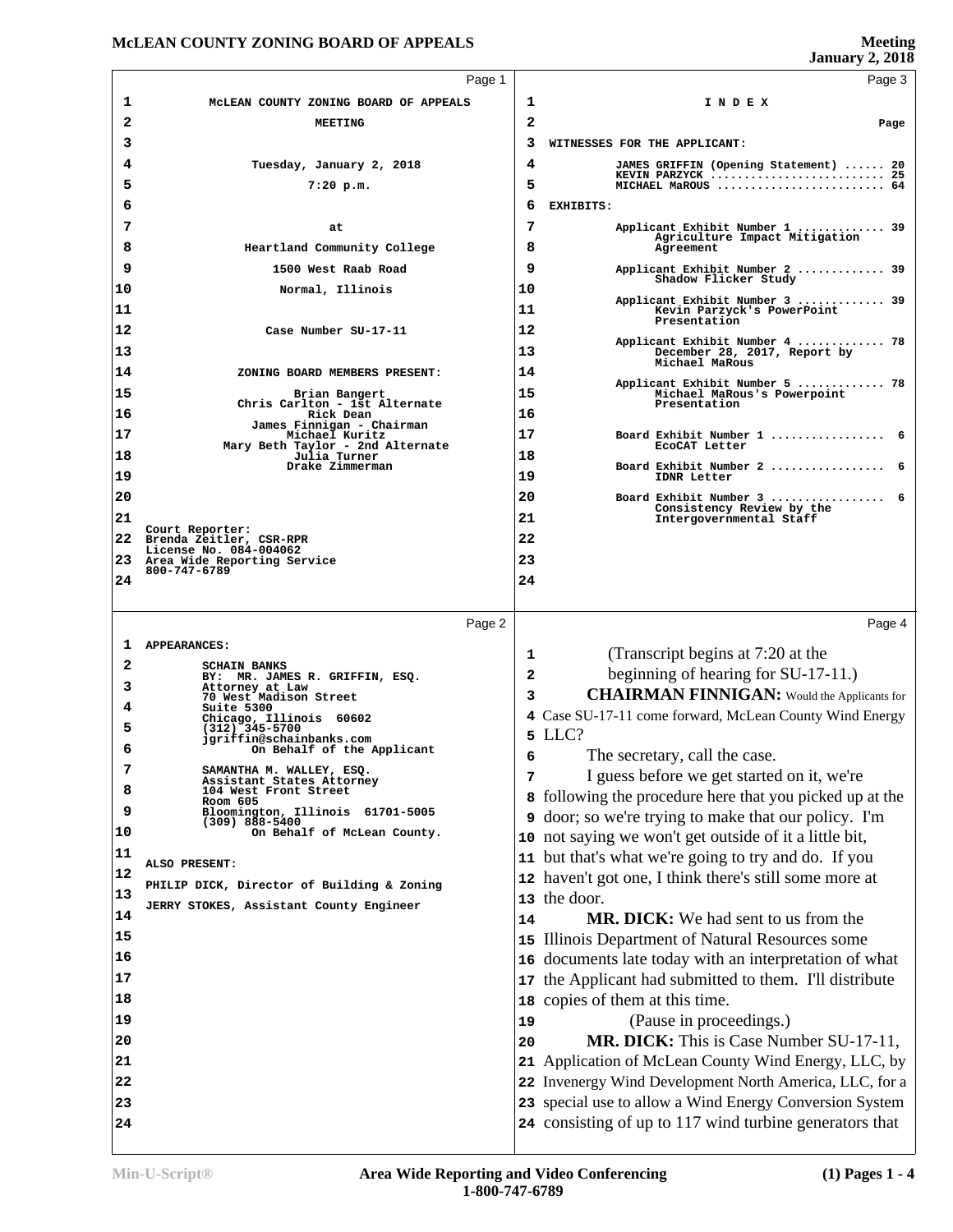|    | Page 5                                                                                       |    | Page 7                                                                                                        |
|----|----------------------------------------------------------------------------------------------|----|---------------------------------------------------------------------------------------------------------------|
|    | 1 are up to 500 feet in height, as well as access roads,                                     |    | 1 topography is generally relatively flat. The drainage                                                       |
|    | 2 transformers, power lines, communication lines,                                            |    | 2 is to multiple directions. It's all surrounded by                                                           |
|    | 3 interconnection lines, substation, construction                                            |    | 3 land in the Agriculture District, and the surrounding                                                       |
|    | 4 lay-down yards, and other ancillary facilities or                                          |    | 4 land use is primarily crop production with some                                                             |
|    | 5 structures on approximately 13,000 acres in the                                            | 5  | pasture.                                                                                                      |
|    | 6 Agriculture District.                                                                      | 6  | The analysis of the seven standards listed                                                                    |
| 7  | The application also requests that the time                                                  |    | 7 in Article VII Section 350-56 (Standards for Special                                                        |
|    | 8 period to apply for building permits for Wind Energy                                       |    | 8 Use Permits) of the Zoning Ordinance as they apply to                                                       |
|    | 9 Conversion System be extended to three years, rather                                       | 9  | this zoning request is as follows:                                                                            |
|    | 10 than two years as provided by the McLean County Zoning                                    | 10 | The proposed special use will not be                                                                          |
|    | 11 Ordinance in the Agriculture District.                                                    |    | 11 detrimental to or endanger the health, safety, morals,                                                     |
| 12 | This is on property in section 16, 17,                                                       |    | 12 comfort, or welfare of the public. This standard can                                                       |
|    | 13 19-23, 26-32, 34 and 35 of Chenoa Township, Sections                                      |    | 13 be met.                                                                                                    |
|    | 14 13-15, 23, 24, 26, 27, and 34-36 of Gridley Township,                                     | 14 | The Applicant is proposing to build a Wind                                                                    |
|    | 15 Sections 1, 8, 17-20, 24, 26, 28, 29, 31, 32, 33 and                                      |    | 15 Energy Conversion System (WECS) consisting of up to                                                        |
|    | 16 36 of Lawndale Township, Sections 2, 4, 6, 10, 11,                                        |    | 16 117 wind turbine generators that are up to 500 feet in                                                     |
|    | 17 13-15, 22-27, 31, and 33 in Lexington Township, and                                       |    | 17 height. The project will likely end up with 100                                                            |
|    | 18 Sections 1-3 and 12 in Money Creek Township.                                              |    | 18 turbines with a total power output of up to 250                                                            |
| 19 | The Project is generally located east of                                                     |    | 19 megawatts and will power approximately 69,000 homes,                                                       |
|    | 20 County Highway 29, south of U.S. Highway 24, west of                                      |    | 20 according to the application.                                                                              |
|    | 21 County Roads 3570E and 3600E, and north of State                                          | 21 | A noise analysis was submitted with the                                                                       |
|    | 22 Highway 165.                                                                              |    | 22 application. Three different types of General                                                              |
| 23 | Public notice of this hearing was published                                                  |    | 23 Electric turbines will be used: General Electric 2.5                                                       |
|    | 24 in the Pantagraph on December 16, 2015, as provided by                                    |    | 24 MW-116 turbines with standard blades, GE 2.5 MW-127                                                        |
|    |                                                                                              |    |                                                                                                               |
|    | Page 6                                                                                       |    | Page 8                                                                                                        |
|    | 1 law. All the other required notifications have been                                        |    | 1 turbines with low-noise trailing edge (LNTE) blades,                                                        |
|    | 2 made, and the Applicant has paid the publication                                           |    | 2 and GE 2.3 MW-116 turbines with LNTE blades or low                                                          |
|    | 3 costs.                                                                                     |    | 3 noise trailing edge blade.                                                                                  |
| 4  | There are several attachments. I'd like to                                                   | 4  | The dominant component of wind turbine noise                                                                  |
| 5. | pass the plat maps that show these different townships                                       | 5  | is caused by the blade passing through the air. The                                                           |
|    | 6 where these turbines will be located.                                                      |    | 6 trailing edge of an LNTE blade is shaped to make the                                                        |
| 7  | And I have a request from an attorney who                                                    |    | 7 air flow off the blade less turbulent, which reduces                                                        |
|    | 8 represents Yates Chenoa Golden Rule Drainage Districts                                     |    | 8 emitted noise. The figures in the application specify                                                       |
|    | <b>9</b> that they would like certain installations of                                       |    | <b>9</b> the type and location of each turbine to comply with                                                 |
|    | 10 underground piping or electricity. But they don't                                         |    | 10 noise regulations. If the Applicant changes the                                                            |
|    | 11 really represent any of the townships that are in this                                    |    | 11 project layout or turbine type, chooses alternative                                                        |
|    | 12 wind farm. So it doesn't really apply to this case.                                       |    | 12 sites, and/or employs a mix of standard LNTE blades                                                        |
| 13 | As communications 1 and 2, the EcoCAT and                                                    |    | 13 different than the model in the application, the noise                                                     |
|    | 14 the IDNR letter that were just passed to you, those                                       |    | 14 analysis will need to be updated accordingly and                                                           |
|    | 15 are communications in this case.                                                          |    | 15 compliance again demonstrated.                                                                             |
| 16 | Board Exhibit 3 is Consistency Review by the                                                 | 16 | The Proposed Wind Energy Conversion System                                                                    |
|    | 17 intergovernmental staff that I'll pass.                                                   |    | 17 meets the setback requirements of the Zoning                                                               |
| 18 | The Applicant submitted some additional<br>19 documents that are at your spots that they can |    | 18 Ordinance. The turbines will be set back 1.1 times                                                         |
|    |                                                                                              | 19 | the height of the turbine from all sides and rear                                                             |
|    |                                                                                              |    |                                                                                                               |
|    | 20 introduce, and they will introduce them as exhibits                                       | 20 | property lines of nonparticipating property owners                                                            |
|    | 21 when they present. That's all I have at this point.                                       | 21 | from the edge of any public road right-of-way,                                                                |
| 22 | Oh wait, no, I have my staff report.                                                         |    | 22 third-party transmission lines, and communication                                                          |
| 23 | This application is primarily on land<br>24 occupied by crop production and pasture. The     |    | 23 towers as measured from the tip of the blade. The<br>24 turbines will be set back 1,500 feet from occupied |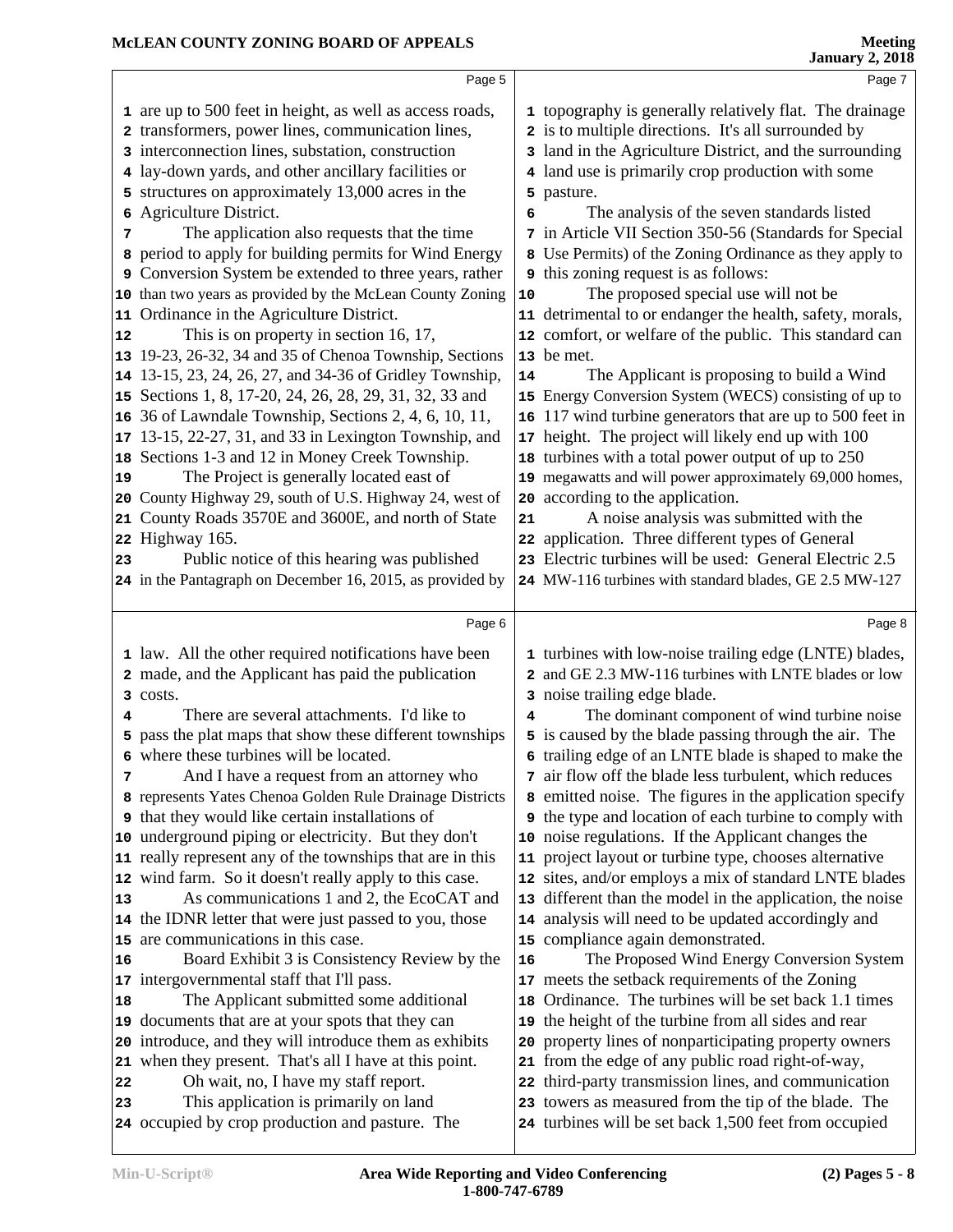|              | Page 9                                                                                                         |    | Page 11                                                                                                          |
|--------------|----------------------------------------------------------------------------------------------------------------|----|------------------------------------------------------------------------------------------------------------------|
|              | 1 residences.                                                                                                  |    | 1 of Natural Resources, and implementation of IDNR                                                               |
| $\mathbf{2}$ | The professional engineer shall certify, as                                                                    |    | 2 recommendations based on pre-siting study results as                                                           |
| 3            | part of the building permit application, that the                                                              |    | 3 required in the Zoning Ordinance for wildlife.                                                                 |
|              | foundation and tower design of the WECS is within                                                              | 4  | The McLean County Regional Comprehensive                                                                         |
| 5.           | accepted professional standards. After construction                                                            |    | 5 Plan approved on November 17, 2009, proposes that the                                                          |
|              | 6 is complete, a professional engineer will verify that                                                        |    | 6 project area remain in agricultural land use and                                                               |
| 7            | they are built according to the approved plans.                                                                |    | 7 states that wind energy developments are an                                                                    |
| 8            | The Applicant has submitted an air space                                                                       |    | 8 opportunity for preserving local farmland and                                                                  |
|              | 9 study with correspondence with the Federal Aviation                                                          |    | 9 agricultural heritage. The Plan goes on to state, in                                                           |
|              | 10 Administration (FAA), a microwave study, a                                                                  |    | 10 reference to the two wind farms that had already been                                                         |
|              | 11 communications tower study, an AM and FM radio report,                                                      |    | 11 approved at that time, "Besides adding significant tax                                                        |
|              | 12 a land mobile and emergency services report, a mobile                                                       |    | 12 dollars, both projects will assist local farmers as                                                           |
|              | 13 phone carrier report, an off-air TV analysis, a sample                                                      |    | 13 some take advantage of annual turbine rental fees for                                                         |
|              | 14 landowner agreement, and an economic impact study.                                                          |    | 14 allowing the energy firms to erect turbines on private                                                        |
| 15           | The Applicant will resolve any complaints of                                                                   |    | 15 property."                                                                                                    |
|              | 16 television reception interference and return them to                                                        | 16 | The proposed special use will not be                                                                             |
|              | 17 at least the level of service that occurred before the                                                      |    | 17 injurious to the use and enjoyment of other property                                                          |
|              | 18 turbines were installed. If problems occur with                                                             |    | 18 in the immediate vicinity for purposes already                                                                |
|              | 19 emergency service transmissions the Applicant states                                                        |    | 19 permitted or substantially diminish property values in<br>20 the immediate area. This standard can be met.    |
|              | 20 that their meteorological towers or turbines can serve<br>21 as platforms for base stations or repeaters.   |    |                                                                                                                  |
| 22           | The application includes a Decommissioning                                                                     | 21 | The surrounding property that is currently<br>22 used for crop production will continue to be desirable          |
|              | 23 Plan and Decommissioning Obligation Cost Evaluation.                                                        |    | 23 for such use. Land surrounding wind turbines will                                                             |
|              | 24 The cost estimate per turbine is \$40,562. The                                                              |    | 24 continue to be farmed. The proposed wind farm is                                                              |
|              |                                                                                                                |    |                                                                                                                  |
|              | Page 10                                                                                                        |    | Page 12                                                                                                          |
|              |                                                                                                                |    |                                                                                                                  |
|              |                                                                                                                |    |                                                                                                                  |
|              | 1 Applicant will need to post adequate financial                                                               |    | 1 compatible with agricultural operations in the project                                                         |
|              | assurance with the County and has indicated that, if                                                           |    | 2 area, and these agricultural operations will not                                                               |
| 3            | the project is decommissioned, they will remove all<br>facilities as required under the Agricultural Impact    | 4  | 3 likely be negatively impacted.<br>The application meets the setback                                            |
|              | Mitigation Agreement (AIMA), including the turbine                                                             |    | 5 requirements of Zoning Ordinance. Compliance with                                                              |
|              | 6 foundations to depth of 5 feet below grade. This is                                                          |    | 6 these setback requirements ensure that project                                                                 |
|              | 7 greater than 40 inches below grade as required by the                                                        |    | 7 improvements are located at safe distances from other                                                          |
|              | 8 Zoning Ordinance.                                                                                            |    | 8 uses. The application demonstrates that the project                                                            |
| 9            | The Applicant has submitted a review of                                                                        |    | 9 will comply with noise standards of the Illinois                                                               |
|              | 10 ecological resources and mapped the wetlands in the                                                         |    | 10 Pollution Control Board. The noise analysis and the                                                           |
|              | 11 project area. The Applicant has submitted a cultural                                                        |    | 11 turbine setback requirements from occupied residence                                                          |
|              | 12 inventory review and noted areas to be avoided by                                                           |    | 12 show that the project will not injure nearby                                                                  |
|              | 13 turbines, but there has been no communication from the                                                      |    | 13 residents.                                                                                                    |
|              | 14 Illinois Historic Preservation areas. (That was                                                             | 14 | The Applicant is requesting to be allowed to                                                                     |
|              | 15 before we received the report that we got today.)                                                           |    | 15 apply for building permit up to three years after                                                             |
|              | The Applicant has submitted a bat acoustic                                                                     |    | 16 County Board approval rather than two years, as                                                               |
| 16           | 17 survey, including a field study. The Applicant has                                                          |    | 17 allowed. This is a reasonable request and has been                                                            |
|              | 18 submitted an eagle and other raptor nest survey,                                                            |    | 18 approved for other wind farms in the County.                                                                  |
|              | 19 including a field study. The Applicant submitted a                                                          | 19 | Site approval for each wind turbine within                                                                       |
|              | 20 large bird study, including a field study. The                                                              |    | 20 the project area needs to be approved by the Federal                                                          |
|              | 21 Applicant has submitted a small bird study survey,                                                          |    | 21 Aviation Administration (FAA) before construction can                                                         |
|              | 22 including a field study. However, the County has not                                                        |    | 22 begin. Lighting on turbines shall meet the FAA                                                                |
|              | 23 yet received a pre-siting study addressing all<br>24 relevant species, submitted to the Illinois Department |    | 23 lighting requirements. The application states that no<br>24 more intensive lighting will be installed than is |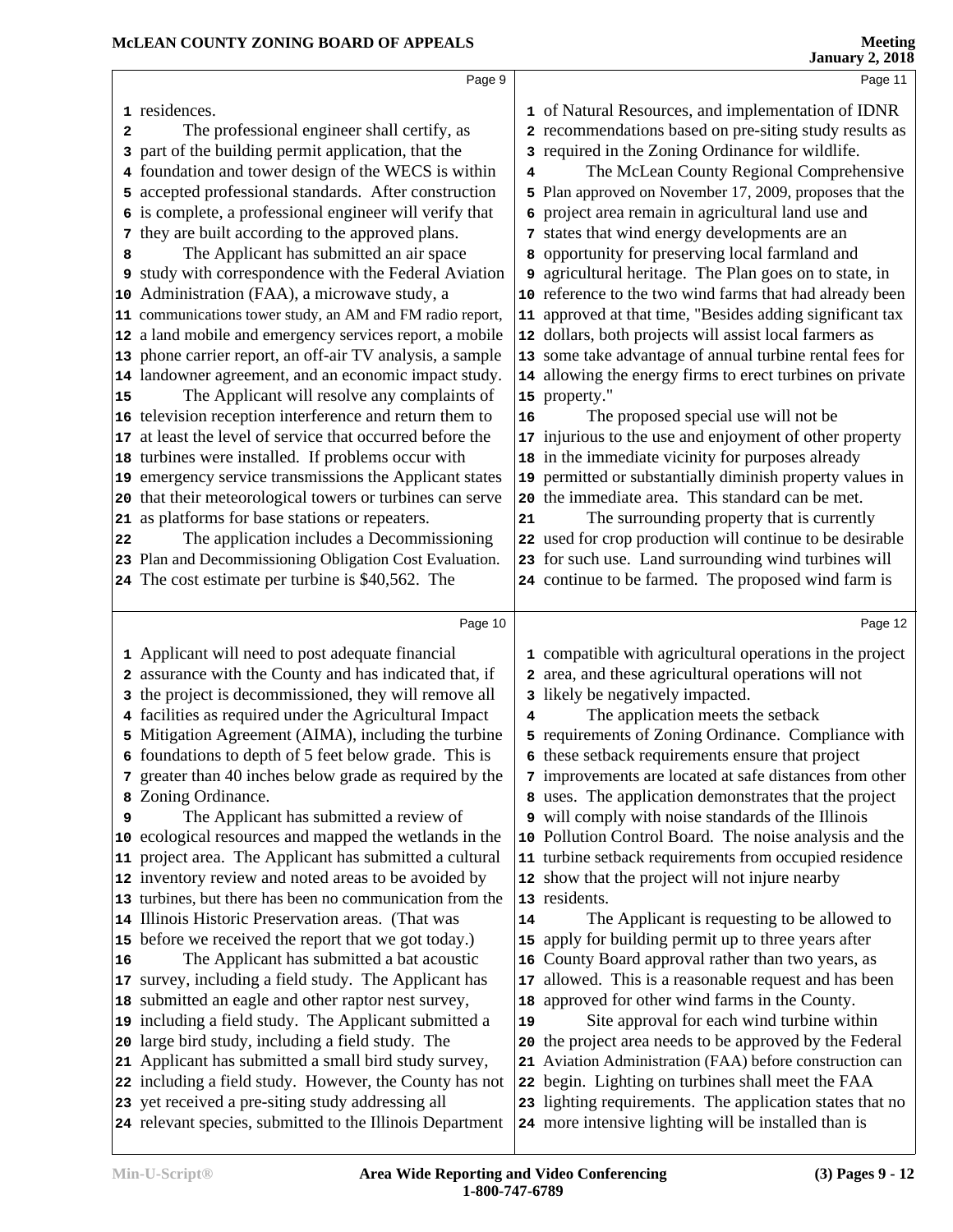| Page 13                                                                                                                                                                                                                                                                                                                                                                                                                                                                                                                                                                                                                                                                                                                                                                                                                                                                                                                                                                                                                                                                                                                                                                                                      | Page 15                                                                                                                                                                                                                                                                                                                                                                                                                                                                                                                                                                                                                                                                                                                                                                                                                                                                                                                                                                                                                                                                                                                                                                                                                                                                                    |
|--------------------------------------------------------------------------------------------------------------------------------------------------------------------------------------------------------------------------------------------------------------------------------------------------------------------------------------------------------------------------------------------------------------------------------------------------------------------------------------------------------------------------------------------------------------------------------------------------------------------------------------------------------------------------------------------------------------------------------------------------------------------------------------------------------------------------------------------------------------------------------------------------------------------------------------------------------------------------------------------------------------------------------------------------------------------------------------------------------------------------------------------------------------------------------------------------------------|--------------------------------------------------------------------------------------------------------------------------------------------------------------------------------------------------------------------------------------------------------------------------------------------------------------------------------------------------------------------------------------------------------------------------------------------------------------------------------------------------------------------------------------------------------------------------------------------------------------------------------------------------------------------------------------------------------------------------------------------------------------------------------------------------------------------------------------------------------------------------------------------------------------------------------------------------------------------------------------------------------------------------------------------------------------------------------------------------------------------------------------------------------------------------------------------------------------------------------------------------------------------------------------------|
| 1 required to meet minimum FAA lighting requirements.<br>The Applicant is proposing to build several<br>2<br>3 turbines within a mile and a half of the municipal<br>4 boundaries of Chenoa, Gridley, and Lexington and has<br>5 indicated that they are seeking appropriate<br>6 authorization from each municipality.<br>McLean County has not yet received a<br>7<br>8 pre-siting study addressing all relevant species,<br>9 submitted to the Illinois Department of Natural<br>10 Resources (IDNR) -- we have received their comments,<br>11 but we haven't received the implementation by the<br>12 Applicant.<br>The proposed special use will not impede the<br>13<br>14 orderly development of the surrounding property for                                                                                                                                                                                                                                                                                                                                                                                                                                                                         | 1 already-built Twin Groves Wind Farm. It is necessary<br>2 to install vegetative strips along the upstream side<br>3 of access roads that are prone to washing out,<br>4 particularly where the access roads cross waterways.<br>5 To minimize erosion along access roads, waterways<br>6 should be improved before access roads are installed,<br>7 or the crossing will not be installed in a way that<br>minimizes erosion.<br>Adequate measures have been or will be taken<br>9<br>to provide ingress and egress so designed as to<br>10<br>11 minimize traffic congestion in the public streets.<br>12 This standard has been met.<br>The Applicant has been working with the<br>13<br>14 County and Townships to obtain road use agreements to                                                                                                                                                                                                                                                                                                                                                                                                                                                                                                                                      |
| 15 uses prohibited in the district. This standard is<br>16 met.<br>The Agriculture District is very restrictive<br>17<br>18 for establishing non-agricultural uses. Nearby land                                                                                                                                                                                                                                                                                                                                                                                                                                                                                                                                                                                                                                                                                                                                                                                                                                                                                                                                                                                                                              | 15 maintain the public road and provide adequate access<br>16 during the construction process.<br>A signed road use agreement with the County<br>17<br>18 for use of county roads will need to be approved                                                                                                                                                                                                                                                                                                                                                                                                                                                                                                                                                                                                                                                                                                                                                                                                                                                                                                                                                                                                                                                                                 |
| 19 that is suitable for crop production will continue to<br>20 be suitable for such use. In the limited areas where<br>21 residents are located, turbines be set back 1,500 feet<br>22 from occupied residences. The application includes a<br>23 Decommissioning Plan and Decommissioning Obligation                                                                                                                                                                                                                                                                                                                                                                                                                                                                                                                                                                                                                                                                                                                                                                                                                                                                                                        | before the County Board takes action on this<br>19<br>application. The written road use agreement with the<br>20<br>21 applicable township road commissioners will need to be<br>22 obtained before the constructions permits are issued.<br>The establishment, maintenance, and<br>23                                                                                                                                                                                                                                                                                                                                                                                                                                                                                                                                                                                                                                                                                                                                                                                                                                                                                                                                                                                                     |
| 24 Cost Evaluation. The cost estimate per turbine is                                                                                                                                                                                                                                                                                                                                                                                                                                                                                                                                                                                                                                                                                                                                                                                                                                                                                                                                                                                                                                                                                                                                                         | 24 operation of special use will be in conformance with                                                                                                                                                                                                                                                                                                                                                                                                                                                                                                                                                                                                                                                                                                                                                                                                                                                                                                                                                                                                                                                                                                                                                                                                                                    |
| Page 14                                                                                                                                                                                                                                                                                                                                                                                                                                                                                                                                                                                                                                                                                                                                                                                                                                                                                                                                                                                                                                                                                                                                                                                                      | Page 16                                                                                                                                                                                                                                                                                                                                                                                                                                                                                                                                                                                                                                                                                                                                                                                                                                                                                                                                                                                                                                                                                                                                                                                                                                                                                    |
| 1 \$40,562. The Applicant will post adequate security<br>2 with the County.<br>The Applicant indicates that there is one<br>3<br>4 airstrip in the project area. The application<br>5 indicates that turbines will be set back a distance of<br>6 1,000 feet from the sides and more than one mile from<br>7 the ends of the 2,250-foot grass runway of the Thacker<br>8 Airstrip, a private airstrip located two miles<br>9 southwest of Chenoa.<br>The application indicates all turbines have<br>10<br>11 been located to minimize adverse affects to crop<br>12 dusting operations since farmers in the project area<br>13 rely on aerial applications of pesticide for their<br>14 crops.<br>Adequate utilities, access roads, drainage<br>15<br>16 and/or other necessary facilities have been or will be<br>17 provided. This standard is met.<br>The Applicant will protect the existing<br>18<br>19 drainage near the project and repair any damage made<br>20 to drain tile or other drainage improvements. The<br>21 Applicant is proposing to build gravel access roads to<br>22 each tower.<br>Drainage problems have developed along and<br>23<br>24 through some of these access roads in the | 1 the intent of the district in which the special use is<br>2 proposed to be located. This standard is met.<br>The intent of the Agricultural District<br>3<br>4 states, "Provide for the location and govern the<br>5 establishment and operation of land uses which are<br>6 compatible with agriculture and are of such a nature<br>7 that their location away from residential, commercial,<br>and industrial areas as most desirable."<br>The proposed special use, in all other<br>9<br>10 respects, conforms to the applicable regulations of<br>11 the Agriculture District. This standard is met.<br>In conclusion, staff recommends that this<br>12<br>application meets all the standard set forth in<br>13<br>14 Article VII Section 350-56 (Standards for Special Use<br>15 Permits) of the Zoning Ordinance provided the<br>16 following stipulations.<br>1. A written road use agreement shall be<br>17<br>obtained by the County before the County Board<br>18<br>approves this application.<br>19<br>2. A written road use agreement shall be<br>20<br>21 obtained with the applicable township road commissions<br>22 before construction permits are issued.<br>3. Development shall follow the plans and<br>23<br>24 documents submitted with the application and with |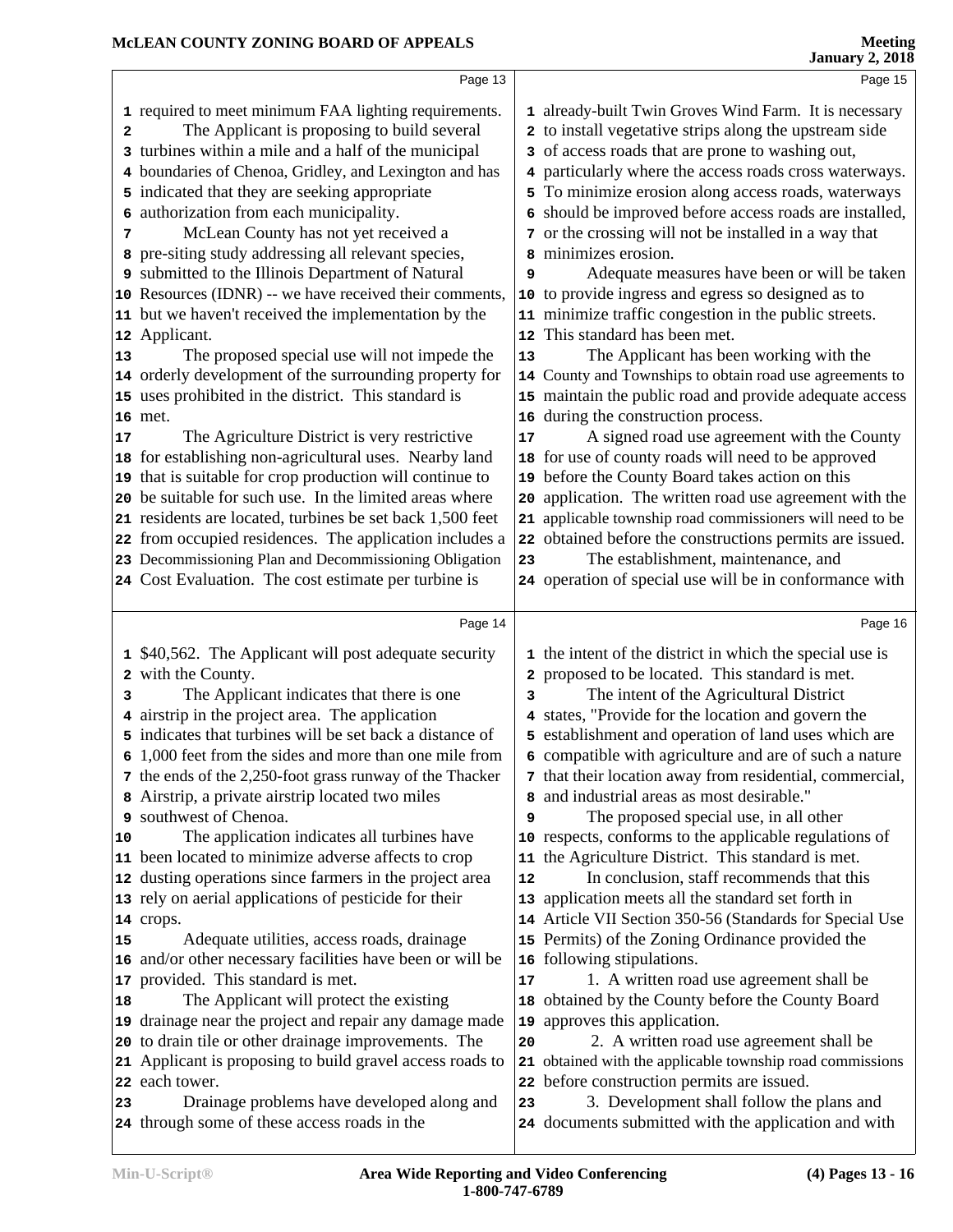|          | Page 17                                                                                                              |    | Page 19                                                                                                 |
|----------|----------------------------------------------------------------------------------------------------------------------|----|---------------------------------------------------------------------------------------------------------|
|          | 1 Zoning Regulations, including Article VI Section                                                                   |    | 1 I'm concerned that the people in the back may not be                                                  |
|          | 350-43.00(2) (Use Standards for WECS).                                                                               |    | 2 able to hear. If anyone should comes up and provides                                                  |
| з        | 4. Adequate financial assurance acceptable                                                                           |    | 3 testimony, whether it's questions asked from the Board                                                |
|          | 4 to the County shall be submitted with the County                                                                   |    | 4 or someone from the audience, please lean forward. We                                                 |
|          | 5 according to the application, the Decommissioning                                                                  |    | 5 have someone that's taking a recording of the                                                         |
|          | 6 Plan, and Decommissioning Obligation Cost Evaluation                                                               |    | 6 testimony today and the evidence presented, and we                                                    |
|          | 7 submitted with the application.                                                                                    |    | 7 want to make sure that everyone in the audience as                                                    |
| 8        | Beginning 12 years after the start of                                                                                |    | 8 well as the court reporter can hear.                                                                  |
|          | 9 commercial operation, the WECS owner shall provide                                                                 | 9  | Can everyone hear me? Okay.                                                                             |
|          | 10 financial assurance to the County for removal costs of                                                            | 10 | <b>CHAIRMAN FINNIGAN:</b> Would you like to be                                                          |
|          | 11 at least \$40,562 per turbine and \$4,056,200 for total                                                           |    | 11 sworn in?                                                                                            |
|          | 12 decommissioning costs.                                                                                            | 12 | MR. GRIFFIN: Yes.                                                                                       |
| 13       | 5. If decommissioning is triggered, all                                                                              | 13 | (Jim Griffin and Kevin Parzyck                                                                          |
|          | 14 facilities will be removed as required under the                                                                  | 14 | were sworn to tell the truth.)                                                                          |
|          | 15 Agricultural Impact Mitigation Agreement (AIMA),                                                                  | 15 | <b>CHAIRMAN FINNIGAN:</b> Would you each state                                                          |
|          | 16 including the turbine foundations to a depth of 5 feet                                                            |    | 16 your name and address?                                                                               |
|          | 17 below grade.                                                                                                      | 17 | MR. GRIFFIN: My name is Jim Griffin. I'm                                                                |
| 18       | 6. McLean County shell receive a pre-siting                                                                          |    | 18 the attorney for the Applicant with the law firm of                                                  |
|          | 19 study addressing all relevant species, submitted to                                                               |    | 19 Schain Banks, 70 West Madison Street, Suite 5300,                                                    |
|          | 20 the IDNR, and implementation of the IDNR                                                                          | 20 | Chicago, Illinois, 60602.                                                                               |
|          | 21 recommendation based on pre-siting study results as                                                               | 21 | MS. WALLEY: Can everyone at the back hear                                                               |
|          | 22 required in the Zoning Ordinance for wildlife.                                                                    |    | 22 Mr. Griffin?                                                                                         |
| 23       | 7. General Electric (GE) 2.5 MW-116                                                                                  | 23 | MR. PARZYCK: My name is Kevin Parzyck.                                                                  |
|          | 24 turbines with standard blades, GE 2.5 MW-127 turbines                                                             |    | 24 That's P-a-r-z-y-c-k. I'm Vice President for                                                         |
|          |                                                                                                                      |    |                                                                                                         |
|          | Page 18                                                                                                              |    | Page 20                                                                                                 |
|          |                                                                                                                      |    |                                                                                                         |
|          | 1 with low-noise trailing edge (LNTE) blades, and GE 2.3<br>2 MW-116 turbines with LNTE blades shall be installed in |    | 1 Development for Invenergy. We are located at One                                                      |
|          |                                                                                                                      |    | 2 South Wacker Drive, Suite 1800, Chicago, Illinois,<br>3 60606.                                        |
|          | 3 this project according to project layout submitted                                                                 |    | <b>CHAIRMAN FINNIGAN: Okay.</b> You can start                                                           |
|          | 4 with the application. If the Applicant changes the                                                                 | 4  |                                                                                                         |
|          |                                                                                                                      |    |                                                                                                         |
| 5        | project layout or turbine type, chooses alternative                                                                  |    | 5 your case.                                                                                            |
|          | 6 turbine sites, and/or employs a mix of standard and                                                                | 6  | MR. GRIFFIN: Thank you, Mr. Chairman. I'm                                                               |
|          | 7 LNTE blades different than modeled in the application,                                                             |    | 7 going to make a brief opening statement, and then                                                     |
|          | 8 the noise analysis shall be updated accordingly and                                                                |    | 8 we'll call our first witness, if that's okay.                                                         |
|          | 9 compliance again demonstrated.                                                                                     | 9  | Once again, my name is Jim Griffin, the                                                                 |
| 10       | 8. The Applicant shall obtain approval from                                                                          |    | 10 attorney for the Applicant. The Applicant is McLean                                                  |
|          | 11 the Illinois Historical Preservation Agency (IHPA)                                                                |    | 11 County Wind Energy, LLC. The Applicant is managed and                                                |
|          | 12 before construction can begin.                                                                                    |    | 12 owned by Invenergy Wind Development, North America,                                                  |
| 13       | 9. The Applicant shall rectify any                                                                                   |    | 13 LLC. And throughout these proceedings, I'll refer to                                                 |
|          | 14 television and internet connection problems in the                                                                |    | 14 the Applicant as either "The Applicant" or "Invenergy"                                               |
|          | 15 project area and return them to at least the level of                                                             |    | 15 because the name of the actually applicant could be                                                  |
|          | 16 service that occurred before the turbines were                                                                    |    | 16 confused with McLean County itself.                                                                  |
|          | 17 installed.                                                                                                        | 17 | This application, as you know, is for a                                                                 |
| 18       | 10. No lighting shall be installed that is                                                                           |    | 18 special use for a Wind Energy Conversion System. Wind                                                |
|          | 19 more intensive than the minimum required by the FAA.                                                              |    | 19 Energy Conversion Systems are permitted as a special                                                 |
| 20       | 11. The Applicant will coordinate and                                                                                |    | 20 use in the Agriculture Zoning District. All the                                                      |
|          | 21 provide aid to local fire districts to promote safety                                                             |    | 21 parcels proposed for this project are located in the                                                 |
|          | 22 and emergency response procedures.                                                                                |    | 22 Agriculture Zoning District.                                                                         |
| 23<br>24 | That concludes my report.<br>MS. WALLEY: Before we have anyone testify,                                              | 23 | The project will be called the McLean County<br>24 Wind Energy Center and will consist of approximately |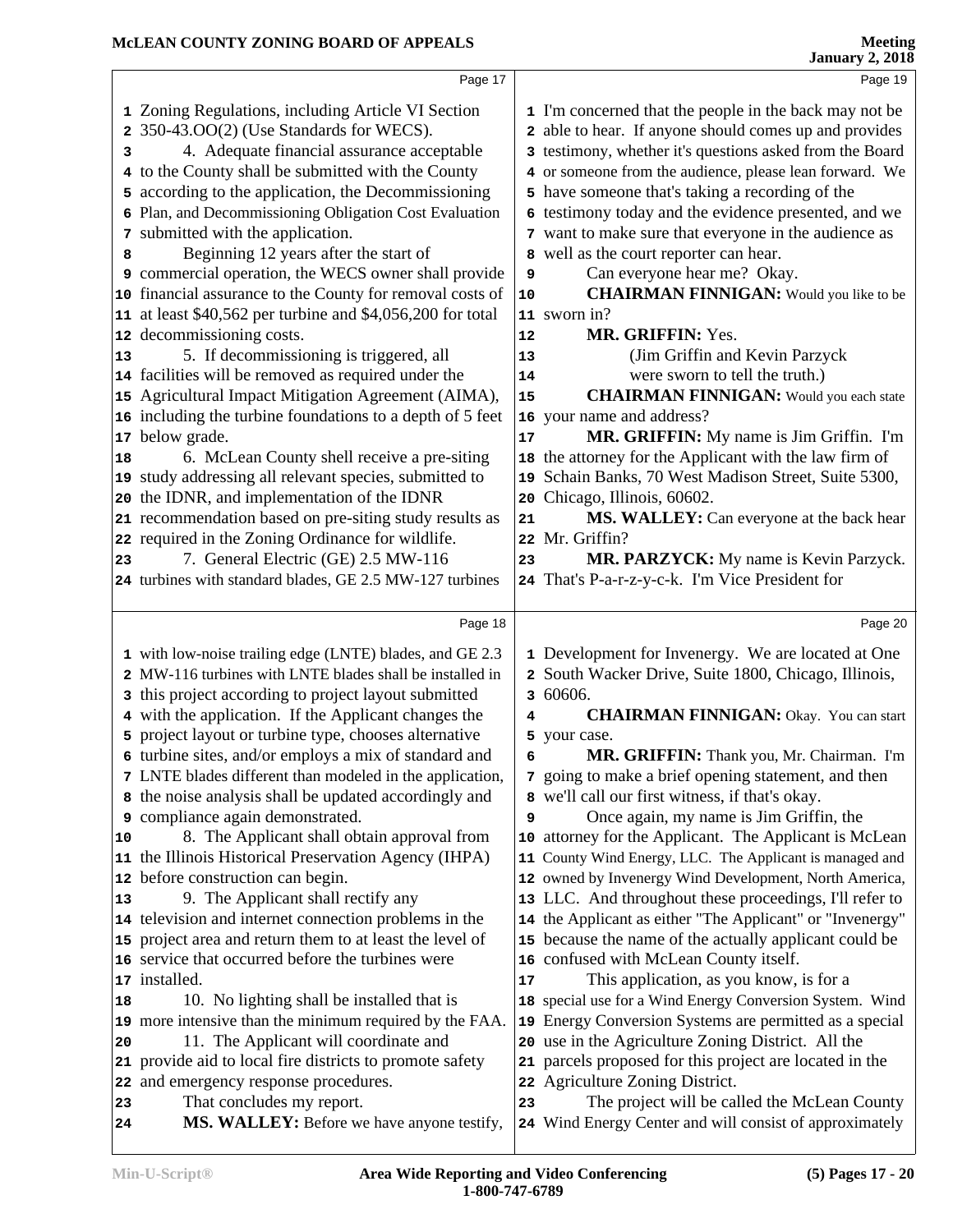|                                          | Page 21                                                                                                                                                                                                                                                                                                                                                                                                                                                                                                                                                                                                                                                                                                                                                                                                                                                                                                                                                                                                                                                                                                                                                                                                                                                           |                                                                             | Page 23                                                                                                                                                                                                                                                                                                                                                                                                                                                                                                                                                                                                                                                                                                                                                                                                                                                                                                                                                                                                                                                                                                                                                                                                                        |  |
|------------------------------------------|-------------------------------------------------------------------------------------------------------------------------------------------------------------------------------------------------------------------------------------------------------------------------------------------------------------------------------------------------------------------------------------------------------------------------------------------------------------------------------------------------------------------------------------------------------------------------------------------------------------------------------------------------------------------------------------------------------------------------------------------------------------------------------------------------------------------------------------------------------------------------------------------------------------------------------------------------------------------------------------------------------------------------------------------------------------------------------------------------------------------------------------------------------------------------------------------------------------------------------------------------------------------|-----------------------------------------------------------------------------|--------------------------------------------------------------------------------------------------------------------------------------------------------------------------------------------------------------------------------------------------------------------------------------------------------------------------------------------------------------------------------------------------------------------------------------------------------------------------------------------------------------------------------------------------------------------------------------------------------------------------------------------------------------------------------------------------------------------------------------------------------------------------------------------------------------------------------------------------------------------------------------------------------------------------------------------------------------------------------------------------------------------------------------------------------------------------------------------------------------------------------------------------------------------------------------------------------------------------------|--|
| з<br>8<br>9<br>13<br>20<br>24 Ordinance. | 1 100 turbines to be constructed, which will produce<br>2 approximately 250 megawatts of energy.<br>As you know, the County Zoning Ordinance<br>4 provides specific design standards for Wind Energy<br>5 Conversion Systems and requires that information and<br>6 studies be submitted as part of the application for a<br>7 Wind Energy Conversion System.<br>Invenergy filed its application with the<br>County on December 11, 2017, and we believe that the<br>10 application satisfies all the requirements of the<br>11 Zoning Ordinance and contains all the required<br>12 documents and studies.<br>As Mr. Dick explained, the application,<br>14 contains among other items, a site plan, information<br>15 about the turbines proposed to be used, a noise<br>16 compliance study, environmental reports, aviation<br>17 feasibility report, a decommissioning study,<br>18 communications and microwave beam path impact studies,<br>19 and an economic impact study.<br>This application is a result of years of<br>21 project development, and Invenergy has closely studied<br>22 this and produced an application which we believe will<br>23 show satisfies all the requirements of your Zoning                                                | $\overline{\mathbf{2}}$<br>5<br>9<br>10<br>11<br>13<br>14<br>17<br>20<br>22 | 1 aspects of the project.<br>Kevin Parzyck, who is with me here at the<br>3 table, from Invenergy will testify concerning<br>4 Invenergy and will provide an overall project summary.<br>Mike MaRous is here this evening as a<br>6 professional appraiser. He prepared the property<br>7 value impact report for the project, and he will<br>a address the impacts on property values.<br>Mike Hankard is a professional sound<br>engineer who prepared the noise model report for the<br>application and was included in the application, and<br>12 he will address the project's compliance with the<br>State and County noise requirements.<br>Dr. David Loomis, a Professor of Economics<br>15 from Illinois State University who prepared the<br>16 economic impact study for the project, will also<br>testify. He will testify concerning the economic<br>18 benefits of the project to the State, County, and<br>19 taxing districts such as the school districts, fire<br>protection districts, and townships in which the<br>21 project turbines are proposed to be located.<br>The Applicant will also provide testimony<br>23 concerning the environmental reports that were<br>24 prepared for the application.  |  |
|                                          |                                                                                                                                                                                                                                                                                                                                                                                                                                                                                                                                                                                                                                                                                                                                                                                                                                                                                                                                                                                                                                                                                                                                                                                                                                                                   |                                                                             |                                                                                                                                                                                                                                                                                                                                                                                                                                                                                                                                                                                                                                                                                                                                                                                                                                                                                                                                                                                                                                                                                                                                                                                                                                |  |
|                                          | Page 22                                                                                                                                                                                                                                                                                                                                                                                                                                                                                                                                                                                                                                                                                                                                                                                                                                                                                                                                                                                                                                                                                                                                                                                                                                                           |                                                                             | Page 24                                                                                                                                                                                                                                                                                                                                                                                                                                                                                                                                                                                                                                                                                                                                                                                                                                                                                                                                                                                                                                                                                                                                                                                                                        |  |
| 1<br>2<br>9<br>12<br>18<br>23            | In addition the Applicant has submitted<br>three documents to the County which were not part of<br>3 the originally filed application. A shadow flicker<br>4 study and a property value impact study are two of<br>5 those documents. These studies are not required by<br>6 the Zoning Ordinance but will demonstrate that the<br>7 project satisfies the general special use standards<br>8 under the Zoning Ordinance.<br>The Applicant also submitted to the County<br>10 its Agricultural Impact Mitigation Agreement with the<br>11 Illinois Department of Agriculture.<br>As Mr. Dick mentioned, Invenergy is working<br>13 with the County engineer and State Attorney's Office<br>14 to prepare a road use agreement with the County. A<br>15 Draft agreement has been prepared and reviewed and<br>16 recommended for approval by the Transportation<br>17 Committee of the County Board.<br>The Applicant is also currently engaging<br>19 with three municipalities that have turbines proposed<br>20 to be located within 1.5 miles of the corporate limits<br>21 of those municipalities; and those are Lexington,<br>22 Chenoa, and Gridley.<br>During this public hearing, Invenergy will<br>24 present testimony of witnesses concerning various | 1<br>8<br>10<br>15<br>17<br>18<br>19<br>20<br>23<br>24                      | The Applicant may call other additional<br>2 witnesses as needed during our presentation. The<br>3 purpose of this witness testimony is to further<br>4 demonstrate to this Zoning Board and thereafter to the<br>5 County Board that the proposed special use satisfies<br>6 the seven standards as set forth in Section 350-56 of<br>7 the Zoning Ordinance.<br>In Section 2.5 of the application that's<br>9 been submitted to you, Invenergy has provided its<br>statement of compliance with the seven special use<br>11 standards. These statements of compliance are<br>12 supported by the documents contained in the<br>13 application and will be further supported by the<br>14 testimony here before the Zoning Board.<br>In addition to requesting the Zoning Board's<br>16 positive recommendation as to this proposed special<br>use, the Applicant is also requesting an extension to<br>36 months from the 24 months provided in the Zoning<br>Ordinance to obtain building permit for this project.<br>Unless there are questions at this time for<br>21 me, the Applicant is now ready to present its first<br>22 witness, Mr. Kevin Parzyck.<br><b>CHAIRMAN FINNIGAN:</b> Any questions?<br>(No response.) |  |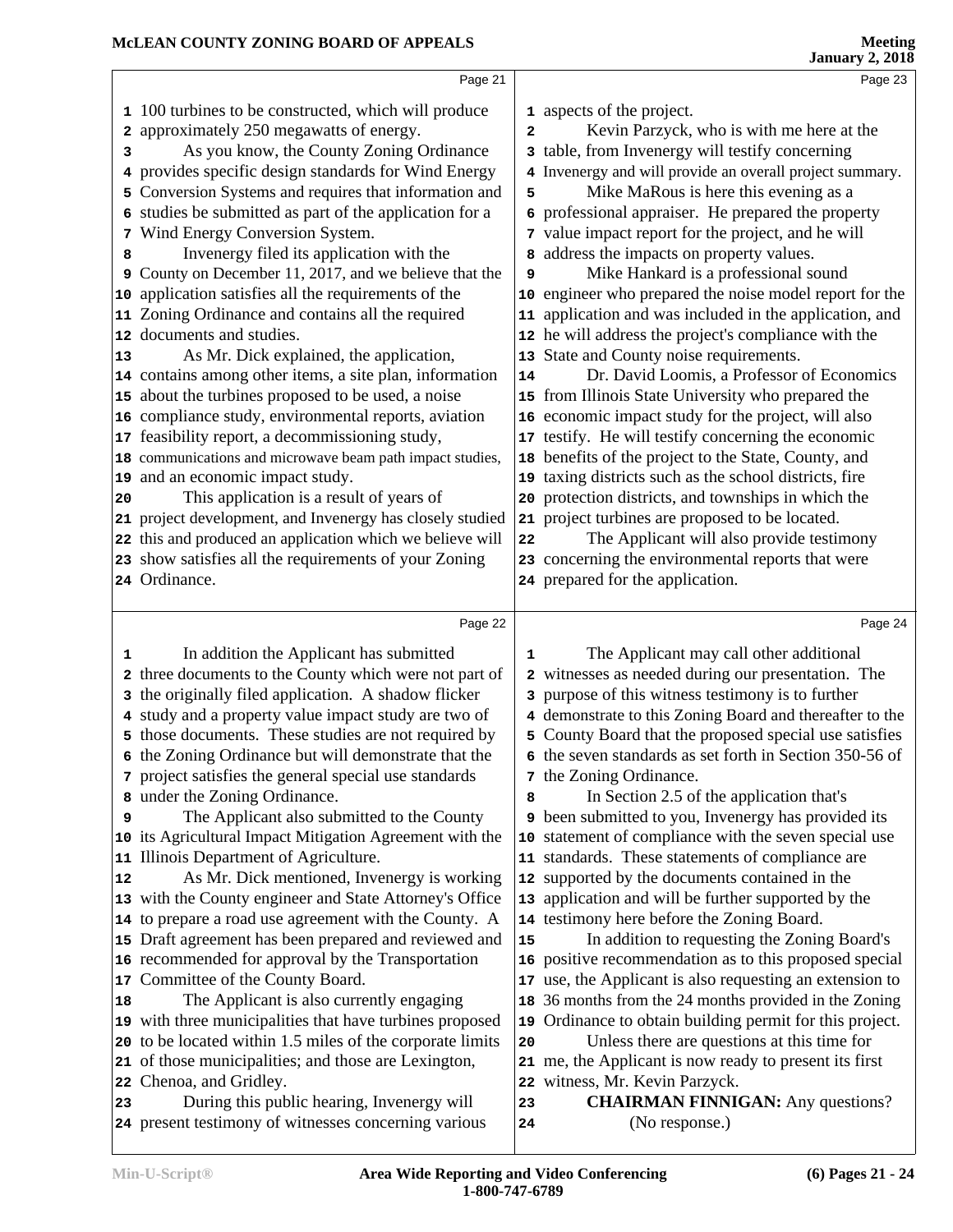|                                                                                  | Page 25                                                                                                                                                                                                                                                                                                                                                                                                                                                                                                                                                                                                                                                                                                                                                                                                                                                                                                                                                                                                                                                                                                                                                                                                                                                                            |                                             | Page 27                                                                                                                                                                                                                                                                                                                                                                                                                                                                                                                                                                                                                                                                                                                                                                                                                                                                                                                                                                                                                                                                                                                                                                                                                                                                                                                                      |
|----------------------------------------------------------------------------------|------------------------------------------------------------------------------------------------------------------------------------------------------------------------------------------------------------------------------------------------------------------------------------------------------------------------------------------------------------------------------------------------------------------------------------------------------------------------------------------------------------------------------------------------------------------------------------------------------------------------------------------------------------------------------------------------------------------------------------------------------------------------------------------------------------------------------------------------------------------------------------------------------------------------------------------------------------------------------------------------------------------------------------------------------------------------------------------------------------------------------------------------------------------------------------------------------------------------------------------------------------------------------------|---------------------------------------------|----------------------------------------------------------------------------------------------------------------------------------------------------------------------------------------------------------------------------------------------------------------------------------------------------------------------------------------------------------------------------------------------------------------------------------------------------------------------------------------------------------------------------------------------------------------------------------------------------------------------------------------------------------------------------------------------------------------------------------------------------------------------------------------------------------------------------------------------------------------------------------------------------------------------------------------------------------------------------------------------------------------------------------------------------------------------------------------------------------------------------------------------------------------------------------------------------------------------------------------------------------------------------------------------------------------------------------------------|
| 1<br>2<br>3<br>4<br>5<br>6<br>14<br>19<br>22                                     | <b>CHAIRMAN FINNIGAN:</b> I think we can move on.<br>MR. GRIFFIN: Mr. Parzyck has a PowerPoint<br>presentation that will go along with his testimony.<br>If that can be uploaded, he'll be ready to begin.<br>Thank you.<br>MR. PARZYCK: Good evening. Can folks here<br>7 me? Thank you. Again, my name is Kevin Parzyck. I'm<br>8 with Invenergy in Chicago. I've been with the company<br>9 going on ten years now. I am a trained structural<br>10 engineer licensed in the state of Illinois. However,<br>11 I no longer practice as my responsibility now is for<br>12 the development of renewable projects for Invenergy<br>13 here in the Midwest over a ten-state region.<br>Throughout my career at Invenergy these past<br>15 ten years, I have been involved in managing a fine<br>16 team of people who have developed over 3,000 megawatts<br>17 of wind everywhere from Iowa to New York and elsewhere<br>18 in the Midwest.<br>I'd like to go very quickly through who we<br>20 are, basically who folks are dealing with here as we<br>21 make this presentation and make this application.<br>As our counsel said, the formal Applicant is<br>23 McLean County Wind Energy, and it is an LLC. I will<br>24 point out there are those who think there's a series | 6<br>7<br>12<br>16 <sup>1</sup><br>17<br>19 | 1 10 gigawatts of generation. That amounts to somewhere<br>2 in the order of \$8 billion worth of generation. Of<br>3 that, Invenergy has approximately \$2.8 billion worth<br>4 of equity in these projects. It's not like we are a<br>5 small part of this development effort. We put<br>significant funds into it.<br>This is just a quick map of our facilities<br>8 across the US and the world. You can see that we have<br><b>9</b> the green dots, if you can distinguish them, are our<br>10 wind projects. The red dots are our natural gas<br>11 projects, which we have spread across the US.<br>You can clearly see that we have a number of<br>13 wind projects through the Heartland of America, where<br>14 the best wind is located. We do have facilities that<br>15 we've constructed in Poland and Scotland, and we are<br>developing projects in Japan and Latin America.<br>As I said earlier, we are a developer based<br>18 here in Chicago. We have always been located in<br>Chicago, Illinois. We've developed over 1,500<br>20 megawatts of clean energy projects. That includes<br>21 nine wind projects. When I say "nine projects," some<br>22 of those projects had multiple phases. We've<br>23 developed projects here in McLean County, in LaSalle<br>24 County, in Henry County, as well as in Vermilion |
|                                                                                  | Page 26                                                                                                                                                                                                                                                                                                                                                                                                                                                                                                                                                                                                                                                                                                                                                                                                                                                                                                                                                                                                                                                                                                                                                                                                                                                                            |                                             | Page 28                                                                                                                                                                                                                                                                                                                                                                                                                                                                                                                                                                                                                                                                                                                                                                                                                                                                                                                                                                                                                                                                                                                                                                                                                                                                                                                                      |
| 5<br>14<br>18<br>23<br>24 US, Canada, Latin America, and Europe with over almost | 1 of LLCs for some nefarious reason. The reason that<br>2 you will oftentimes see numerous LLCs on these wind<br>3 projects, both for ourselves and our competitors, is<br>4 just because of the way they are financed.<br>So what you basically do is we are<br>6 developing this project as McLean County Wind Energy,<br>7 which is a subsidiary of Invenergy, for whom I work.<br>8 What we will do is we will go ahead and go through<br><b>9</b> private financing for this project through the LLC so<br>10 that the LLC will have partial ownership from<br>11 Invenergy Wind as well as equity partners and debt,<br>12 and then the project will be run by the services arm<br>13 of Invenergy Wind.<br>It's a bit complicated, but I want to make<br>15 sure that we don't do this for any reasons other than<br>16 the means by which we have to finance these. Again,<br>17 these projects are financed with private funds.<br>Invenergy was founded in 2001. We are North<br>19 America's largest independent privately held renewable<br>20 energy provider. We develop wind projects, solar<br>21 projects, natural gas generation, as well as battery<br>22 storage.<br>We have developed 74 wind farms across the                                                | 2<br>5<br>6<br>11<br>14<br>19               | 1 County.<br>With these projects, we employ 118 local<br>3 jobs across offices at these various wind projects as<br>4 well as our full-time corporate staff of approximately<br>300 people in Chicago.<br>With these local projects, we spend annually<br>7 approximately nearly \$14 million in taxes and annual<br>8 lease payments. That's an ongoing payment that<br>9 stretches into the future and can act as an annuity to<br>10 local communities.<br>We also participate in numerous local<br>12 donations of which we spent \$29,000 here in the last<br>13 year in Illinois through a variety of programs.<br>With this portfolio in Illinois, when you<br>15 look at how much energy these generate on an annual<br>16 basis, what it takes to power a home in the state of<br>17 Illinois, we are powering on the order of half a<br>18 million homes in the state of Illinois.<br>Just to give you some specifics -- I think<br>20 Mr. Dick has already outlined some of this; but just<br>21 to reinforce, we are looking to install approximately<br>22 100 wind turbines, although we have asked for approval<br>23 on 117 locations. I say "approximately" because it                                                                                                                                                      |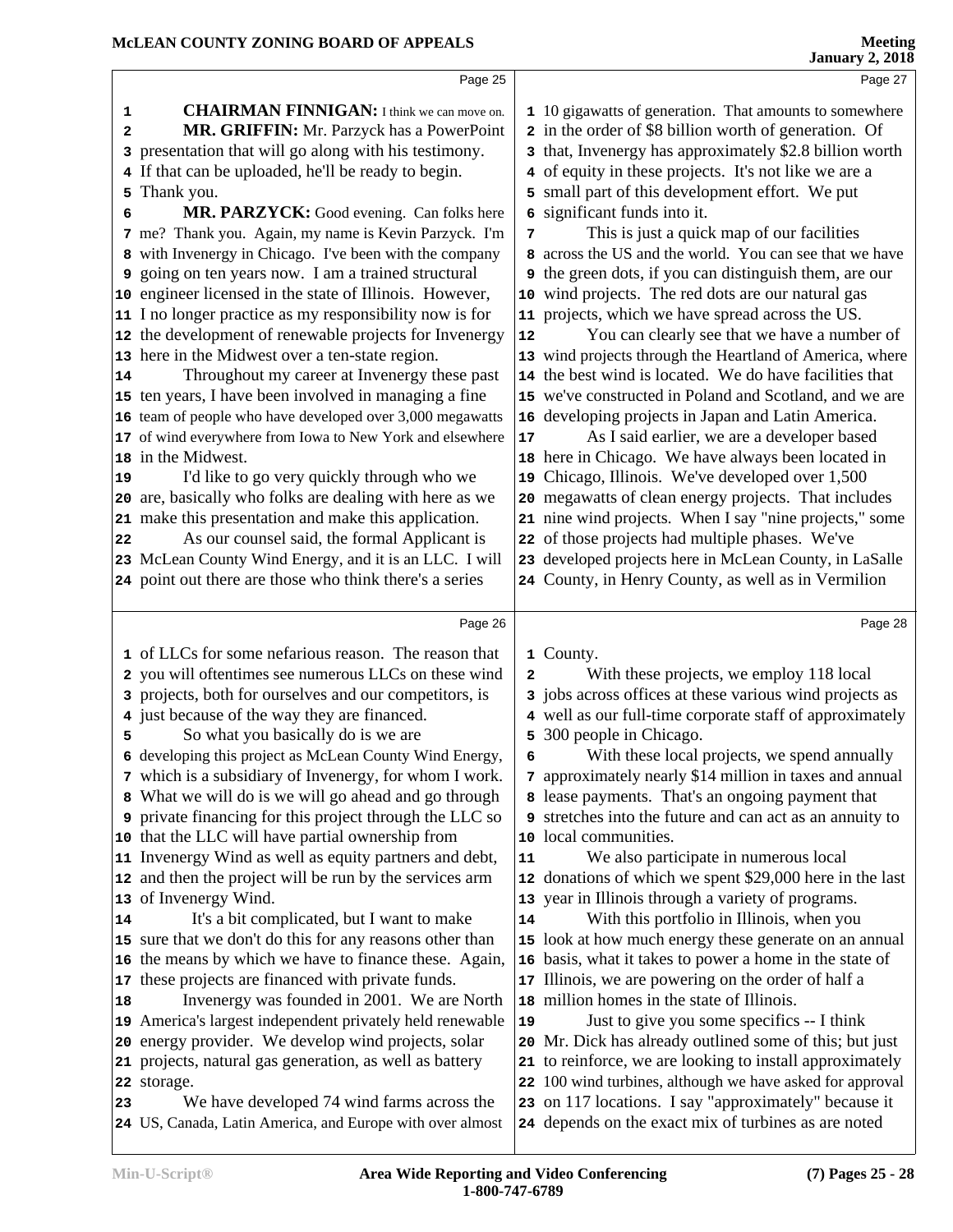|    | Page 29                                                                                                             |    | Page 31                                                                                                            |
|----|---------------------------------------------------------------------------------------------------------------------|----|--------------------------------------------------------------------------------------------------------------------|
|    | 1 below. Some of the turbines that we will be                                                                       |    | 1 right to identify or approve or disapprove of turbine                                                            |
|    | 2 installing are identified as GE 2.5-127s. What that                                                               |    | 2 locations as well as that line around Chenoa and that                                                            |
|    | 3 means is that it's a General Electric turbine which                                                               |    | 3 line around Gridley.                                                                                             |
|    | 4 has a maximum output of 2.5 megawatts on an hourly                                                                | 4  | As our attorney, Mr. Griffin, mentioned, we                                                                        |
|    | 5 basis and has a rotor diameter of 127 meters. I will                                                              |    | 5 are in discussions with all three municipalities and                                                             |
| 6  | get into the dimensions a little bit later in my                                                                    |    | 6 are in advanced discussions about getting their                                                                  |
|    | 7 presentation. Similarly, the other type of turbine                                                                |    | 7 approval for that in accordance with the Zoning                                                                  |
|    | 8 we're looking at is the GE 2.3 megawatt unit with a                                                               |    | 8 Ordinance.                                                                                                       |
| 9  | 116-meter rotor.                                                                                                    | 9  | The transmission line that we will be                                                                              |
| 10 | We are looking at on the order of 100 or 101                                                                        |    | 10 connecting through runs right adjacent to this green                                                            |
|    | 11 turbines that would finally be sited. We have                                                                    |    | 11 star here on the project. There are two major                                                                   |
|    | 12 identified 117 buildable locations that are in                                                                   |    | 12 transmission lines that run in this direction, both                                                             |
| 13 | compliance.                                                                                                         |    | 13 here and here. We are going to be connecting in at                                                              |
| 14 | Our final determination will be based on our                                                                        |    | 14 the western line, and we have this land where we will                                                           |
| 15 | final soil borings at each location and any problems                                                                |    | 15 be connecting under land option for purchase. That                                                              |
| 16 | that we may encounter between now and the start of                                                                  |    | 16 will be where we would connect, and then directly                                                               |
| 17 | construction in determining which ones we will build.                                                               |    | 17 adjacent to that transmission line that runs through                                                            |
| 18 | All of these turbines are connected through                                                                         |    | 18 here.                                                                                                           |
| 19 | an underground buried collection line that's                                                                        | 19 | Each one of these turbines is connected                                                                            |
| 20 | approximately 4 feet below ground, heavily grounded                                                                 |    | 20 underground in a daisy-chain manner. All of that                                                                |
| 21 | electrical cable.                                                                                                   |    | 21 power is collected and brought back to this collection                                                          |
| 22 | We will also be building a substation, a                                                                            |    | 22 substation. Underground these lines are all running                                                             |
|    | 23 collection substation, where we gather all of the                                                                |    | 23 at 34.5 kilovolts. When it gets to our substation, we                                                           |
|    | 24 power, and a switchyard. That will be located                                                                    |    | 24 basically gather all of that power together. We step                                                            |
|    |                                                                                                                     |    |                                                                                                                    |
|    |                                                                                                                     |    |                                                                                                                    |
|    | Page 30                                                                                                             |    | Page 32                                                                                                            |
|    | 1 adjacent, as I'll show you on the map shortly,                                                                    |    | 1 it up with a transformer from that lower voltage to                                                              |
|    | 2 adjacent to the existing 345 kilovolt Com Ed line that                                                            |    | 2 the grid voltage of 345 and then connect into the                                                                |
|    | 3 runs through the county. We will be putting the power                                                             |    | 3 grid.                                                                                                            |
|    | 4 into the grid at that substation.                                                                                 | 4  | Once that power gets into the grid, it will                                                                        |
| 5  | We will not be building any sort of                                                                                 |    | 5 be sold either directly to a specific utility consumer                                                           |
|    | 6 transmission line as part of this application. All of                                                             |    | 6 or to a commercial -- an industrial consumer as part                                                             |
|    | 7 our collection will be underground and the power                                                                  |    | 7 of a power purchase agreement that we are in the midst                                                           |
|    | 8 delivered directly to the grid at the transmission                                                                |    | 8 of pursuing as part of our parallel effort to both get                                                           |
|    | Ine. We've identified a staging area for the project                                                                |    | <b>9</b> permitted, get all of our land in control, and get the                                                    |
|    | 10 just west of Lexington. As I said, no overhead                                                                   |    | 10 power sold.                                                                                                     |
| 11 | transmission line.                                                                                                  | 11 | This project will not proceed unless we have                                                                       |
| 12 | Here is a map that I think a lot of us have                                                                         |    | 12 a firm means by which to sell the power in a long-term                                                          |
|    | 13 seen of the project. As you can see, a great deal of                                                             |    | 13 agreement, and that is as much of a matter needed for                                                           |
|    | 14 it is sort of -- I almost call it this sort of                                                                   |    | 14 our financing as it is for anything else. In other                                                              |
|    | 15 crescent shape here. It would go from the southeast                                                              |    | 15 words, somebody isn't going to come in here and shell                                                           |
|    | 16 corner of the project all the way up to the northwest                                                            |    | 16 out half a billion dollars on a project that doesn't                                                            |
| 17 | area by Gridley. We've got a number of turbines                                                                     |    | 17 have a long-term plan; so we will have a long-term                                                              |
| 18 | located here around Lexington.                                                                                      |    | 18 plan to sell the power.                                                                                         |
| 19 | This is a little tough to see. But what it                                                                          | 19 | As we went through this project, clearly we                                                                        |
| 20 | lays out is the land that has been submitted for                                                                    |    | 20 went through the effort of working with local                                                                   |
| 21 | application for turbine sitings. I'd like to point                                                                  |    | 21 landowners and local stakeholders regarding siting of                                                           |
|    | 22 out a few things. Here we have the blue line that                                                                |    | 22 the project. This is a good solid wind resource for                                                             |
|    | 23 identifies that portion of Lexington that's a mile and<br>24 a half outside of Lexington for which they have the |    | 23 the state of Illinois. It's adjacent to a very solid<br>24 transmission line in the 345 PJM Commonwealth Edison |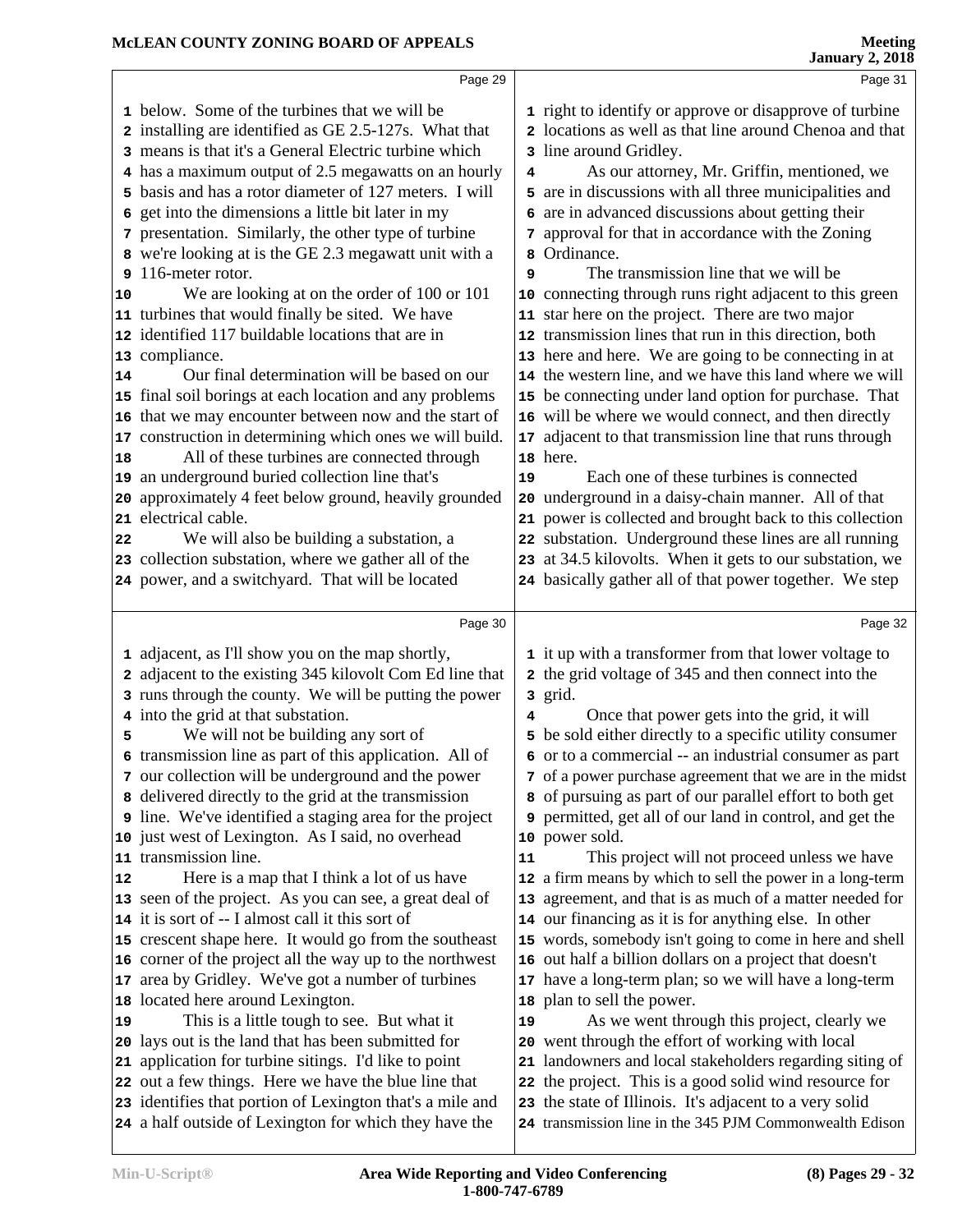|    | Page 33                                                                                          |    | Page 35                                                                                                                |
|----|--------------------------------------------------------------------------------------------------|----|------------------------------------------------------------------------------------------------------------------------|
|    | 1 line; so it's very advantageous.                                                               |    | 1 because wind technology was developed in Europe. Over                                                                |
| 2  | This is some of the best wind within                                                             |    | 2 the last ten years, that technology has migrated here                                                                |
| 3  | Illinois. The wind in McLean County is noticeably                                                |    | 3 to the United States. But, sadly, all of this is                                                                     |
|    | 4 better than any of the wind resource as you go further                                         |    | 4 still done in meters; so we've put some conversion                                                                   |
|    | 5 south, say down into Springfield County, et cetera.                                            |    | 5 factors here. The bottom line is the tip height for                                                                  |
| 6  | This is a good solid area for wind resource and,                                                 |    | 6 the larger turbine, the 127-meter rotor, is just shy                                                                 |
| 7  | therefore, is a very valuable commodity to McLean                                                |    | 7 of 500 feet. The other turbine tip height is about 47                                                                |
| 8  | County. You can't just put these projects anywhere.                                              |    | 8 feet shy of 500 feet.                                                                                                |
|    | Where we start is work with landowners to                                                        | 9  | What has happened over the last several                                                                                |
|    | 10 sign up land so we get the participation of                                                   |    | 10 years is that you find that turbine capacities have                                                                 |
| 11 | landowners. Landowners are compensated for their                                                 |    | 11 increased significantly. Probably the turbines that                                                                 |
|    | 12 participation in the project whether or not they have                                         |    | 12 would have been installed here many years ago are more                                                              |
|    | 13 facilities on their property at different levels under                                        |    | 13 on the order of 1.5 megawatts, 1.7 megawatts. Now                                                                   |
|    | 14 our land agreements.                                                                          |    | 14 you're seeing turbines in the 2.5 megawatt capacity.                                                                |
| 15 | Clearly we work with the setback standards                                                       | 15 | It's very simple. What is happening is                                                                                 |
|    | 16 that have been established by the County. On top of                                           |    | 16 you're seeing larger rotors. This 127-meter rotor, it                                                               |
|    | 17 that, to meet other zoning requirements, we engaged                                           |    | 17 is a larger turbine. What you can also do is put                                                                    |
|    | 18 Hankard Environmental to ensure we are in compliance                                          |    | 18 fewer of them in place; so they are spread out more.                                                                |
|    | 19 with the noise standard under the Pollution Control                                           |    | 19 There's fewer of them. They have a higher capacity;                                                                 |
|    | 20 Board.                                                                                        |    | 20 and with that larger rotor, it's basic physics that                                                                 |
| 21 | As Mr. Griffin indicated it's not required                                                       |    | 21 says you can basically gather more energy from the                                                                  |
|    | 22 by the Zoning Ordinance, but we have identified -- we                                         |    | 22 wind if you have a larger rotor area. It's a direct                                                                 |
|    | 23 did do shadow flicker studies, ensuring that the level                                        |    | 23 correlation.                                                                                                        |
|    | 24 of shadow flicker is minimized over the course of the                                         | 24 | Over the last ten years or so, especially                                                                              |
|    |                                                                                                  |    |                                                                                                                        |
|    | Page 34                                                                                          |    | Page 36                                                                                                                |
|    | 1 year for nonparticipating residents.                                                           |    | 1 that I have been in this business, you have seen the                                                                 |
| 2  | We have engaged many years of environmental                                                      |    | 2 production of wind turbine technology migrate from                                                                   |
|    | 3 studies with Shoener Environmental and then worked                                             |    | 3 Europe to the United States. Ten years ago you would                                                                 |
|    | 4 from a FCC and frequency perspective with Comsearch to                                         |    | 4 see probably about 25 percent of the components                                                                      |
|    | 5 investigate microwave telecommunication systems in                                             |    | 5 manufactured here in the United States. Most of it                                                                   |
|    | 6 ensuring that there are no negative impacts to the                                             |    | 6 would come from overseas. That number has flipped on                                                                 |
|    | 7 project. Basically, we are designing around these                                              |    | 7 its head over the last 10 years. It's more on the                                                                    |
|    | matters.                                                                                         |    | 8 order of 80 percent now manufactured here in the                                                                     |
| 9  | We did a preliminary aviation study with                                                         |    | 9 United States and growing.                                                                                           |
|    |                                                                                                  |    | So it's a very good-news story in that the                                                                             |
|    | 10 Aviation Systems to look at the possible air space                                            | 10 |                                                                                                                        |
|    | 11 constraints in the project area, which gave us a                                              |    | 11 production is not only the generation and the benefits                                                              |
|    | 12 minimum level of confidence that it was satisfactory.                                         |    | 12 that come to those who host wind turbines, but the                                                                  |
| 13 | And then shortly before submitting our final                                                     |    | 13 manufacturing has spread throughout the United States                                                               |
|    | 14 application, we submitted documentation to the FAA for                                        |    | 14 and expanded the economic impact with those jobs                                                                    |
|    | 15 them to evaluate our ability to be in compliance with                                         |    | 15 staying here at home.                                                                                               |
|    | 16 the FAA. We expect the FAA to rule on that within the                                         | 16 | As part of our application, we did have a                                                                              |
|    | 17 next two to three months, which is usually their                                              |    | 17 decommissioning report prepared by the engineering                                                                  |
|    | 18 protocol.                                                                                     |    | 18 firm of Burns & McDonnell. It goes through the cost                                                                 |
| 19 | As I said earlier, here is some of the                                                           |    | 19 to decommission the project, and it's been prepared by                                                              |
|    | 20 dimensions of the turbines. As you can see, on the                                            |    | 20 a professional engineer.                                                                                            |
|    | 21 left is the 127-meter rotor, and on the right is the                                          | 21 | When you look at current cost for removing                                                                             |
|    | 22 116 meter rotor.                                                                              |    | 22 the components and the current salvage value of those                                                               |
| 23 | Just a little bit of a reference here, the<br>24 wind turbine industry does everything in meters |    | 23 components, that entire tower is made of high strength<br>24 steel which can be recycled; and there is huge amounts |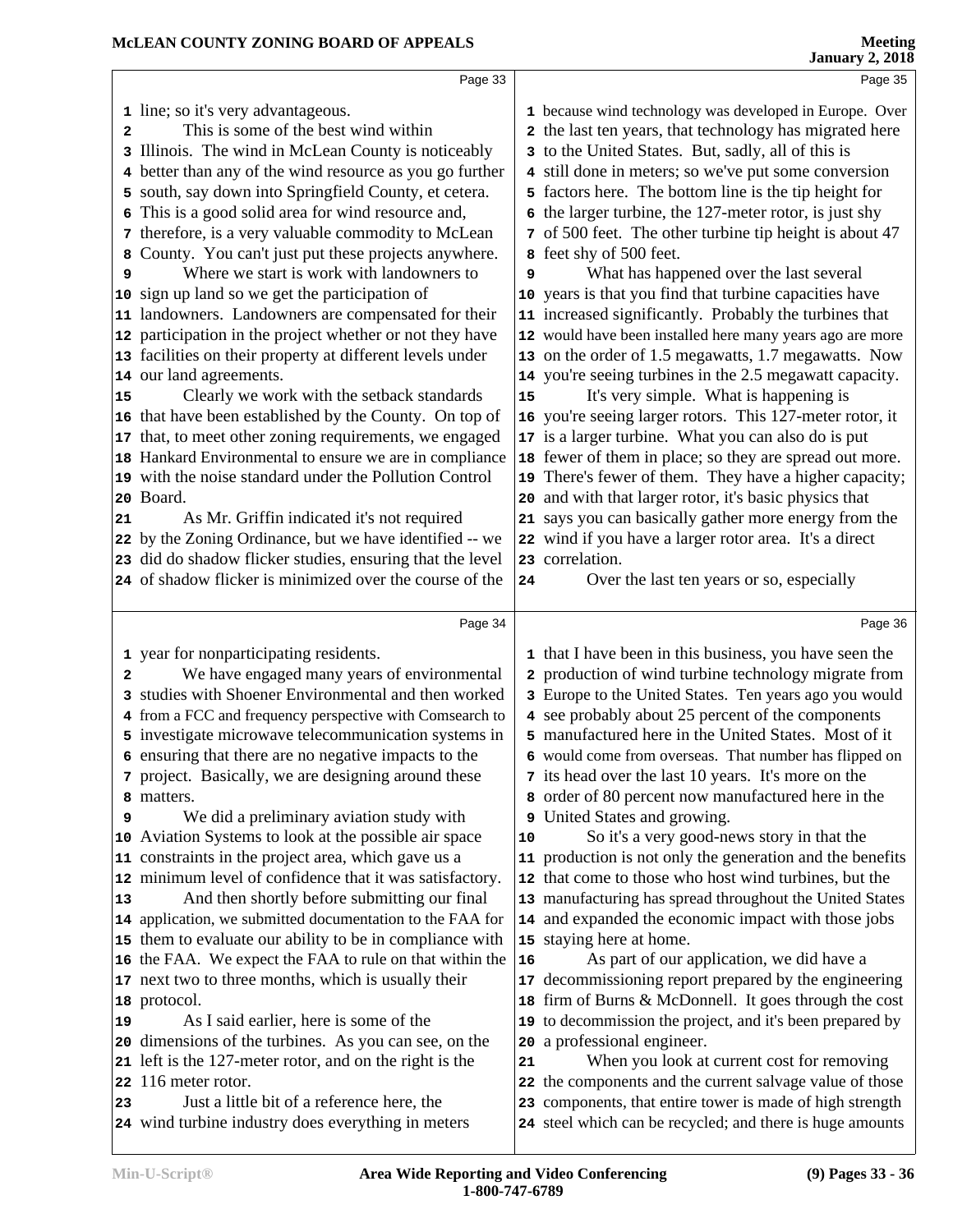|    | Page 37                                                                                                                |             | Page 39                                                                                                                |  |
|----|------------------------------------------------------------------------------------------------------------------------|-------------|------------------------------------------------------------------------------------------------------------------------|--|
|    | 1 of copper and aluminum as part of the generation and                                                                 |             | MR. PARZYCK: Yes, I did.                                                                                               |  |
|    | 2 transmission components. When you net that out, it                                                                   | $\mathbf 1$ | MR. GRIFFIN: I'd ask that that document,                                                                               |  |
|    | 3 comes out on the order of about \$41,000 per turbine.                                                                | 2           |                                                                                                                        |  |
|    |                                                                                                                        |             | 3 which you already have in your possession, be marked                                                                 |  |
|    | 4 With 100 turbines, it will come out to somewhere in<br>5 the order of \$4 million financial assurance that will      |             | 4 as Applicant's Exhibit Number 1 and accepted into the<br>5 record, Mr. Chairman.                                     |  |
| 6  | be assigned to the County.                                                                                             | 6           | <b>CHAIRMAN FINNIGAN: That's fine.</b>                                                                                 |  |
| 7  | We have just recently signed the                                                                                       | 7           | MR. GRIFFIN: Mr. Parzyck, in your                                                                                      |  |
|    |                                                                                                                        |             |                                                                                                                        |  |
|    | 8 Agricultural Impact Mitigation Agreement with the<br>Illinois Department of Agriculture. A few years ago,            |             | 8 testimony, you also testified concerning a shadow<br><b>9</b> flicker study that was performed at the request of the |  |
| 9  | 10 there was a move within Springfield to make sure that                                                               |             | 10 Applicant, and that's been submitted also to the                                                                    |  |
|    | 11 farmers and landowners have protections that are                                                                    |             | 11 Zoning Board; is that correct?                                                                                      |  |
|    | 12 mandated by the State with respect to erosion control                                                               | $12\,$      | MR. PARZYCK: That's correct.                                                                                           |  |
|    | 13 and maintenance of the land around wind turbines. So                                                                | 13          | <b>MR. GRIFFIN:</b> I'd ask that that shadow                                                                           |  |
|    | 14 there was a great deal of discussion testimony with                                                                 |             | 14 flicker study be marked as Applicant's Exhibit Number                                                               |  |
|    | 15 Department of Transportation -- or Department of                                                                    |             | 15 2 and allowed into the record. Thank you.                                                                           |  |
|    | 16 Agriculture, and this Agricultural Impact Agreement                                                                 | 16          | <b>CHAIRMAN FINNIGAN:</b> Thank you.                                                                                   |  |
|    | 17 was established.                                                                                                    | 17          | MR. GRIFFIN: Finally, I'd ask Mr. Parzyck's                                                                            |  |
| 18 | Each project in the state of Illinois is                                                                               |             | 18 PowerPoint be submitted into the record as Applicant                                                                |  |
|    | 19 required to sign an agreement with the Department, and                                                              |             | 19 Exhibit Number 3.                                                                                                   |  |
|    | 20 we just did a few weeks back. And it does cover many                                                                | 20          | MR. DICK: The PowerPoint is going to be                                                                                |  |
|    | 21 of the issues that oftentimes -- that landowners have                                                               |             | 21 Applicant's Exhibit 3?                                                                                              |  |
|    | 22 with respect to maintaining the agricultural nature of                                                              | 22          | MR. GRIFFIN: Yes.                                                                                                      |  |
|    | 23 their land.                                                                                                         | 23          | MR. DICK: We haven't received that yet.                                                                                |  |
| 24 | Shortly here, Mike MaRous will be speaking                                                                             | 24          | MR. GRIFFIN: We'll get you paper copies of                                                                             |  |
|    |                                                                                                                        |             |                                                                                                                        |  |
|    |                                                                                                                        |             |                                                                                                                        |  |
|    | Page 38                                                                                                                |             | Page 40                                                                                                                |  |
|    |                                                                                                                        |             |                                                                                                                        |  |
|    | 1 with regard to the market impact analysis. I won't go                                                                |             | 1 that, if that's okay.                                                                                                |  |
|    | 2 into this very much more other than he has information                                                               | 2           | MR. DICK: Is that in the jump drive that                                                                               |  |
|    | 3 regarding the impact of property values within the                                                                   |             | 3 we're using?                                                                                                         |  |
|    | 4 project area.                                                                                                        | 4           | MR. GRIFFIN: Yes, the PowerPoint he just                                                                               |  |
| 5  | Dr. Loomis, here in Bloomington, will be                                                                               | 5           | went through.                                                                                                          |  |
|    | 6 speaking regarding the potential investment of over                                                                  | 6           | And finally, as Mr. Dick addressed in his                                                                              |  |
|    | 7 \$300 million of private capital that will be part of                                                                |             | 7 staff report, the Illinois Department of Natural<br>8 Resources submitted comments that the County received          |  |
|    | 8 this project and the potential creation -- and how                                                                   |             | <b>9</b> today. I may need to recall Mr. Parzyck at a future                                                           |  |
|    | <b>9</b> jobs are created as ancillary jobs that come about<br>10 because of this infusion of large amounts of capital |             | 10 date to address those comments by IDNR. We are not                                                                  |  |
|    | 11 and annual capital expenses paid by Invenergy for the                                                               |             | 11 prepared to address those this evening; so I want to                                                                |  |
|    | 12 location of these turbines through payments to                                                                      |             | 12 let the chairman know that we may be recalling Mr.                                                                  |  |
|    | 13 landowners and property taxes.                                                                                      |             | 13 Parzyck as a witness for that purpose and to confirm                                                                |  |
| 14 | And with that, I welcome any questions.                                                                                |             | 14 that that's acceptable.                                                                                             |  |
|    | 15 Thanks.                                                                                                             | 15          | <b>CHAIRMAN FINNIGAN:</b> So noted.                                                                                    |  |
| 16 | MR. GRIFFIN: I have a few follow-up matters                                                                            | 16          | <b>MR. GRIFFIN:</b> That's all I have. We'll open                                                                      |  |
|    | 17 for Mr. Parzyck to address before he goes to                                                                        |             | 17 it up to questions. Thank you.                                                                                      |  |
|    | 18 questions, and I also want to mark some documents we                                                                | 18          | <b>CHAIRMAN FINNIGAN:</b> Do we have any questions                                                                     |  |
|    | 19 submitted to you this evening as exhibits so that they                                                              |             | 19 from the Board?                                                                                                     |  |
|    | 20 are officially in the record.                                                                                       | 20          | (No response.)                                                                                                         |  |
| 21 | Mr. Parzyck, you testified concerning the                                                                              | 21          | <b>CHAIRMAN FINNIGAN:</b> How about staff?                                                                             |  |
|    | 22 Agriculture Impact Mitigation Agreement signed with                                                                 | 22          | MR. DICK: No.                                                                                                          |  |
|    | 23 the Department of Agriculture. You executed that on<br>24 behalf of the Applicant, correct?                         | 23          | <b>CHAIRMAN FINNIGAN:</b> Would anyone in the<br>24 audience have questions for this application?                      |  |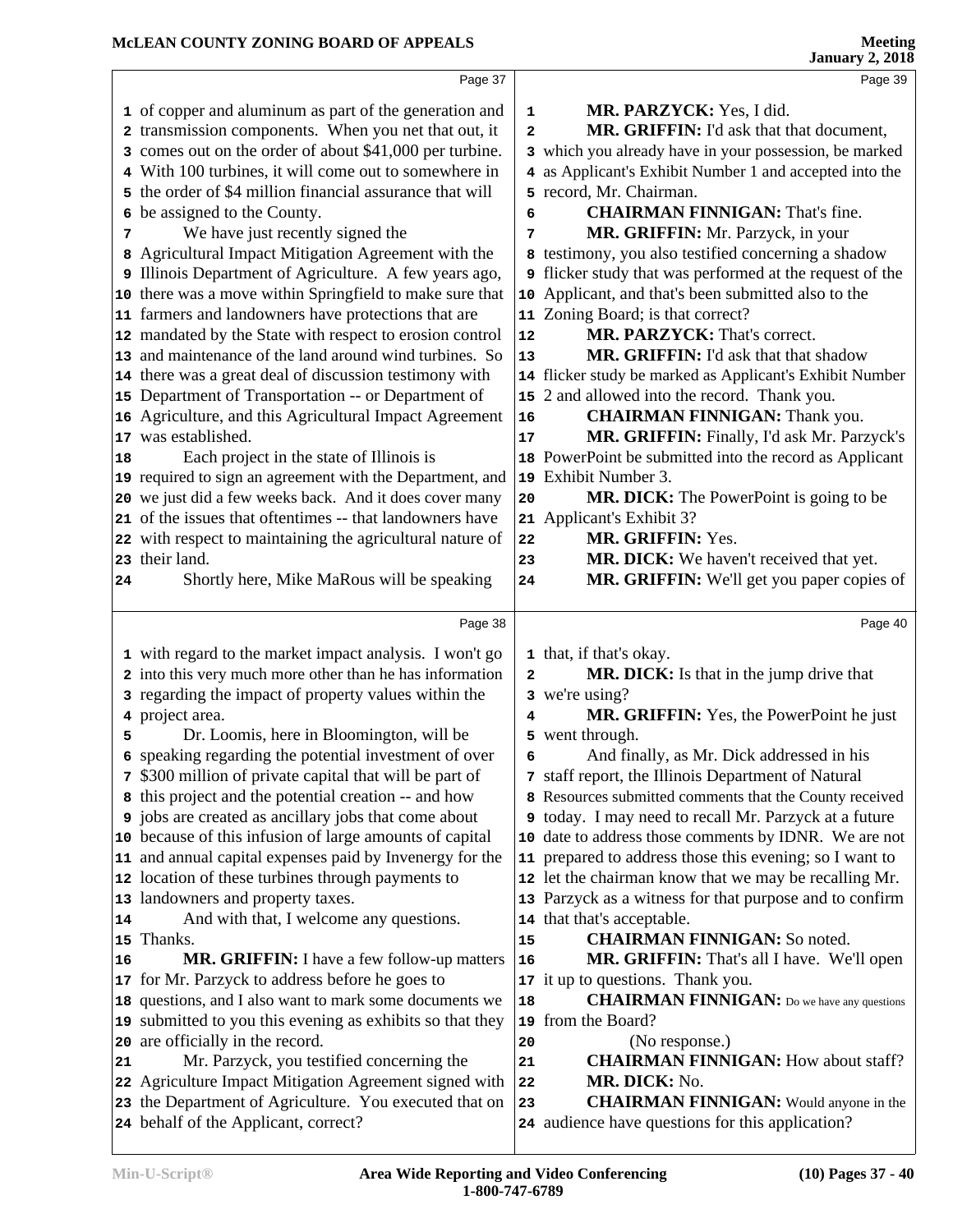Page 41

Page 43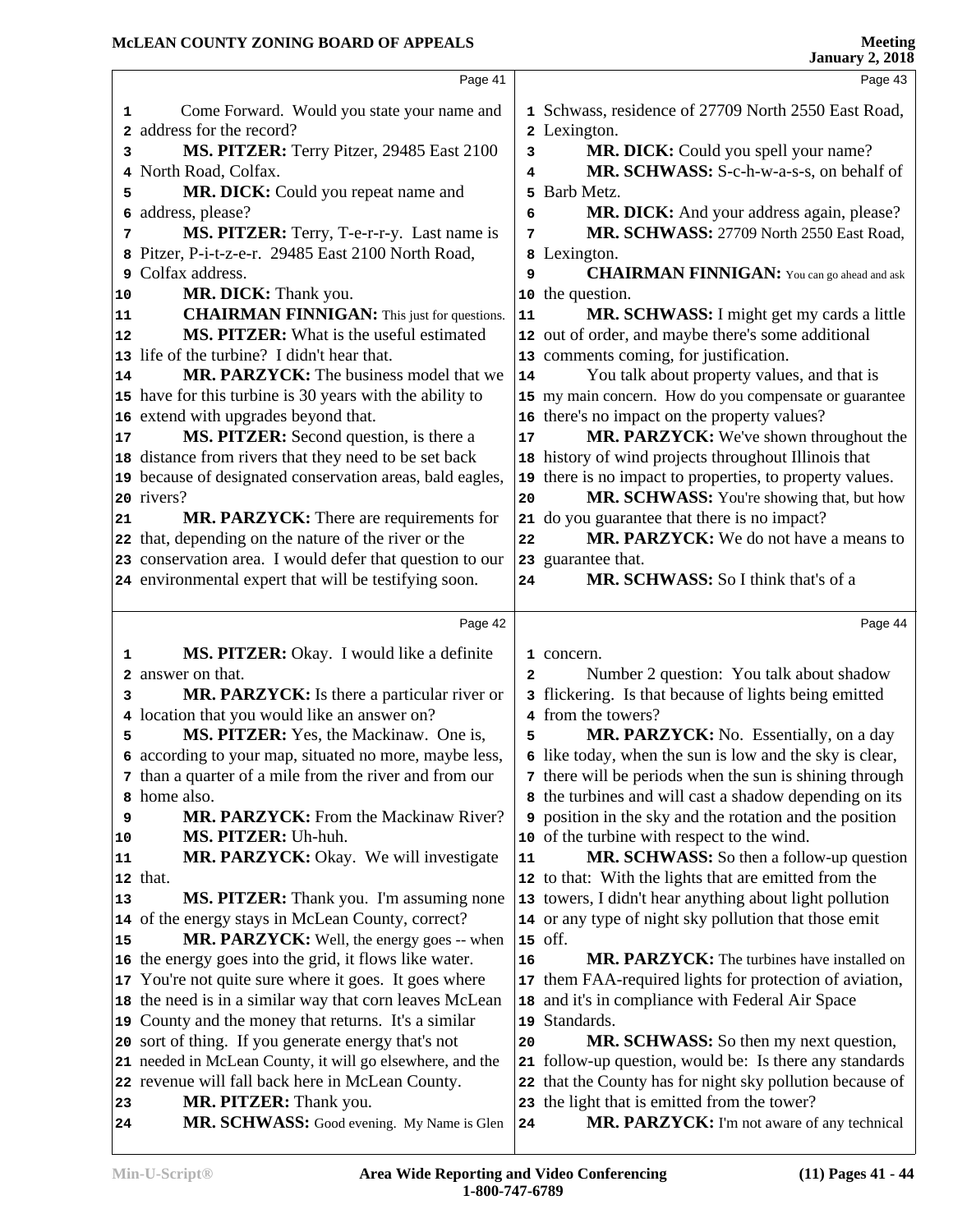|    | Page 45                                                                  |    | Page 47                                                                                                |
|----|--------------------------------------------------------------------------|----|--------------------------------------------------------------------------------------------------------|
|    | 1 term with respect to night sky pollution or any                        |    | 1 political environment right now; and as you look                                                     |
|    | 2 ordinance or requirements here in the county or                        |    | 2 forward, do you see those requirements changing and                                                  |
|    | 3 anywhere else in the state.                                            |    | 3 that market changing? How solid are your contracts                                                   |
| 4  | MR. SCHWASS: Next question, I guess, would                               |    | 4 when you do sign them?                                                                               |
|    | 5 be: Are we going to continue to hear a little more                     | 5  | MR. PARZYCK: We've never had issues here in                                                            |
|    | 6 information about appraisals and how that impacts the                  |    | 6 the United States with regard to power contracts                                                     |
|    | 7 area for property owners that don't have towers on                     |    | 7 because of the stability -- the legal governance and                                                 |
|    | 8 them?                                                                  |    | 8 the stability of the power markets.                                                                  |
| 9  | MR. PARZYCK: Our next speaker will discuss                               | 9  | The market though has been changing over the                                                           |
| 10 | property impact, sir, or the lack thereof, and I would                   |    | 10 last ten years. There is no doubt about it. Ten                                                     |
|    | 11 suggest maybe you can ask that question after he                      |    | 11 years ago, most of the projects built were dependent                                                |
|    | 12 speaks.                                                               |    | 12 on utilities buying power based on renewable portfolio                                              |
| 13 | MR. SCHWASS: Yeah, I would like to request                               |    | 13 standards that were established in a political                                                      |
|    | 14 a follow-up to that question if that's okay.                          |    | 14 environment within a state. So the State would say:                                                 |
| 15 | I don't have any other questions unless you                              |    | 15 Look, you're going to need 5 percent of your energy to                                              |
|    | 16 have questions of me.                                                 |    | 16 come from renewable sources.                                                                        |
| 17 | MR. PARZYCK: No. Thank you.                                              | 17 | As things have matured, as the grid has                                                                |
| 18 | <b>CHAIRMAN FINNIGAN:</b> Anyone else in the                             |    | 18 matured with regard to dealing with renewable energy,                                               |
|    | 19 audience want to have a question? I think we have a                   |    | 19 as the industry has matured where the output for the                                                |
| 20 | board member with a question right now.                                  |    | 20 turbines is higher, greater efficiencies, lower cost,                                               |
| 21 | MS. TURNER: I move a little slowly. I do                                 |    | 21 it's become very competitive as a power-generating                                                  |
|    | 22 have a question. You said you don't build this unless                 |    | 22 source as these coal plants become very old, Not                                                    |
|    | 23 you have a long-term agreement of someone who wants to                |    | 23 necessarily dirty, but very old.                                                                    |
|    | 24 buy electricity?                                                      | 24 | Utilities are finding that it's more                                                                   |
|    |                                                                          |    |                                                                                                        |
|    |                                                                          |    |                                                                                                        |
|    | Page 46                                                                  |    | Page 48                                                                                                |
| 1  | MR. PARZYCK: That's correct.                                             |    | 1 important for them to buy power that's renewable                                                     |
| 2  | MS. TURNER: I don't know what long-term                                  |    | 2 because it's newer and has a long-term guaranteed                                                    |
| 3  | means. How long is a long-term agreement?                                |    | 3 stream without any commodity risk, rather than having                                                |
| 4  | MR. PARZYCK: It generally could run                                      |    | 4 fossil plants.                                                                                       |
|    | 5 anywhere from 10 to 30 years. So what you need to                      | 5  | So the political environment changes. But                                                              |
|    | 6 have is -- you need to have -- the way that the                        |    | 6 with utilities buying more renewable energy, because                                                 |
|    | 7 financing is structured, you'll need to have, at a                     |    | 7 it fits within their generation portfolio, as well as                                                |
|    | 8 minimum, about a ten-year agreement to sell power to                   |    | 8 large consumer demands put on by especially data                                                     |
|    | 9 assure that you have a solid financial footing in the                  |    | 9 centers such as Amazon, Microsoft, FaceBook, et                                                      |
|    | 10 near term.                                                            |    | 10 cetera, they have huge electrical demands; and their                                                |
| 11 | For example, we may have an agreement with                               |    | 11 corporate governance is driving them to renewables.                                                 |
|    | 12 Amazon to sell them power because they have renewable                 | 12 | MS. TURNER: My final: What is the industry                                                             |
|    | 13 energy targets. So they will want to buy a certain                    |    | 13 average? You said generally 10 to 30 years is what                                                  |
|    | 14 number of megawatt hours of renewable energy from us.                 |    | 14 the contracts run. But on average --                                                                |
|    | 15 There are financial transactions where they actually                  | 15 | MR. PARZYCK: On average, it's usually a                                                                |
|    | 16 use that energy elsewhere, maybe in Illinois, maybe                   |    | 16 20-year agreement. That's the most common agreement.                                                |
|    | 17 elsewhere.                                                            | 17 | MS. TURNER: Thank you.                                                                                 |
| 18 | So we would have that agreement for a                                    | 18 | <b>CHAIRMAN FINNIGAN:</b> I have a question for                                                        |
| 19 | guaranteed price and a guaranteed output from the                        |    | 19 you. I farm out in the area by Twin Groves. I notice                                                |
| 20 | project for a minimum of ten years. Oftentimes they                      |    | 20 it seems like there's quite a few repairs where they                                                |
| 21 | will go, from ten years -- a lot of our contracts are                    |    | 21 take the rotors off. Looks like the seals go out on                                                 |
|    | 22 for 20 years and are even being extended to 30 years,                 |    | 22 them and they leak oil? Is that something that will                                                 |
|    | 23 so in that range.<br><b>MS. TURNER:</b> Are those requirements in our |    | 23 get better with some of these, or do you have a<br>24 certain amount of down time with all of them? |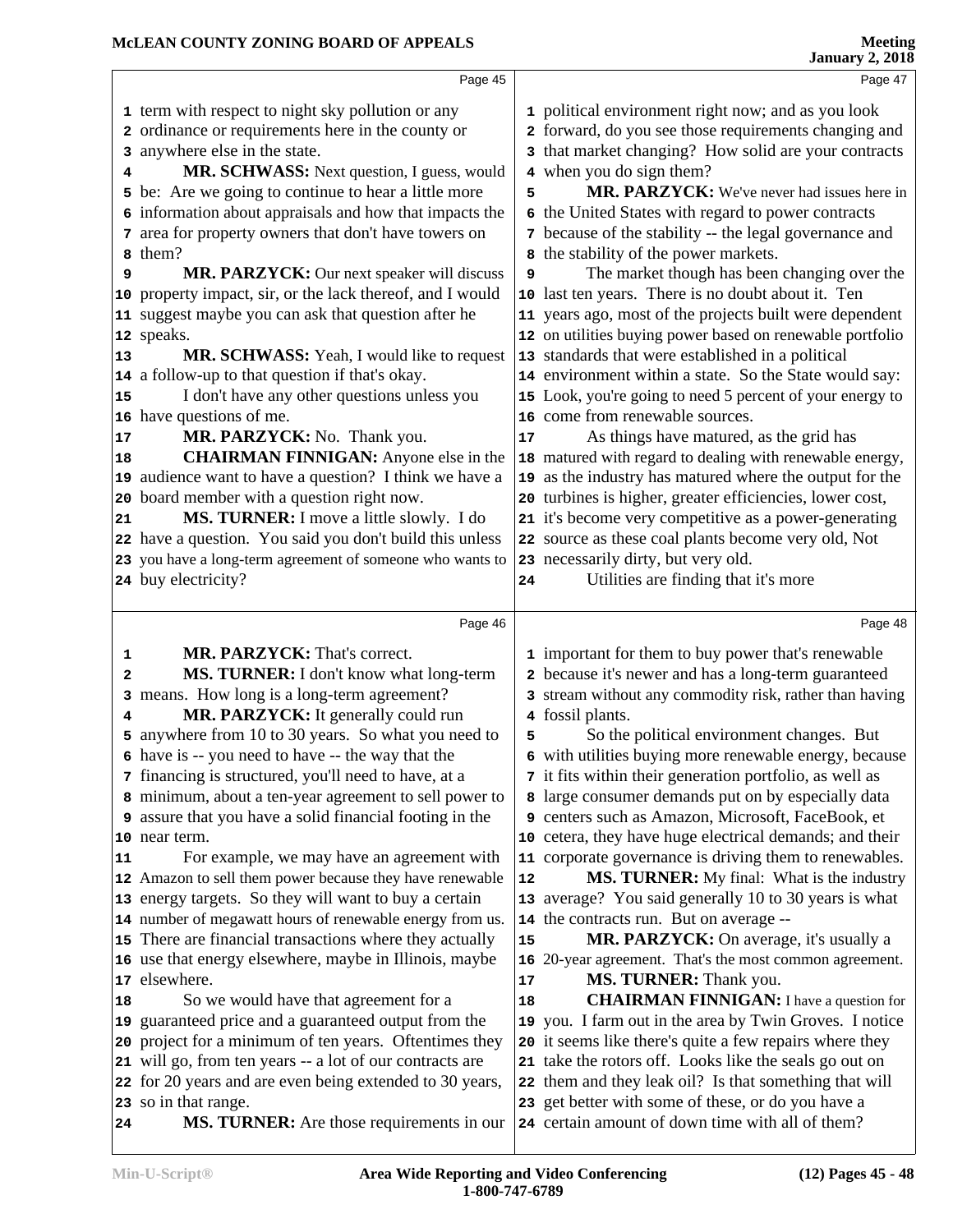|    |                                                           |              | <b>January 2, 2018</b>                                    |
|----|-----------------------------------------------------------|--------------|-----------------------------------------------------------|
|    | Page 49                                                   |              | Page 51                                                   |
| 1  | MR. PARZYCK: The biggest thing for the wind               |              | 1 going to use two different types of blades, are you     |
|    | 2 turbines is, because -- we don't buy coal. We don't     |              | 2 using the ones that are with less noise closer to       |
|    | 3 buy anything to burn. We use the wind as it passes      |              | 3 residences?                                             |
|    | 4 by. It's in our best interests to maintain them to      | 4            | MR. PARZYCK: Yeah. That's essentially it.                 |
|    | 5 run as much as possible. Every time the turbine         | 5            | There are some locations where we are a little bit        |
|    | 6 turns, we sell that power. So it's in our best          | 6            | closer to residences. We're still in compliance with      |
|    | 7 interests to maintain them, and our competitors are     | 7            | all setbacks, but the noise level is higher at those      |
| 8  | the same way.                                             | 8            | locations. And because of the situation with the          |
| 9  | We have a process whereby we want to                      | 9            | turbines around, we found that we had to use the          |
|    | 10 maintain the operation of these as best as possible;   |              | 10 lower-noise blade.                                     |
|    | 11 so we'll do, you know, generally a monthly inspection  | 11           | <b>CHAIRMAN FINNIGAN:</b> This is my last                 |
|    | 12 with tower technicians to go in, look at oil, look at  |              | 12 question, but you say -- I always thought these would  |
|    | 13 potential issues that you may have with the gear       |              | 13 probably be upgraded instead of taken down,            |
|    | 14 boxes, et cetera. So you'll see turbines down, here    |              | 14 decommissioned. That's your goal in the long run,      |
|    | 15 and there, because there are technicians up top there  |              | $15$ isn't it?                                            |
|    | 16 doing maintenance on them.                             | 16           | MR. PARZYCK: Yeah, the goal is -- really,                 |
| 17 | Now, as you say, there are times where the                |              | 17 when you look at wind projects, most of the money is   |
|    | 18 rotor is taken off. Some of the earlier designs have   | 18           | all up front. So you're in there putting half a           |
|    | 19 had gearbox issues where those gearboxes have to be    |              | 19 billion dollars in the ground. It's to everybody's     |
|    | 20 repaired. As the industry has matured, we have seen    |              | 20 best interests to use that as long as possible. And    |
|    | 21 that we have better designs in those gearboxes. We     |              | 21 if you can modify it, because you have the existing    |
|    | 22 have better means by which to monitor those gearboxes. |              | 22 infrastructure connecting all the turbines as well as  |
|    | 23 We have borescopes to look at any potential filings    |              | 23 the connection to the grid, it's highly advantageous   |
|    | 24 that may be in there. We can monitor that closer so    |              | 24 to put in more efficient units as time goes on. That,  |
|    | Page 50                                                   |              | Page 52                                                   |
|    |                                                           |              |                                                           |
|    | 1 that we can take preventive action sooner rather than   |              | 1 in fact, is helping elsewhere in the state of Illinois  |
|    | 2 later.                                                  | $\mathbf{2}$ | with turbines that are ten years old                      |
| 3  | The bottom line is there are times where one              | 3            | <b>CHAIRMAN FINNIGAN:</b> But probably you're             |
|    | 4 needs to go in and replace a gearbox. That means        | 4            | going to be to the point to where you couldn't put a      |
|    | 5 taking the rotor off and putting a gearbox in.          |              | 5 bigger generator on the same tower when it's only       |
| 6  | At times, we will also, because of some                   |              | 6 designed for a certain size of one?                     |
| 7  | lightning damage, have replace blades.                    | 7            | MR. PARZYCK: The biggest issue would be the               |
| 8  | <b>CHAIRMAN FINNIGAN:</b> If you use the taller           |              | 8 foundation. So your foundation is designed for the      |
|    | 9 rotors, the 500 footers, will you put less up?          | 9            | loads from this tower.                                    |
| 10 | MR. PARZYCK: That's the goal. The goal is                 | 10           | As a structural engineer, there are                       |
|    | 11 the majority of these will be the 2.5 units. That's    |              | 11 different things I know that you can do to improve the |
|    | 12 the goal. That's why we want to be right at around     |              | 12 performance of that foundation that may be             |
|    | 13 100 locations.                                         |              | 13 advantageous, for example, drilling piles below it or  |
| 14 | <b>CHAIRMAN FINNIGAN:</b> Do they make more noise         |              | 14 reinforcing from below. That may be an advantageous    |
| 15 | being they are larger?                                    |              | 15 tact to take because of all the infrastructure that's  |
| 16 | MR. PARZYCK: Because the tip is moving at a               |              | 16 connected, the underground collection cable, the       |
|    | 17 faster tangential speed, they do make a little bit     |              | 17 roads, everything else that is already in place.       |
|    | 18 more noise, which is why we have installed more LNTE   | 18           | Anything like that that would have to be                  |
|    | 19 blades, as was indicated in the application.           | 19           | done would have to be coming back to the County for       |
| 20 | However, based on what their noise profile                | 20           | approval for anything that varies from what we're         |
|    | 21 is, that just means they have to be set back certain   |              | 21 installing now.                                        |
|    | 22 distances to still be in compliance with the Illinois  | 22           | <b>CHAIRMAN FINNIGAN: Okay.</b> Any other                 |
|    | 23 Pollution Control Board. That's still the standard.    |              | 23 questions?                                             |

CHAIRMAN FINNIGAN: When you say you're 24

 **MS. TURNER:** I have another one. You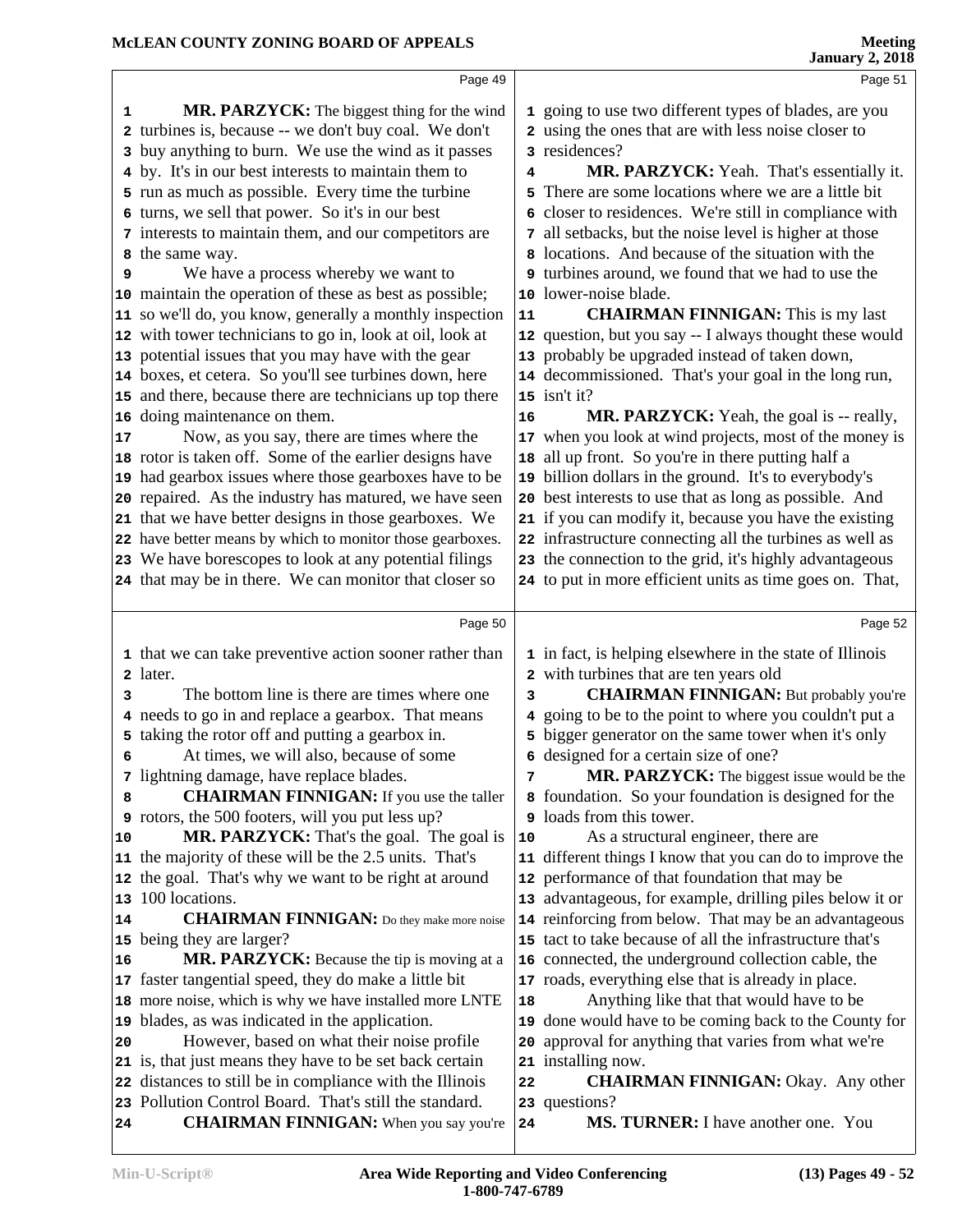|    | Page 53                                                                                            |    | Page 55                                                                                                       |  |
|----|----------------------------------------------------------------------------------------------------|----|---------------------------------------------------------------------------------------------------------------|--|
|    | 1 inspired others. Has your company decommissioned any                                             |    | 1 dish or your TV, that we could call somebody and talk                                                       |  |
|    | 2 of your wind farms?                                                                              |    | 2 about that? Is that the same thing with the shadow                                                          |  |
| з  | MR. PARZYCK: We have not, no. None of our                                                          |    | 3 flicker, that there would be --                                                                             |  |
|    | 4 farms are at an age where they've been decommissioned.                                           | 4  | MR. PARZYCK: That's correct.                                                                                  |  |
| 5  | MS. TURNER: Do you know how many in the                                                            | 5  | MS. WINTERLAND: -- an opportunity to bring                                                                    |  |
|    | 6 nation have been decommissioned? I know wind farms                                               |    | 6 that to someone's attention?                                                                                |  |
|    | 7 have been around for a long time now.                                                            | 7  | MR. PARZYCK: Yes, as well. There are means                                                                    |  |
| 8  | MR. PARZYCK: Where most of them are being                                                          |    | 8 by which we work with landowners to try to mitigate                                                         |  |
|    | 9 decommissioned right now are out in California,                                                  |    | <b>9</b> any impacts for if somebody has an issue with the                                                    |  |
|    | 10 Alamont Pass. When you look at those old turbines                                               |    | 10 shadow flicker.                                                                                            |  |
|    | 11 back from the '80s, they tended to be older lattice                                             | 11 | MS. WINTERLAND: So nonparticipating                                                                           |  |
|    | 12 tower structures with smaller rotors. Most of those                                             |    | 12 residents could bring it up even if we aren't a                                                            |  |
|    | 13 are being decommissioned right now and new turbines                                             |    | 13 landowner?                                                                                                 |  |
|    | 14 being put up in their place, the monopoles with larger                                          | 14 | MR. PARZYCK: Oh, yes. right.                                                                                  |  |
|    | 15 rotors.                                                                                         | 15 | MS. WINTERLAND: Second question, I just                                                                       |  |
| 16 | MS. TURNER: Thank you.                                                                             |    | 16 wanted a clarification. I think the decommissioning,                                                       |  |
| 17 | <b>CHAIRMAN FINNIGAN:</b> We usually take a break                                                  | 17 | you said, was going to be \$40,562 times approximately                                                        |  |
|    | 18 about 8:30. We'll take a five- or ten-minute break                                              |    | 18 100 turbines; so that would be about \$4 million?                                                          |  |
|    | 19 and be back here.                                                                               | 19 | MR. PARZYCK: That's right.                                                                                    |  |
| 20 | (Recess in Proceedings.)                                                                           | 20 | MS. WINTERLAND: And that would be vested or                                                                   |  |
| 21 | MS. WINTERLAND: Amy Winterland, 22825                                                              |    | 21 invested 12 years after the start of the project?                                                          |  |
|    | 22 North, 3075 East Road, Colfax. Just a couple of                                                 | 22 | MR. GRIFFIN: The County Ordinance requires                                                                    |  |
|    | 23 questions.                                                                                      |    | 23 that to be posted 12 years after the project.                                                              |  |
| 24 | You testified about the shadow flicker and                                                         |    | 24 However, the Agricultural Impact Mitigation Agreement                                                      |  |
|    |                                                                                                    |    |                                                                                                               |  |
|    | Page 54                                                                                            |    | Page 56                                                                                                       |  |
|    | 1 that you would assure that nonparticipating residents                                            |    | 1 that has been signed with the Department of                                                                 |  |
|    | 2 were impacted 30 hours or less annually. Can you                                                 |    | 2 Agriculture requires that that money be posted at an                                                        |  |
|    | 3 explain how you make that happen? How do you make                                                |    | 3 earlier date and time.                                                                                      |  |
|    | 4 those assurances?                                                                                | 4  | So the Applicant would be requesting that                                                                     |  |
| 5  | MR. PARZYCK: So we have -- again, it's not                                                         |    | 5 the County accept that security at an earlier time                                                          |  |
|    | 6 within the Ordinance, but we have modeling software --                                           |    | 6 than otherwise required in order to be in compliance                                                        |  |
|    | 7 or actually we engaged an engineering consultant that                                            |    | 7 with the Department of Agriculture Agreement.                                                               |  |
|    | 8 looks at the general weather conditions in this area                                             | 8  | MS. WINTERLAND: Okay. And so I think you                                                                      |  |
|    | <b>9</b> with years of information, on average how much                                            |    | also had said that that \$40,000 is net of any recycled                                                       |  |
|    | 10 sunshine shines at certain days throughout the year                                             | 10 | steel and copper?                                                                                             |  |
|    | 11 and the wind conditions as well.                                                                | 11 | <b>MR. GRIFFIN:</b> That's right.                                                                             |  |
| 12 | It factors the wind conditions, the turbine                                                        | 12 | MS. WINTERLAND: So that \$40,000 is expected                                                                  |  |
|    | 13 layout, and where the sun is throughout the year; and                                           |    | 13 to be sufficient 30 years into the future; so that's                                                       |  |
|    | 14 it comes up with a pattern of how much shadow flicker                                           |    | 14 like the present value of the cost 30 years in the                                                         |  |
|    | 15 is over the landscape over the year. So it's                                                    | 15 | future?                                                                                                       |  |
|    | 16 basically an algorithm.                                                                         | 16 | MR. GRIFFIN: Also under the Agricultural                                                                      |  |
| 17 | <b>MS. WINTERLAND:</b> Is that per turbine? So if                                                  |    | 17 Impact Mitigation Agreement, there's a requirement to                                                      |  |
|    | 18 you have multiple turbines around your residence, --                                            | 18 | update the decommissioning costs periodically so that                                                         |  |
| 19 | MR. PARZYCK: No. That is -- included in                                                            | 19 | they reflect current construction costs and salvage                                                           |  |
|    | 20 that is the cumulative effect.                                                                  | 20 | values. So that will be updated as the project                                                                |  |
| 21 | MS. WINTERLAND: The 30 hours is cumulative?                                                        |    | 21 proceeds.                                                                                                  |  |
|    |                                                                                                    |    |                                                                                                               |  |
| 22 | MR. PARZYCK: That's correct.                                                                       | 22 | MS. WINTERLAND: So when you say "updated,"                                                                    |  |
| 23 | MS. WINTERLAND: I think I heard you also<br>24 say that, if you have an impact with your satellite |    | 23 you'll be adding security -- if the value goes up,<br>24 then you'll be adding security to McLean County's |  |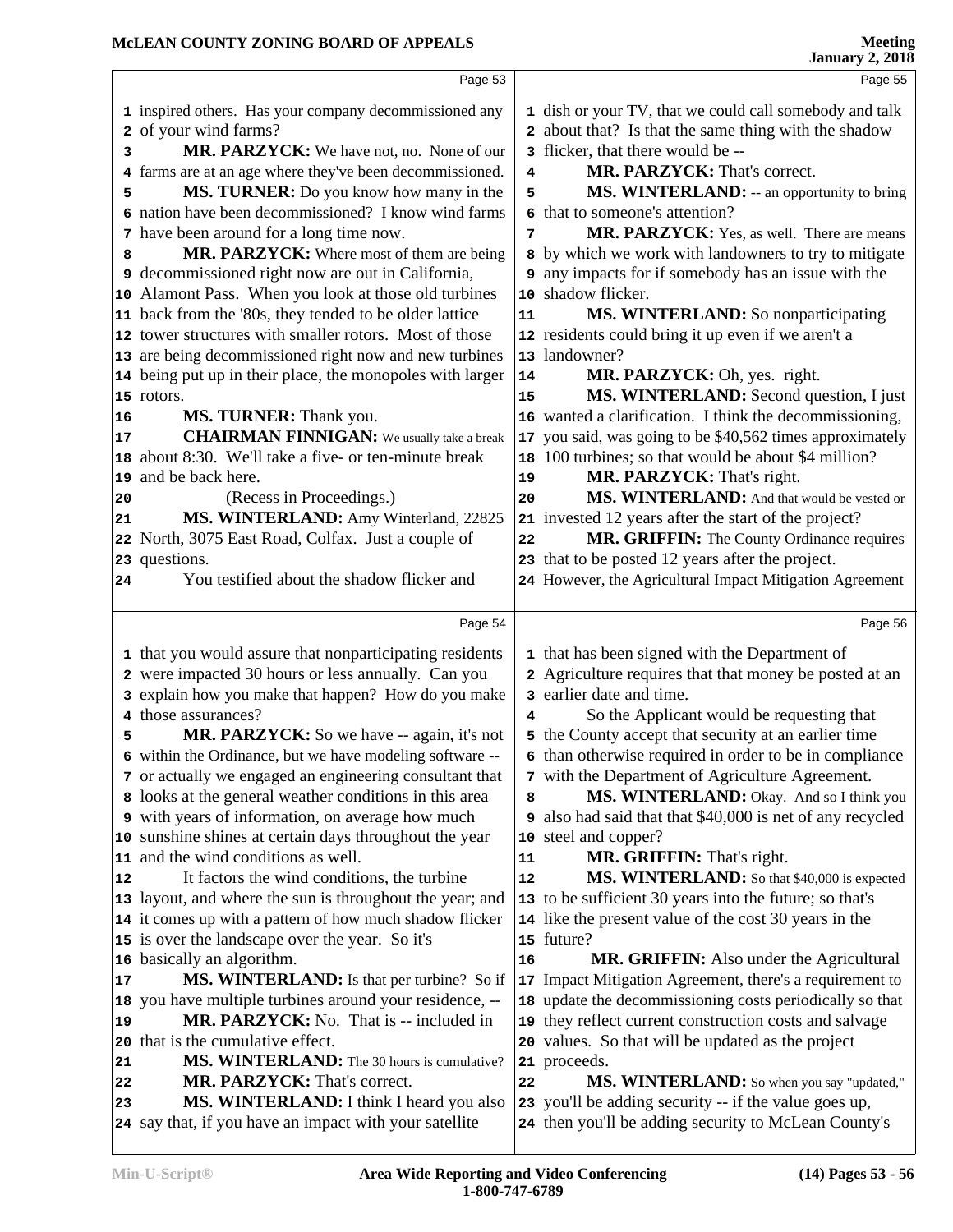|    |                                                                |              | January 2, 2010                                            |
|----|----------------------------------------------------------------|--------------|------------------------------------------------------------|
|    | Page 57                                                        |              | Page 59                                                    |
|    | 1 escrow or whatever?                                          |              | 1 the County Board.                                        |
| 2  | MR. PARZYCK: Financial instrument, right.                      | $\mathbf{2}$ | My question is: Will the process -- they                   |
|    | 3 So there will be a financial instrument that is              |              | 3 made the statement that they're thinking -- they've      |
|    | 4 required to be updated if, for example, construction         |              | 4 proposed 117 sites for these turbines, but they're       |
|    | 5 costs are higher and salvage values are zero for some        |              | 5 going to put up maybe 100?                               |
|    | 6 reason. That net would have to be accommodated in a          | 6            | MR. PARZYCK: That's right.                                 |
|    | 7 more robust financial instrument.                            | 7            | MR. PITZER: Who makes the decision as to                   |
| 8  | MS. WINTERLAND: Okay. Third question.                          |              | 8 which sites are selected and which sites aren't? I'm     |
|    | <b>9</b> This was not part of your testimony so this is just a |              | 9 assuming you do that, and you have that discretion; is   |
|    | 10 question that I have. But we are in the middle of,          |              | 10 that correct?                                           |
|    | 11 like, tornado country.                                      | 11           | MR. PARZYCK: That's correct. It's based on                 |
| 12 | MR. PARZYCK: Yes.                                              |              | 12 -- one of the big drivers will be information that we   |
| 13 | MS. WINTERLAND: How do you model what                          |              | 13 get back from the FAA, if there are any outliers that   |
|    | 14 tornados coming through this area would do to the           |              | 14 are problematic here.                                   |
|    | 15 turbines?                                                   | 15           | As well as, we have to go and do soil boring               |
| 16 | MR. PARZYCK: We -- no. You cannot model                        |              | 16 testing at all of these locations. If there happens     |
|    | 17 the loads coming from a tornado because of the wind         |              | 17 to be poor soil conditions, our foundations only go     |
|    | 18 speeds. There is no doubt that a tornado would do           |              | 18 down about 10 feet. If there's poor soil conditions     |
|    | 19 damage regardless of what structure it runs up              |              | 19 at some of these locations, those may preclude them     |
|    | 20 against, whether it's a high-rise building or a wind        |              | 20 from being part of the project; so that's a decision    |
|    | 21 turbine.                                                    |              | 21 we have to make.                                        |
| 22 | There have been numerous wind turbines                         | 22           | <b>MR. PITZER:</b> My question to the Board then           |
|    | 23 throughout Illinois where tornados have moved through       |              | 23 would be: What would be the process if someone wanted   |
|    | 24 the areas with minimal damage to the turbines. It           |              | 24 to contest one or two of these particular sites for     |
|    |                                                                |              |                                                            |
|    | Page 58                                                        |              | Page 60                                                    |
|    | 1 actually is a very low profile when it comes to what         |              | 1 whatever reason?                                         |
|    | 2 gets impacted. But if a tornado hits head on with a          | 2            | For example, we live on the confluence of                  |
|    | 3 turbine, it would be very damaging.                          |              | 3 the Mackinaw River and Henline Creek, and they're        |
| 4  | One of the things that does happen when high                   |              | 4 proposing to put one of these 500-foot turbines a        |
|    | 5 wind speeds are impacted, the blades pitch out so they       |              | 5 quarter of a mile from the river, where we see bald      |
| 6  | are no longer spinning. There's less of a means by             |              | 6 eagles and everything else flying over.                  |
|    | 7 which they can engage that wind. So it would blow            | 7            | What is our process if we want to contest                  |
|    | 8 past -- in high wind conditions, especially                  |              | 8 that particular site for environmental reasons or        |
|    | <b>9</b> thunderstorms and things like that, those turbine     |              | <b>9</b> habitat reasons or anything? What do we do? Do we |
|    | 10 blades pitch out so they do not interact with the           |              | 10 come to this Board?                                     |
|    | 11 wind.                                                       | 11           | I'm assuming you're going to either approve                |
| 12 | MS. WINTERLAND: If there was damage to a                       |              | 12 the whole project or not. What's our alternative?       |
|    | 13 residence because of blades blowing off, how would          |              | 13 How do we come to contest a particular site that        |
|    | 14 that resident be compensated for that?                      |              | 14 they're proposing that's part of the project?           |
| 15 | MR. PARZYCK: We carry liability insurance                      | 15           | <b>CHAIRMAN FINNIGAN:</b> I think you're doing it          |
|    | 16 for our facilities, both for the community and the          |              | 16 right now.                                              |
|    | 17 landowners. That's a responsibility we have as the          | 17           | Maybe you ought to address it.                             |
|    | 18 owner of the equipment.                                     | 18           | We need to know which one you're talking                   |
| 19 | Ms. WINTERLAND: Thank you.                                     |              | 19 about. There's a possibility we could do something if   |
| 20 | <b>MR. PITZER:</b> My name is Jim Pitzer. I live               |              | 20 it was -- it's in our power to not approve one of       |
|    | 21 at 29485 East 2100 North Road in Colfax.                    |              | 21 them, I think.                                          |
| 22 | I had a question. I guess I'm probably                         | 22           | MR. PITZER: So you can specify individual                  |
|    | 23 getting ahead of things here, but this project is           |              | 23 sites within the project?                               |
|    | 24 coming before this Board, and then it's going before        | 24           | <b>CHAIRMAN FINNIGAN:</b> I don't want to speak            |
|    |                                                                |              |                                                            |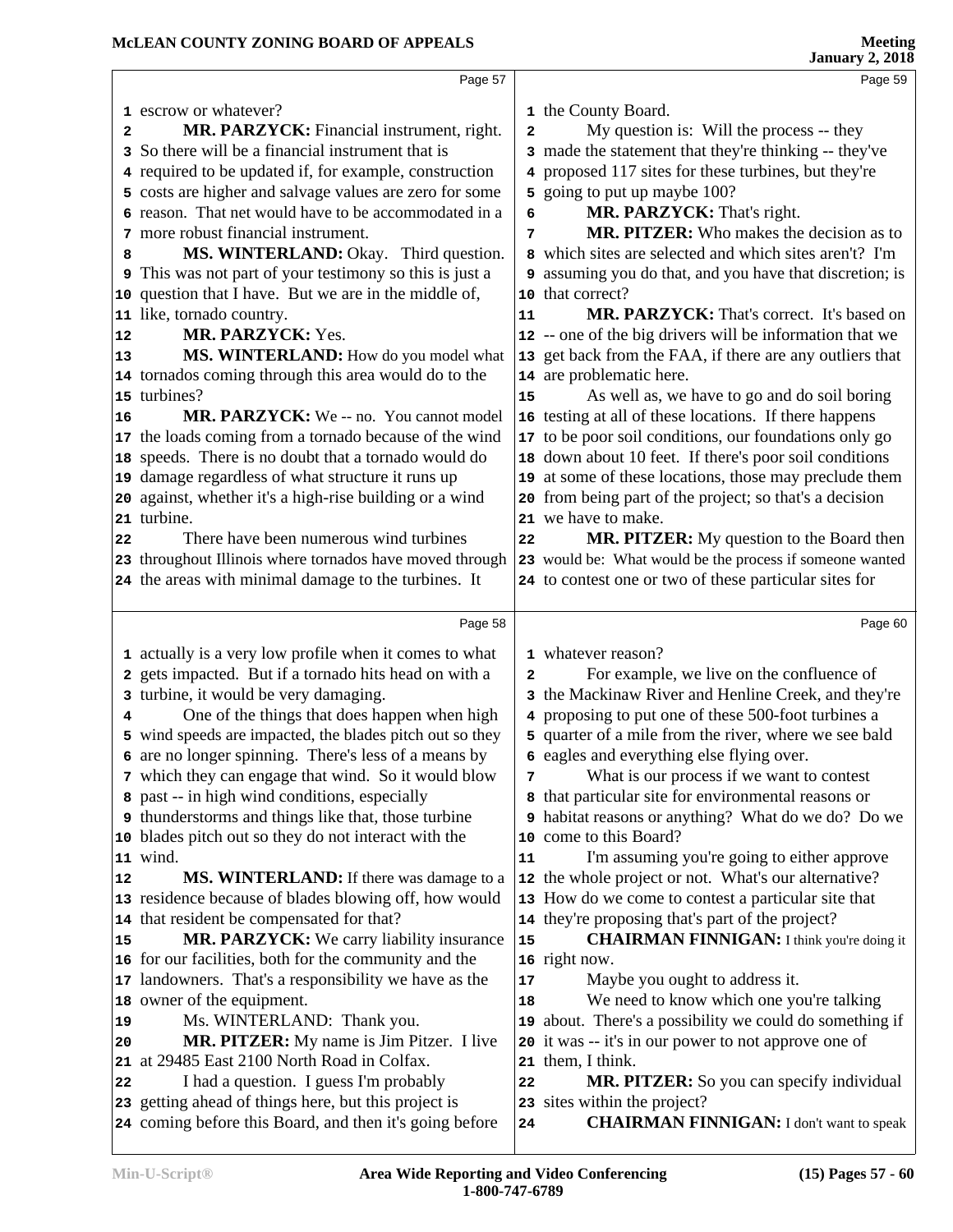|          | Page 61                                                                                            |      | Page 63                                                                                                     |  |
|----------|----------------------------------------------------------------------------------------------------|------|-------------------------------------------------------------------------------------------------------------|--|
|          | 1 out of turn.                                                                                     |      | 1 in depth. Then Mr. Dick indicated the County would be                                                     |  |
| 2        | MS. WALLEY: What I can tell you right now                                                          |      | 2 requesting that you would decommission to 60 inches in                                                    |  |
|          | 3 is -- right now we're taking questions for                                                       |      | 3 depth.                                                                                                    |  |
|          | 4 Mr. Parzyck; so if you have question for Mr. Parzyck,                                            | 4    | Your proposal on page 512 of the application                                                                |  |
|          | 5 you can do that.                                                                                 |      | 5 actually outlines \$40,562 per turbine. My question                                                       |  |
| 6        | But to answer your question, if there's an                                                         |      | 6 is: Is that cost initially represented to the 48-inch                                                     |  |
|          | 7 issue that you have with the application as a whole,                                             |      | 7 depth as outlined in your plan, or is it to the                                                           |  |
|          | 8 whether it's one piece or the entirety, that's the                                               | 8    | 60-inch depth as outlined, as Mr. Dick has requested.                                                       |  |
|          | <b>9</b> purpose for the hearing today. If you have an issue                                       | 9    | MR. PARZYCK: I don't know specifically                                                                      |  |
|          | 10 with one turbine or an issue with the whole project,                                            |      | 10 right offhand. I can get the answer on that. And I                                                       |  |
|          | 11 whatever the case may be, when you're allowed to                                                |      | 11 do understand that the AIMA has a 5-foot removal                                                         |  |
|          | 12 present your testimony or raise whatever objection you                                          |      | 12 requirement. We'll have to clarify that. I don't                                                         |  |
|          | 13 have -- but that's the purpose for what we're doing                                             |      | 13 have a good answer for you right now.                                                                    |  |
|          | 14 today.                                                                                          | 14   | MR. SWARTZ: What you're saying then is you                                                                  |  |
| 15       | MR. PITZER: When do I do that then? Before                                                         |      | 15 don't have a clarification on whether that \$40,562 per                                                  |  |
|          | 16 this body, or do I do it at a future time when it's                                             |      | 16 turbine represents 48 or 60 inches?                                                                      |  |
| 17       | before the County Board?                                                                           | $17$ | MR. PARZYCK: I do not.                                                                                      |  |
| 18       | <b>MS. WALLEY:</b> No. You do it in front of this                                                  | 18   | MR. SWARTZ: If it would be 60 inches, you                                                                   |  |
|          | 19 body because the Zoning Board of Appeals has to                                                 |      | 19 would modify that initial cost so this Board would                                                       |  |
|          | 20 determine whether or not they're going to approve the                                           |      | 20 understand what they're approving?                                                                       |  |
|          | 21 application or what recommendation, if any, that they                                           | 21   | MR. PARZYCK: That is correct.                                                                               |  |
|          | 22 will make.                                                                                      | 22   | MR. SWARTZ: Thank you.<br><b>CHAIRMAN FINNIGAN:</b> Does anyone else have a                                 |  |
| 23       | Once Invenergy or the Applicant has the<br>24 opportunity to make their Case in Chief, anyone else | 23   | 24 question? If they do, come forward. I don't see                                                          |  |
|          |                                                                                                    |      |                                                                                                             |  |
|          | Page 62                                                                                            |      | Page 64                                                                                                     |  |
|          | 1 that would like to present an objection to or in                                                 |      | 1 anybody else. Do you have your next witness?                                                              |  |
|          | 2 support of can do the very same. Everyone in the                                                 | 2    | MR. GRIFFIN: Yes, we do. Our next witness                                                                   |  |
|          | 3 audience has the same opportunity.                                                               |      | 3 is Mr. Michael MaRous.                                                                                    |  |
| 4        | Right now we're just working on cross-                                                             | 4    | (Michael MaRous sworn.)                                                                                     |  |
| 5        | examination of Mr. Parzyck's testimony.                                                            | 5    | <b>CHAIRMAN FINNIGAN:</b> Would you state your                                                              |  |
| 6        | MR. PITZER: Thank you.                                                                             |      | 6 name and address for the record?                                                                          |  |
| 7        | MS. TURNER: I think it's number 3 on this                                                          | 7    | MR. MaROUS: Michael Les MaRous, 300 South                                                                   |  |
|          | 8 list.                                                                                            | 8    | Northwest Highway, Suite 204, Parkridge, Illinois.                                                          |  |
| 9        | MR. PITZER: I can't read those legal                                                               | 9    | MR. DICK: Can you spell your name, please?                                                                  |  |
| 10       | descriptions. I got my tax bill out to try and find                                                | 10   | MR. MaROUS: M-a-R-o-u-s.                                                                                    |  |
|          | 11 where it was, I couldn't figure it out.                                                         | 11   | <b>CHAIRMAN FINNIGAN:</b> You can go ahead and                                                              |  |
| 12       | <b>MS. TURNER:</b> It is number 3.                                                                 |      | 12 provide your presentation.                                                                               |  |
| 13       | MR. PITZER: Thank you. It's on the corner                                                          | 13   | MR. MaROUS: My name is Mike MaRous. I'm a                                                                   |  |
|          | 14 of 2125 North Road -- or East Road and 2100 East.                                               |      | 14 professional real estate appraiser and consultant. I<br>15 have been for over 40 years. I graduated from |  |
|          | 15 That's all I can tell you. Anyway, thank you.<br><b>CHAIRMAN FINNIGAN:</b> Next person.         |      | University of Illinois-Champaign, the School of                                                             |  |
| 16<br>17 | <b>MR. SWARTZ:</b> My name is Mike Swartz,                                                         | 16   | 17 Finance, with a specialization in urban land                                                             |  |
|          | 18 S-w-a-r-t-z. I'm representing McLean County Farm                                                |      | 18 economics. I've held the MAI designation, which is                                                       |  |
|          | 19 Bureau tonight. My question to you specifically is                                              |      | 19 the highest form of appraisal designation, for over 35                                                   |  |
|          | 20 going towards the decommissioning aspect of it.                                                 |      | 20 years and have appraised over \$15 billion of property                                                   |  |
| 21       | In your application, there's two different                                                         |      | 21 in about 35 states.                                                                                      |  |
|          | 22 locations that actually talks about decommissioning to                                          | 22   | I also hold the CRE designation. I have                                                                     |  |
|          | 23 40 inches. And particularly in your decommissioning                                             |      | 23 been a president of the local chapters of both and sit                                                   |  |
|          | 24 plan in the 510 to 512, it actually outlines 48 inches                                          |      | 24 on the national CRE board. I've lectured. I've                                                           |  |
|          |                                                                                                    |      |                                                                                                             |  |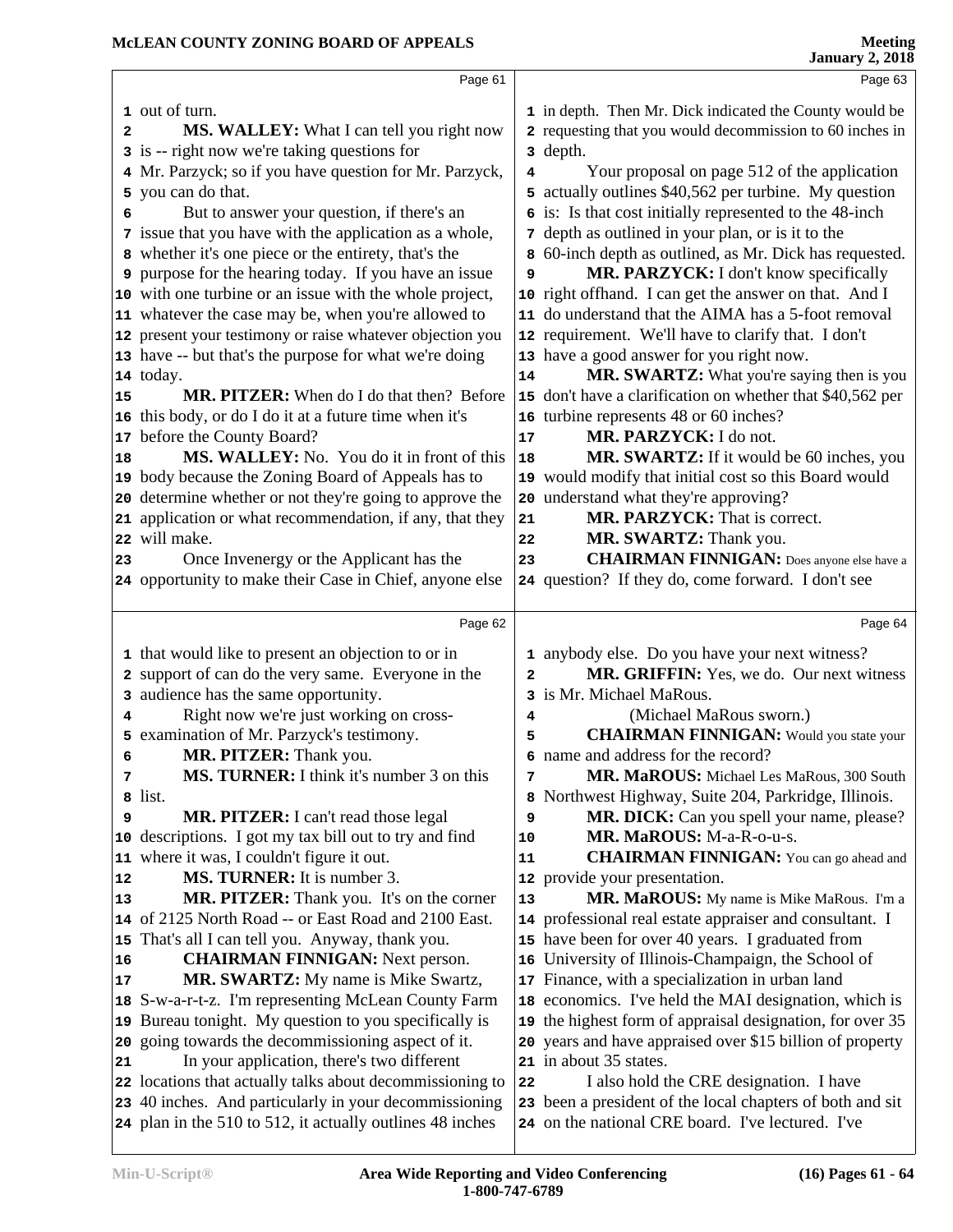|          |                                                                                                      |    | January 2, 2018                                                                                            |
|----------|------------------------------------------------------------------------------------------------------|----|------------------------------------------------------------------------------------------------------------|
|          | Page 65                                                                                              |    | Page 67                                                                                                    |
|          | 1 published and have received numerous valuation awards.                                             |    | 1 determine if there had been actual appeals done by                                                       |
| 2        | I've had significant experience in Central                                                           |    | 2 property owners and if those appeals had received                                                        |
|          | 3 Illinois and actually live here in town. I've                                                      |    | 3 reductions. And I'm going to go into that in more                                                        |
|          | 4 appraised both the State Farm Headquarters, several                                                |    | 4 detail later.                                                                                            |
|          | 5 other major properties in Bloomington-Normal, the                                                  | 5  | Also, have done a similar study in                                                                         |
|          | 6 World Distribution Headquarters of Caterpillar in                                                  |    | 6 Minnesota, South Dakota, and Iowa and have talked with                                                   |
|          | 7 Morton, and another probably \$100 million worth of                                                |    | 7 every County to find out the local impact from the                                                       |
|          | 8 properties in Morton, East Peoria, and Peoria.                                                     |    | 8 assessors' viewpoint and their experience. A lot of                                                      |
| 9        | I have also had significant experience in                                                            |    | 9 them have done their own independent studies on value                                                    |
|          | 10 the energy field and also doing value impact studies                                              |    | 10 impacts.                                                                                                |
|          | 11 of a variety of properties, including landfills, waste                                            | 11 | This is a little hard to read, but basically                                                               |
|          | 12 transfer, religious, commercial properties, well over                                             |    | 12 the reporting process -- and this is all in my report                                                   |
|          | 13 100 studies, done over 10 wind studies in, I believe,                                             |    | 13 -- but what we did, what I did, what we analyzed, the                                                   |
|          | 14 five different states in adjoining counties and in                                                |    | 14 data we looked at, the sales we looked at, the market                                                   |
|          | 15 counties similar to McLean.                                                                       |    | 15 trends, the history of development. Then on the right                                                   |
| 16       | Then I continue to do work in this area.                                                             |    | 16 side are basically -- and I see most of you have the                                                    |
| 17       | The majority of our work is in the State of Illinois.                                                |    | 17 big binders -- basically the studies that we have all                                                   |
| 18       | As part, what we looked at is obviously the proposed                                                 |    | 18 seen, the maps, the plats, the agreements, et cetera.                                                   |
|          | 19 project, the demographics, the zoning, the land use                                               | 19 | This is just looking at the project                                                                        |
|          | 20 controls, the trend of development, the history of the                                            |    | 20 footprint, looking at some recent transactions in the                                                   |
|          | 21 area, and then obviously economic and value impacts.                                              |    | 21 area. It hasn't been a real active market, but we're                                                    |
| 22       | As part of it, we looked at the standard of                                                          |    | 22 basically looking at, you know, farmettes. We're                                                        |
|          | 23 the development and the controls in place, such as you                                            |    | 23 looking at showing the location, the price, the sale                                                    |
|          | 24 heard from Mr. Parzyck as far as the proposed                                                     |    | 24 date, the site size, the year built, the building                                                       |
|          | Page 66                                                                                              |    | Page 68                                                                                                    |
|          | 1 development. Also looked at the economic benefits,                                                 |    | 1 size, the distance to a turbine, and then the price                                                      |
|          | 2 the financial benefits that I think Dr. Loomis is                                                  |    | 2 per foot of building area.                                                                               |
|          | 3 going to go into.                                                                                  | 3  | I'm going to -- these are really just in the                                                               |
| 4        | Basically what I do is look at economics and                                                         |    | 4 report showing the existing White Oak Energy                                                             |
|          | 5 value all the time and looked at the value economics                                               |    | 5 Development. Looked at a recent sale/resale right up                                                     |
|          | 6 that I'm going to go into as it relates to the                                                     |    | 6 here of about an 1,800 square foot older farmhouse                                                       |
|          | 7 residential properties and also the agricultural                                                   |    | 7 that's kind of in the middle of this project that sold                                                   |
|          | 8 properties and also look, obviously, at job creation                                               |    | 8 several times, and the values have actually slightly                                                     |
|          | <b>9</b> and also looked at the impacts of real estate tax                                           |    | <b>9</b> gone up. Doesn't appear to be any other impacts.                                                  |
|          | 10 generation.                                                                                       |    | 10 Again, these are a little smaller. These are 100                                                        |
| 11       | As we've been doing these studies, have                                                              |    | 11 units and 1.5 megawatts and obviously kind of                                                           |
|          | 12 discussed with local brokers who are involved in the                                              |    | 12 surrounded by the interstate system.                                                                    |
|          | 13 transaction of residences as to the economic benefit                                              | 13 | Then the next is Twin Groves. Again, it's a                                                                |
|          | 14 of the proximity of the wind farm, the visual issues,                                             |    | 14 similar situation. And again looking that these were                                                    |
|          |                                                                                                      |    | 15 built in 2007 and 2008. You're talking about 240                                                        |
|          |                                                                                                      |    |                                                                                                            |
|          | 15 and, you know, kind of tried to probe and look into                                               |    |                                                                                                            |
|          | the differences and what is driving the market demand.                                               |    | 16 turbines, which is almost two and a half times the                                                      |
| 16<br>17 | Obviously a lot of it had to be tempered                                                             |    | 17 number for the proposed subject.                                                                        |
|          | 18 based on economic conditions that probably hit most                                               | 18 |                                                                                                            |
|          | 19 residential properties between 2007 and 2012, which                                               |    | 19 look at benefits and the negatives. Clearly there's                                                     |
|          | 20 had kind of a devastating impact on a lot of                                                      |    | So when we look at any new development, we<br>20 significant real estate tax benefits to the County and    |
| 22       | 21 residential properties.                                                                           |    | 21 the local taxing bodies and generally to the schools.                                                   |
|          | As part of this, we've actually done an<br>23 initial study and then did an update of every assessor |    | 22 They stimulate the local economy by providing annual<br>23 lease payments to property owners within the |

in the state of Illinois where a wind farm exists to

footprint. They also add permanent jobs, and they add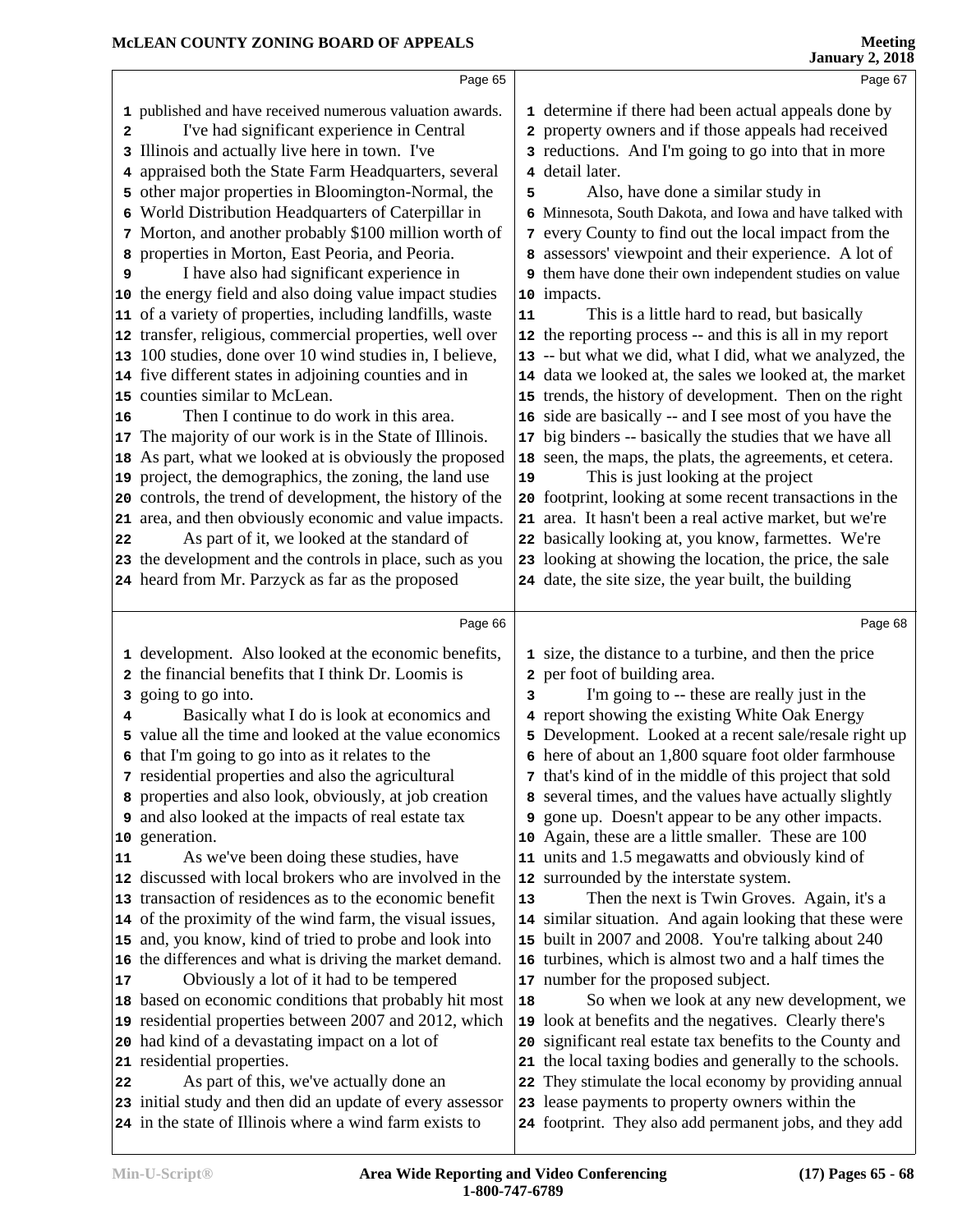|        | Page 69                                                                                                                                                                                                                                                                                                                                                                                                                                                                                                                                                                                                                                                                                       |                   | Page 71                                                                                                                                                                                                                                                                                                                                                                                                                                                                                                                                                                                                                                                                                  |
|--------|-----------------------------------------------------------------------------------------------------------------------------------------------------------------------------------------------------------------------------------------------------------------------------------------------------------------------------------------------------------------------------------------------------------------------------------------------------------------------------------------------------------------------------------------------------------------------------------------------------------------------------------------------------------------------------------------------|-------------------|------------------------------------------------------------------------------------------------------------------------------------------------------------------------------------------------------------------------------------------------------------------------------------------------------------------------------------------------------------------------------------------------------------------------------------------------------------------------------------------------------------------------------------------------------------------------------------------------------------------------------------------------------------------------------------------|
| 3      | 1 significant jobs during construction, which you've<br>2 already heard about.<br>So market impact analysis is what we do in<br>4 these type situations. And we really look at matched<br>5 pairs. There's no identical properties, but trying to<br>6 look at sales of similar properties and similar market<br>7 conditions, basically having demand to similar buyers.                                                                                                                                                                                                                                                                                                                     |                   | 1 they're on gravel roads and they're proximate to open<br>2 fields, the first thing they're going to do is kind of<br>3 build natural wind blockage with deciduous-type trees,<br>4 which protects them from the wind blowing dust and<br>5 dirt into the houses. What this kind of does is<br>6 create a natural view shield looking out the property<br>7 at great distances.                                                                                                                                                                                                                                                                                                         |
| 14     | 8 So if we're using a house in a farmette that's 1,500<br>9 square feet that's 80 years old on 3 acres, we're<br>10 trying to find something in similar condition. One<br>11 will be proximate to a turbine -- and generally it's<br>12 more than one turbine -- and the others will have the<br>13 same conditions and not be proximate.<br>In this situation, we provided in our report<br>15 examples in McLean and also LaSalle, Livingston,<br>16 Bureau, and Lee counties. We also looked at the value<br>17 of agriculture land in McLean and other counties with<br>18 existing wind farms. Again, most of these values for<br>19 pure ag land goes to productivity. There's a direct | 8<br>$17\,$       | So number 2, similar-type situation, again<br><b>9</b> showing similar characteristics, showing the price per<br>10 foot. The one not proximate to the turbine actually<br>11 sold for a lower price per foot, but it was generally<br>12 not as nice a property. We look at the<br>13 characteristics and make adjustments to determine if<br>14 we can sort out if there's a direct differential<br>15 because of the existence of a turbine. Again, this is<br>16 the one proximate, and this is the one that's not.<br>Then number 3, same type of situation. This<br>18 one is only 1,573 feet, which probably would be as<br>19 close as the closest turbine to a residence in the |
| 23     | 20 reflection there. Then again, as I talked about,<br>21 interviews with local professionals and then the<br>22 assessors' surveys.<br>A matched pair. Again, you're finding<br>24 what's called a "target," which is a property that's                                                                                                                                                                                                                                                                                                                                                                                                                                                      | 21                | 20 proposed project.<br>Again, we look at the price per foot. These<br>22 are both older, 1880 and 1908. The building sizes are<br>23 very similar. One is just under 3 acres. One is 4<br>24 acres. Both similar-type houses. Similar issues with                                                                                                                                                                                                                                                                                                                                                                                                                                       |
|        |                                                                                                                                                                                                                                                                                                                                                                                                                                                                                                                                                                                                                                                                                               |                   |                                                                                                                                                                                                                                                                                                                                                                                                                                                                                                                                                                                                                                                                                          |
|        |                                                                                                                                                                                                                                                                                                                                                                                                                                                                                                                                                                                                                                                                                               |                   |                                                                                                                                                                                                                                                                                                                                                                                                                                                                                                                                                                                                                                                                                          |
| з<br>4 | Page 70<br>1 proximate to a turbine and one that's not and, again,<br>2 trying to compare those with similar characteristics.<br>Then in this situation here, briefly --<br>again, this is in the report -- this is a map that's a<br>5 little hard to read, I'm sure, particularly for the<br>6 people in the back. In this first example, this<br>7 property is 1,865 feet from a turbine. The control is                                                                                                                                                                                                                                                                                   | $\mathbf{2}$<br>5 | Page 72<br>1 the basement. And both have large sheds.<br>Again, we can kind of see the picture, and<br>3 you can see the shielding, particularly with this one,<br>4 but this one also has a similar situation.<br>Next, I'm going go through these real<br>6 quickly because now we're getting into other counties,<br>7 but it's the same type of comparison. This, we had a                                                                                                                                                                                                                                                                                                           |
|        | 8 not proximate. They both sold in 2015. One sells<br><b>9</b> proximate to the turbine for \$207,000; not<br>10 approximate, \$220,000. The year built, almost<br>11 identical, which is unusual, 1978. One is 2,400<br>12 square feet; one is 2,680. Lot size on the one<br>13 closest is 1.7 acres. The other is 2.5 acres. Again,                                                                                                                                                                                                                                                                                                                                                         |                   | 8 resale where the property had sold for \$165,000 in<br>2014. And this is proximate to a turbine; it's 3,160<br>10 feet. I wouldn't say it's real proximate, but there<br>11 are some views. It resold a couple years later for<br>12 \$20,000 more. Then we looked at another property that<br>13 wasn't proximate. Again, the pictures.                                                                                                                                                                                                                                                                                                                                               |
| 21     | 14 just showing the style, a two-story frame. The one<br>15 closest has more rooms even though the square footage<br>16 is less. They both have full basements. They both<br>17 have central air, but they're both on propane. Both<br>18 are on well and septic. Both have two-car garages.<br>19 The one proximate has a small shed, where the other<br>20 one doesn't.<br>So here are just the pictures of the two<br>22 properties. What is kind of fascinating as I've<br>23 looked at, now, hundreds of these throughout the                                                                                                                                                            | 14<br>22          | LaSalle County, again same type of<br>15 situation. This one we had proximate because we found<br>16 similar-type properties. And critical were the dates<br>17 of value. To use a sale in 2015 and compare it to<br>18 something that sold in 2011 is unfair because that was<br>19 kind of the bottom of when that market really dropped.<br>20 So that's why a key issue, besides size and location,<br>21 this date of sale was pretty critical.<br>You know, these are just under \$80 a foot,<br>23 just over \$80 a foot, and this one just over \$75 a                                                                                                                           |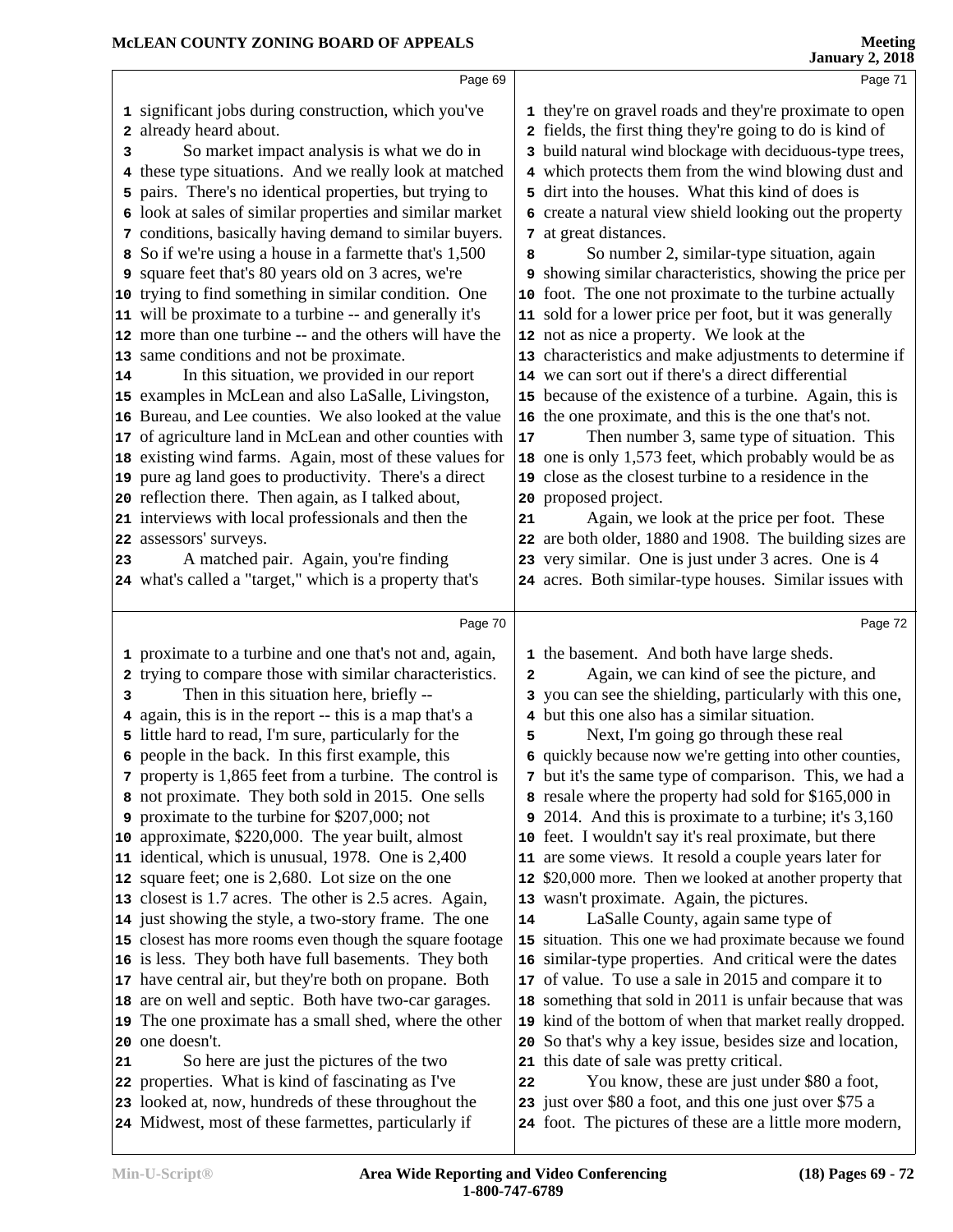|              | Page 73                                                                     |    | Page 75                                                                                                          |  |
|--------------|-----------------------------------------------------------------------------|----|------------------------------------------------------------------------------------------------------------------|--|
|              | 1 nicer houses than the previous grouping.                                  | 1  | So then we look at ag with turbines. Again,                                                                      |  |
| $\mathbf{2}$ | In Livingston, you know, this goes to Odell,                                |    | 2 it goes to economics. With the road and the turbine                                                            |  |
|              | 3 which is obviously north of 55 from the subject.                          |    | 3 itself, you generally are taking 0.6 to 0.75 acres for                                                         |  |
|              | 4 2,300 feet. Has a lot of visibility to multiple                           |    | 4 each one, but the land rent is a significant multiple                                                          |  |
|              | 5 turbines of that first project up in Livingston.                          |    | 5 of ag values. It's basically a guarantee as opposed                                                            |  |
| 6            | This one was in Pontiac. This is a little                                   |    | 6 to the impact up or down of product prices.                                                                    |  |
|              | 7 more built up. Again, the price of the one proximate                      | 7  | All of these comps just had one turbine on                                                                       |  |
|              | 8 to the turbine actually reflected a little higher unit                    |    | 8 them, but their price points were generally, on                                                                |  |
|              | 9 value. Similar vintage. Similar size. Similar size                        |    | 9 average, reflecting a value of \$1,000 to \$2,500 per                                                          |  |
|              | 10 lot. Both ranches. Similar construction.                                 |    | 10 acre higher than of a comparable-type tract.                                                                  |  |
| 11           | This one, if you get a clear-cut picture,                                   | 11 | The assessors' survey. We've done this                                                                           |  |
|              | 12 you can see multiple turbines in the back and really                     |    | 12 twice in Illinois. In the past 18 months, there                                                               |  |
|              | 13 kind of surrounding this property.                                       |    | 13 hasn't been a single tax appeal in the state using                                                            |  |
| 14           | Then Bureau, again, similar-type situations.                                |    | 14 existence of a turbine as a value reduction. There                                                            |  |
|              | 15 Again looking at the various price points.                               |    | 15 are 46 wind farms with 2,348 turbines. Probably a                                                             |  |
| 16           | In Bureau, another sale/resale. Again,                                      |    | 16 million properties in the footprints of these                                                                 |  |
|              | 17 these are the ones proximate to the turbines, and I                      |    | 17 counties. There's been no reductions. There was one                                                           |  |
| 18           | wouldn't say real proximate. But there's some pretty                        | 18 | appeal in Vermilion that was denied.                                                                             |  |
|              | 19 good visibility of the turbines, 3800 feet away. This                    | 19 | Various assessors have been doing studies                                                                        |  |
|              | 20 sold in '12 for \$90,000 but sells in '14 for \$125,000.                 |    | 20 with a concern as to negative impacts. Talking to                                                             |  |
|              | 21 In my opinion, some of that is clearly market                            |    | 21 every one of them, nobody has any quantifiable data                                                           |  |
|              | 22 conditions, but still it was almost a 30-plus percent                    |    | 22 supporting value reductions based on the proximity of                                                         |  |
|              | 23 increase for properties proximate to a turbine.                          |    | 23 a wind farm. I think most of us know ag properties                                                            |  |
| 24           | So after we look and I look at all of this                                  |    | 24 are tax base on productivity, and there's been no                                                             |  |
|              |                                                                             |    |                                                                                                                  |  |
|              | Page 74                                                                     |    | Page 76                                                                                                          |  |
|              | 1 data and I analyze and go into more depth in my                           |    | 1 negative impact based on proximity to turbines.                                                                |  |
|              | 2 report, the conclusion is, you know, based again on                       | 2  | In your County, we interviewed your                                                                              |  |
|              | 3 proper development for the properties in this area,                       |    | 3 assessor. We found an interesting situation in the                                                             |  |
|              | 4 that there was no negative impact based on the                            |    | 4 area of Arrowsmith, where somebody built a 4,800                                                               |  |
|              | 5 proximity of turbines over 1,500 feet from a                              |    | 5 square foot house. I think it has a pool too. 1,100                                                            |  |
|              | 6 residence.                                                                |    | 6 feet. Here's the house. Here's the 1,100 foot                                                                  |  |
| 7            | Then we go in and we track agricultural land                                |    | 7 turbine. There's another one right there. And the                                                              |  |
|              | 8 values. I think probably everyone here knows there's                      |    | 8 assessor has the value of 878,000. Just reflecting, I                                                          |  |
|              | 9 a pretty big difference between excellent, 11,500, and                    |    | <b>9</b> don't know if that's a good business decision, but                                                      |  |
|              | 10 recreational at 4,500. And region 4, obviously looked                    |    | 10 it's an example of somebody building proximate to a                                                           |  |
| 11           | at appreciation rates over a time period. We're just                        |    | 11 turbine.                                                                                                      |  |
|              | 12 trying to understand impact or value of this very                        | 12 | And then South Dakota, which, quite frankly,                                                                     |  |
|              | 13 desirable agricultural land.                                             |    | 13 has less population. Same issues. No negative                                                                 |  |
| 14           | Again, these are just some transactions that                                |    | 14 impact. No assessor complaints.                                                                               |  |
|              | 15 we looked at when we considered the excellent tracts,                    | 15 | The assessors volunteered that the wind                                                                          |  |
|              | 16 the good tracts, and the average tracts that kind of                     |    | 16 farms provide positive economic benefits to their                                                             |  |
| 17           | follow the formula that we looked at previously.                            |    | 17 counties, in fact had a positive impact on real estate                                                        |  |
|              |                                                                             |    | 18 values.                                                                                                       |  |
| 18           | You know, generally, these are probably                                     |    |                                                                                                                  |  |
|              | 19 averaging, if we take out a couple of the big pieces,                    | 19 | Iowa is really interesting because they have                                                                     |  |
|              | 20 plus or minus 80 to 120 acres. The prices kind of                        | 20 | about 50 percent more wind farms than Illinois. With                                                             |  |
|              | 21 really tie into this percentage tillable and this                        |    | 21 Iowa, we probed a little more because they've had an                                                          |  |
|              | 22 productivity index. Then we go to the good tracts.                       |    | 22 explosion of pig farms, hog confinement facilities.                                                           |  |
|              | 23 You can see the values drop. And then we go to the<br>24 average tracts. |    | 23 That creates a lot of truck traffic. It creates a lot<br>24 of smell. The pig life is six to eight months; so |  |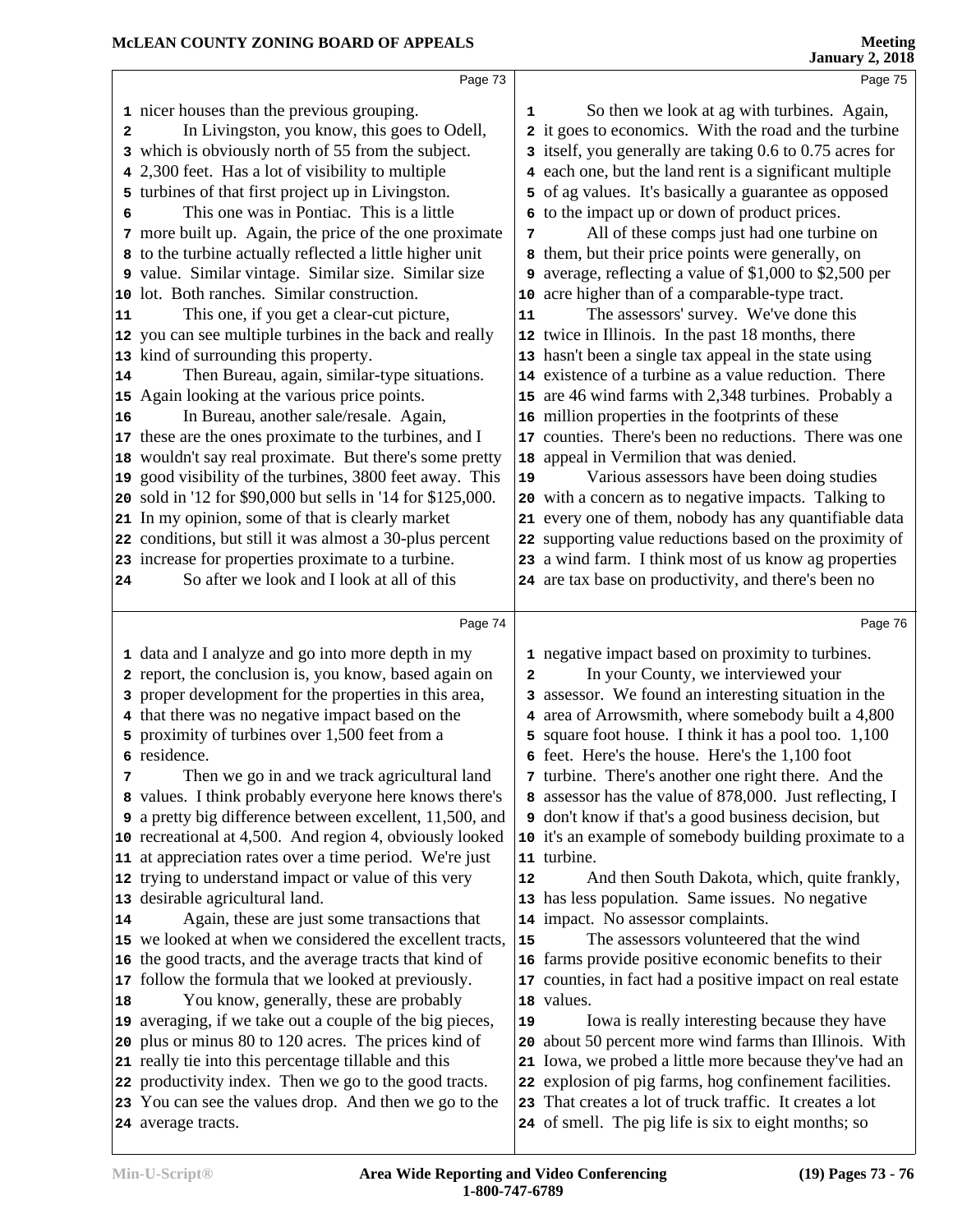|    | Page 77                                                       |              | Page 79                                                                                                    |  |
|----|---------------------------------------------------------------|--------------|------------------------------------------------------------------------------------------------------------|--|
|    | 1 there's a lot of activity. It's a huge economic boon.       | 1            | MS. TURNER: I am wondering; did you take                                                                   |  |
| 2  | The assessors in Iowa were basically                          |              | 2 into account houses that were on the market that                                                         |  |
| 3  | unanimously very positive for the economic benefit of         |              | 3 didn't sell as you looked at these? Did you look at                                                      |  |
|    | 4 wind and the fact there had been no formal appeals.         |              | 4 number of houses that went on the market, essentially,                                                   |  |
|    | 5 Kind of surprisingly, they were fairly positive on the      |              | 5 or is the only information you have available on those                                                   |  |
|    | 6 existence of the hog confinement facilities. But            |              | 6 that sold?                                                                                               |  |
| 7  | again, it's a different state, different economics.           | 7            | <b>MR. MaROUS:</b> The answer is I was aware -- we                                                         |  |
| 8  | Minnesota, this is again rural, proximate to                  |              | 8 were aware of houses that were on the market; but many                                                   |  |
|    | Iowa. Dodge County reported two complaints from               |              | 9 times -- based on experience, many times they're                                                         |  |
|    | 10 residential property owners. However, the assessor         | 10           | overpriced. They're dated. They don't show well.                                                           |  |
|    | 11 was unable to find evidence to support; so the appeal      | 11           | They're not well maintained. There could be other                                                          |  |
|    | 12 was denied. Again, the same constant thread that,          |              | 12 factors.                                                                                                |  |
|    | 13 once they're up and running, it stabilized, provided       | 13           | But clearly the way the real estate world is                                                               |  |
|    | 14 an economic benefit, and they found nothing to reflect     |              | 14 working now -- because we look at marketing trends all                                                  |  |
|    | 15 a negative impact to value.                                |              | 15 the time. A lot of times it's something that's been                                                     |  |
| 16 | In my report, I just reviewed and discussed                   |              | 16 sitting on the market for 200 days. All of a sudden                                                     |  |
|    | 17 and summarized five different studies that are             |              | 17 it gets taken off for 3 weeks and then pops back on                                                     |  |
|    | 18 peer-reviewed in relation to impacts of wind. Some         |              | 18 the market for a week. So there's a little bit of                                                       |  |
|    | 19 are positive. Some are neutral. Some are                   |              | 19 digging to kind of figure out what the real issues                                                      |  |
|    | 20 inconsistent but really not negative. The only             |              | 20 are.                                                                                                    |  |
|    | 21 negative articles have really been non-peer-reviewed       | 21           | MS. TURNER: So you haven't done any studies                                                                |  |
|    | 22 and mainly blogs on the internet. But these are            |              | 22 on length of time on the market compared to location                                                    |  |
|    | 23 actual studies that were done, peer-reviewed, and          |              | 23 of wind turbines then?                                                                                  |  |
|    | 24 accepted and published in major journals.                  | 24           | MR. MaROUS: We've looked at it, but we                                                                     |  |
|    |                                                               |              |                                                                                                            |  |
|    |                                                               |              |                                                                                                            |  |
|    | Page 78                                                       |              | Page 80                                                                                                    |  |
| 1  | So after all this and based on my experience                  |              | 1 haven't summarized it.                                                                                   |  |
|    | 2 and study in the plan, it is my strong opinion that         | $\mathbf{2}$ | The other issue is we talk about noise when                                                                |  |
|    | 3 the proposed project as planned will not have any           |              | 3 we talk about McLean. You look at 55, 74, and the                                                        |  |
|    | 4 negative impact on property values. I thank you for         |              | 4 noise and the volume, proximity to, you know, the                                                        |  |
|    | 5 your time. I look forward to any questions.                 |              | 5 interstate systems.                                                                                      |  |
| 6  | MR. GRIFFIN: Mr. MaRous, just a few                           | 6            | MS. TURNER: Okay. And then my other                                                                        |  |
|    | 7 follow-up items. You presented a written report dated       |              | 7 question is: As you were looking at the values, the                                                      |  |
|    | 8 December 28, 2017. It was addressed to me, James R.         |              | 8 only thing you showed as a differential was location                                                     |  |
|    | 9 Griffin. That's the report you've referred to in your       |              | <b>9</b> to turbines. Was there any consideration for school                                               |  |
|    | 10 testimony, correct?                                        | 10           | district?                                                                                                  |  |
| 11 | <b>MR. MaROUS: Correct.</b>                                   | 11           | I notice one had a basement and one didn't.                                                                |  |
| 12 | MR. GRIFFIN: I would ask that Mr. MaRous's                    |              | 12 Then tornado land makes a big difference. Any other                                                     |  |
|    | 13 report dated December 28, 2017, which this Board           |              | 13 items taken into consideration as you were looking at                                                   |  |
|    | 14 already has, be entered into the record as Applicant       |              | 14 the value?                                                                                              |  |
|    | 15 Exhibit 4.                                                 | 15           | <b>MR. MaROUS:</b> The answer is yes. We                                                                   |  |
| 16 | <b>CHAIRMAN FINNIGAN: So noted.</b>                           | 16           | basically looked at location and tried to get                                                              |  |
| 17 | MR. GRIFFIN: Also, that Mr. MaRous's                          |              | 17 similar-type school districts. We looked at paved                                                       |  |
|    | 18 PowerPoint be accepted into the record as Applicant        |              | 18 roads. We looked at size. We looked at age. We                                                          |  |
| 19 | Exhibit Number 5.                                             |              | 19 looked at number of bathrooms. We looked at square                                                      |  |
| 20 | <b>CHAIRMAN FINNIGAN: That's fine.</b>                        |              | 20 footage. We looked at outbuildings. And we tried to                                                     |  |
| 21 | MR. GRIFFIN: Thank you. I have nothing                        |              | 21 get them as similar as possible.                                                                        |  |
|    | 22 further for Mr. MaRous. Open it up for questions.          | 22           | The basement is a real good example of one                                                                 |  |
| 23 | <b>CHAIRMAN FINNIGAN:</b> Any questions from the<br>24 Board? |              | 23 where we tried to have basements -- one with a<br>24 basement and one without -- because people usually |  |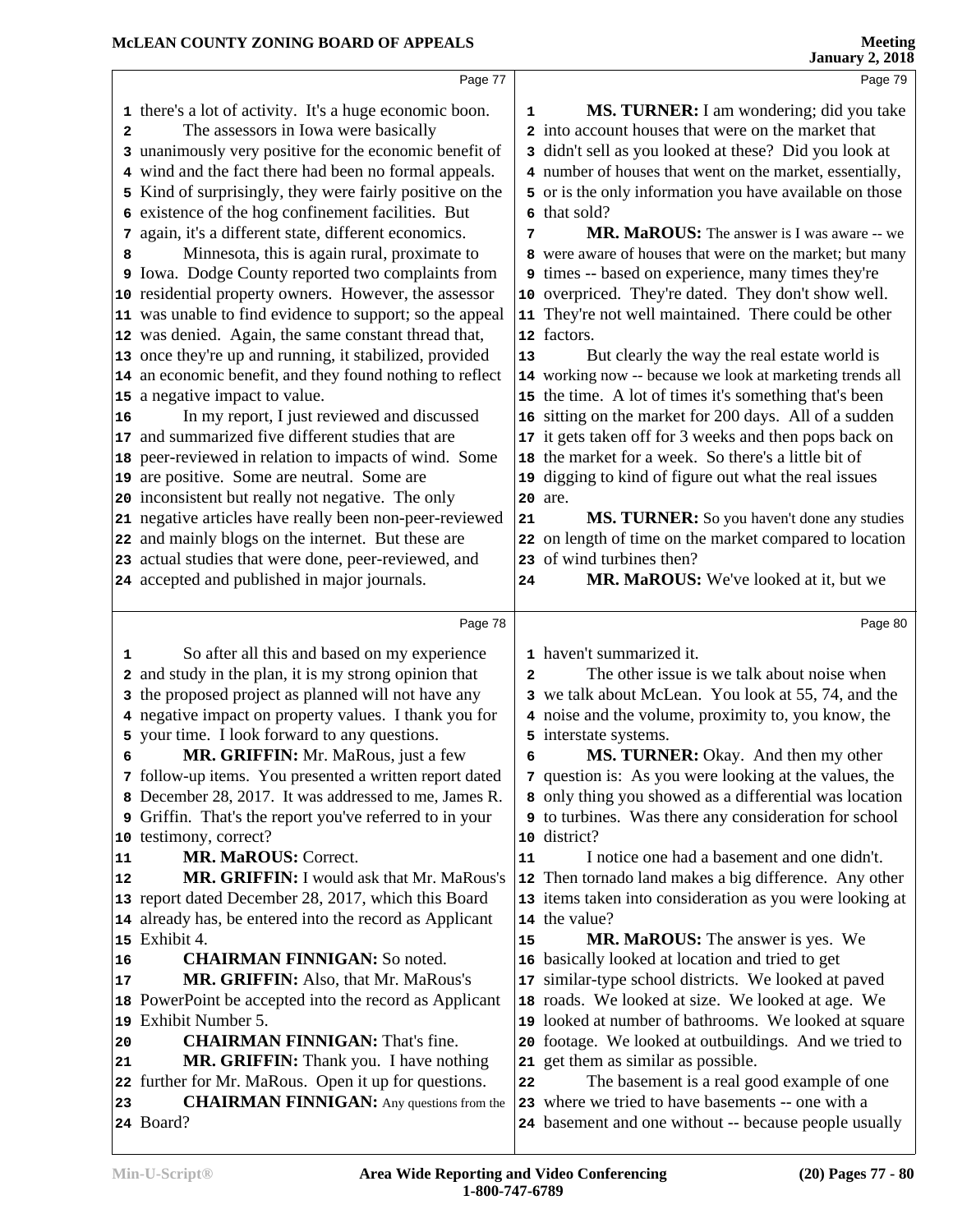|    | Page 81                                                                                                          |              | Page 83                                                                                                      |  |
|----|------------------------------------------------------------------------------------------------------------------|--------------|--------------------------------------------------------------------------------------------------------------|--|
|    | 1 don't pick out to add a basement where they can add a                                                          |              | 1 like trees. Some people don't like trees.                                                                  |  |
|    | 2 pole building. So looked at things that could be                                                               | $\mathbf{2}$ | So clearly some people won't like to look at                                                                 |  |
|    | 3 replaced and things that couldn't.                                                                             |              | 3 them, and maybe it will impact them; but others will.                                                      |  |
| 4  | We didn't want to have one that sits on a                                                                        | 4            | MS. TURNER: You also mentioned "with proper                                                                  |  |
|    | 5 half acre compared to one that sits on 20 acres. So,                                                           |              | 5 development." I'm not really clear on what you meant                                                       |  |
| 6  | yes, we looked at all of these different factors, but                                                            | 6            | by "proper development."                                                                                     |  |
|    | 7 there were no perfect comps.                                                                                   | 7            | MR. MaROUS: Proper. High quality.                                                                            |  |
| 8  | MS. TURNER: Did you find there was a                                                                             | 8            | MS. TURNER: Okay. So you're saying of the                                                                    |  |
|    | <b>9</b> cut-off point -- quite a few of the examples you gave                                                   |              | 9 actual house or of the land?                                                                               |  |
|    | 10 were over 3,000 feet from a wind turbine. Was there a                                                         | 10           | MR. MaROUS: No. I'm talking about the wind                                                                   |  |
|    | 11 point where it did make a difference, where you ever                                                          |              | 11 farm project.                                                                                             |  |
| 12 | found it made a difference less than 3000 feet?                                                                  | ${\bf 12}$   | MS. TURNER: Oh, okay.                                                                                        |  |
|    | MR. MaROUS: That's a great question. I                                                                           | 13           | MR. MaROUS: I think any of us that have                                                                      |  |
| 13 |                                                                                                                  |              | 14 driven around, there's examples of dense projects, in                                                     |  |
|    | 14 think generally, for nonparticipants, it's in the                                                             |              |                                                                                                              |  |
|    | 15 1,500 foot range. And it depends again on the number                                                          |              | 15 my opinion, that are poorly planned, that are too                                                         |  |
|    | 16 of turbines, and it also includes kind of the view                                                            |              | 16 proximate to residential. And that is a problem.                                                          |  |
| 17 | shield of some. If you have a brand new house that                                                               |              | 17 Fortunately, I've never worked on one of those.                                                           |  |
|    | 18 doesn't have any vegetation, mature vegetation,                                                               | 18           | MS. TURNER: So when you say "proper," do                                                                     |  |
|    | 19 they're going to be more visible.                                                                             |              | 19 you have a density level in mind when you think of                                                        |  |
| 20 | Some of these houses are basically developed                                                                     |              | 20 something that's properly developed that wouldn't                                                         |  |
| 21 | where there's practically no views outside that two or                                                           |              | 21 impact?                                                                                                   |  |
|    | 22 three acre area where there is an impact. They really                                                         | 22           | MR. MaROUS: It really depends on the whole,                                                                  |  |
|    | 23 almost have to drive off the property to see them.                                                            |              | 23 you know, science of the wind. But where you have a                                                       |  |
| 24 | MS. TURNER: So you're saying, if there is a                                                                      |              | 24 situation where there's a property owner that may own                                                     |  |
|    |                                                                                                                  |              |                                                                                                              |  |
|    | Page 82                                                                                                          |              | Page 84                                                                                                      |  |
|    |                                                                                                                  |              |                                                                                                              |  |
|    | 1 view impact, it does tend to have an impact on the                                                             |              | 1 1,000 or 2,000 acres, you can get a lot more density,                                                      |  |
|    | 2 value of the home?                                                                                             |              | 2 and maybe there's nothing else around impacting.                                                           |  |
| 3  | MR. MaROUS: That's assertable. I think                                                                           | 3            | It appears normally that you're going to see                                                                 |  |
|    | 4 clearly some people don't like them. Some people say                                                           |              | 4 one turbine on every 2 or 300 acres, but I think                                                           |  |
|    | 5 they don't want to look at them. But some people                                                               |              | 5 properly spread out and not too intense together.                                                          |  |
|    | 6 don't like ranches. Some people don't like mansard                                                             |              | 6 That's kind of the clear situation I generally alluded                                                     |  |
|    | 7 roofs. Some people don't like bricks. Some people                                                              |              | 7 to, where they can do 100 turbines to get 250                                                              |  |
|    | 8 don't like frame.                                                                                              |              | 8 megawatts, where the older projects were basically                                                         |  |
| 9  | It's not going to appeal to everybody. It's                                                                      |              | I think it's having to have 200 to do the same thing. I think it's                                           |  |
|    | 10 like anything else in real estate, but there's clearly                                                        |              | 10 the density of those units as opposed to the height.                                                      |  |
| 11 | a market for a similar-type house.                                                                               | 11           | You know, it's kind of a visual thing. It's                                                                  |  |
| 12 | Does that mean that ten people are going to                                                                      |              | 12 also a noise issue. I keep going around and parking                                                       |  |
|    | 13 like house A and ten people are going to house B?                                                             |              | 13 under and walking around and listening and sitting by                                                     |  |
|    | 14 Probably not. But you only need one buyer or,                                                                 |              | 14 the road and listening. I'm trying to listen to the                                                       |  |
|    | 15 generally, to make a good deal, two buyers where you                                                          |              | 15 turbine, and a truck goes by on the gravel road that                                                      |  |
|    | 16 have a little competition.                                                                                    |              | 16 is ten times as loud. Then it's something I can                                                           |  |
| 17 | MS. TURNER: So you're saying it does have                                                                        |              | 17 hardly hear. So it's all part of it.                                                                      |  |
|    | 18 the potential then to limit the number of people who                                                          | 18           | MS. TURNER: Thank you.                                                                                       |  |
|    | 19 would be interested in the house? It would be an                                                              | 19           | <b>CHAIRMAN FINNIGAN:</b> Are there any other                                                                |  |
| 20 | additional factor?                                                                                               |              | 20 questions?                                                                                                |  |
| 21 | MR. MaROUS: You know, that again is                                                                              | 21           | <b>MR. BANGERT:</b> If a house is to be -- if                                                                |  |
|    | 22 interesting because I would like to live on a creek or                                                        | 22           | someone seeks a permit to build a house, is there                                                            |  |
|    | 23 a river, but my wife wouldn't; so I probably would<br>24 never win. Different people like different things. I |              | 23 going to be restrictions put on them where they can<br>24 build in relation to -- it says 1,500 feet. The |  |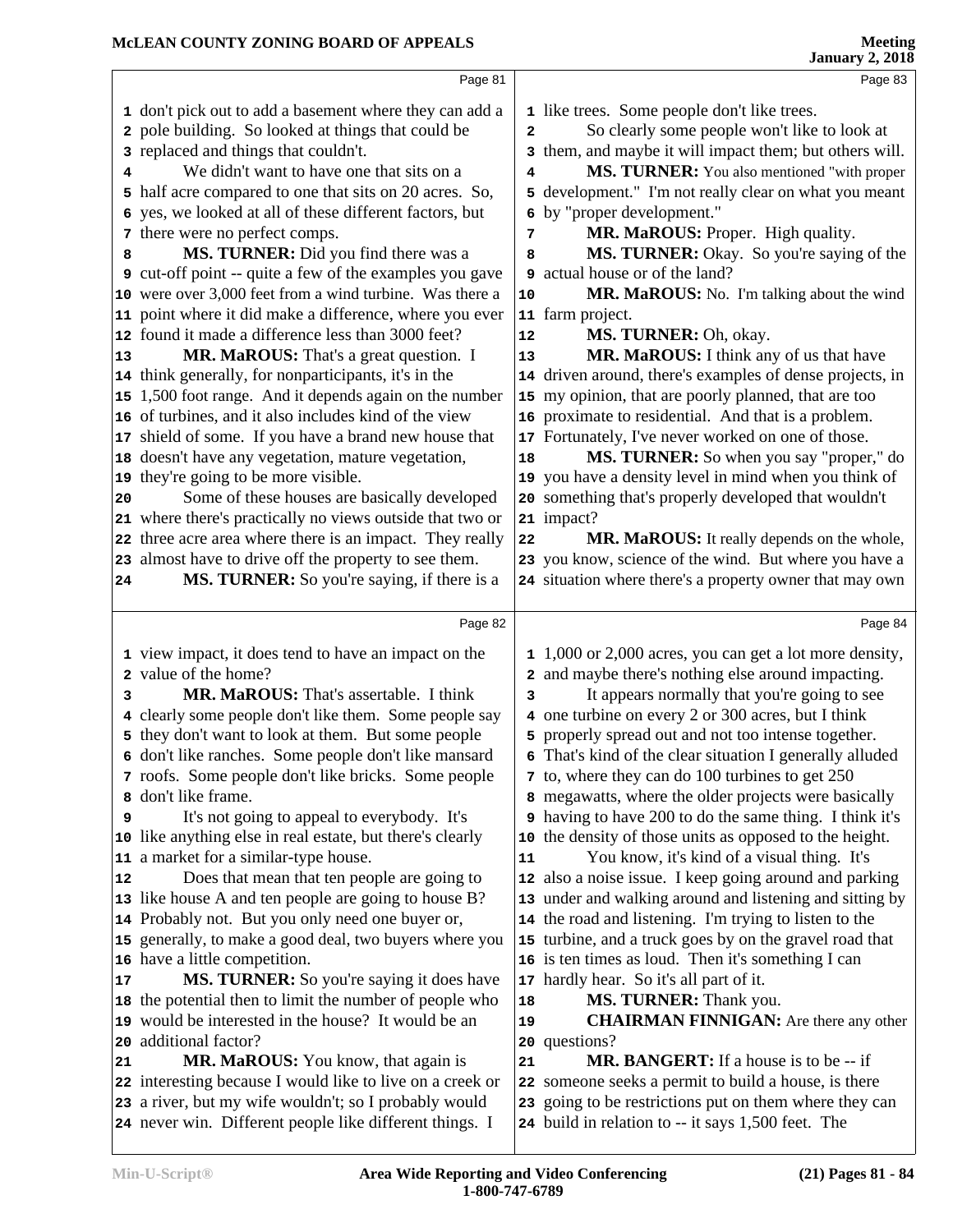|    | Page 85                                                                                                            |              | Page 87                                                   |
|----|--------------------------------------------------------------------------------------------------------------------|--------------|-----------------------------------------------------------|
|    | 1 turbines will be set back 1,500 feet. If somebody                                                                |              | 1 someplace?                                              |
|    | 2 seeks to build a house, what is the -- will there be                                                             | $\mathbf{2}$ | I'd also like to know the number of                       |
|    | 3 an affidavit, or what is the process then?                                                                       |              | 3 residences in the proposed project compared to the 100  |
| 4  | MR. DICK: They would need to be at least                                                                           |              | 4 turbines, if that's available.                          |
|    | 5 1.1 times the height from the turbine. But they could                                                            | 5            | MR. MaROUS: The developer has done that                   |
|    | 6 build closer without any waiver requirement.                                                                     |              | 6 study and estimates there's approximately 450.          |
| 7  | MR. BANGERT: Thank you.                                                                                            | 7            | MS. WINTERLAND: In the current proposed                   |
| 8  | MS. TURNER: I did have one last one that I                                                                         |              | 8 project?                                                |
|    | 9 missed. You mentioned that you looked at the appeals                                                             | 9            | <b>MR. MaROUS: Correct.</b>                               |
|    | 10 for lessening the tax burden or the property value                                                              | 10           | MS. WINTERLAND: 450?                                      |
|    | 11 based on taxes to the assessors.                                                                                | 11           | MR. MaROUS: Yes.                                          |
| 12 | <b>MR. MaROUS: Correct.</b>                                                                                        | 12           | MS. WINTERLAND: But you don't know how many               |
|    |                                                                                                                    |              |                                                           |
| 13 | MS. TURNER: Did you track or were there any                                                                        |              | 13 are in the other two McLean County projects?           |
|    | 14 instances of the assessors actually lowering the value                                                          | 14           | MR. MaROUS: In their footprints, no.                      |
|    | 15 on their own? In other words, that the property                                                                 | 15           | MS. WINTERLAND: Can we find that out                      |
|    | 16 values would be less of a nonparticipant or a                                                                   |              | 16 somehow? At some point, maybe you can bring that       |
|    | 17 nonlandowner?                                                                                                   |              | 17 back.                                                  |
| 18 | MR. MaROUS: In the four states probably                                                                            | 18           | So the only other question I had was -- I                 |
|    | 19 encompassing 10 million acres and over 50 counties,                                                             |              | 19 thought that I had seen in the first slide that you    |
|    | 20 there's only one county that I'm aware of where                                                                 |              | 20 had that was comparing Ellsworth to Downs -- and you   |
|    | 21 there's an assessor that's considered doing that. But                                                           |              | 21 made the comment about unfair comparisons between      |
|    | 22 he's got no hard data to make that assertion. He's                                                              |              | 22 years because of economic changes, you know, year over |
|    | 23 doing it based on his own opinion. And it's not                                                                 |              | 23 year and stuff. And I understand that.                 |
|    | 24 McLean.                                                                                                         | 24           | My point is really getting to school                      |
|    |                                                                                                                    |              |                                                           |
|    | Page 86                                                                                                            |              | Page 88                                                   |
| 1  | MS. TURNER: Thank you.                                                                                             |              | 1 districts. I think the only comparison that you         |
| 2  | <b>CHAIRMAN FINNIGAN:</b> Any questions from the                                                                   |              | 2 showed -- I mean, you went to a lot of work, and I'm    |
|    | 3 staff?                                                                                                           |              |                                                           |
|    |                                                                                                                    |              | 3 not trying to say that that wasn't a lot of work. But   |
| 4  | (No response.)                                                                                                     |              | 4 the first comparison between Ellsworth and Downs was,   |
| 5  | <b>CHAIRMAN FINNIGAN:</b> Would anyone in the                                                                      |              | 5 I think, the only one where they were in the same       |
|    | 6 audience have questions for this witness?                                                                        |              | 6 school district. So, to me, that's a fair comparison    |
| 7  | Come forward.                                                                                                      |              | 7 because it's the same school. The property was very     |
| 8  | MS. WINTERLAND: Amy Winterland. Do you                                                                             |              | 8 much the same.                                          |
|    | 9 need my address again?                                                                                           | 9            | I think, in that example, it showed in fact               |
| 10 | Do you know the number of residences that                                                                          |              | 10 a 6 percent decrease in value in the home that was by  |
|    | 11 are within the 100-turbine White Oak project?                                                                   |              | 11 the wind turbine compared to the other home that had   |
| 12 | MR. MaROUS: Within 1,500 feet, none.                                                                               |              | 12 no wind turbine.                                       |
| 13 | MS. WINTERLAND: No. How many residences                                                                            | 13           | MR. MaROUS: Actually, on a price per foot,                |
|    | 14 are within that project scope?                                                                                  |              | 14 it was about 4 percent higher. On the overall price,   |
| 15 | MR. MaROUS: Oh, White Oak. The number, no,                                                                         |              | 15 which takes into consideration age and everything      |
|    | $\vert$ 16 I do not.                                                                                               |              | 16 else, you are correct.                                 |
| 17 | MS. WINTERLAND: Do you know the number of                                                                          | 17           | But on a price per foot, which is probably                |
|    | 18 residences that are impacted within the Twin Groves                                                             |              | 18 the more critical analysis, it was approximately 4 to  |
|    | 19 240-turbine area, how many residences?                                                                          |              | 19 5 percent higher for the house proximate to the        |
| 20 | MR. MaROUS: I do not.                                                                                              |              | 20 turbine.                                               |
| 21 |                                                                                                                    | 21           | MS. WINTERLAND: I hadn't realized they were               |
|    | MS. WINTERLAND: I'm also wondering about                                                                           |              | 22 different-sized houses. They weren't comparable in     |
|    | 22 density of turbines to residence ratio. That's what                                                             |              | 23 size?                                                  |
|    | 23 I'm trying to get at. Is there some way you can come<br>24 up with what that number is? Does somebody have that | 24           | MR. MaROUS: They are comparable, but                      |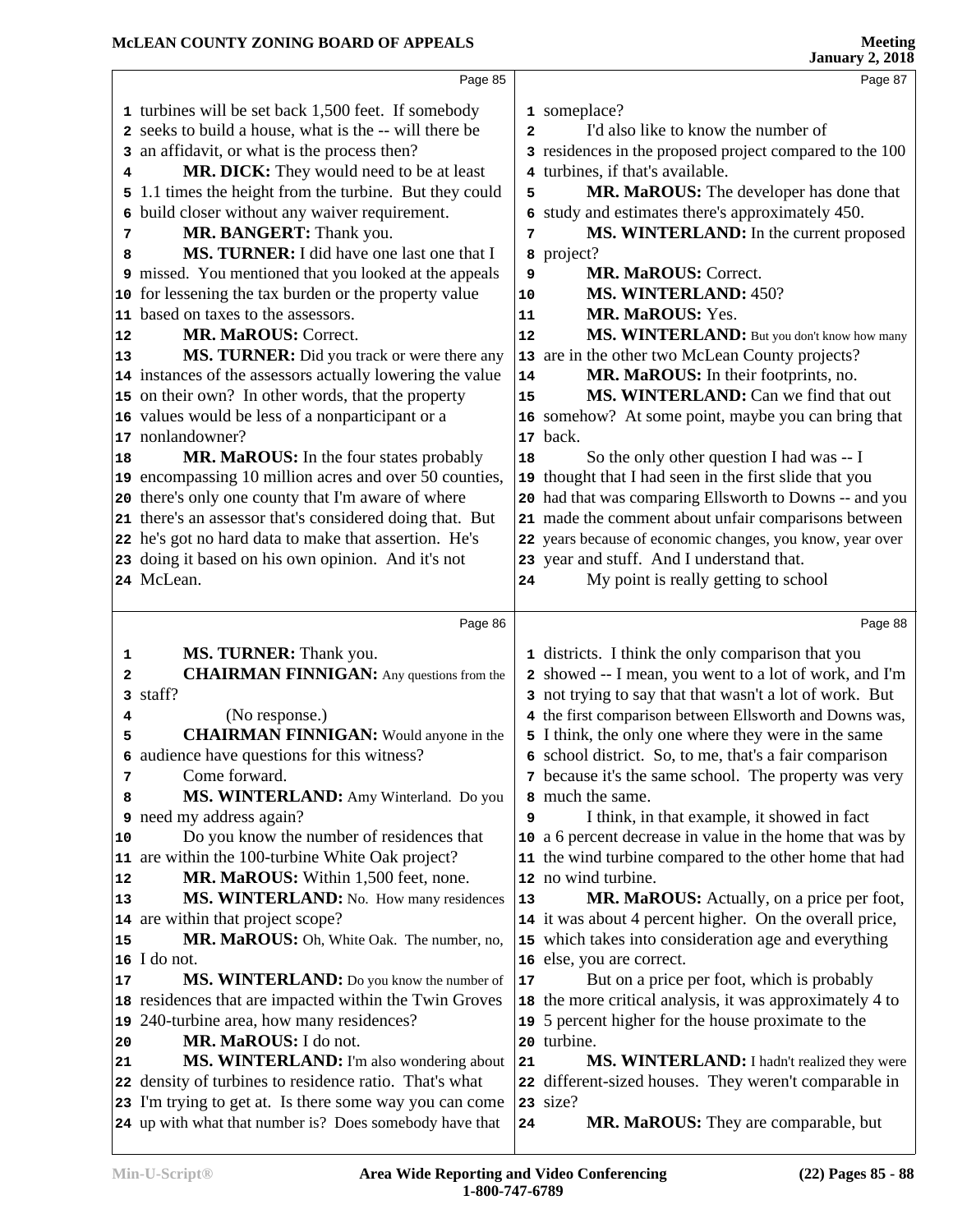|          | Page 89                                                                                            |                | Page 91                                                                                                           |  |
|----------|----------------------------------------------------------------------------------------------------|----------------|-------------------------------------------------------------------------------------------------------------------|--|
|          | 1 they're not identical. One is 2,400 feet. The other                                              |                | 1 negative impacts"?                                                                                              |  |
|          | 2 is 2,660 feet. So there's about a 10 percent square                                              | $\overline{a}$ | MR. MaROUS: On what?                                                                                              |  |
|          | 3 footage size differential.                                                                       | 3              | MR. SCHWASS: On your appraisals, your                                                                             |  |
| 4        | MS. WINTERLAND: Okay. Because I noticed                                                            |                | 4 assessments.                                                                                                    |  |
|          | 5 the one went for 207,000, and the other one went for                                             | 5              | MR. MaROUS: I didn't say that, in all my                                                                          |  |
|          | 6 220,000. But you're saying it was on the per-foot                                                |                | 6 appraisals.                                                                                                     |  |
|          | 7 basis?                                                                                           | 7              | MR. SCHWASS: I must have misunderstood.                                                                           |  |
| 8        | MR. MaROUS: Well, that's one of the                                                                |                | 8 But I think it's probably in the record that you did.                                                           |  |
|          | 9 comparisons. The one not proximate to the turbine is                                             | 9              | I appreciate your questions from the Board                                                                        |  |
|          | 10 a bigger lot. They're comparable, but it's 2.5 acres                                            |                | 10 member up here, you taking a personal interest in                                                              |  |
|          | 11 compared to 1.7 acres.                                                                          |                | 11 that. We really do appreciate that.                                                                            |  |
| 12       | <b>MS. WINTERLAND:</b> The one near the turbine?                                                   | 12             | But I would state that the negative impact                                                                        |  |
| 13       | MR. MaROUS: Is a smaller lot. That's page                                                          |                | 13 is we do have a home that is listed. When we listed                                                            |  |
|          | 14 13 in my report.                                                                                |                | 14 the property, we had significant activity. But once                                                            |  |
| 15       | MS. WINTERLAND: So again, I didn't catch                                                           |                | 15 the news came out about the wind farm, all the                                                                 |  |
|          | 16 that nuance; but I did notice that, in the one where                                            |                | 16 activity dropped off.                                                                                          |  |
|          | 17 the same school district was impacted, the one nearer                                           | 17             | So I guess I would ask a question as to what                                                                      |  |
|          | 18 the turbine sold for less.                                                                      |                | 18 your thoughts would be on that. I have mine. I would                                                           |  |
| 19       | MR. MaROUS: Overall, that's correct. On a                                                          |                | 19 ask you that.                                                                                                  |  |
|          | 20 smaller lot, that is correct -- and a smaller house.                                            | 20             | MR. MaROUS: I think gray and any major                                                                            |  |
| 21       | MS. WINTERLAND: Thanks for clarifying that.                                                        |                | 21 proposed development can create uncertainty. I think                                                           |  |
|          | 22 I wanted to make sure I understood that.                                                        |                | 22 there's always concern. The proposed project, until                                                            |  |
| 23       | <b>CHAIRMAN FINNIGAN:</b> State your name again.                                                   |                | 23 people understand what's going on, what it is, what                                                            |  |
| 24       | MR. SCHWASS: Again, it's Glen S-c-h-w-a-s-s                                                        |                | 24 the controls are, what the economic benefits are, can                                                          |  |
|          |                                                                                                    |                |                                                                                                                   |  |
|          |                                                                                                    |                |                                                                                                                   |  |
|          | Page 90                                                                                            |                | Page 92                                                                                                           |  |
| ı        | on behalf of Barb Metz, 27709 North 2550 East Road,                                                |                | 1 create uncertainty in the market. And the longer that                                                           |  |
| 2        | Lexington. I have a few questions.                                                                 |                | 2 something lingers and doesn't happen, I think there                                                             |  |
| 3        | I think one of the things you also stated                                                          |                | 3 can be more concern.                                                                                            |  |
| 4        | is, if we have some kind of an objection, state that                                               | 4              | So clearly if the market doesn't understand                                                                       |  |
| 5        | as well. I'll leave that for my closing comment.                                                   |                | 5 the project and there's negative comments, sure that                                                            |  |
| 6        | But you stated that you talked with local                                                          |                | 6 can be a negative. But that's before it's developed                                                             |  |
|          | brokers. Can I ask who those local brokers are in the                                              |                | 7 and before people know what's actually -- what the                                                              |  |
| 8        | Lexington area?                                                                                    |                | 8 project is and the controls are for the project and                                                             |  |
| 9        | MR. MaROUS: I didn't talk to anybody in                                                            | 9              | the benefits of the economics.                                                                                    |  |
| 10       | Lexington.                                                                                         | 10             | MR. SCHWASS: And I understand what you're                                                                         |  |
| 11       | MR. SCHWASS: So no local brokers within                                                            | 11             | saying and that. But let me get my thoughts here.                                                                 |  |
| 12       | Lexington, Chenoa, anywhere within a ten-mile radius                                               | 12             | You stated in your presentation as well about some of                                                             |  |
| 13       | of Lexington?                                                                                      | 13             | the values of the homes and how they're marketable and                                                            |  |
| 14       | MR. MaROUS: I don't believe so.                                                                    |                | 14 things like that. That's why I asked the question                                                              |  |
| 15       | MR. SCHWASS: You're not from this area?                                                            | 15             | about local brokers.                                                                                              |  |
| 16       | You don't live here? You're not active in the                                                      | 16             | The brokers we have talked to said the house                                                                      |  |
| 17       | community? I think you stated you lived up north,                                                  | 17             | shows very well. It lists very well. It's priced                                                                  |  |
| 18       | somewhere in the Chicago suburbs?                                                                  | 18             | within the market that I'm seeing within the area.                                                                |  |
| 19       | MR. MaROUS: Yes. But I've probably                                                                 | 19             | But then you talk about how they're going to be on the                                                            |  |
| 20       | appraised a couple hundred million dollars of property                                             | 20             | market for some length of time.                                                                                   |  |
| 21       | in the area.                                                                                       | 21             | So now our concern as a homeowner trying to                                                                       |  |
| 22       | MR. SCHWASS: And in all of those                                                                   | 22             | sell the home is, because of the negative impact that                                                             |  |
| 23<br>24 | appraisals, you said that you found no negative<br>impacts? I think you said, "We have not had any | 23             | this is having, it's going to extend the time frame on<br>24 the market. Is that going to be a negative impact on |  |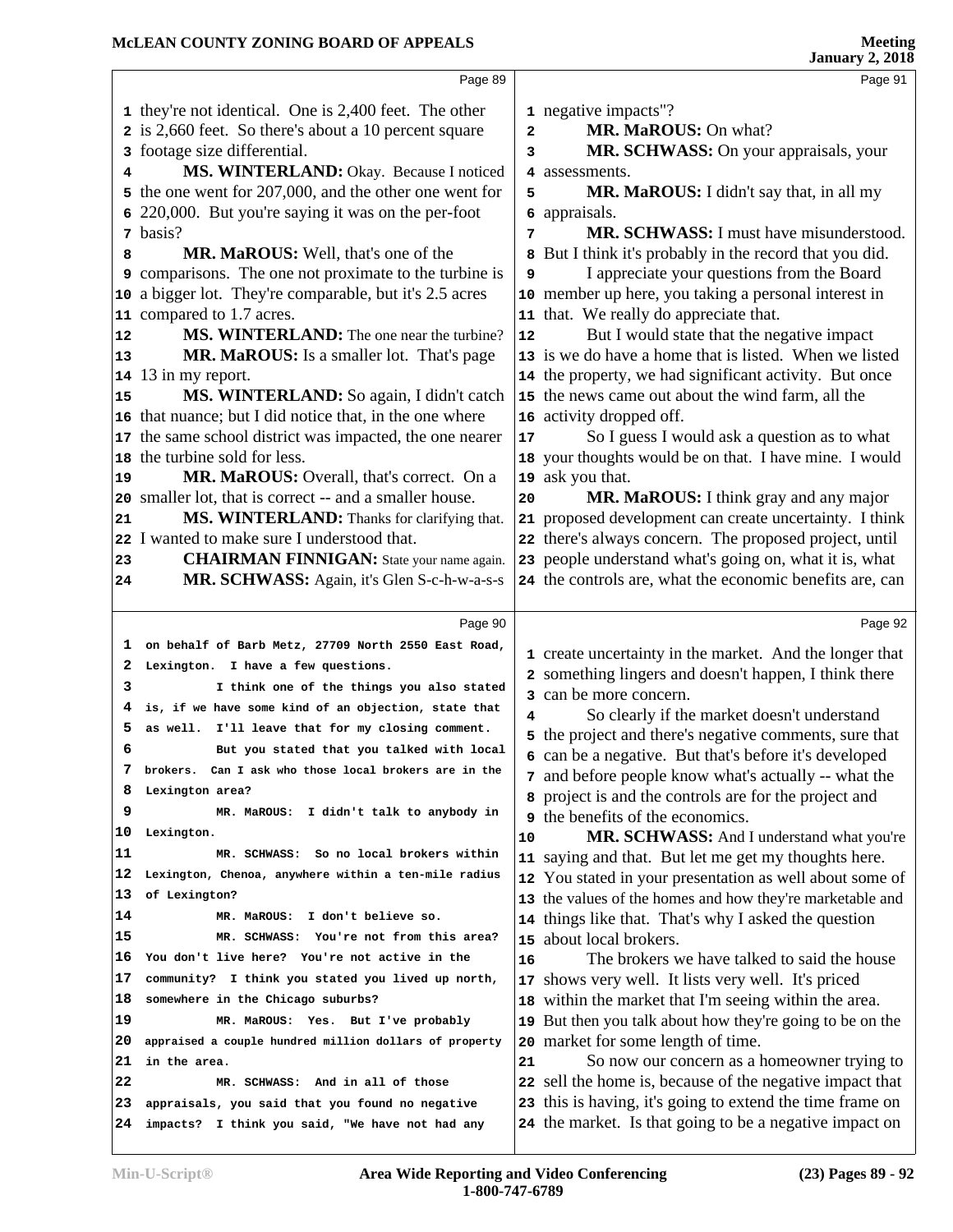|    | Page 93                                                                                                            |              | Page 95                                                                                              |  |
|----|--------------------------------------------------------------------------------------------------------------------|--------------|------------------------------------------------------------------------------------------------------|--|
|    | 1 us as well now that it's going to be sitting?                                                                    | 1            | Then you talk about the windrows, about how                                                          |  |
| 2  | The first 10 to 15, 30 days, we had a lot of                                                                       |              | 2 those deter the view. But do you know what the view                                                |  |
| 3  | activity. The news come out. We have no activity.                                                                  |              | 3 is of a tower light on the horizon as to how far you                                               |  |
|    | You stated that it's probably because of the impact of                                                             |              | 4 can see it from a level playing ground?                                                            |  |
|    | 5 this. But now I'm going to be sitting on the home for                                                            | 5            | MR. MaROUS: Quite a ways.                                                                            |  |
| 6  | a little bit longer, which could have a negative                                                                   | 6            | MR. SCHWASS: Yeah, about 15 miles. All of                                                            |  |
|    | 7 impact; so therefore it is a negative impact.                                                                    |              | 7 those lights are visible within 15 miles. I don't                                                  |  |
| 8  | MR. MaROUS: I don't know all the                                                                                   | 8            | know how a windrow is going to block all of those                                                    |  |
|    | 9 particulars of your house. Generally the residential                                                             | 9            | lights.                                                                                              |  |
|    | 10 market goes essentially flat after Father's Day.                                                                | ${\bf 10}$   | MR. MaROUS: I'm not here for the                                                                     |  |
|    | 11 People are, you know, getting focused on their summer                                                           |              | 11 engineering; but generally, you know, it's every three                                            |  |
|    | 12 activities, summer vacations, and then getting ready                                                            |              | 12 to five turbines. It's not necessarily every one will                                             |  |
|    | 13 for school. And then they get into the holidays.                                                                |              | 13 have a light. But that's an engineering issue.                                                    |  |
|    | 14 Thanksgiving and Christmas is generally a dead time.                                                            | 14           | MR. SCHWASS: Well, no. Every one has to                                                              |  |
| 15 | The market starts improving significantly                                                                          |              | 15 have a light, and it isn't an engineering issue.                                                  |  |
|    | 16 after -- particularly if there's no good football team                                                          | 16           | You talked about the impact of the view and                                                          |  |
|    | 17 in the area and there's some decent weather, it starts                                                          |              | 17 how it has a negative impact. If you're sitting out                                               |  |
|    | 18 improving with the first good weather at the end of                                                             |              | 18 on your patio enjoying the summer evening --                                                      |  |
|    | 19 January, beginning of February.                                                                                 | 19           | <b>CHAIRMAN FINNIGAN:</b> I think we're going to                                                     |  |
| 20 | I would have to look at the issues with your                                                                       |              | 20 have to pass on this. You're going to come back                                                   |  |
|    | 21 house to be able to answer that. So in my opinion, a                                                            |              | 21 later. You can give testimony, but it's just                                                      |  |
|    | 22 high quality project that's going to provide                                                                    |              | 22 questions right now.                                                                              |  |
|    | 23 significant economic benefit to the town, to the                                                                | 23           | MR. SCHWASS: Can I conclude?                                                                         |  |
|    | 24 roads, particularly to the schools -- you know, people                                                          | 24           | <b>CHAIRMAN FINNIGAN: I think we're done.</b>                                                        |  |
|    |                                                                                                                    |              |                                                                                                      |  |
|    | Page 94                                                                                                            |              | Page 96                                                                                              |  |
|    | 1 look at the schools, look at the infrastructure, and                                                             | 1            | MR. SCHWASS: But I'd like to conclude. You                                                           |  |
| 2  | they look at the overall economic influence. It's                                                                  | $\mathbf{z}$ | have the opportunity to conclude with our question and                                               |  |
|    | 3 been my experience it's a significant positive.                                                                  |              | 3 comment. That's what I'm going to conclude with, if                                                |  |
| 4  | So the fact that -- if you're telling me you                                                                       |              | 4 that's okay.                                                                                       |  |
|    | 5 put it on the market in October, November, December,                                                             | 5            | <b>CHAIRMAN FINNIGAN:</b> You're getting into --                                                     |  |
|    | 6 you know, there's not a lot of sales transactions that                                                           | 6            | MR. SCHWASS: It's not a personal issue.                                                              |  |
|    | 7 time of year.                                                                                                    |              | 7 It's what I'm going to conclude with as to why you                                                 |  |
| 8  | MR. SCHWASS: I stated earlier that I had my                                                                        |              | 8 don't see it.                                                                                      |  |
|    | <b>9</b> opinion -- we have our opinion as to why this is<br>10 happening. I agree with you. It's probably because | 9            | <b>CHAIRMAN FINNIGAN:</b> We're not concluding                                                       |  |
|    |                                                                                                                    | 10           | tonight anyway.                                                                                      |  |
|    | 11 of the holiday seasons.<br>But you stated, when houses sit on the                                               | 11           | MR. SCHWASS: I think you are. You offered<br>12 that to the other gentleman, didn't you? I think you |  |
| 12 | 13 market for 200, 300 days and then they take them off                                                            |              | 13 offered that once before.                                                                         |  |
|    | 14 the market -- is that going to be something we're                                                               | 14           | <b>CHAIRMAN FINNIGAN:</b> It won't be tonight                                                        |  |
|    | 15 going to experience because of the negative impact                                                              |              | 15 though. We're going to quit at 10:00. It's going to                                               |  |
|    | 16 that people are going to be looking out into all of                                                             |              | 16 be continued until Thursday.                                                                      |  |
|    | 17 these towers surrounding us? Our farm is a five-acre                                                            | 17           | MR. SCHWASS: Okay. Okay. That's all the                                                              |  |
|    | 18 tract.                                                                                                          |              | 18 questions I have.                                                                                 |  |
| 19 | <b>CHAIRMAN FINNIGAN:</b> I think we're getting                                                                    | 19           | <b>CHAIRMAN FINNIGAN:</b> Thank you.                                                                 |  |
| 20 | into testimony. It's just for questions right now.                                                                 | 20           | Does anyone else have questions?                                                                     |  |
| 21 | MR. SCHWASS: I'm leading up to a question.                                                                         | 21           | (No response.)                                                                                       |  |
| 22 | It's a hobby farm. One of the things you                                                                           | 22           | <b>CHAIRMAN FINNIGAN:</b> Do you have another                                                        |  |
|    |                                                                                                                    |              |                                                                                                      |  |
|    |                                                                                                                    | 23           |                                                                                                      |  |
|    | 23 talk about is there's no negative impacts. I'm saying<br>24 there's negative impacts.                           |              | witness that we could do before 10:00 -- and be done<br><b>24</b> by 10:00?                          |  |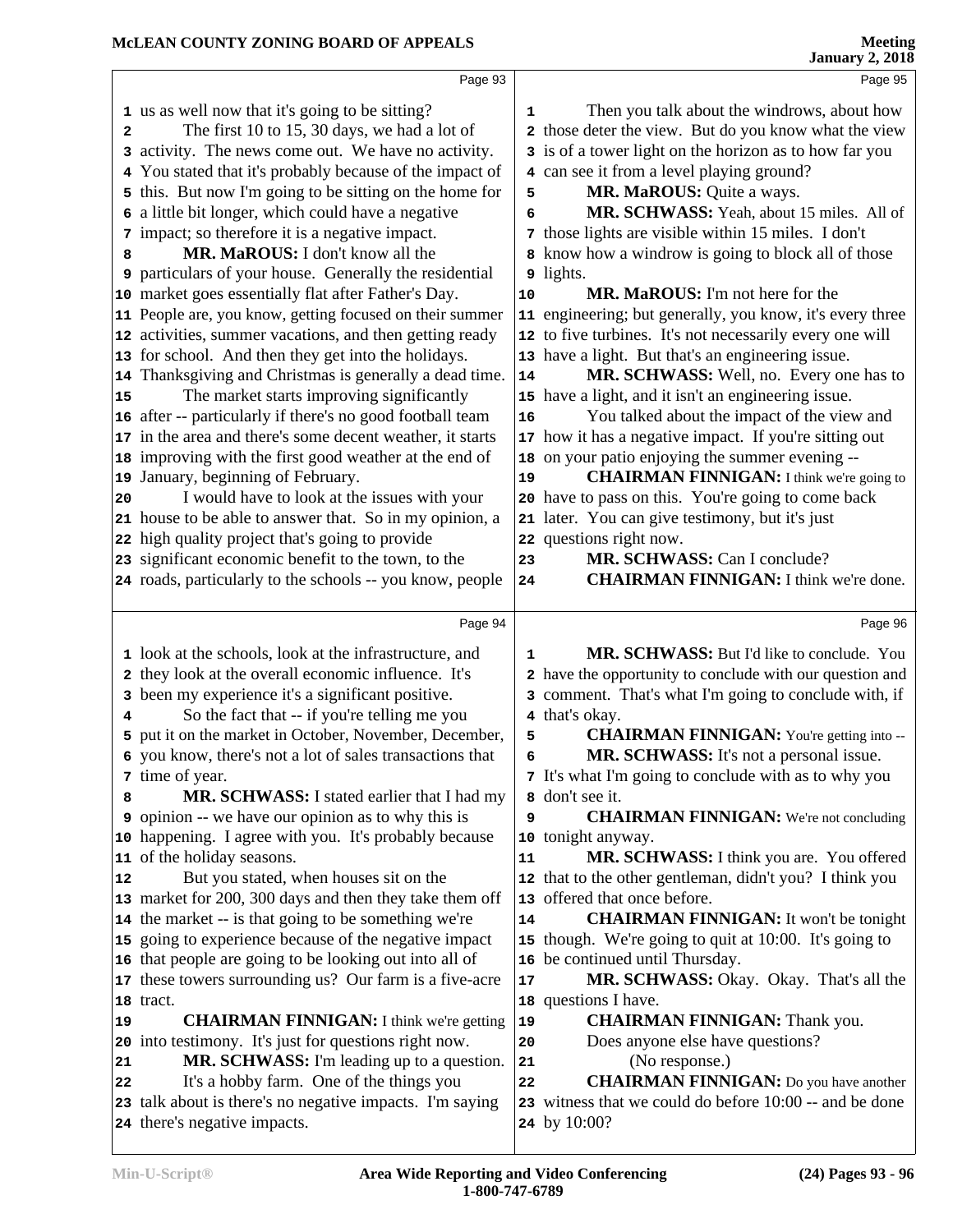|          | Page 97                                                                                                                                                          |
|----------|------------------------------------------------------------------------------------------------------------------------------------------------------------------|
| 1        | <b>MR. GRIFFIN:</b> I don't know that we'd be done                                                                                                               |
|          | 2 with all the questions. Mr. Loomis is here, and he                                                                                                             |
|          | 3 can begin his testimony and probably get through.                                                                                                              |
|          | 4 He'll probably take 15 or 20 minutes, but he can also                                                                                                          |
|          | 5 come back on Thursday.                                                                                                                                         |
| 6        | <b>CHAIRMAN FINNIGAN:</b> I think maybe we would                                                                                                                 |
| 7        | be better off to wait until Thursday. If we can get                                                                                                              |
| 8        | to a point tonight where we're at. We're kind of in a                                                                                                            |
| 9        | neutral point right now; so I think we'll adjourn                                                                                                                |
| 10       | tonight and be back here Thursday at 6:00.                                                                                                                       |
| 11       | That's it.                                                                                                                                                       |
| 12       |                                                                                                                                                                  |
| 13       | (Hearing adjourned at 9:50 p.m.)                                                                                                                                 |
| 14       |                                                                                                                                                                  |
| 15<br>16 |                                                                                                                                                                  |
| 17       |                                                                                                                                                                  |
| 18       |                                                                                                                                                                  |
| 19       |                                                                                                                                                                  |
| 20       |                                                                                                                                                                  |
| 21       |                                                                                                                                                                  |
| 22       |                                                                                                                                                                  |
| 23       |                                                                                                                                                                  |
| 24       |                                                                                                                                                                  |
|          |                                                                                                                                                                  |
|          |                                                                                                                                                                  |
|          | Page 98                                                                                                                                                          |
| 1        | <b>STATE OF ILLINOIS</b><br>)<br>SS                                                                                                                              |
| 2        | COUNTY OF DeWITT                                                                                                                                                 |
| 3        |                                                                                                                                                                  |
| 4        | I, BRENDA ZEITLER, CRR, RPR, and CSR,<br>License No. 084-004062, in and for the state of                                                                         |
| 5        | Illinois, do hereby certify that the foregoing meeting                                                                                                           |
| 6        | was taken on the 2nd day of January, 2018, before the McLean County Zoning Board of Appeals and that said meeting was taken down in stenograph notes, afterwards |
|          | reduced to typewriting by me, and that this transcript<br>is a true and accurate transcription of the testimony.                                                 |
| 8        | I do hereby certify that I am a                                                                                                                                  |
| 9        | disinterested person in this cause of action, that I<br>am not a relative of any party or any attorney of                                                        |
| 10       | record in this cause or an attorney for any party<br>herein or otherwise interested in the event of this                                                         |
| 11       | action, and that I am not in the employ of the<br>attorneys for either party.                                                                                    |
| 12<br>13 | IN WITNESS WHEREOF, I have hereunto set my hand                                                                                                                  |
| 14       | this 22nd day of January, 2018.                                                                                                                                  |
| 15       |                                                                                                                                                                  |
| 16       | Brenda Zeitler, RPR, CRR, CSR                                                                                                                                    |
| 17       |                                                                                                                                                                  |
| 18       |                                                                                                                                                                  |
| 19       |                                                                                                                                                                  |
| 20       |                                                                                                                                                                  |
| 21       |                                                                                                                                                                  |
| 22       |                                                                                                                                                                  |
| 23       |                                                                                                                                                                  |
| 24       |                                                                                                                                                                  |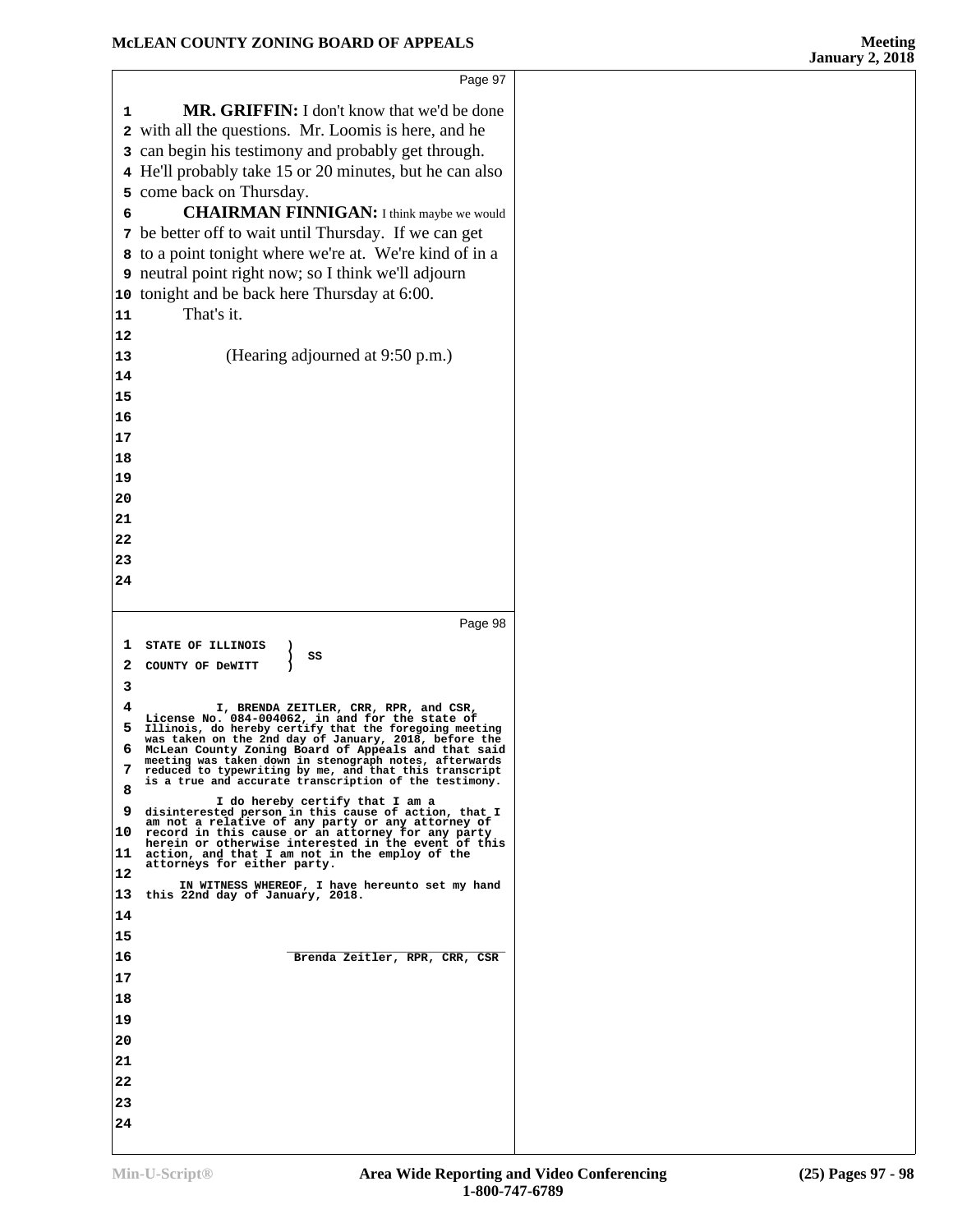|                  | 5:1;14:15,21,24;                  | 32:23                                                 | 16:6,11;20:20,22;              | 74:1                                      |
|------------------|-----------------------------------|-------------------------------------------------------|--------------------------------|-------------------------------------------|
| \$               | 15:3,4,5,6,15                     | adjoining (1)                                         | 22:11;37:9,16;38:22,           | analyzed (1)                              |
|                  | accommodated (1)                  | 65:14                                                 | 23;56:2,7;69:17                | 67:13                                     |
| \$1,000(1)       | 57:6                              | adjourn $(1)$<br>97:9                                 | ahead $(4)$                    | ancillary (2)                             |
| 75:9             | accordance (1)<br>31:7            | adjourned (1)                                         | 26:8;43:9;58:23;<br>64:11      | 5:4:38:9<br>and/or $(3)$                  |
| \$100(1)         | according(5)                      | 97:13                                                 | aid(1)                         | 8:12;14:16;18:6                           |
| 65:7             | 7:20;9:7;17:5;18:3;               | adjustments (1)                                       | 18:21                          | annual $(5)$                              |
| \$125,000(1)     | 42:6                              | 71:13                                                 | AIMA(3)                        | 11:13;28:7,15;38:11;                      |
| 73:20            | accordingly(2)                    | <b>Administration (2)</b>                             | 10:5;17:15;63:11               | 68:22                                     |
| \$14(1)          | 8:14;18:8                         | 9:10;12:21                                            | air(6)                         | annually $(2)$                            |
| 28:7             | account(1)                        | advanced (1)                                          | 8:5,7;9:8;34:10;               | 28:6:54:2                                 |
| \$15(1)<br>64:20 | 79:2                              | 31:6                                                  | 44:18;70:17                    | annuity $(1)$                             |
| \$165,000(1)     | acoustic(1)                       | advantage $(1)$                                       | airstrip $(3)$                 | 28:9                                      |
| 72:8             | 10:16                             | 11:13                                                 | 14:4,8,8                       | appeal $(4)$                              |
| \$2,500(1)       | $\arccos(3)$                      | advantageous (4)                                      | Alamont (1)                    | 75:13,18;77:11;82:9                       |
| 75:9             | 75:10;81:5,22                     | 33:1;51:23;52:13,14                                   | 53:10                          | Appeals (5)                               |
| \$2.8(1)         | acres(14)                         | adverse $(1)$                                         | algorithm $(1)$                | 61:19;67:1,2;77:4;                        |
| 27:3             | 5:5;69:9;70:13,13;                | 14:11                                                 | 54:16                          | 85:9                                      |
| \$20,000(1)      | 71:23,24;74:20;75:3;              | aerial (1)                                            | allow $(1)$                    | appear $(1)$                              |
| 72:12            | 81:5;84:1,4;85:19;                | 14:13                                                 | 4:23                           | 68:9                                      |
| \$207,000(1)     | 89:10,11                          | affects $(1)$                                         | allowed (4)                    | appears $(1)$                             |
| 70:9             | across(4)                         | 14:11                                                 | 12:14,17;39:15;                | 84:3                                      |
| \$220,000(1)     | 26:23;27:8,11;28:3                | affidavit (1)                                         | 61:11                          | applicable $(3)$                          |
| 70:10            | act(1)                            | 85:3                                                  | allowing $(1)$                 | 15:21;16:10,21                            |
| \$29,000(1)      | 28:9                              | ag(4)                                                 | 11:14                          | <b>Applicant</b> (49)                     |
| 28:12            | action(2)                         | 69:19;75:1,5,23                                       | alluded (1)                    | 4:17;6:2,18;7:14;                         |
| \$300(1)         | 15:19;50:1                        | again (38)                                            | 84:6                           | 8:10;9:8,15,19;10:1,9,                    |
| 38:7             | active(1)                         | 8:15;18:9;20:9;25:7;                                  | almost $(6)$                   | 11, 16, 17, 19, 21; 12: 14;               |
| \$4(2)           | 67:21                             | 26:16;43:6;54:5;68:10,                                | 26:24;30:14;68:16;             | 13:2,12;14:1,3,18,21;                     |
| 37:5;55:18       | activities (1)                    | 13, 14; 69: 18, 20, 23;                               | 70:10;73:22;81:23              | 15:13;18:4,10,13,20;                      |
| \$4,056,200(1)   | 93:12                             | 70:1,4,13;71:8,15,21;                                 | along $(4)$                    | 19:18;20:10,10,11,14,                     |
| 17:11            | $\text{activity} (5)$             | 72:2,13,14;73:7,14,15,                                | 14:23;15:2,5;25:3              | 14, 15; 22: 1, 9, 18; 23: 22;             |
| \$40,000(2)      | 77:1;91:14,16;93:3,3<br>actual(3) | 16;74:2,14;75:1;77:7,<br>8, 12; 81:15; 82: 21; 86: 9; | already-built (1)<br>15:1      | 24:1,17,21;25:22;<br>38:24;39:10,18;56:4; |
| 56:9,12          | 67:1;77:23;83:9                   | 89:15,23,24                                           | alternative (3)                | 61:23;78:14,18                            |
| \$40,562(6)      | actually(15)                      | against $(1)$                                         | 8:11;18:5;60:12                | Applicants (1)                            |
| 9:24;14:1;17:11; | 20:15;46:15;54:7;                 | 57:20                                                 | although $(1)$                 | 4:3                                       |
| 55:17;63:5,15    | 58:1;62:22,24;63:5;               | age(3)                                                | 28:22                          | Applicant's (3)                           |
| \$41,000(1)      | 65:3;66:22;68:8;71:10;            | 53:4;80:18;88:15                                      | aluminum <sub>(1)</sub>        | 39:4,14,21                                |
| 37:3             | 73:8;85:14;88:13;92:7             | Agency (1)                                            | 37:1                           | <b>Application (47)</b>                   |
| \$75(1)<br>72:23 | add $(4)$                         | 18:11                                                 | always (3)                     | 4:21;5:7;6:23;7:20,                       |
| \$8(1)           | 68:24,24;81:1,1                   | ago(4)                                                | 27:18;51:12;91:22              | 22;8:8,13;9:3,22;12:4,                    |
| 27:2             | adding $(3)$                      | 35:12;36:3;37:9;                                      | Amazon $(2)$                   | 8,23;13:22;14:4,10;                       |
| \$80(2)          | 11:11:56:23.24                    | 47:11                                                 | 46:12;48:9                     | 15:20;16:13,19,24;                        |
| 72:22,23         | addition $(2)$                    | agree $(1)$                                           | America (5)                    | 17:5,7;18:4,7;20:17;                      |
| \$90,000(1)      | 22:1;24:15                        | 94:10                                                 | 4:22;20:12;26:24;              | 21:6,8,10,13,20,22;                       |
| 73:20            | additional (4)                    | agreement (26)                                        | 27:13,16                       | 22:3;23:11,11,24;24:8,                    |
|                  | 6:18;24:1;43:12;                  | 9:14;10:5;15:17,20;                                   | America's (1)                  | 13;25:21;30:6,21;                         |
| $\mathbf A$      | 82:20                             | 16:17,20;17:15;22:10,                                 | 26:19                          | 34:14;36:16;40:24;                        |
|                  | address $(13)$                    | 14, 15; 32: 7, 13; 37: 8, 16,                         | $\mathbf{among}\left(1\right)$ | 50:19;61:7,21;62:21;                      |
| ability $(2)$    | 19:16;23:8,12;38:17;              | 19;38:22;45:23;46:3,8,                                | 21:14                          | 63:4                                      |
| 34:15;41:15      | 40:10,11;41:2,6,9;                | 11,18;48:16,16;55:24;                                 | amount $(1)$                   | applications (1)                          |
| able $(2)$       | 43:6;60:17;64:6;86:9              | 56:7,17                                               | 48:24                          | 14:13                                     |
| 19:2;93:21       | addressed (2)                     | agreements $(3)$                                      | amounts $(3)$                  | apply $(4)$                               |
| accept(1)        | 40:6;78:8                         | 15:14;33:14;67:18                                     | 27:1;36:24;38:10               | 5:8;6:12;7:8;12:15                        |
| 56:5             | addressing $(3)$                  | <b>Agricultural</b> (16)                              | Amy $(2)$                      | appraisal $(1)$                           |
| acceptable (2)   | 10:23;13:8;17:19                  | 10:4;11:6,9;12:1,2;                                   | 53:21;86:8                     | 64:19                                     |
| 17:3;40:14       | adequate $(6)$                    | 16:3;17:15;22:10;37:8,                                | analysis (9)                   | appraisals $(3)$                          |
| accepted(4)      | 10:1;14:1,15;15:9,                | 16,22;55:24;56:16;                                    | 7:6,21;8:14;9:13;              | 45:6;91:3,6                               |
| 9:5;39:4;77:24;  | 15;17:3<br>adjacent $(5)$         | 66:7;74:7,13<br><b>Agriculture (16)</b>               | 12:10;18:8;38:1;69:3;<br>88:18 | appraised (2)<br>64:20;65:4               |
| 78:18            | 30:1,2;31:10,17;                  | 5:6,11;7:3;13:17;                                     |                                | appraiser $(2)$                           |
| access(9)        |                                   |                                                       | analyze $(1)$                  |                                           |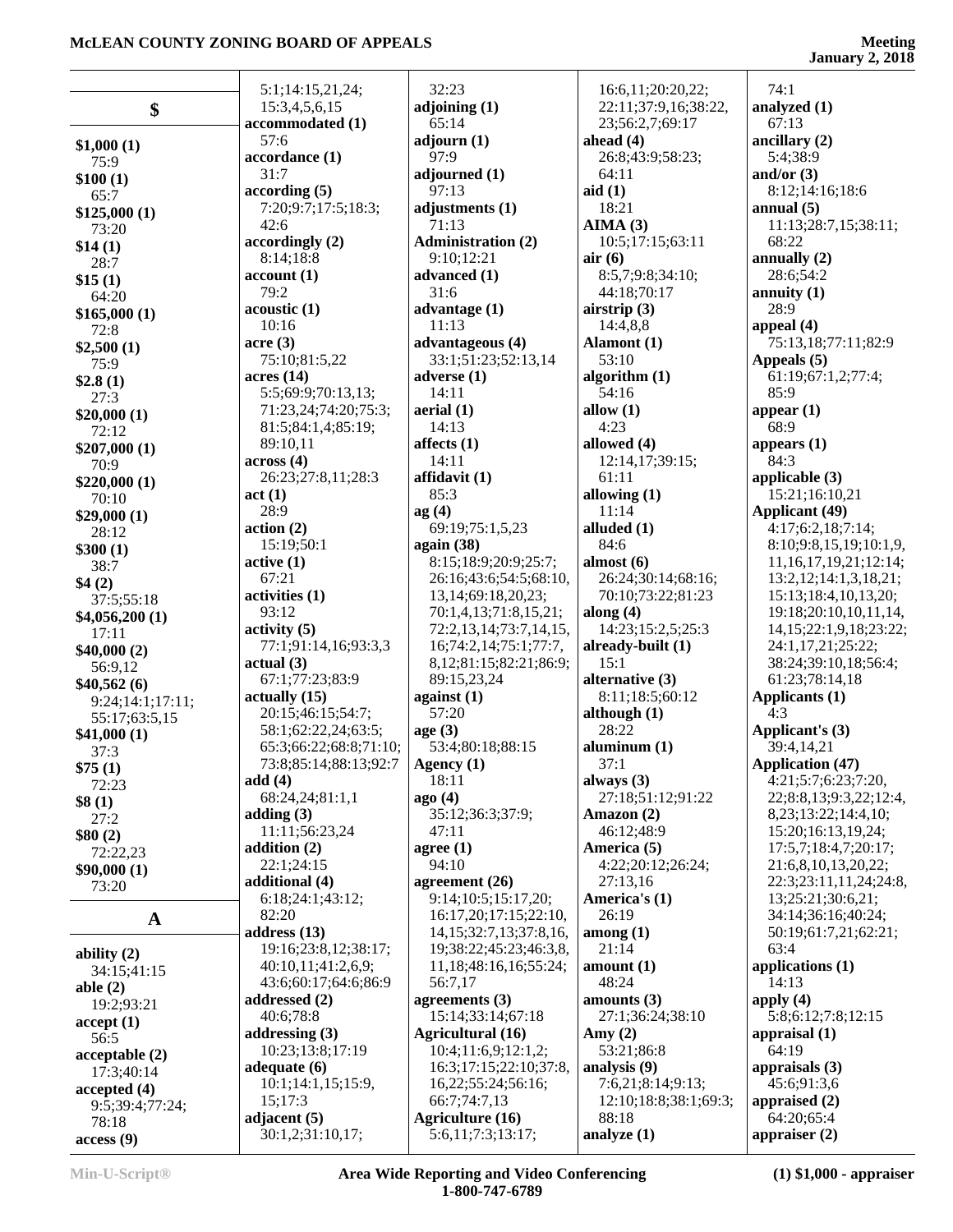| 23:6;64:14             | 66:23;76:3,8,14;                   | <b>BANGERT (2)</b>     | 33:4;48:23;49:21,22;          | 49:23                     |
|------------------------|------------------------------------|------------------------|-------------------------------|---------------------------|
| appreciate $(2)$       | 77:10;85:21                        | 84:21:85:7             | 97:7                          | boring $(1)$              |
| 91:9,11                | assessors $(5)$                    | Banks $(1)$            | beyond $(1)$                  | 59:15                     |
| appreciation $(1)$     | 75:19;76:15;77:2;                  | 19:19                  | 41:16                         | borings $(1)$             |
| 74:11                  | 85:11,14                           | Barb $(1)$             | big(5)                        | 29:15                     |
| appropriate (1)        | assessors' (3)                     | 43:5                   | 59:12;67:17;74:9,19;          | both $(17)$               |
| 13:5                   | 67:8;69:22;75:11                   | base $(2)$             | 80:12                         | 11:12;26:3;31:12;         |
| approval (7)           | assigned $(1)$                     | 9:21;75:24             | bigger $(2)$                  | 32:8;58:16;64:23;65:4;    |
| 12:16,19;18:10;        | 37:6                               | based $(16)$           | 52:5;89:10                    | 70:8, 16, 16, 17, 17, 18; |
| 22:16;28:22;31:7;      | $\text{ assist}(1)$                | 11:2;17:21;27:17;      | biggest $(2)$                 | 71:22,24;72:1;73:10       |
| 52:20                  | 11:12                              | 29:14;47:12;50:20;     | 49:1;52:7                     | bottom $(3)$              |
| approve $(4)$          | assuming $(3)$                     | 59:11;66:18;74:2,4;    | bill $(1)$                    | 35:5;50:3;72:19           |
| 31:1;60:11,20;61:20    | 42:13;59:9;60:11                   | 75:22;76:1;78:1;79:9;  | 62:10                         | boundaries (1)            |
| approved (6)           | assurance (4)                      | 85:11,23               | billion $(5)$                 | 13:4                      |
| 9:7;11:5,11;12:18,     | 10:2;17:3,10;37:5                  | basement $(5)$         | 27:2,3;32:16;51:19;           | boxes $(1)$               |
| 20;15:18               | assurances $(1)$                   | 72:1;80:11,22,24;      | 64:20                         | 49:14                     |
| approves $(1)$         | 54:4                               | 81:1                   | binders $(1)$                 | brand(1)                  |
| 16:19                  | assure $(2)$                       | basements (2)          | 67:17                         | 81:17                     |
| approving $(1)$        | 46:9;54:1                          | 70:16;80:23            | bird $(2)$                    | break $(2)$               |
| 63:20                  | attachments (1)                    | basic $(1)$            | 10:20,21                      | 53:17,18                  |
| approximate (1)        | 6:4                                | 35:20                  | bit(8)                        | bricks(1)                 |
| 70:10                  | attention (1)                      | basically (17)         | 4:10;26:14;29:6;              | 82:7                      |
| approximately (13)     | 55:6                               | 25:20;26:5;31:24;      | 34:23;50:17;51:5;             | brief(1)                  |
| 5:5;7:19;20:24;21:2;   |                                    |                        | 79:18;93:6                    | 20:7                      |
|                        | attorney $(4)$<br>6:7;19:18;20:10; | 34:7;35:21;54:16;66:4; | blade $(6)$                   | briefly $(1)$             |
| 27:3;28:4,7,21,23;     |                                    | 67:11,16,17,22;69:7;   |                               |                           |
| 29:20;55:17;87:6;      | 31:4                               | 75:5;77:2;80:16;81:20; | 8:3,5,6,7,23;51:10            | 70:3                      |
| 88:18                  | Attorney's (1)                     | 84:8                   | blades $(14)$                 | bring (3)                 |
| area (29)              | 22:13                              | basis $(3)$            | 7:24;8:1,2,12;17:24;          | 55:5,12;87:16             |
| 10:11;11:6,20;12:2,    | audience (6)                       | 28:16;29:5;89:7        | 18:1,2,7;50:7,19;51:1;        | brokers $(3)$             |
| 20;14:4,12;18:15;30:9, | 19:4,7;40:24;45:19;                | bat(1)                 | 58:5,10,13                    | 66:12;92:15,16            |
| 17;33:6;34:11;35:22;   | 62:3;86:6                          | 10:16                  | block $(1)$                   | brought $(1)$             |
| 38:4;41:23;45:7;48:19; | authorization (1)                  | bathrooms (1)          | 95:8                          | 31:21                     |
| 54:8;57:14;65:16,21;   | 13:6                               | 80:19                  | blockage (1)                  | build $(10)$              |
| 67:21;68:2;74:3;76:4;  | available (2)                      | battery $(1)$          | 71:3                          | 7:14;13:2;14:21;          |
| 81:22;86:19;92:18;     | 79:5;87:4                          | 26:21                  | blogs $(1)$                   | 29:17;45:22;71:3;         |
| 93:17                  | average $(7)$                      | beam $(1)$             | 77:22                         | 84:22,24;85:2,6           |
| area <sub>6</sub>      | 48:13,14,15;54:9;                  | 21:18                  | <b>Bloomington</b> (1)        | buildable (1)             |
| 10:12,14;13:20;16:8;   | 74:16,24;75:9                      | become $(2)$           | 38:5                          | 29:12                     |
| 41:19;57:24            | averaging $(1)$                    | 47:21,22               | <b>Bloomington-Normal</b> (1) | building $(12)$           |
| arm(1)                 | 74:19                              | begin $(4)$            | 65:5                          | 5:8;9:3;12:15;24:19;      |
| 26:12                  | <b>Aviation</b> (6)                | 12:22;18:12;25:4;      | blow $(1)$                    | 29:22;30:5;57:20;         |
| around (13)            | 9:9;12:21;21:16;                   | 97:3                   | 58:7                          | 67:24;68:2;71:22;         |
| 30:18;31:2,3;34:7;     | 34:9,10;44:17                      | beginning $(3)$        | blowing $(2)$                 | 76:10:81:2                |
| 37:13;50:12;51:9;53:7; | avoided $(1)$                      | 4:2;17:8;93:19         | 58:13;71:4                    | built $(7)$               |
| 54:18;83:14;84:2,12,   | 10:12                              | begins $(1)$           | blue $(1)$                    | 9:7;47:11;67:24;          |
| 13                     | awards $(1)$                       | 4:1                    | 30:22                         | 68:15;70:10;73:7;76:4     |
| Arrowsmith (1)         | 65:1                               | behalf $(2)$           | Board $(26)$                  | burden $(1)$              |
| 76:4                   | aware $(4)$                        | 38:24;43:4             | 6:16;12:10,16;15:19;          | 85:10                     |
| Article (3)            | 44:24;79:7,8;85:20                 | below $(7)$            | 16:18:19:3:22:17:24:4,        | Bureau (4)                |
| 7:7;16:14;17:1         | away $(2)$                         | 10:6,7;17:17;29:1,     | 5, 14; 33: 20; 39: 11;        | 62:19;69:16;73:14,        |
| articles (1)           | 16:7;73:19                         | 20;52:13,14            | 40:19:45:20:50:23;            | 16                        |
| 77:21                  |                                    | benefit $(4)$          | 58:24;59:1,22;60:10;          | buried $(1)$              |
| aspect $(1)$           | B                                  | 66:13;77:3,14;93:23    | 61:17,19;63:19;64:24;         | 29:19                     |
| 62:20                  |                                    | benefits (9)           | 78:13,24;91:9                 | burn(1)                   |
|                        | back $(23)$                        | 23:18;36:11;66:1,2;    | Board's $(1)$                 | 49:3                      |
| aspects $(1)$<br>23:1  |                                    |                        | 24:15                         |                           |
|                        | 8:18,24;13:21;14:5;                | 68:19,20;76:16;91:24;  |                               | Burns $(1)$               |
| assertable $(1)$       | 19:1,21;31:21;37:20;               | 92:9                   | bodies $(1)$                  | 36:18                     |
| 82:3                   | 41:18;42:22;50:21;                 | Besides (2)            | 68:21                         | business $(3)$            |
| assertion $(1)$        | 52:19;53:11,19;59:13;              | 11:11;72:20            | body(2)                       | 36:1;41:14;76:9           |
| 85:22                  | 70:6;73:12;79:17;85:1;             | best $(6)$             | 61:16,19                      | buy $(5)$                 |
| assessments $(1)$      | 87:17;95:20;97:5,10                | 27:14;33:2;49:4,6,     | boon $(1)$                    | 45:24;46:13;48:1;         |
| 91:4                   | bald $(2)$                         | 10;51:20               | 77:1                          | 49:2,3                    |
| assessor (6)           | 41:19;60:5                         | better $(5)$           | borescopes $(1)$              | buyer $(1)$               |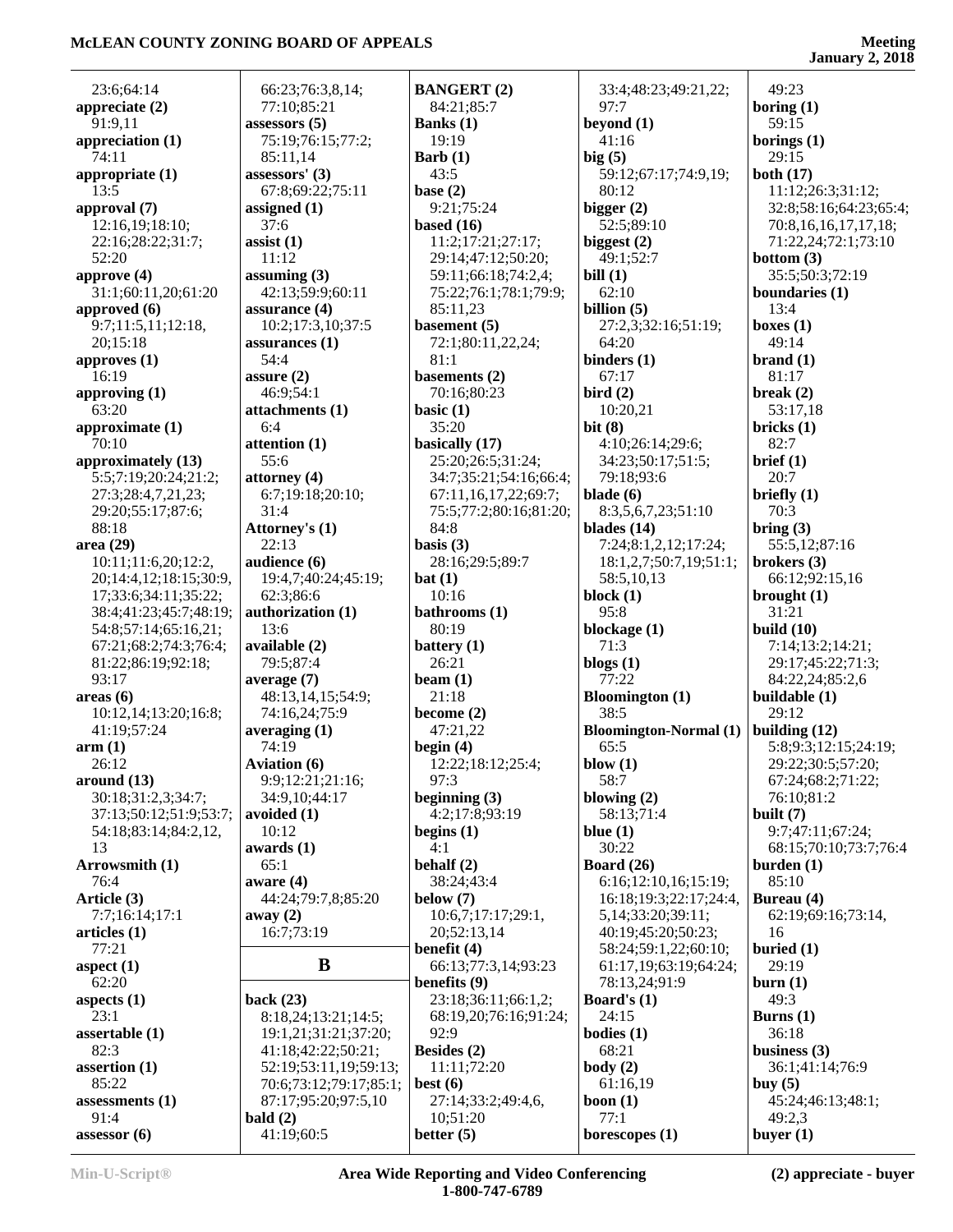**January 2, 2018**

| 82:14                                  | centers $(1)$                  |
|----------------------------------------|--------------------------------|
| buyers (2)                             | 48:9                           |
| 69:7;82:15                             | Central (2)                    |
| buying $(2)$                           | 65:2;70:17                     |
| 47:12;48:6                             | certain (6)                    |
|                                        | 6:9;46:13;48:24;               |
| C                                      | 50:21;52:6;54:10               |
|                                        | certify (1)                    |
| cable (2)                              | 9:2                            |
| 29:21;52:16                            | cetera (4)                     |
| California (1)<br>53:9                 | 33:5;48:10;49:14;<br>67:18     |
| call (5)                               | <b>CHAIRMAN (48)</b>           |
| 4:6;20:8;24:1;30:14;                   | 4:3;19:10,15;20:4,6;           |
| 55:1                                   | 24:23;25:1;39:5,6,16;          |
| called (2)                             | 40:12,15,18,21,23;             |
| 20:23;69:24                            | 41:11;43:9;45:18;              |
| came (1)                               | 48:18;50:8,14,24;              |
| 91:15                                  | 51:11;52:3,22;53:17;           |
| can (61)                               | 60:15,24;62:16;63:23;          |
| 6:19;7:12;9:20;                        | 64:5,11;78:16,20,23;           |
| 11:20;12:21;18:12;                     | 84:19;86:2,5;89:23;            |
| 19:8,9,21;20:4;25:1,4,                 | 94:19;95:19,24;96:5,9,         |
| 6;27:8,9,12;28:9;                      | 14, 19, 22; 97: 6              |
| 30:13;34:20;35:17,21;                  | changes (4)<br>8:10;18:4;48:5; |
| 36:24;43:9;45:11;<br>49:24;50:1;51:21; | 87:22                          |
| 52:11;54:2;58:7;60:22;                 | changing (3)                   |
| 61:2,5;62:2,15;63:10;                  | 47:2,3,9                       |
| 64:9,11;71:14;72:2,3;                  | chapters (1)                   |
| 73:12;74:23;81:1;84:1,                 | 64:23                          |
| 7,16,23;86:23;87:15,                   | characteristics (3)            |
| 16;91:21,24;92:3,6;                    | 70:2;71:9,13                   |
| 95:4,21,23;97:3,4,7                    | Chenoa (6)                     |
| Canada (1)                             | 5:13;6:8;13:4;14:9;            |
| 26:24                                  | 22:22;31:2                     |
| capacities (1)                         | Chicago (6)                    |
| 35:10                                  | 19:20;20:2;25:8;               |
| capacity (2)<br>35:14,19               | 27:18,19;28:5<br>Chief $(1)$   |
| capital (3)                            | 61:24                          |
| 38:7,10,11                             | chooses $(2)$                  |
| cards (1)                              | 8:11;18:5                      |
| 43:11                                  | Christmas (1)                  |
| career (1)                             | 93:14                          |
| 25:14                                  | clarification (2)              |
| carrier (1)                            | 55:16;63:15                    |
| 9:13                                   | clarify $(1)$                  |
| carry $(1)$                            | 63:12                          |
| 58:15                                  | clarifying $(1)$               |
| Case (8)<br>4:4,6,20;6:12,15;          | 89:21                          |
| 20:5;61:11,24                          | clean(1)<br>27:20              |
| cast(1)                                | clear $(3)$                    |
| 44:8                                   | 44:6;83:5;84:6                 |
| catch (1)                              | clear-cut $(1)$                |
| 89:15                                  | 73:11                          |
| Caterpillar (1)                        | clearly (10)                   |
| 65:6                                   | 27:12;32:19;33:15;             |
| caused (1)                             | 68:19;73:21;79:13;             |
| 8:5                                    | 82:4,10;83:2;92:4              |
| Center $(1)$                           | close $(1)$                    |
| 20:24                                  | 71:19                          |

 $9:5,6,16;$  $2:53:17;$ 6;63:23;  $5,20,23;$  $4;96:5,9,$ **closely (1)** 21:21 **closer (4)** 49:24;51:2,6;85:6 **closest (3)** 70:13,15;71:19 **coal (2)** 47:22;49:2 **Colfax (4)** 41:4,9;53:22;58:21 **collected (1)** 31:21 **collection (5)** 29:19,23;30:7;31:21; 52:16 **Com (1)** 30:2 **comfort (1)** 7:12 **coming (5)** 43:13;52:19;57:14, 17;58:24 **comment (2)** 87:21;96:3 **comments (5)** 13:10;40:8,10;43:13; 92:5 **commercial (4)** 16:7;17:9;32:6; 65:12 **commissioners (1)** 15:21 **commissions (1)** 16:21 **Committee (1)** 22:17 **commodity (2)** 33:7;48:3 **common (1)** 48:16 **Commonwealth (1)** 32:24 **communication (3)** 5:2;8:22;10:13 **communications (4)** 6:13,15;9:11;21:18 **communities (1)** 28:10 **community (1)** 58:16 **company (2)** 25:8;53:1 **comparable (3)** 88:22,24;89:10 **comparable-type (1)** 75:10 **compare (2)** 70:2;72:17 **compared (5)** 79:22;81:5;87:3; 88:11;89:11 **comparing (1)** 87:20

**comparison (4)** 72:7;88:1,4,6 **comparisons (2)** 87:21;89:9 **compatible (2)** 12:1;16:6 **compensate (1)** 43:15 **compensated (2)** 33:11;58:14 **competition (1)** 82:16 **competitive (1)** 47:21 **competitors (2)** 26:3;49:7 **complaints (3)** 9:15;76:14;77:9 **complete (1)** 9:6 **compliance (14)** 8:15;12:5;18:9; 21:16;23:12;24:10,11; 29:13;33:18;34:15; 44:18;50:22;51:6;56:6 **complicated (1)** 26:14 **comply (2)** 8:9;12:9 **component (1)** 8:4 **components (4)** 36:4,22,23;37:2 **Comprehensive (1)** 11:4 **comps (2)** 75:7;81:7 **Comsearch (1)** 34:4 **concern (6)** 43:15;44:1;75:20; 91:22;92:3,21 **concerned (1)** 19:1 **concerning (6)** 22:24;23:3,17,23; 38:21;39:8 **conclude (5)** 95:23;96:1,2,3,7 **concludes (1)** 18:23 **concluding (1)** 96:9 **conclusion (2)** 16:12;74:2 **condition (1)** 69:10 **conditions (10)** 54:8,11,12;58:8; 59:17,18;66:18;69:7, 13;73:22 **confidence (1)** 34:12

**confinement (2)** 76:22;77:6 **confirm (1)** 40:13 **confluence (1)** 60:2 **conformance (1)** 15:24 **conforms (1)** 16:10 **confused (1)** 20:16 **congestion (1)** 15:11 **connect (2)** 31:16;32:2 **connected (3)** 29:18;31:19;52:16 **connecting (4)** 31:10,13,15;51:22 **connection (2)** 18:14;51:23 **conservation (2)** 41:19,23 **consideration (3)** 80:9,13;88:15 **considered (2)** 74:15;85:21 **consist (1)** 20:24 **Consistency (1)** 6:16 **consisting (2)** 4:24;7:15 **constant (1)** 77:12 **constraints (1)** 34:11 **constructed (2)** 21:1;27:15 **construction (11)** 5:3;9:5;12:21;15:16; 16:22;18:12;29:17; 56:19;57:4;69:1;73:10 **constructions (1)** 15:22 **consultant (2)** 54:7;64:14 **consumer (3)** 32:5,6;48:8 **contained (1)** 24:12 **contains (2)** 21:11,14 **contest (3)** 59:24;60:7,13 **continue (5)** 11:22,24;13:19;45:5; 65:16 **continued (1)** 96:16 **contracts (4)** 46:21;47:3,6;48:14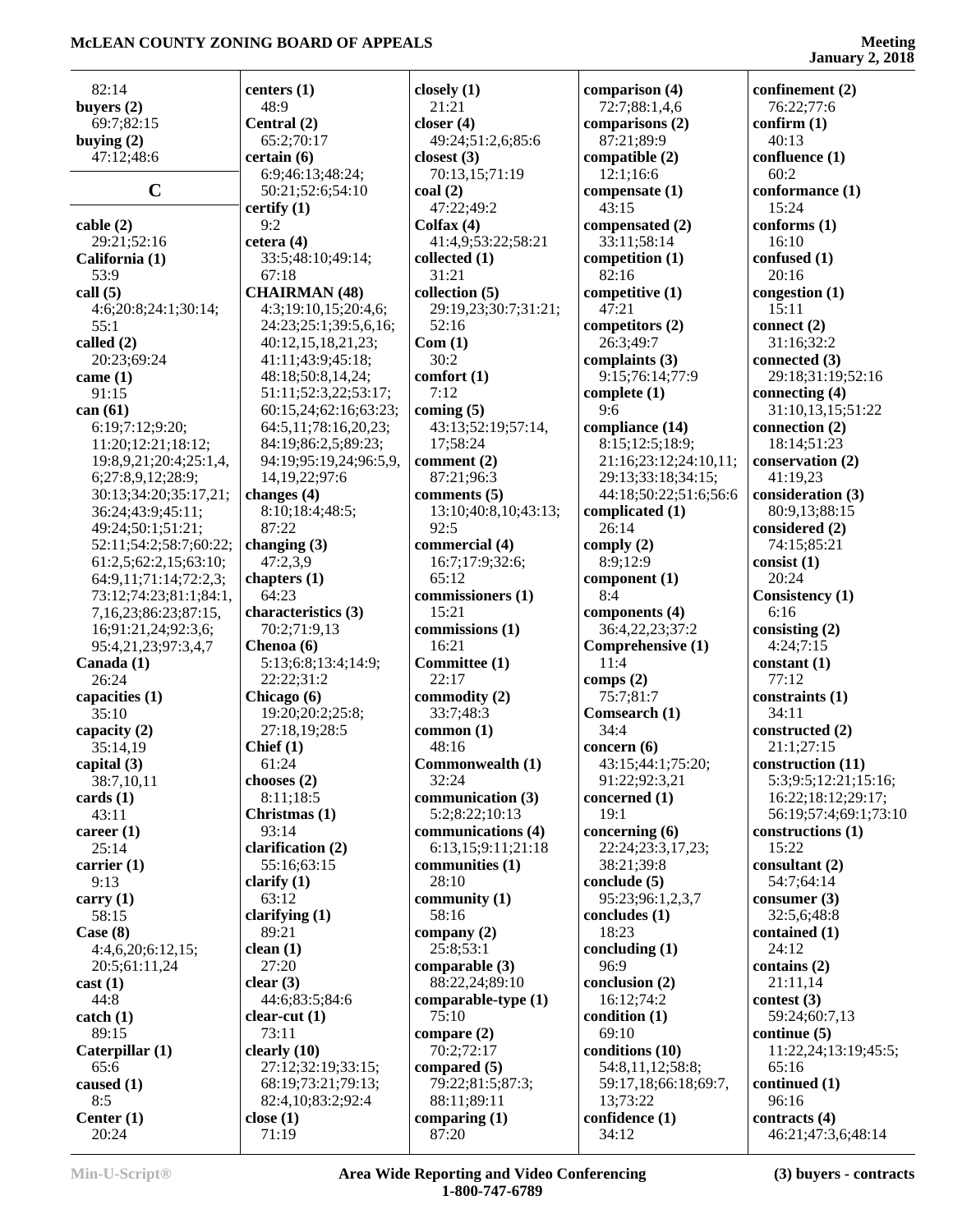### **January 2, 2018**

| Control (6)                                      | 37:20                           | 44:5;93:10                   | depending $(2)$                     |             |
|--------------------------------------------------|---------------------------------|------------------------------|-------------------------------------|-------------|
| 12:10;32:9;33:19;                                | CRE(2)                          | days $(4)$                   | 41:22;44:8                          | d           |
| 37:12;50:23;70:7                                 | 64:22,24                        | 54:10;79:16;93:2;            | depends $(3)$                       |             |
| controls (4)                                     | create $(3)$                    | 94:13                        | 28:24;81:15;83:22                   | $\mathbf d$ |
| 65:20,23;91:24;92:8                              | 71:6;91:21;92:1                 | dead(1)                      | depth(7)                            |             |
| <b>Conversion (9)</b>                            | created $(1)$                   | 93:14                        | 10:6;17:16;63:1,3,7,                |             |
| 4:23;5:9;7:15;8:16;                              | 38:9                            | deal(3)                      | 8;74:1                              |             |
| 20:18,19;21:5,7;35:4                             | creates $(2)$                   | 30:13;37:14;82:15            | descriptions (1)                    |             |
| coordinate (1)                                   | 76:23,23                        | dealing $(2)$                | 62:10                               | d           |
| 18:20                                            | creation $(2)$                  | 25:20;47:18                  | design(2)                           |             |
| copies $(2)$                                     | 38:8;66:8                       | debt(1)                      | 9:4:21:4                            | $\mathbf d$ |
| 4:18;39:24                                       | Creek(3)                        | 26:11                        | designated $(1)$                    |             |
| copper $(2)$                                     | 5:18;60:3;82:22                 | December (5)                 | 41:19                               | d           |
| 37:1;56:10                                       | crescent(1)                     | 5:24;21:9;78:8,13;           | designation $(3)$                   |             |
| corr(1)                                          | 30:15                           | 94:5                         | 64:18,19,22                         | d           |
| 42:18                                            | critical (3)                    | decent(1)                    | designed $(3)$                      |             |
| corner $(2)$                                     | 72:16,21;88:18                  | 93:17                        | 15:10;52:6,8                        | d           |
| 30:16;62:13                                      | $\text{crop}(5)$                | deciduous-type (1)           | designing $(1)$                     |             |
| corporate $(3)$<br>22:20:28:4:48:11              | 6:24;7:4;11:22;<br>13:19;14:11  | 71:3                         | 34:7                                | $\mathbf d$ |
| correlation (1)                                  |                                 | decision (3)<br>59:7,20;76:9 | designs $(2)$<br>49:18,21           | d           |
| 35:23                                            | crops(1)<br>14:14               | decommission (2)             | desirable (3)                       |             |
| correspondence (1)                               | $\csc(1)$                       | 36:19;63:2                   | 11:22;16:8;74:13                    | d           |
| 9:9                                              | 15:4                            | decommissioned (7)           | detail (1)                          |             |
| Cost(11)                                         | $\csc(1)$                       | 10:3;51:14;53:1,4,6,         | 67:4                                | $\mathbf d$ |
| 9:23,24;13:24,24;                                | 62:4                            | 9,13                         | $\text{deter} (1)$                  |             |
| 17:6;36:18,21;47:20;                             | crossing $(1)$                  | Decommissioning (15)         | 95:2                                | $\mathbf d$ |
| 56:14;63:6,19                                    | 15:7                            | 9:22,23;13:23,23;            | determination (1)                   |             |
| costs(6)                                         | cultural (1)                    | 17:5,6,12,13;21:17;          | 29:14                               | d           |
| 6:3;17:10,12;56:18,                              | 10:11                           | 36:17;55:16;56:18;           | determine (3)                       |             |
| 19;57:5                                          | cumulative (2)                  | 62:20,22,23                  | 61:20;67:1;71:13                    | d           |
| counsel $(1)$                                    | 54:20,21                        | decrease (1)                 | determining $(1)$                   |             |
| 25:22                                            | current (4)                     | 88:10                        | 29:17                               | d           |
| counties (8)                                     | 36:21,22;56:19;87:7             | defer(1)                     | detrimental (1)                     |             |
| 65:14,15;69:16,17;                               | currently $(2)$                 | 41:23                        | 7:11                                | d           |
| 72:6;75:17;76:17;                                | 11:21;22:18                     | definite(1)                  | devastating $(1)$                   |             |
| 85:19                                            | $cut-off(1)$                    | 42:1                         | 66:20                               | $\mathbf d$ |
| country $(1)$                                    | 81:9                            | delivered (1)                | $d$ evelop $(1)$                    |             |
| 57:11                                            |                                 | 30:8                         | 26:20                               | d           |
| County $(68)$                                    | D                               | demand $(2)$                 | developed (9)                       |             |
| 4:4,21;5:10,20,21;                               |                                 | 66:16;69:7                   | 14:23;25:16;26:23;                  | d           |
| 10:2,22;11:4;12:16,18;                           | daisy-chain $(1)$               | demands $(2)$                | 27:19,23;35:1;81:20;                |             |
| 13:7;14:2;15:14,17,18,<br>19;16:18,18;17:4,4,10, | 31:20<br>Dakota (2)             | 48:8,10<br>demographics (1)  | 83:20;92:6<br>developer $(2)$       | d           |
| 18;20:11,16,23;21:3,9;                           | 67:6;76:12                      | 65:19                        | 27:17:87:5                          | d           |
| 22:2,9,13,14,17;23:13,                           | damage $(5)$                    | demonstrate (2)              | developing $(2)$                    |             |
| 18;24:5;25:23;26:6;                              | 14:19;50:7;57:19,24;            | 22:6;24:4                    | 26:6;27:16                          | d           |
| 27:23,24,24;28:1;30:3;                           | 58:12                           | demonstrated (2)             | Development (18)                    |             |
| 33:3,5,8,16;37:6;40:8;                           | damaging $(1)$                  | 8:15;18:9                    | 4:22;13:14;16:23;                   | d           |
| 42:14,19,21,22;44:22;                            |                                 | demonstrates (1)             | 20:1,12;21:21;25:12;                |             |
| 45:2;52:19;55:22;56:5;                           |                                 |                              |                                     |             |
|                                                  | 58:3                            |                              |                                     | d           |
|                                                  | data(5)                         | 12:8                         | 27:5;65:20,23;66:1;                 |             |
| 59:1;61:17;62:18;63:1;<br>67:7;68:20;72:14;76:2; | 48:8;67:14;74:1;<br>75:21;85:22 | denied $(2)$<br>75:18;77:12  | 67:15;68:5,18;74:3;<br>83:5,6;91:21 | D           |
| 77:9;85:20;87:13                                 | date $(4)$                      | dense $(1)$                  | developments (1)                    |             |
| County's $(1)$                                   | 40:10;56:3;67:24;               | 83:14                        | 11:7                                | D           |
| 56:24                                            | 72:21                           | density $(4)$                | diameter $(1)$                      |             |
| couple $(3)$                                     | dated $(3)$                     | 83:19;84:1,10;86:22          | 29:5                                |             |
| 53:22;72:11;74:19                                | 78:7,13;79:10                   | Department (12)              | DICK(18)                            |             |
| course(1)                                        | dates(1)                        | 4:15;10:24;13:9;             | 4:14,20;21:13;22:12;                | $\bf{D}$    |
| 33:24                                            | 72:16                           | 22:11;37:9,15,15,19;         | 28:20;39:20,23;40:2,6,              |             |
| $\text{court} (1)$                               | David $(1)$                     | 38:23;40:7;56:1,7            | 22;41:5,10;43:3,6;                  |             |
| 19:8<br>cover(1)                                 | 23:14<br>day $(2)$              | dependent $(1)$<br>47:11     | 63:1,8;64:9;85:4<br>difference (4)  | d           |

 74:9;80:12;81:11,12 **differences (1)** 66:16 **different (15)** 6:5;7:22;8:13;18:7; 33:13;51:1;52:11; 62:21;65:14;77:7,7,17; 81:6;82:24,24 **differential (3)** 71:14;80:8;89:3 **different-sized (1)** 88:22 **digging (1)** 79:19 **dimensions (2)** 29:6;34:20 **diminish (1)** 11:19 **direct (3)** 35:22;69:19;71:14 **direction (1)** 31:12 **directions (1)** 7:2 **directly (3)** 30:8;31:16;32:5 **dirt (1)** 71:5 **dirty (1)** 47:23 **disapprove (1)** 31:1 **discretion (1)** 59:9 **discuss (1)** 45:9 **discussed (2)** 66:12;77:16 **discussion (1)** 37:14 **discussions (2)** 31:5,6 **dish (1)** 55:1 **distance (3)** 14:5;41:18;68:1 **distances (3)** 12:7;50:22;71:7 **distinguish (1)** 27:9 **distribute (1)** 4:17 **Distribution (1)** 65:6 **District (13)** 5:6,11;7:3;13:15,17; 16:1,3,11;20:20,22; 80:10;88:6;89:17 **Districts (7)** 6:8;18:21;23:19,19, 20;80:17;88:1 **document (1)** 39:2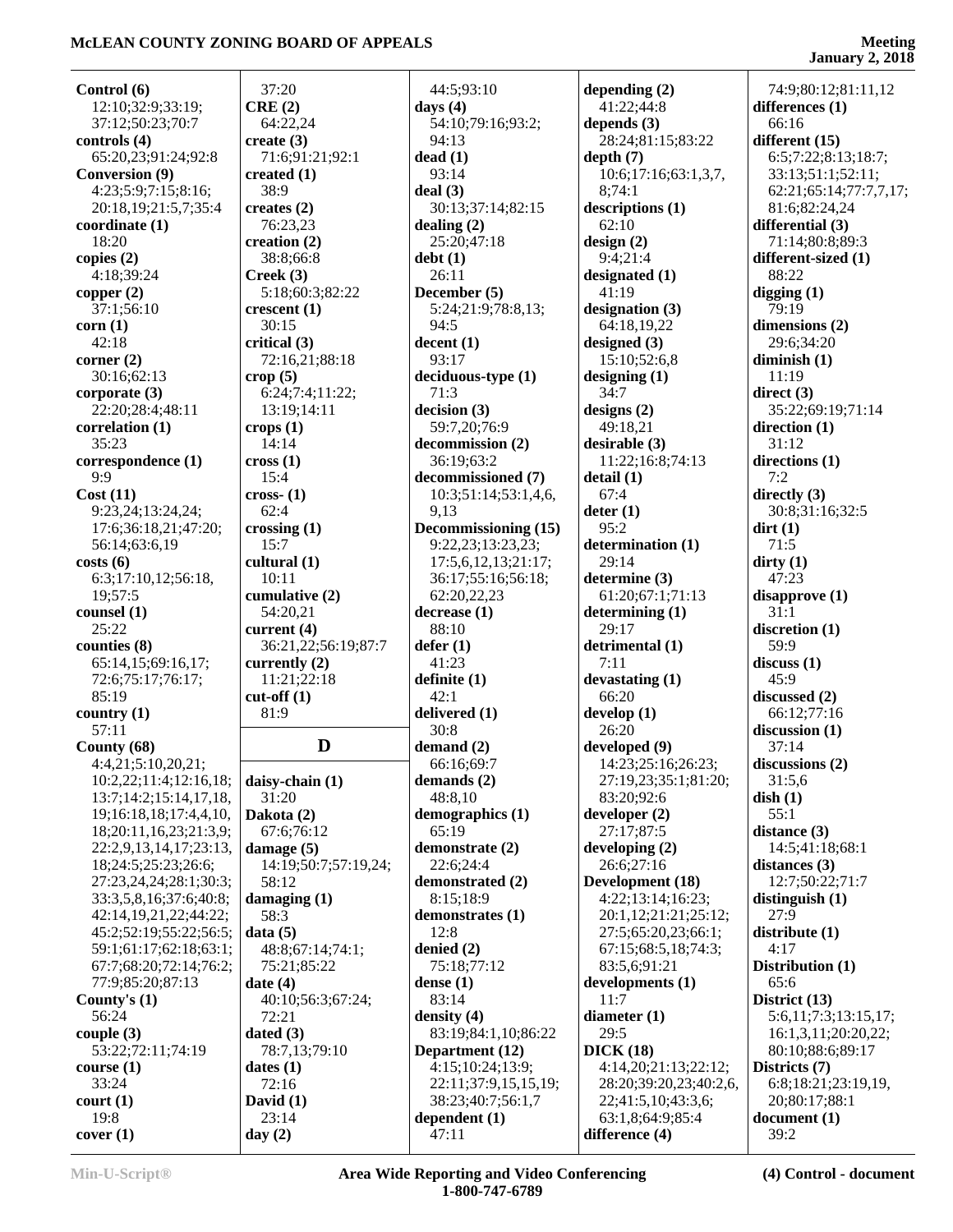**January 2, 2018**

| documentation (1)     | eagle $(1)$            | 9:12,19;18:22          | 11:14                  | Exhibit (7)          |
|-----------------------|------------------------|------------------------|------------------------|----------------------|
| 34:14                 | 10:18                  | emit $(1)$             | erosion $(3)$          | 6:16;39:4,14,19,21;  |
| documents (8)         | eagles $(2)$           | 44:14                  | 15:5,8;37:12           | 78:15,19             |
| 4:16;6:19;16:24;      | 41:19;60:6             | emitted (4)            | $\text{escrow}(1)$     | exhibits (2)         |
| 21:12;22:2,5;24:12;   | earlier $(6)$          | 8:8;44:3,12,23         | 57:1                   | 6:20;38:19           |
| 38:18                 | 27:17;34:19;49:18;     | employ $(1)$           | especially (3)         | existence (3)        |
| Dodge $(1)$           | 56:3,5;94:8            | 28:2                   | 35:24;48:8;58:8        | 71:15;75:14;77:6     |
| 77:9                  | east $(10)$            | employs $(2)$          | <b>Essentially (4)</b> | existing $(5)$       |
| dollars $(3)$         | 5:19;41:3,8;43:1,7;    | 8:12;18:6              | 44:5;51:4;79:4;        | 14:18;30:2;51:21;    |
| 11:12;32:16;51:19     | 53:22;58:21;62:14,14;  | encompassing(1)        | 93:10                  | 68:4;69:18           |
| dominant (1)          | 65:8                   | 85:19                  | established (3)        | exists $(1)$         |
| 8:4                   | EcoCAT(1)              | encounter $(1)$        | 33:16;37:17;47:13      | 66:24                |
| donations (1)         | 6:13                   | 29:16                  | establishing $(1)$     | expanded $(1)$       |
| 28:12                 | ecological (1)         | end $(2)$              | 13:18                  | 36:14                |
| done (14)             | 10:10                  | 7:17;93:18             | establishment (2)      | expect(1)            |
| 35:4;52:19;65:13;     | economic (17)          | endanger $(1)$         | 15:23;16:5             | 34:16                |
| 66:22;67:1,5,9;75:11; | 9:14;21:19;23:16,17;   | 7:11                   | estate $(6)$           | expected $(1)$       |
| 77:23;79:21;87:5;     | 36:14;65:21;66:1,13,   | ends $(1)$             | 64:14;66:9;68:20;      | 56:12                |
| 95:24;96:23;97:1      | 18;76:16;77:1,3,14;    | 14:7                   | 76:17;79:13;82:10      | expenses (1)         |
| door $(2)$            | 87:22;91:24;93:23;     | Energy (33)            | estimate $(2)$         | 38:11                |
| 4:9,13                | 94:2                   | 4:4,21,23;5:8;7:15;    | 9:24;13:24             | experience (7)       |
| dots (2)              | Economics (7)          | 8:16;11:7,14;20:11,18, | estimated (1)          | 65:2,9;67:8;78:1;    |
| 27:9,10               | 23:14;64:18;66:4,5;    | 19,24;21:2,4,7;25:23;  | 41:12                  | 79:9:94:3.15         |
| doubt(2)              | 75:2;77:7;92:9         | 26:6,20;27:20;28:15;   | estimates (1)          | expert $(1)$         |
| 47:10;57:18           | economy $(1)$          | 35:21;42:14,15,16,20;  | 87:6                   | 41:24                |
| down(6)               | 68:22                  | 46:13,14,16;47:15,18;  | et(4)                  | explain(1)           |
| 33:5;48:24;49:14;     | Ed(1)                  | 48:6;65:10;68:4        | 33:5;48:9;49:14;       | 54:3                 |
| 51:13;59:18;75:6      | 30:2                   | engage $(1)$           | 67:18                  | explained (1)        |
| Downs $(2)$           | edge(5)                | 58:7                   | Europe (3)             | 21:13                |
| 87:20;88:4            | 8:1,3,6,21;18:1        | engaged $(3)$          | 26:24;35:1;36:3        | explosion (1)        |
| Dr(3)                 | Edison $(1)$           | 33:17;34:2;54:7        | evaluate $(1)$         | 76:22                |
| 23:14;38:5;66:2       | 32:24                  | engaging $(1)$         | 34:15                  | extend $(2)$         |
| Draft $(1)$           | effect(1)              | 22:18                  | <b>Evaluation (3)</b>  | 41:16;92:23          |
| 22:15                 | 54:20                  | engineer $(7)$         | 9:23;13:24;17:6        | extended (2)         |
| drain(1)              | efficiencies (1)       | 9:2,6;22:13;23:10;     | even $(3)$             | 5:9;46:22            |
| 14:20                 | 47:20                  | 25:10;36:20;52:10      | 46:22;55:12;70:15      | extension (1)        |
| Drainage (6)          | efficient $(1)$        | engineering (5)        | evening $(6)$          | 24:17                |
| 6:8;7:1;14:15,19,20,  | 51:24                  | 36:17;54:7;95:11,13,   | 23:5;25:6;38:19;       |                      |
| 23                    | effort(3)              | 15                     | 40:11;42:24;95:18      | $\mathbf{F}$         |
| drilling $(1)$        | 27:5;32:8,20           | enjoying $(1)$         | everybody (1)          |                      |
| 52:13                 | egress $(1)$           | 95:18                  | 82:9                   | FAA (9)              |
| Drive $(3)$           | 15:10                  | enjoyment (1)          | everybody's $(1)$      | 9:10;12:21,22;13:1;  |
| 20:2;40:2;81:23       | eight $(1)$            | 11:17                  | 51:19                  | 18:19;34:14,16,16;   |
| driven(1)             | 76:24                  | ensure $(2)$           | everyone $(5)$         | 59:13                |
| 83:14                 | either $(3)$           | 12:6;33:18             | 19:7,9,21;62:2;74:8    | FAA-required (1)     |
| drivers $(1)$         | 20:14;32:5;60:11       | ensuring $(2)$         | everywhere (1)         | 44:17                |
| 59:12                 | Electric $(4)$         | 33:23;34:6             | 25:17                  | FaceBook (1)         |
| driving $(2)$         | 7:23,23;17:23;29:3     | entered $(1)$          | evidence (2)           | 48:9                 |
| 48:11;66:16           | electrical $(2)$       | 78:14                  | 19:6:77:11             | facilities (10)      |
| drop(1)               | 29:21;48:10            | entire $(1)$           | exact(1)               | 5:4;10:4;14:16;      |
| 74:23                 | electricity $(2)$      | 36:23                  | 28:24                  | 17:14;27:7,14;33:13; |
| dropped(2)            | 6:10;45:24             | entirety (1)           | examination (1)        | 58:16;76:22;77:6     |
| 72:19;91:16           | Ellsworth (2)          | 61:8                   | 62:5                   | fact $(5)$           |
| during $(4)$          | 87:20;88:4             | environment (3)        | example(8)             | 52:1;76:17;77:4;     |
| 15:16;22:23;24:2;     | else $(12)$            | 47:1,14;48:5           | 46:11;52:13;57:4;      | 88:9;94:4            |
| 69:1                  | 32:14;45:3,18;52:17;   | environmental (7)      | 60:2;70:6;76:10;80:22; | factor $(1)$         |
| dust $(1)$            | 60:6;61:24;63:23;64:1; | 21:16;23:23;33:18;     | 88:9                   | 82:20                |
| 71:4                  | 82:10;84:2;88:16;      | 34:2,3;41:24;60:8      | examples $(3)$         | factors $(4)$        |
| dusting $(1)$         | 96:20                  | equipment $(1)$        | 69:15;81:9;83:14       | 35:5;54:12;79:12;    |
| 14:12                 | elsewhere $(5)$        | 58:18                  | excellent $(2)$        | 81:6                 |
|                       | 25:17;42:21;46:16,     | equity $(2)$           | 74:9,15                | fair $(1)$           |
| $\bf{E}$              | 17;52:1                | 26:11;27:4             | executed (1)           | 88:6                 |
|                       | emergency $(3)$        | erect $(1)$            | 38:23                  | fairly $(1)$         |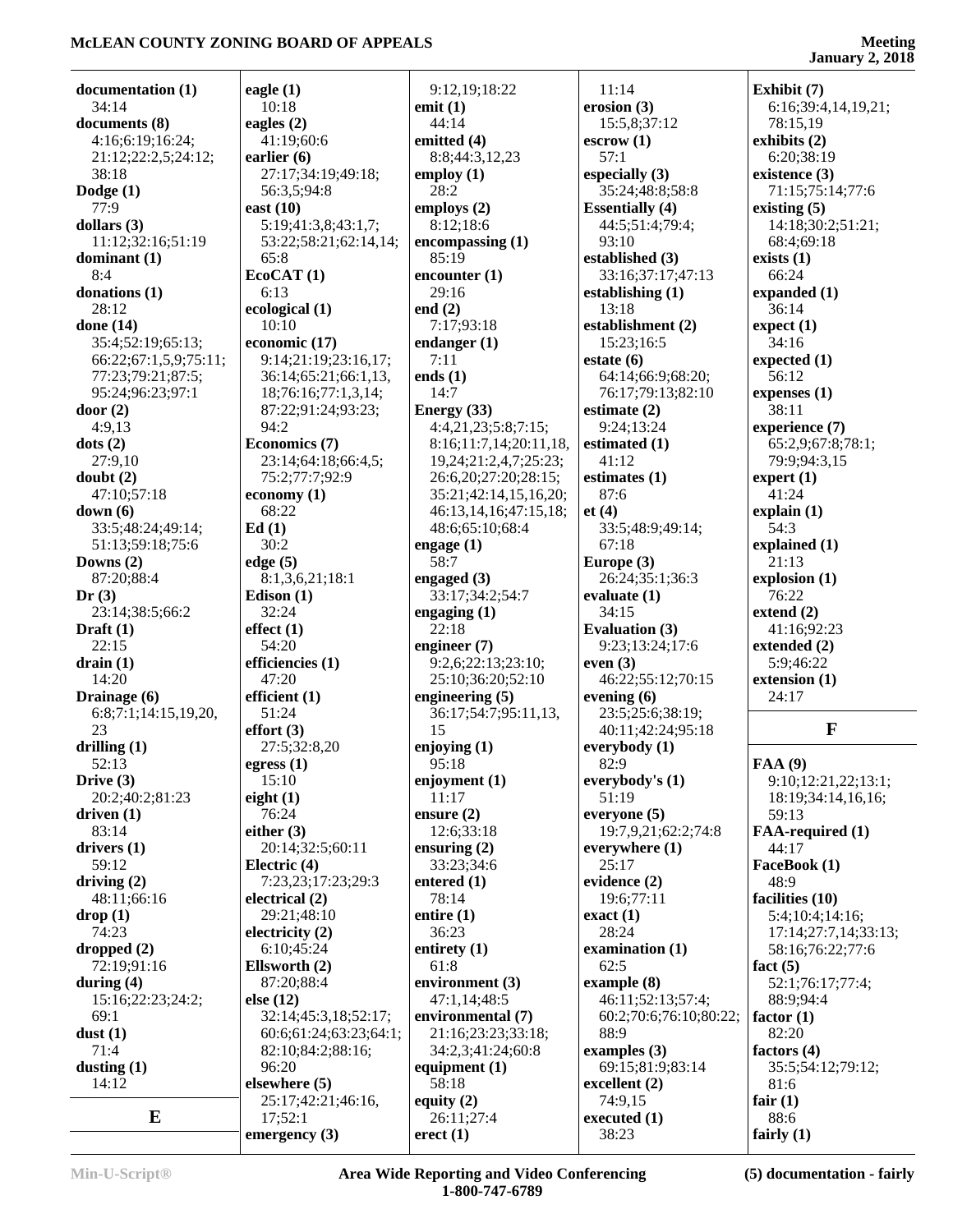|                              |                            |                                 |                                    | January $2,2010$        |
|------------------------------|----------------------------|---------------------------------|------------------------------------|-------------------------|
| 77:5                         | 8:8                        | 44:3                            | 26:18                              | 31:23;32:4;58:2;        |
| fall $(1)$                   | filed $(2)$                | flipped (1)                     | four $(1)$                         | 79:17                   |
| 42:22                        | 21:8;22:3                  | 36:6                            | 85:18                              |                         |
|                              |                            |                                 |                                    | gigawatts $(1)$<br>27:1 |
| far $(2)$                    | filings $(1)$              | flow $(1)$                      | frame $(3)$                        |                         |
| 65:24;95:3                   | 49:23                      | 8:7                             | 70:14;82:8;92:23                   | Glen(2)                 |
| farm $(13)$                  | final $(4)$                | flows $(1)$                     | frankly $(1)$                      | 42:24;89:24             |
| 6:12;11:24;15:1;             | 29:14,15;34:13;            | 42:16                           | 76:12                              | goal(5)                 |
| 48:19;62:18;65:4;            | 48:12                      | flying $(1)$                    | frequency $(1)$                    | 50:10,10,12;51:14,      |
| 66:14,24;75:23;83:11;        | finally $(3)$              | 60:6                            | 34:4                               | 16                      |
| 91:15;94:17,22               | 29:11;39:17;40:6           | FM(1)                           | front $(2)$                        | goes(14)                |
| farmed $(1)$                 | finance $(2)$              | 9:11                            | 51:18;61:18                        | 11:9;36:18;38:17;       |
| 11:24                        | 26:16;64:17                | focused $(1)$                   | full $(1)$                         | 42:15,16,17,17;51:24;   |
| farmers (3)                  | financed $(2)$             | 93:11                           | 70:16                              | 56:23;69:19;73:2;75:2;  |
| 11:12;14:12;37:11            | 26:4,17                    | folks $(2)$                     | full-time $(1)$                    | 84:15;93:10             |
| farmette $(1)$               | financial $(10)$           | 25:6,20                         | 28:4                               | Golden (1)              |
| 69:8                         | 10:1;17:3,10;37:5;         | follow $(2)$                    | funds $(2)$                        | 6:8                     |
| farmettes $(2)$              | 46:9,15;57:2,3,7;66:2      | 16:23;74:17                     | 26:17;27:6                         | Good (13)               |
| 67:22;70:24                  | financing $(3)$            | following (2)                   | further $(4)$                      | 25:6;32:22;33:6;        |
| farmhouse (1)                | 26:9;32:14;46:7            | 4:8;16:16                       | 24:3,13;33:4;78:22                 | 42:24;63:13;73:19;      |
| 68:6                         | find $(7)$                 | follows $(1)$                   | future $(5)$                       | 74:16,22;76:9;80:22;    |
| farmland $(1)$               | 35:10;62:10;67:7;          | 7:9                             | 28:9;40:9;56:13,15;                | 82:15;93:16,18          |
| 11:8                         | 69:10;77:11;81:8;          | follow-up $(5)$                 | 61:16                              | $good-news(1)$          |
| farms $(11)$                 | 87:15                      |                                 |                                    | 36:10                   |
|                              |                            | 38:16;44:11,21;                 | G                                  |                         |
| 11:10;12:18;26:23;           | finding $(2)$              | 45:14;78:7                      |                                    | govern $(1)$            |
| 53:2,4,6;69:18;75:15;        | 47:24;69:23                | foot $(13)$                     |                                    | 16:4                    |
| 76:16,20,22                  | fine $(3)$                 | 68:2,6;71:10,11,21;             | garages $(1)$                      | governance (2)          |
| fascinating $(1)$            | 25:15;39:6;78:20           | 72:22,23,24;76:5,6;             | 70:18                              | 47:7;48:11              |
| 70:22                        | <b>FINNIGAN (45)</b>       | 81:15;88:13,17                  | gas(2)                             | grade(3)                |
| faster $(1)$                 | 4:3;19:10,15;20:4;         | footage $(3)$                   | 26:21;27:10                        | 10:6,7;17:17            |
| 50:17                        | 24:23;25:1;39:6,16;        | 70:15;80:20;89:3                | gather (3)                         | graduated(1)            |
| Father's $(1)$               | 40:15,18,21,23;41:11;      | football $(1)$                  | 29:23;31:24;35:21                  | 64:15                   |
| 93:10                        | 43:9;45:18;48:18;50:8,     | 93:16                           | gave(2)                            | grass(1)                |
| $\text{FCC}$ (1)             | 14, 24; 51: 11; 52: 3, 22; | footers $(1)$                   | 34:11;81:9                         | 14:7                    |
| 34:4                         | 53:17;60:15,24;62:16;      | 50:9                            | GE(7)                              | gravel(3)               |
| feasibility $(1)$            | 63:23;64:5,11;78:16,       | footing $(1)$                   | 7:24;8:2;17:23,24;                 | 14:21;71:1;84:15        |
| 21:17                        | 20,23;84:19;86:2,5;        | 46:9                            | 18:1;29:2,8                        | gray(1)                 |
| February (1)                 | 89:23;94:19;95:19,24;      | footprint $(2)$                 | gen(1)                             | 91:20                   |
| 93:19                        | 96:5,9,14,19,22;97:6       | 67:20;68:24                     | 49:13                              | $gr(4)$                 |
| Federal (3)                  | fire $(2)$                 | footprints $(2)$                | $genbox (3)$                       | 30:13;37:14;71:7;       |
| 9:9;12:20;44:18              | 18:21;23:19                | 75:16;87:14                     | 49:19;50:4,5                       | 81:13                   |
| fees $(1)$                   | firm(3)                    | form $(1)$                      | gearboxes (3)                      | greater (2)             |
| 11:13                        | 19:18;32:12;36:18          | 64:19                           | 49:19,21,22                        | 10:7;47:20              |
| feet $(28)$                  |                            |                                 |                                    | green(2)                |
|                              | firms $(1)$                | formal $(2)$<br>25:22;77:4      | General (6)<br>7:22,23;17:23;22:7; |                         |
| 5:1;7:16;8:24;10:6;          | 11:14                      |                                 |                                    | 27:9;31:10              |
| 13:21;14:6;17:16;            | first(9)                   | formula $(1)$                   | 29:3;54:8                          | grid(8)                 |
| 29:20;35:7,8,8;59:18;        | 20:8;24:21;70:6;           | 74:17                           | generally (17)                     | 30:4,8;32:2,3,4;        |
| 69:9;70:7,12;71:18;          | 71:2;73:5;87:19;88:4;      | forth $(2)$                     | 5:19:7:1:46:4:48:13:               | 42:16;47:17;51:23       |
| 72:10;73:4,19;74:5;          | 93:2,18                    | 16:13;24:6                      | 49:11;68:21;69:11;                 | Gridley (5)             |
| 76:6;81:10,12;84:24;         | fits $(1)$                 | <b>Fortunately</b> (1)          | 71:11;74:18;75:3,8;                | 5:14;13:4;22:22;        |
| 85:1;86:12;89:1,2            | 48:7                       | 83:17                           | 81:14;82:15;84:6;93:9,             | 30:17;31:3              |
| few $(7)$                    | five $(3)$                 | forward $(7)$                   | 14;95:11                           | <b>GRIFFIN</b> (29)     |
| 30:22;37:9,20;38:16;         | 65:14;77:17;95:12          | 4:4;19:4;41:1;47:2;             | generate $(2)$                     | 19:12, 13, 17, 17, 22;  |
| 48:20;78:6;81:9              | five- $(1)$                | 63:24;78:5;86:7                 | 28:15;42:20                        | 20:6,9;25:2;31:4;       |
| fewer $(2)$                  | 53:18                      | fossil $(1)$                    | generation (7)                     | 33:21;38:16;39:2,7,13,  |
| 35:18,19                     | five-acre $(1)$            | 48:4                            | 26:21;27:1,2;36:11;                | 17,22,24;40:4,16;       |
| field $(5)$                  | 94:17                      | found $(5)$                     | 37:1;48:7;66:10                    | 55:22;56:11,16;64:2;    |
| 10:17,19,20,22;              | flat $(2)$                 | 51:9;72:15;76:3;                | generator $(1)$                    | 78:6,9,12,17,21;97:1    |
| 65:10                        | 7:1;93:10                  | 77:14;81:12                     | 52:5                               | ground(3)               |
| fields $(1)$                 | flicker $(9)$              | foundation (4)                  | generators $(2)$                   | 29:20;51:19;95:4        |
| 71:2                         | 22:3;33:23,24;39:9,        | 9:4;52:8,8,12                   | 4:24;7:16                          | grounded(1)             |
| figure $(2)$                 | 14;53:24;54:14;55:3,       | foundations $(3)$               | gentleman(1)                       | 29:20                   |
|                              |                            |                                 |                                    |                         |
|                              |                            |                                 |                                    |                         |
| 62:11;79:19<br>figures $(1)$ | 10<br>flickering (1)       | 10:6;17:16;59:17<br>founded (1) | 96:12<br>gets(4)                   | grouping(1)<br>73:1     |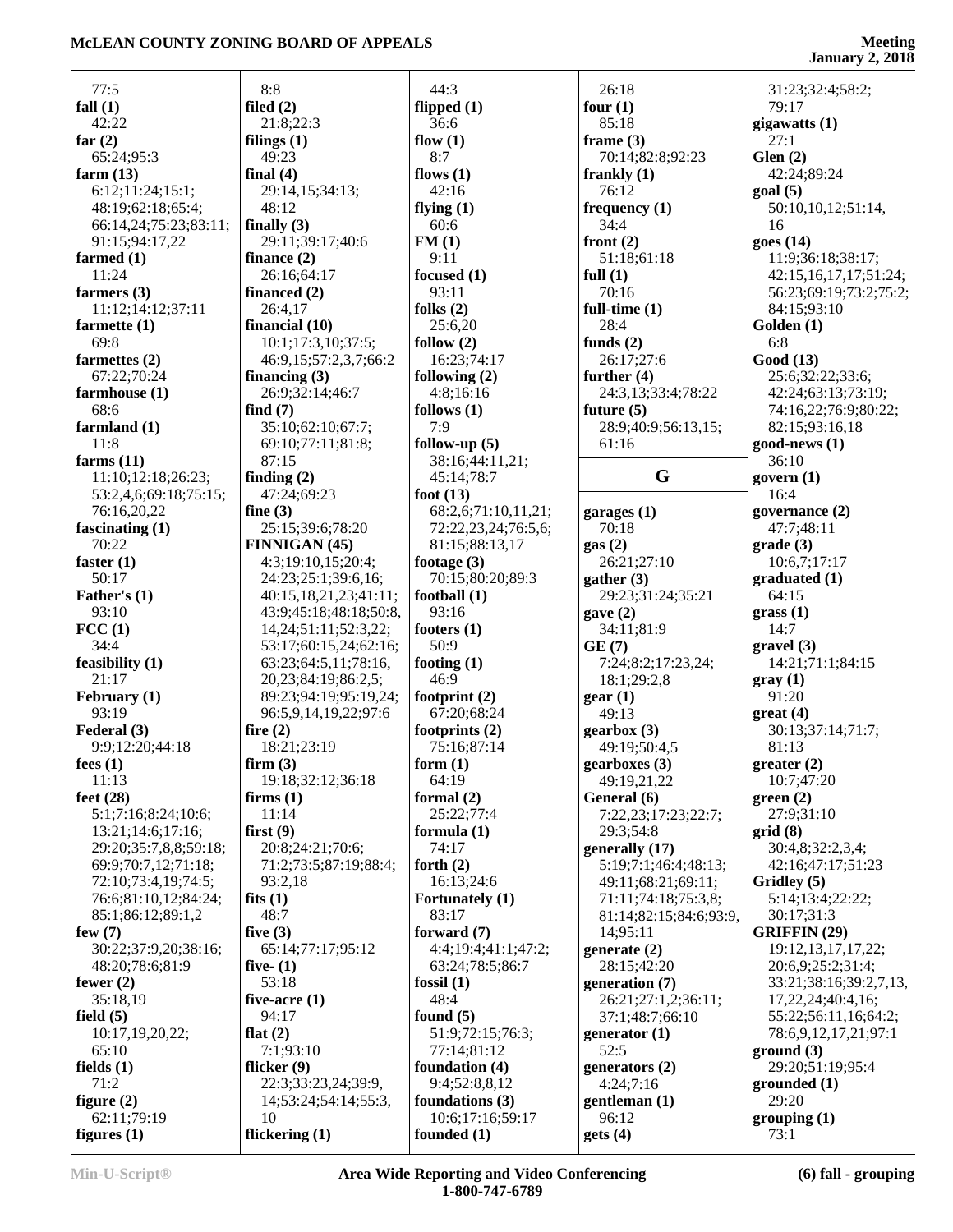|                      |                        |                        |                     | January 2, 2010         |
|----------------------|------------------------|------------------------|---------------------|-------------------------|
| Groves (4)           | 27:24                  | 8;81:20;88:22;94:12    | 48:1                | inspired $(1)$          |
| 15:1;48:19;68:13;    | Here's $(2)$           | huge $(3)$             | improve(1)          | 53:1                    |
| 86:18                | 76:6,6                 | 36:24;48:10;77:1       | 52:11               | install $(2)$           |
| growing (1)          | heritage $(1)$         | hundreds (1)           | improved (1)        | 15:2;28:21              |
| 36:9                 | 11:9                   | 70:23                  | 15:6                | installations (1)       |
| guarantee (4)        | high $(5)$             |                        | improvements (2)    | 6:9                     |
| 43:15,21,23;75:5     | 36:23;58:4,8;83:7;     | $\mathbf I$            | 12:7;14:20          | installed (10)          |
| guaranteed (3)       | 93:22                  |                        | improving $(2)$     | 9:18;12:24;15:6,7;      |
| 46:19,19;48:2        | higher $(8)$           | identical (3)          | 93:15,18            | 18:2,17,18;35:12;       |
| guess $(4)$          | 35:19;47:20;51:7;      | 69:5:70:11:89:1        | inches $(6)$        | 44:16;50:18             |
| 4:7;45:4;58:22;      | 57:5;73:8;75:10;88:14, | identified (4)         | 10:7;62:23,24;63:2, | installing $(2)$        |
| 91:17                | 19                     | 29:2,12;30:9;33:22     | 16,18               | 29:2:52:21              |
|                      |                        |                        |                     |                         |
| H                    | highest $(1)$<br>64:19 | identifies (1)         | included (2)        | instances $(1)$         |
|                      |                        | 30:23                  | 23:11;54:19         | 85:14                   |
|                      | highly $(1)$           | identify $(1)$         | includes (4)        | instead $(1)$           |
| habitat $(1)$        | 51:23                  | 31:1                   | 9:22;13:22;27:20;   | 51:13                   |
| 60:9                 | high-rise $(1)$        | IDNR $(6)$             | 81:16               | instrument $(3)$        |
| half $(7)$           | 57:20                  | 6:14;11:1;13:10;       | including $(8)$     | 57:2,3,7                |
| 13:3;28:17;30:24;    | Highway (4)            | 17:20,20;40:10         | 10:5,17,19,20,22;   | insurance $(1)$         |
| 32:16;51:18;68:16;   | 5:20,20,22;64:8        | IHPA(1)                | 17:1,16;65:11       | 58:15                   |
| 81:5                 | Historic (1)           | 18:11                  | inconsistent (1)    | intense $(1)$           |
| Hankard (2)          | 10:14                  | Illinois (32)          | 77:20               | 84:5                    |
| 23:9;33:18           | <b>Historical</b> (1)  | 4:15:10:14,24:12:9:    | increase $(1)$      | intensive $(2)$         |
| happen $(3)$         | 18:11                  | 13:9;18:11;19:20;20:2; | 73:23               | 12:24;18:19             |
| 54:3;58:4;92:2       | history $(3)$          | 22:11;23:15;25:10;     | increased (1)       | intent $(2)$            |
| happened (1)         | 43:18;65:20;67:15      | 27:19;28:13,14,17,18;  | 35:11               | 16:1,3                  |
| 35:9                 | hit $(1)$              | 32:23;33:3;37:9,18;    | independent (2)     | interact $(1)$          |
| happening $(2)$      | 66:18                  | 40:7;43:18;46:16;      | 26:19;67:9          | 58:10                   |
| 35:15;94:10          | hits $(1)$             | 50:22;52:1;57:23;64:8; | index $(1)$         | interconnection (1)     |
| happens $(1)$        | 58:2                   | 65:3,17;66:24;75:12;   | 74:22               | 5:3                     |
| 59:16                | hobby $(1)$            | 76:20                  | indicated (5)       | interest $(1)$          |
|                      |                        |                        |                     |                         |
| hard $(3)$           | 94:22                  | Illinois-Champaign (1) | 10:2;13:5;33:21;    | 91:10                   |
| 67:11;70:5;85:22     | $\log(2)$              | 64:16                  | 50:19;63:1          | interested $(1)$        |
| hardly $(1)$         | 76:22;77:6             | immediate (2)          | indicates $(3)$     | 82:19                   |
| 84:17                | hold(1)                | 11:18,20               | 14:3,5,10           | interesting $(3)$       |
| head $(2)$           | 64:22                  | impact $(48)$          | individual (1)      | 76:3,19;82:22           |
| 36:7;58:2            | holiday $(1)$          | 9:14;10:4;17:15;       | 60:22               | interests $(3)$         |
| Headquarters (2)     | 94:11                  | 21:18,19;22:4,10;23:7, | industrial (2)      | 49:4,7;51:20            |
| 65:4,6               | holidays (1)           | 16;36:14;37:8,16;38:1, | 16:8;32:6           | interference (1)        |
| health $(1)$         | 93:13                  | 3,22;43:16,19,21;      | industry $(4)$      | 9:16                    |
| 7:11                 | home $(9)$             | 45:10;54:24;55:24;     | 34:24;47:19;48:12;  | intergovernmental (1)   |
| hear $(8)$           | 28:16;36:15;42:8;      | 56:17;65:10;66:20;     | 49:20               | 6:17                    |
| 19:2,8,9,21;41:13;   | 82:2;88:10,11;91:13;   | 67:7;69:3;74:4,12;     | influence $(1)$     | internet $(2)$          |
| 44:13;45:5;84:17     | 92:22;93:5             | 75:6;76:1,14,17;77:15; | 94:2                | 18:14;77:22             |
| heard $(3)$          | homeowner $(1)$        | 78:4;81:22;82:1,1;     | information (7)     | interpretation $(1)$    |
| 54:23;65:24;69:2     | 92:21                  | 83:3,21;91:12;92:22,   | 21:5,14;38:2;45:6;  | 4:16                    |
| hearing $(5)$        | homes $(3)$            | 24;93:4,7,7;94:15;     | 54:9;59:12;79:5     | interstate $(2)$        |
| 4:2;5:23;22:23;61:9; | 7:19;28:18;92:13       | 95:16,17               | infrastructure (3)  | 68:12;80:5              |
| 97:13                | horizon $(1)$          | impacted (6)           | 51:22;52:15;94:1    | interviewed (1)         |
|                      |                        |                        | infusion $(1)$      | 76:2                    |
| Heartland (1)        | 95:3                   | 12:3;54:2;58:2,5;      |                     |                         |
| 27:13                | host $(1)$             | 86:18;89:17            | 38:10               | interviews (1)          |
| heavily $(1)$        | 36:12                  | impacting $(1)$        | ingress $(1)$       | 69:21                   |
| 29:20                | hourly $(1)$           | 84:2                   | 15:10               | into $(30)$             |
| height $(7)$         | 29:4                   | impacts $(13)$         | initial $(2)$       | 27:6;28:9;29:6;30:4;    |
| 5:1;7:17;8:19;35:5,  | hours $(3)$            | 23:8;34:6;45:6;55:9;   | 63:19;66:23         | 32:2,4;33:5;38:2;39:4,  |
| 7;84:10;85:5         | 46:14;54:2,21          | 65:21;66:9;67:10;68:9; | initially $(1)$     | 15, 18; 42: 16; 56: 13; |
| held $(2)$           | house $(17)$           | 75:20;77:18;91:1;      | 63:6                | 66:3,6,15;67:3;71:5;    |
| 26:19:64:18          | 69:8;76:5,6;81:17;     | 94:23,24               | injure $(1)$        | 72:6;74:1,21;78:14,18;  |
| helping $(1)$        | 82:11,13,13,19;83:9;   | impede $(1)$           | 12:12               | 79:2;80:13;88:15;       |
| 52:1                 | 84:21,22;85:2;88:19;   | 13:13                  | injurious (1)       | 93:13;94:16,20;96:5     |
| Henline (1)          | 89:20;92:16;93:9,21    | implementation (3)     | 11:17               | introduce $(2)$         |
| 60:3                 | houses $(9)$           | 11:1;13:11;17:20       | inspection (1)      | 6:20,20                 |
| Henry $(1)$          | 71:5,24;73:1;79:2,4,   | important $(1)$        | 49:11               | Invenergy $(21)$        |
|                      |                        |                        |                     |                         |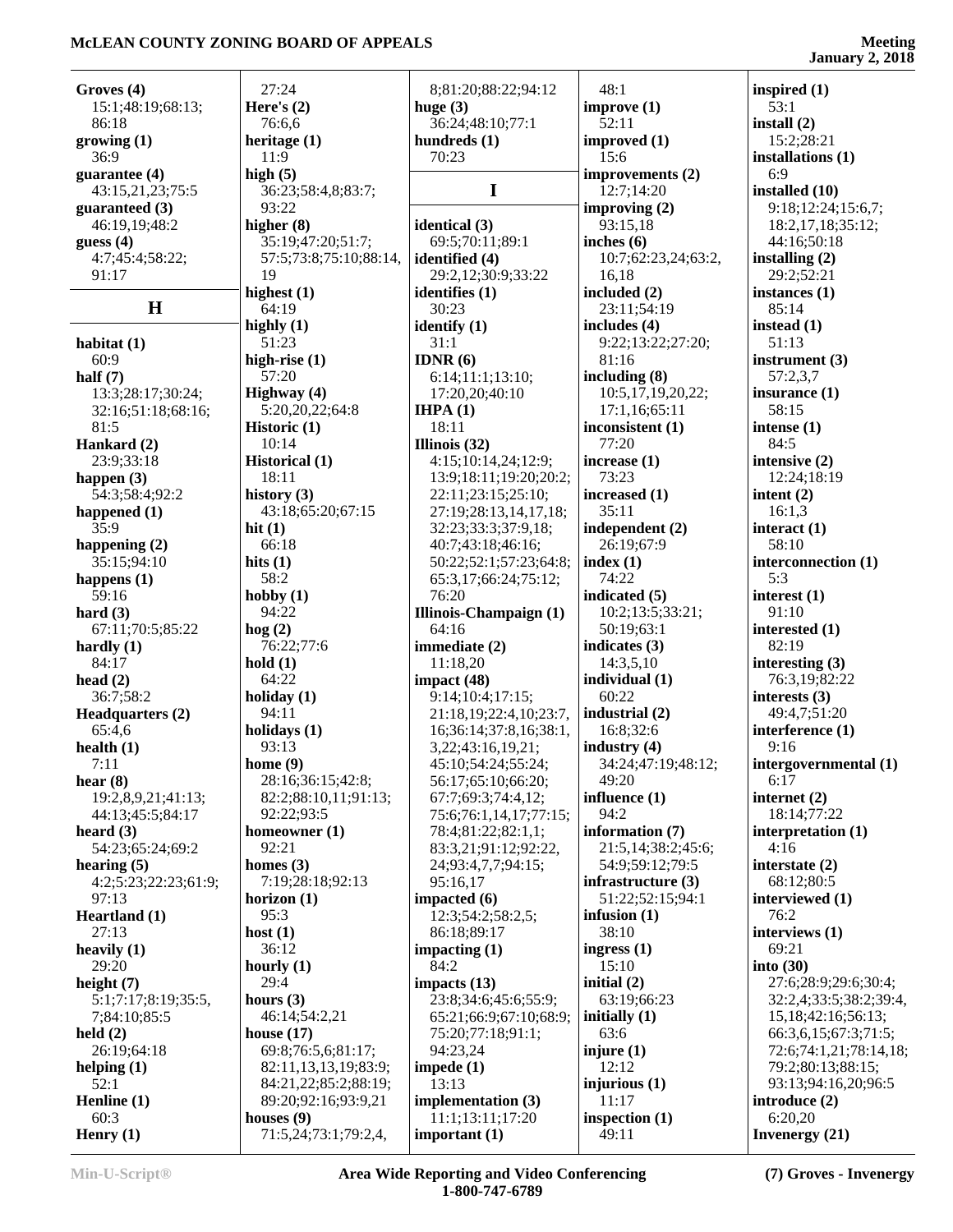| 4:22;20:1,12,14;                    | 30:2                                       | 8:11;18:3,5;54:13                 | limited $(1)$                            | long(4)                                      |
|-------------------------------------|--------------------------------------------|-----------------------------------|------------------------------------------|----------------------------------------------|
| 21:8,21;22:12,23;23:3,              | kilovolts (1)                              | lays $(1)$                        | 13:20                                    | 46:3;51:14,20;53:7                           |
| 4;24:9;25:8,12,14;                  | 31:23                                      | 30:20                             | limits(1)                                | longer $(4)$                                 |
| 26:7,11,13,18;27:3;                 | $\operatorname{kind}(18)$                  | leading $(1)$                     | 22:20                                    | 25:11;58:6;92:1;                             |
| 38:11;61:23                         | 66:15,20;68:7,11;                          | 94:21                             | line $(15)$                              | 93:6                                         |
| inventory (1)                       | 70:22;71:2,5;72:2,19;                      | leak $(1)$                        | 29:19;30:2,6,9,11,                       | $long-term (7)$                              |
| 10:12                               | 73:13;74:16,20;77:5;                       | 48:22                             | 22;31:2,3,9,14,17;                       | 32:12,17,17;45:23;                           |
| invested $(1)$                      | 79:19;81:16;84:6,11;                       | lean $(1)$                        | 32:24;33:1;35:5;50:3                     | 46:2,3;48:2                                  |
| 55:21                               | 97:8                                       | 19:4                              | lines $(7)$                              | look $(32)$                                  |
| investigate $(2)$                   | knows $(1)$                                | lease $(2)$                       | 5:2,2,3;8:20,22;                         | 28:15;34:10;36:21;                           |
| 34:5;42:11                          | 74:8                                       | 28:8;68:23                        | 31:12,22                                 | 47:1,15;49:12,12,23;                         |
| investment $(1)$                    |                                            | least $(4)$                       | lingers $(1)$                            | 51:17:53:10:66:4,8,15;                       |
| 38:6                                | L                                          | 9:17:17:11:18:15;                 | 92:2                                     | 68:18,19;69:4,6;71:12,                       |
| involved (2)<br>25:15;66:12         |                                            | 85:4<br>leaves $(1)$              | list(1)<br>62:8                          | 21;73:24,24;75:1;78:5;                       |
| Iowa $(6)$                          | lack $(1)$<br>45:10                        | 42:18                             | listed $(3)$                             | 79:3,14;80:3;82:5;<br>83:2;93:20;94:1,1,2    |
| 25:17;67:6;76:19,21;                | land $(25)$                                | lectured(1)                       | 7:6;91:13,13                             | looked $(26)$                                |
| 77:2,9                              | 6:23;7:3,4;9:12;11:6,                      | 64:24                             | listen $(1)$                             | 65:18,22;66:1,5,9;                           |
| issue $(11)$                        | 23;13:18;16:5;30:20;                       | Lee $(1)$                         | 84:14                                    | 67:14,14;68:5;69:16;                         |
| 52:7;55:9;61:7,9,10;                | 31:14,15;32:9;33:10,                       | 69:16                             | listening $(2)$                          | 70:23;72:12;74:10,15,                        |
| 72:20;80:2;84:12;                   | 14;37:13,23;64:17;                         | $left(1\right)$                   | 84:13,14                                 | 17;79:3,24;80:16,17,                         |
| 95:13,15;96:6                       | 65:19;69:17,19;74:7,                       | 34:21                             | lists $(1)$                              | 18, 18, 19, 19, 20; 81: 2, 6;                |
| issued $(2)$                        | 13;75:4;80:12;83:9                         | legal(2)                          | 92:17                                    | 85:9                                         |
| 15:22;16:22                         | landfills $(1)$                            | 47:7;62:9                         | little $(19)$                            | looking $(13)$                               |
| issues $(9)$                        | 65:11                                      | length $(2)$                      | 4:10;29:6;30:19;                         | 28:21;29:8,10;67:19,                         |
| 37:21;47:5;49:13,19;                | landowner (2)                              | 79:22;92:20                       | 34:23;43:11;45:5,21;                     | 20, 22, 23; 68: 14; 71: 6;                   |
| 66:14;71:24;76:13;                  | 9:14;55:13                                 | Les $(1)$                         | 50:17;51:5;67:11;                        | 73:15;80:7,13;94:16                          |
| 79:19;93:20                         | landowners (9)                             | 64:7                              | 68:10;70:5;72:24;73:6,                   | Looks $(2)$                                  |
| items $(3)$                         | 32:21;33:9,11,11;                          | less(11)                          | 8;76:21;79:18;82:16;<br>93:6             | 48:21;54:8                                   |
| 21:14;78:7;80:13                    | 37:11,21;38:13;55:8;<br>58:17              | 8:7;42:6;50:9;51:2;               |                                          | Loomis $(4)$                                 |
|                                     |                                            |                                   |                                          |                                              |
|                                     |                                            | 54:2;58:6;70:16;76:13;            | live $(4)$                               | 23:14;38:5;66:2;                             |
| ${\bf J}$                           | landscape (1)                              | 81:12;85:16;89:18                 | 58:20;60:2;65:3;                         | 97:2                                         |
|                                     | 54:15                                      | lessening $(1)$                   | 82:22                                    | lot(20)                                      |
| James $(1)$<br>78:8                 | large $(4)$<br>10:20;38:10;48:8;           | 85:10<br>letter $(1)$             | Livingston $(3)$<br>69:15;73:2,5         | 30:12;46:21;66:17,<br>20;67:8;70:12;73:4,10; |
| January $(1)$                       | 72:1                                       | 6:14                              | LLC(8)                                   | 76:23,23;77:1;79:15;                         |
| 93:19                               | larger $(7)$                               | level $(7)$                       | 4:5,21,22;20:11,13;                      | 84:1;88:2,3;89:10,13,                        |
| Japan(1)                            | 35:6,16,17,20,22;                          | 9:17;18:15;33:23;                 | 25:23;26:9,10                            | 20;93:2;94:6                                 |
| 27:16                               | 50:15;53:14                                | 34:12;51:7;83:19;95:4             | LLCs(2)                                  | loud $(1)$                                   |
| $\text{Jim} (4)$                    | largest $(1)$                              | levels $(1)$                      | 26:1,2                                   | 84:16                                        |
| 19:13,17;20:9;58:20                 | 26:19                                      | 33:13                             | LNTE(8)                                  | low(3)                                       |
| job(1)                              | LaSalle (3)                                | Lexington (9)                     | 8:1,2,6,12;18:1,2,7;                     | 8:2;44:6;58:1                                |
| 66:8                                | 27:23;69:15;72:14                          | 5:17;13:4;22:21;                  | 50:18                                    | lower $(3)$                                  |
| jobs $(6)$                          | last(9)                                    | 30:10,18,23,24;43:2,8             | loads $(2)$                              | 32:1;47:20;71:11                             |
| 28:3;36:14;38:9,9;<br>68:24;69:1    | 28:12;35:2,9,24;<br>36:7;41:7;47:10;51:11; | liability $(1)$<br>58:15          | 52:9;57:17<br>local $(16)$               | lowering $(1)$<br>85:14                      |
| journals $(1)$                      | 85:8                                       | licensed (1)                      | 11:8,12;18:21;28:2,                      | lower-noise $(1)$                            |
| 77:24                               | late $(1)$                                 | 25:10                             | 6,10,11;32:20,21;                        | 51:10                                        |
| jump(1)                             | 4:16                                       | life $(2)$                        | 64:23;66:12;67:7;                        | low-noise $(2)$                              |
| 40:2                                | later $(5)$                                | 41:13;76:24                       | 68:21,22;69:21;92:15                     | 8:1;18:1                                     |
| justification (1)                   | 29:6;50:2;67:4;                            | light $(5)$                       | located $(15)$                           |                                              |
| 43:13                               | 72:11;95:21                                | 44:13,23;95:3,13,15               | 5:19;6:6;12:7;13:21;                     | M                                            |
|                                     | Latin $(2)$                                | Lighting $(5)$                    | 14:8,11;16:2;20:1,21;                    |                                              |
| $\mathbf K$                         | 26:24;27:16                                | 12:22,23,24;13:1;                 | 22:20;23:21;27:14,18;                    | Mackinaw (3)                                 |
|                                     | lattice $(1)$                              | 18:18                             | 29:24;30:18                              | 42:5,9;60:3                                  |
| keep(1)                             | 53:11                                      | lightning $(1)$                   | location(11)                             | <b>Madison</b> (1)                           |
| 84:12                               | law(2)                                     | 50:7                              | 8:9;16:4,7;29:15;                        | 19:19                                        |
| Kevin $(5)$<br>19:13,23;23:2;24:22; | 6:1;19:18                                  | lights $(5)$<br>44:3,12,17;95:7,9 | 38:12;42:4;67:23;<br>72:20;79:22;80:8,16 | MAI(1)<br>64:18                              |
| 25:7                                | Lawndale (1)<br>5:16                       | likely $(2)$                      | locations (9)                            | main(1)                                      |
| key(1)                              | $lay-down(1)$                              | 7:17;12:3                         | 28:23;29:12;31:2;                        | 43:15                                        |
| 72:20<br>kilovolt (1)               | 5:4<br>layout $(4)$                        | limit(1)<br>82:18                 | 50:13;51:5,8;59:16,19;<br>62:22          | mainly $(1)$<br>77:22                        |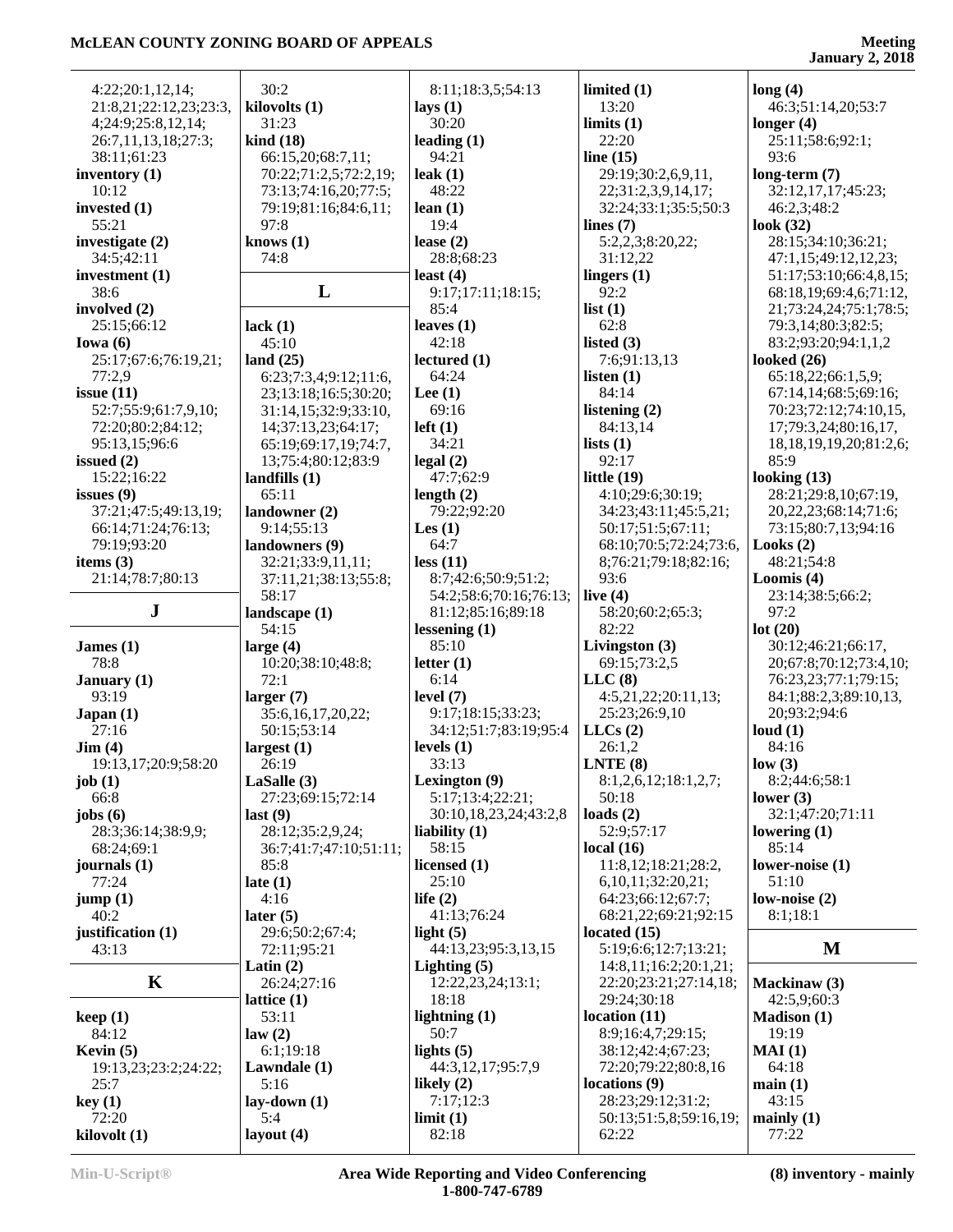**January 2, 2018**

| maintain $(4)$                | 89:8,13,19;91:2,5,20;    | 85:9                               | missed(1)             | 49:5;54:9,14;88:8               |
|-------------------------------|--------------------------|------------------------------------|-----------------------|---------------------------------|
| 15:15;49:4,7,10               | 93:8;95:5,10             | met(7)                             | 85:9                  | multiple $(6)$                  |
| maintained (1)                | $M-a-R-o-u-s(1)$         | 7:13;11:20;13:16;                  | misunderstood (1)     | 7:2;27:22;54:18;                |
| 79:11                         | 64:10                    | 14:17;15:12;16:2,11                | 91:7                  | 73:4,12;75:4                    |
| maintaining $(1)$             | MaRous's (2)             | meteorological (1)                 | mitigate (1)          | municipal $(1)$                 |
| 37:22                         | 78:12,17                 | 9:20                               | 55:8                  | 13:3                            |
| maintenance (3)               | matched $(2)$            | meter $(1)$                        | <b>Mitigation</b> (7) | municipalities (3)              |
| 15:23;37:13;49:16             | 69:4,23                  | 34:22                              | 10:5;17:15;22:10;     | 22:19,21;31:5                   |
| major $(4)$                   | matter (1)               | meters $(3)$                       | 37:8;38:22;55:24;     | municipality $(1)$              |
| 31:11;65:5;77:24;             | 32:13                    | 29:5;34:24;35:4                    | 56:17                 | 13:6                            |
| 91:20                         | matters $(2)$            | Metz(1)                            | mix(3)                | must(1)                         |
| majority $(2)$                | 34:8;38:16               | 43:5                               | 8:12;18:6;28:24       | 91:7                            |
| 50:11;65:17                   | mature(1)                | Michael (3)                        | mobile(2)             | $MW-116(4)$                     |
| makes $(2)$                   | 81:18                    | 64:3,4,7                           | 9:12,12               | 7:24;8:2;17:23;18:2             |
| 59:7;80:12                    | matured (4)              | Microsoft (1)                      | model(5)              | $MW-127(2)$                     |
| managed $(1)$                 | 47:17,18,19;49:20        | 48:9                               | 8:13;23:10;41:14;     | 7:24;17:24                      |
| 20:11                         | maximum <sub>(1)</sub>   | microwave (3)                      | 57:13,16              |                                 |
| managing $(1)$                | 29:4                     | 9:10;21:18;34:5                    | modeled(1)            | N                               |
| 25:15                         | may(13)                  | middle(2)                          | 18:7                  |                                 |
| mandated (1)                  | 19:1;24:1;29:16;         | 57:10;68:7                         | modeling(1)           | name (17)                       |
| 37:12                         | 40:9,12;46:11;49:13,     | mids(1)                            | 54:6                  | 19:16,17,23;20:9,15;            |
| manner $(1)$                  | 24;52:12,14;59:19;       | 32:7                               | modern(1)             | 25:7;41:1,5,7;42:24;            |
| 31:20                         | 61:11;83:24              | Midwest (3)                        | 72:24                 | 43:3;58:20;62:17;64:6,          |
| mansard $(1)$                 | maybe $(11)$             | 25:13,18;70:24                     | $\text{modify}(2)$    | 9,13;89:23                      |
| 82:6                          | 42:6;43:12;45:11;        | might(1)                           | 51:21;63:19           | nation $(1)$                    |
| manufactured (2)              | 46:16,16;59:5;60:17;     | 43:11                              | Money $(4)$           | 53:6                            |
| 36:5,8                        | 83:3;84:2;87:16;97:6     | migrate $(1)$                      | 5:18;42:19;51:17;     | national $(1)$                  |
| manufacturing $(1)$           | <b>McDonnell</b> (1)     | 36:2                               | 56:2                  | 64:24                           |
| 36:13                         | 36:18                    | migrated $(1)$                     | monitor $(2)$         | Natural (8)                     |
| $\mathbf{many}(9)$            | McLean (26)              | 35:2                               | 49:22,24              | 4:15;11:1;13:9;                 |
| 34:2;35:12;37:20;             | 4:4,21;5:10;11:4;        | Mike $(5)$                         | monopoles $(1)$       | 26:21;27:10;40:7;71:3,          |
| 53:5;79:8,9;86:13,19;         | 13:7;17:18;20:10,16,     | 23:5,9;37:24;62:17;                | 53:14                 | 6                               |
| 87:12                         | 23;25:23;26:6;27:23;     | 64:13                              | monthly $(1)$         | nature $(3)$                    |
| map(5)                        | 33:3,7;42:14,18,21,22;   | mile $(5)$                         | 49:11                 | 16:6;37:22;41:22                |
| 27:7;30:1,12;42:6;            | 56:24;62:18;65:15;       | 13:3;14:6;30:23;                   | months $(5)$          | near(3)                         |
| 70:4                          | 69:15,17;80:3;85:24;     | 42:7;60:5                          | 24:18,18;34:17;       | 14:19;46:10;89:12               |
| mapped $(1)$                  | 87:13                    | miles $(4)$                        | 75:12;76:24           | nearby (2)                      |
| 10:10                         | mean $(2)$<br>82:12;88:2 | 14:8;22:20;95:6,7<br>million $(8)$ | morals $(1)$<br>7:11  | 12:12;13:18                     |
| maps $(2)$<br>6:5;67:18       | means $(10)$             | 28:7,18;37:5;38:7;                 | more $(31)$           | nearer(1)<br>89:17              |
| mark(1)                       | 26:16;29:3;32:12;        | 55:18;65:7;75:16;                  | 4:12;12:24;14:6;      | nearly(1)                       |
| 38:18                         | 43:22;46:3;49:22;50:4,   | 85:19                              | 18:19;35:12,18,21;    | 28:7                            |
| marked $(2)$                  | 21;55:7;58:6             | mind(1)                            | 36:7;38:2;42:6;45:5;  | necessarily (2)                 |
| 39:3,14                       | mean(1)                  | 83:19                              | 47:24;48:6;50:14,18,  | 47:23;95:12                     |
| market $(27)$                 | 83:5                     | mine(1)                            | 18;51:24;57:7;67:3;   | necessary(2)                    |
| 38:1;47:3,9;66:16;            | $measured$ (1)           | 91:18                              | 69:12;70:15;72:12,24; | 14:16;15:1                      |
| 67:14,21;69:3,6;72:19;        | 8:23                     | minimal(1)                         | 73:7;74:1;76:20,21;   | need(15)                        |
| 73:21;79:2,4,8,16,18,         | measures (1)             | 57:24                              | 81:19;84:1;88:18;92:3 | 8:14:10:1:15:18.21:             |
| 22;82:11;92:1,4,18,20,        | 15:9                     | minimize (3)                       | Morton (2)            | 40:9;41:18;42:18;46:5,          |
| 24;93:10,15;94:5,13,14        | meet $(3)$               | 14:11:15:5.11                      | 65:7,8                | 6,7;47:15;60:18;82:14;          |
| marketable $(1)$              | 12:22;13:1;33:17         | minimized (1)                      | most(12)              | 85:4;86:9                       |
| 92:13                         | meets $(3)$              | 33:24                              | 16:8;36:5;47:11;      | needed $(3)$                    |
| marketing $(1)$               | 8:17;12:4;16:13          | minimizes(1)                       | 48:16;51:17;53:8,12;  | 24:2;32:13;42:21                |
| 79:14                         | megawatt(3)              | 15:8                               | 66:18;67:16;69:18;    | $\boldsymbol{\text{needs}}$ (2) |
| markets $(1)$                 | 29:8;35:14;46:14         | minimum(5)                         | 70:24;75:23           | 12:20;50:4                      |
| 47:8                          | megawatts(9)             | 13:1;18:19;34:12;                  | move $(3)$            | nefarious(1)                    |
| MaRous (42)                   | 7:19;21:2;25:16;         | 46:8,20                            | 25:1;37:10;45:21      | 26:1                            |
| 23:5;37:24;64:3,4,7,          | 27:20;29:4;35:13,13;     | Minnesota (2)                      | moved $(1)$           | negative $(21)$                 |
| 7, 10, 13, 13; 78: 6, 11, 22; | 68:11;84:8               | 67:6;77:8                          | 57:23                 | 34:6;74:4;75:20;                |
| 79:7,24;80:15;81:13;          | member $(2)$             | minus(1)                           | moving $(1)$          | 76:1,13;77:15,20,21;            |
| 82:3,21;83:7,10,13,22;        | 45:20;91:10              | 74:20                              | 50:16                 | 78:4;91:1,12;92:5,6,22,         |
| 85:12,18;86:12,15,20;         | mentioned (4)            | minutes <sub>(1)</sub>             | much(7)               | 24;93:6,7;94:15,23,24;          |
| 87:5,9,11,14;88:13,24;        | 22:12;31:4;83:4;         | 97:4                               | 28:15;32:13;38:2;     | 95:17                           |
|                               |                          |                                    |                       |                                 |

**(9) maintain - negative**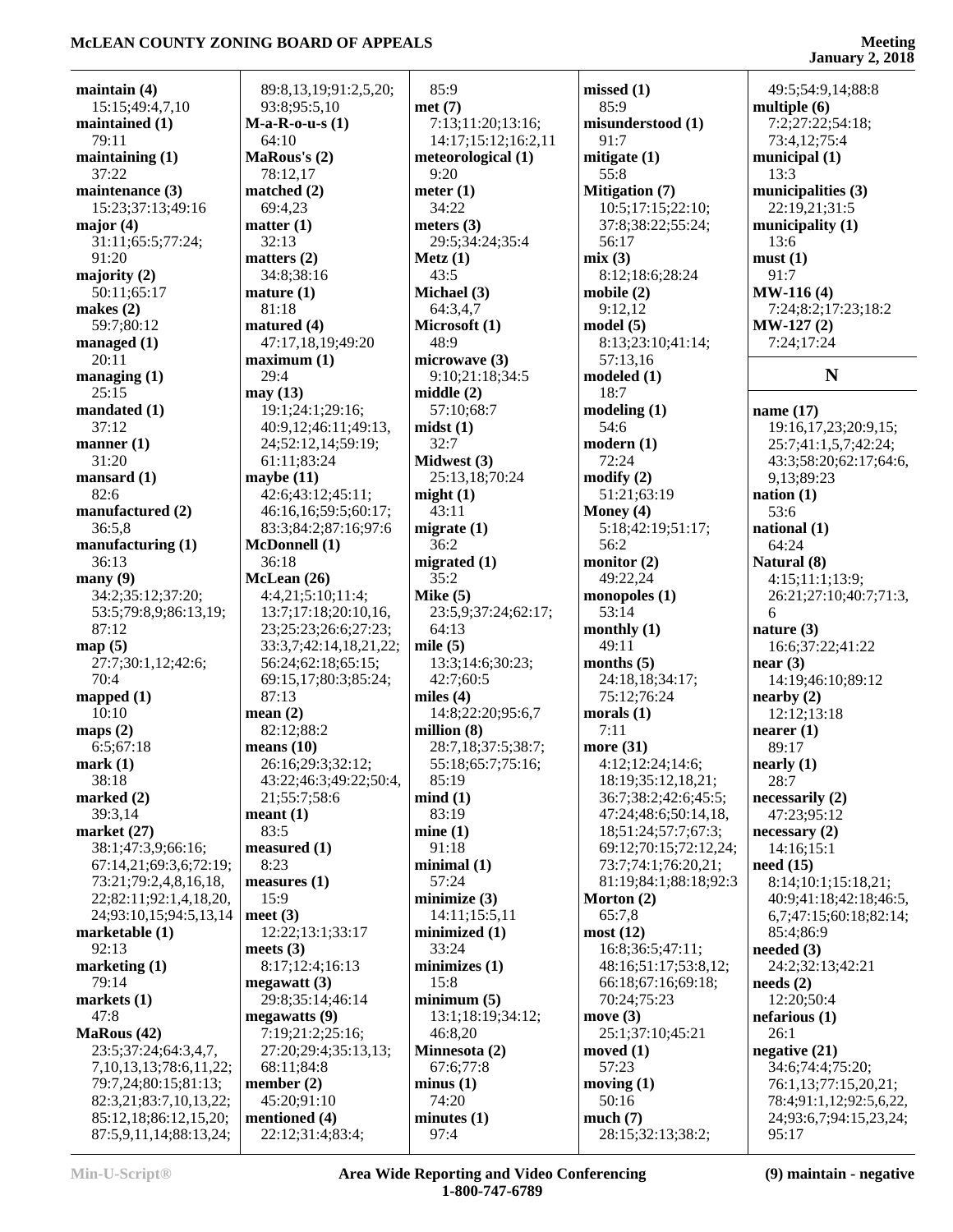### **Meeting**

|                                   |                            |                                         |                         | January $2, 2018$                   |
|-----------------------------------|----------------------------|-----------------------------------------|-------------------------|-------------------------------------|
|                                   | 78:16                      | 22:13                                   | 43:12;56:6              | 17:9;58:18;83:24                    |
| negatively $(1)$<br>12:3          |                            |                                         | orderly $(1)$           |                                     |
|                                   | notice $(4)$               | offices $(1)$<br>28:3                   | 13:14                   | owners $(5)$                        |
| negatives $(1)$<br>68:19          | 5:23;48:19;80:11;<br>89:16 | officially (1)                          |                         | 8:20;45:7;67:2;<br>68:23;77:10      |
|                                   |                            | 38:20                                   | Ordinance (20)          |                                     |
| nest(1)<br>10:18                  | noticeably $(1)$<br>33:3   |                                         | 5:11;7:8;8:18;10:8;     | ownership (1)                       |
|                                   |                            | oftentimes (3)                          | 11:3;12:5;16:15;17:22;  | 26:10                               |
| net(3)                            | noticed $(1)$<br>89:4      | 26:2;37:21;46:20                        | 21:3,11,24;22:6,8;24:7, | ${\bf P}$                           |
| 37:2;56:9;57:6                    |                            | oil(2)                                  | 19;31:8;33:22;45:2;     |                                     |
| neutral (2)<br>77:19;97:9         | notifications (1)<br>6:1   | 48:22;49:12                             | 54:6;55:22              |                                     |
| New $(4)$                         |                            | old $(5)$                               | originally (1)<br>22:3  | page $(2)$                          |
|                                   | November (2)               | 47:22,23;52:2;53:10;<br>69:9            |                         | 63:4;89:13                          |
| 25:17;53:13;68:18;                | 11:5;94:5                  |                                         | others $(3)$            | paid(2)<br>6:2;38:11                |
| 81:17                             | nuance $(1)$<br>89:16      | older $(4)$<br>53:11;68:6;71:22;        | 53:1;69:12;83:3         |                                     |
| newer $(1)$<br>48:2               | Number (24)                | 84:8                                    | otherwise (1)<br>56:6   | pair(1)<br>69:23                    |
| news(2)                           | 4:20;27:12;30:17;          | Once (6)                                | ought $(1)$             |                                     |
| 91:15;93:3                        | 36:6;39:4,14,19;44:2;      | 20:9;32:4;61:23;                        | 60:17                   | pairs(1)<br>69:5                    |
| next(9)                           | 46:14;62:7,12;68:17;       | 77:13;91:14;96:13                       | ourselves (1)           | Pantagraph (1)                      |
| 34:17;44:20;45:4,9;               | 71:8,17;78:19;79:4;        | one (70)                                | 26:3                    | 5:24                                |
| 62:16;64:1,2;68:13;               | 80:19;81:15;82:18;         | 4:12;14:3,6;20:1;                       | out (30)                | paper $(1)$                         |
| 72:5                              | 86:10,15,17,24;87:2        | 31:19;42:5;50:3;52:6,                   | 15:3;25:24;30:20,22;    | 39:24                               |
| nice(1)                           | numerous $(4)$             | 24;58:4;59:12,24;60:4,                  | 32:16;35:18;37:2,3,4;   | parallel(1)                         |
| 71:12                             | 26:2;28:11;57:22;          | 18,20;61:8,10;69:10,                    | 43:12;48:19,21;53:9;    | 32:8                                |
| nicer $(1)$                       | 65:1                       | 12;70:1,8,11,12,12,14,                  | 58:5,10;61:1;62:10,11;  | parcels (1)                         |
| 73:1                              |                            | 19, 20; 71: 10, 16, 16, 18,             | 67:7;71:6,14;74:19;     | 20:21                               |
| night $(3)$                       | $\mathbf 0$                | 23, 23; 72: 3, 4, 15, 23;               | 79:19;81:1;84:5;87:15;  | parking(1)                          |
| 44:14,22;45:1                     |                            | 73:6,7,11;75:4,7,17,21;                 | 91:15;93:3;94:16;       | 84:12                               |
| nine $(2)$                        | $\textbf{Oak}(3)$          | 76:7;80:11,11,22,23,                    | 95:17                   | Parkridge (1)                       |
| 27:21,21                          | 68:4;86:11,15              | 24;81:4,5;82:14;83:17;                  | outbuildings (1)        | 64:8                                |
| nobody (1)                        | objection (2)              | 84:4;85:8,8,20;88:5;                    | 80:20                   | part $(17)$                         |
| 75:21                             | 61:12;62:1                 | 89:1,5,5,8,9,12,16,17;                  | outliers (1)            | 9:3;21:6;22:2;27:5;                 |
| noise $(21)$                      | <b>Obligation</b> (3)      | 94:22;95:12,14                          | 59:13                   | 30:6;32:6,8;36:16;                  |
| 7:21;8:3,4,8,10,13;               | 9:23;13:23;17:6            | ones $(3)$                              | outlined (3)            | 37:1;38:7;57:9;59:20;               |
| 12:9,10;18:8;21:15;               | obtain $(3)$               | 29:17;51:2;73:17                        | 28:20;63:7,8            | 60:14;65:18,22;66:22;               |
| 23:10,13;33:19;50:14,             | 15:14;18:10;24:19          | ongoing $(1)$                           | outlines (2)            | 84:17                               |
| 18, 20; 51: 2, 7; 80: 2, 4;       | obtained $(3)$             | 28:8                                    | 62:24;63:5              | partial(1)                          |
| 84:12                             | 15:22;16:18,21             | only (12)                               | output $(4)$            | 26:10                               |
| non-agricultural (1)              | obviously (7)              | 36:11;52:5;59:17;                       | 7:18;29:4;46:19;        | participate (1)                     |
| 13:18                             | 65:18,21;66:8,17;          | 71:18;77:20;79:5;80:8;                  | 47:19                   | 28:11                               |
| none $(3)$                        | 68:11;73:3;74:10           | 82:14;85:20;87:18;                      | outside (3)             | participation (2)                   |
| 42:13;53:3;86:12                  | occupied(4)                | 88:1,5                                  | 4:10;30:24;81:21        | 33:10,12                            |
| nonlandowner (1)                  | 6:24;8:24;12:11;           | open $(3)$                              | over $(26)$             | particular (4)                      |
| 85:17                             | 13:22                      | 40:16;71:1;78:22                        | 25:13,16;26:24;         | 42:3;59:24;60:8,13                  |
| nonparticipant (1)                | occur(1)                   | opening $(1)$                           | 27:19;33:24;35:1,9,24;  | particularly (7)                    |
| 85:16                             | 9:18                       | 20:7                                    | 36:7;38:6;47:9;54:15,   | 15:4;62:23;70:5,24;                 |
| nonparticipants (1)               | occurred(2)                | operation (4)                           | 15;60:6;64:15,19,20;    | 72:3;93:16,24                       |
| 81:14                             | 9:17;18:16                 | 15:24;16:5;17:9;                        | 65:12,13;72:23,23;      | particulars (1)                     |
| nonparticipating (4)              | October (1)                | 49:10                                   | 74:5,11;81:10;85:19;    | 93:9                                |
| 8:20;34:1;54:1;                   | 94:5                       | operations (3)                          | 87:22                   | partners(1)                         |
| 55:11                             | Odell (1)                  | 12:1,2;14:12                            | overall (4)             | 26:11                               |
| non-peer-reviewed (1)             | 73:2                       | opinion (7)                             | 23:4;88:14;89:19;       | Parzyck (59)                        |
| 77:21                             | off(11)                    | 73:21;78:2;83:15;                       | 94:2                    | 19:13,23,23;23:2;                   |
| normally $(1)$                    | 8:7;44:15;48:21;           | 85:23;93:21;94:9,9                      | overhead (1)            | 24:22;25:2,6,7;38:17,               |
| 84:3                              | 49:18;50:5;58:13;          | opportunity $(5)$                       | 30:10                   | 21;39:1,7,12;40:9,13;               |
| North $(12)$                      | 79:17;81:23;91:16;         | 11:8;55:5;61:24;                        | overpriced (1)          | 41:14,21;42:3,9,11,15;              |
| 4:22;5:21;20:12;                  | 94:13;97:7                 | 62:3;96:2                               | 79:10                   | 43:17,22;44:5,16,24;                |
| 26:18;41:4,8;43:1,7;              | off-air $(1)$              | opposed $(2)$                           | overseas $(1)$          | 45:9,17;46:1,4;47:5;                |
| 53:22;58:21;62:14;                | 9:13                       | 75:5;84:10                              | 36:6                    | 48:15;49:1;50:10,16;                |
| 73:3                              | offered (2)                | option $(1)$                            | own(4)                  | 51:4,16;52:7;53:3,8;                |
|                                   |                            |                                         |                         |                                     |
| northwest (2)                     | 96:11,13                   | 31:15                                   | 67:9;83:24;85:15,23     | 54:5, 19, 22; 55: 4, 7, 14,         |
| 30:16;64:8                        | offhand (1)                | order(9)                                | owned (1)               | 19;57:2,12,16;58:15;                |
| noted $(4)$<br>10:12;28:24;40:15; | 63:10<br>Office (1)        | 27:2;28:17;29:10;<br>35:13;36:8;37:3,5; | 20:12<br>owner (3)      | 59:6,11;61:4,4;63:9,17,<br>21;65:24 |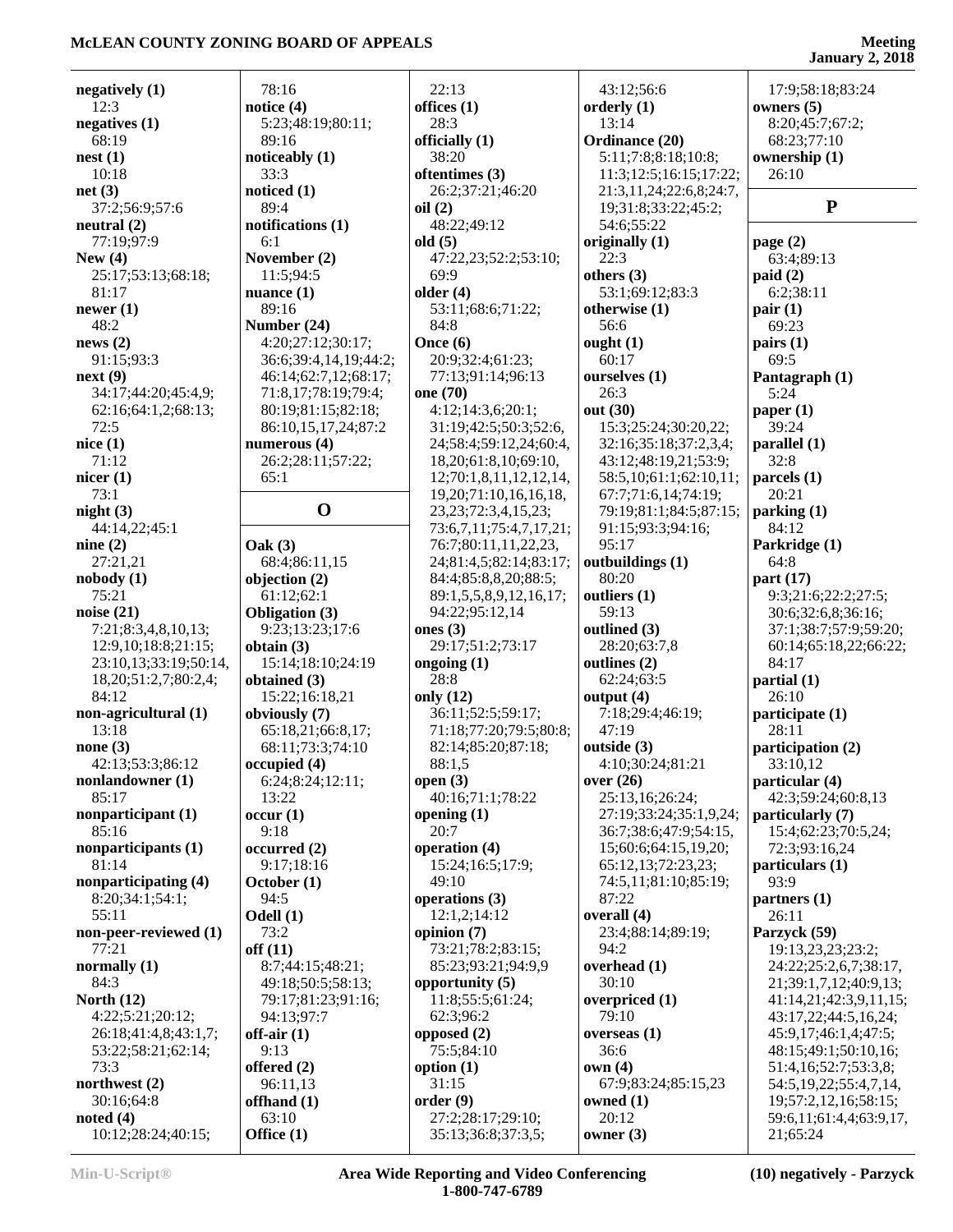**January 2, 2018**

| <b>P-a-r-z-y-c-k</b> $(1)$ | periods(1)             | 78:3;83:15             | 80:21                  | priced(1)                               |
|----------------------------|------------------------|------------------------|------------------------|-----------------------------------------|
| 19:24                      | 44:7                   | plans $(2)$            | post(2)                | 92:17                                   |
| Parzyck's (2)              | permanent (1)          | 9:7;16:23              | 10:1;14:1              | prices $(2)$                            |
| 39:17;62:5                 | 68:24                  | plants (2)             | posted $(2)$           | 74:20;75:6                              |
| pass $(4)$                 | permit(4)              | 47:22;48:4             | 55:23;56:2             | primarily $(2)$                         |
| 6:5,17;53:10;95:20         | 9:3;12:15;24:19;       | plat(1)                | potential (5)          | 6:23;7:4                                |
| passed $(1)$               | 84:22                  | 6:5                    | 38:6,8;49:13,23;       | private(5)                              |
| 6:14                       | permits (5)            | plafforms(1)           | 82:18                  | 11:14;14:8;26:9,17;                     |
| passes $(1)$               | 5:8;7:8;15:22;16:15,   | 9:21                   | power $(22)$           | 38:7                                    |
| 49:3                       | 22                     | plats(1)               | 5:2;7:18,19;28:16;     | privately (1)                           |
| passing $(1)$              | permitted (3)          | 67:18                  | 29:24;30:3,7;31:21,24; | 26:19                                   |
| 8:5                        | 11:19;20:19;32:9       | playing $(1)$          | 32:4,7,10,12,18;46:8,  | Probably (20)                           |
| past $(3)$                 | person(1)              | 95:4                   | 12;47:6,8,12;48:1;     | 35:11;36:4;51:13;                       |
| 25:14;58:8;75:12           | 62:16                  | please $(4)$           | 49:6;60:20             | 52:3;58:22;65:7;66:18;                  |
|                            |                        | 19:4;41:6;43:6;64:9    |                        |                                         |
| $\mathbf{p}$ asture (2)    | personal (2)           |                        | power-generating (1)   | 71:18;74:8,18;75:15;                    |
| 6:24;7:5                   | 91:10;96:6             | plus $(1)$             | 47:21                  | 82:14,23;85:18;88:17;                   |
| path(1)                    | perspective (1)        | 74:20                  | powering (1)           | 91:8;93:4;94:10;97:3,4                  |
| 21:18                      | 34:4                   | pm(1)                  | 28:17                  | probe(1)                                |
| patio(1)                   | pesticide (1)          | 97:13                  | PowerPoint (5)         | 66:15                                   |
| 95:18                      | 14:13                  | point $(10)$           | 25:2;39:18,20;40:4;    | $\boldsymbol{\mathrm{probed}}$ (1)      |
| pattern $(1)$              | phases (1)             | 6:21;25:24;30:21;      | 78:18                  | 76:21                                   |
| 54:14                      | 27:22                  | 52:4;81:9,11;87:16,24; | practically $(1)$      | problem(1)                              |
| Pause $(1)$                | phone (1)              | 97:8.9                 | 81:21                  | 83:16                                   |
| 4:19                       | 9:13                   | points $(2)$           | practive(1)            | problematic (1)                         |
| paved $(1)$                | physics (1)            | 73:15;75:8             | 25:11                  | 59:14                                   |
| 80:17                      | 35:20                  | Poland $(1)$           | preclude (1)           | problems $(4)$                          |
| payment (1)                | pick(1)                | 27:15                  | 59:19                  | 9:18;14:23;18:14;                       |
| 28:8                       | 81:1                   | pole(1)                | preliminary (1)        | 29:15                                   |
| payments (3)               | picked (1)             | 81:2                   | 34:9                   | procedure(1)                            |
| 28:8;38:12;68:23           | 4:8                    | policy(1)              | prepare (1)            | 4:8                                     |
| peer-reviewed (2)          | picture (2)            | 4:9                    | 22:14                  | procedures (1)                          |
|                            |                        |                        |                        | 18:22                                   |
| 77:18,23                   | 72:2;73:11             | political (3)          | prepared (8)           |                                         |
| people $(22)$              | pictures $(3)$         | 47:1,13;48:5           | 22:15;23:6,10,15,24;   | proceed (1)                             |
| 19:1;25:16;28:5;           | 70:21;72:13,24         | Pollution (7)          | 36:17,19;40:11         | 32:11                                   |
| 70:6;80:24;82:4,4,5,6,     | piece $(1)$            | 12:10;33:19;44:13,     | present(6)             | proceedings (3)                         |
| 7,7,12,13,18,24;83:1,2;    | 61:8                   | 14, 22; 45: 1; 50: 23  | 6:21;22:24;24:21;      | 4:19;20:13;53:20                        |
| 91:23;92:7;93:11,24;       | pieces $(1)$           | Pontiac (1)            | 56:14;61:12;62:1       | $\boldsymbol{proceeds}\boldsymbol{(1)}$ |
| 94:16                      | 74:19                  | 73:6                   | presentation (6)       | 56:21                                   |
| Peoria $(2)$               | $\pi$ ig (2)           | pool(1)                | 24:2;25:3,21;29:7;     | process (7)                             |
| 65:8,8                     | 76:22,24               | 76:5                   | 64:12;92:12            | 15:16;49:9;59:2,23;                     |
| per (14)                   | piles (1)              | poor $(2)$             | presented (2)          | 60:7;67:12;85:3                         |
| 9:24;13:24;17:11;          | 52:13                  | 59:17,18               | 19:6;78:7              | produce (1)                             |
| 37:3;54:17;63:5,15;        | piping(1)              | poorly $(1)$           | Preservation (2)       | 21:1                                    |
| 68:2;71:9,11,21;75:9;      | 6:10                   | 83:15                  | 10:14;18:11            | produced(1)                             |
| 88:13,17                   | pitch $(2)$            | pops(1)                | preserving (1)         | 21:22                                   |
| percent(9)                 | 58:5,10                | 79:17                  | 11:8                   | product(1)                              |
| 36:4,8;47:15;73:22;        | Pitzer $(20)$          | population (1)         | President (2)          | 75:6                                    |
| 76:20;88:10,14,19;         | 41:3,3,7,8,12,17;      | 76:13                  | 19:24;64:23            | production (6)                          |
| 89:2                       | 42:1,5,10,13,23;58:20, |                        | $pre-siting (5)$       | 6:24;7:4;11:22;                         |
|                            |                        | portfolio (3)          |                        |                                         |
| percentage(1)              | 20;59:7,22;60:22;      | 28:14;47:12;48:7       | 10:23;11:2;13:8;       | 13:19;36:2,11                           |
| 74:21                      | 61:15;62:6,9,13        | portion $(1)$          | 17:18,21               | productivity $(3)$                      |
| perfect $(1)$              | P-i-t-z-e- $r(1)$      | 30:23                  | $\text{pretty}(3)$     | 69:19:74:22:75:24                       |
| 81:7                       | 41:8                   | position $(2)$         | 72:21;73:18;74:9       | professional (7)                        |
| $per$ foot $(1)$           | PJM(1)                 | 44:9,9                 | preventive(1)          | 9:2,5,6;23:6,9;36:20;                   |
| 89:6                       | 32:24                  | positive (7)           | 50:1                   | 64:14                                   |
| performance (1)            | place $(4)$            | 24:16;76:16,17;77:3,   | previous <sub>1</sub>  | professionals (1)                       |
| 52:12                      | 35:18;52:17;53:14;     | 5,19;94:3              | 73:1                   | 69:21                                   |
| performed (1)              | 65:23                  | possession (1)         | previously (1)         | Professor (1)                           |
| 39:9                       | Plan $(11)$            | 39:3                   | 74:17                  | 23:14                                   |
| period(2)                  | 9:23;11:5,9;13:23;     | possibility $(1)$      | price $(12)$           | profile $(2)$                           |
| 5:8;74:11                  | 17:6;21:14;32:17,18;   | 60:19                  | 46:19;67:23;68:1;      | 50:20;58:1                              |
| periodically (1)           | 62:24;63:7;78:2        | possible $(5)$         | 71:9,11,21;73:7,15;    | programs(1)                             |
| 56:18                      | planned $(2)$          | 34:10;49:5,10;51:20;   | 75:8;88:13,14,17       | 28:13                                   |
|                            |                        |                        |                        |                                         |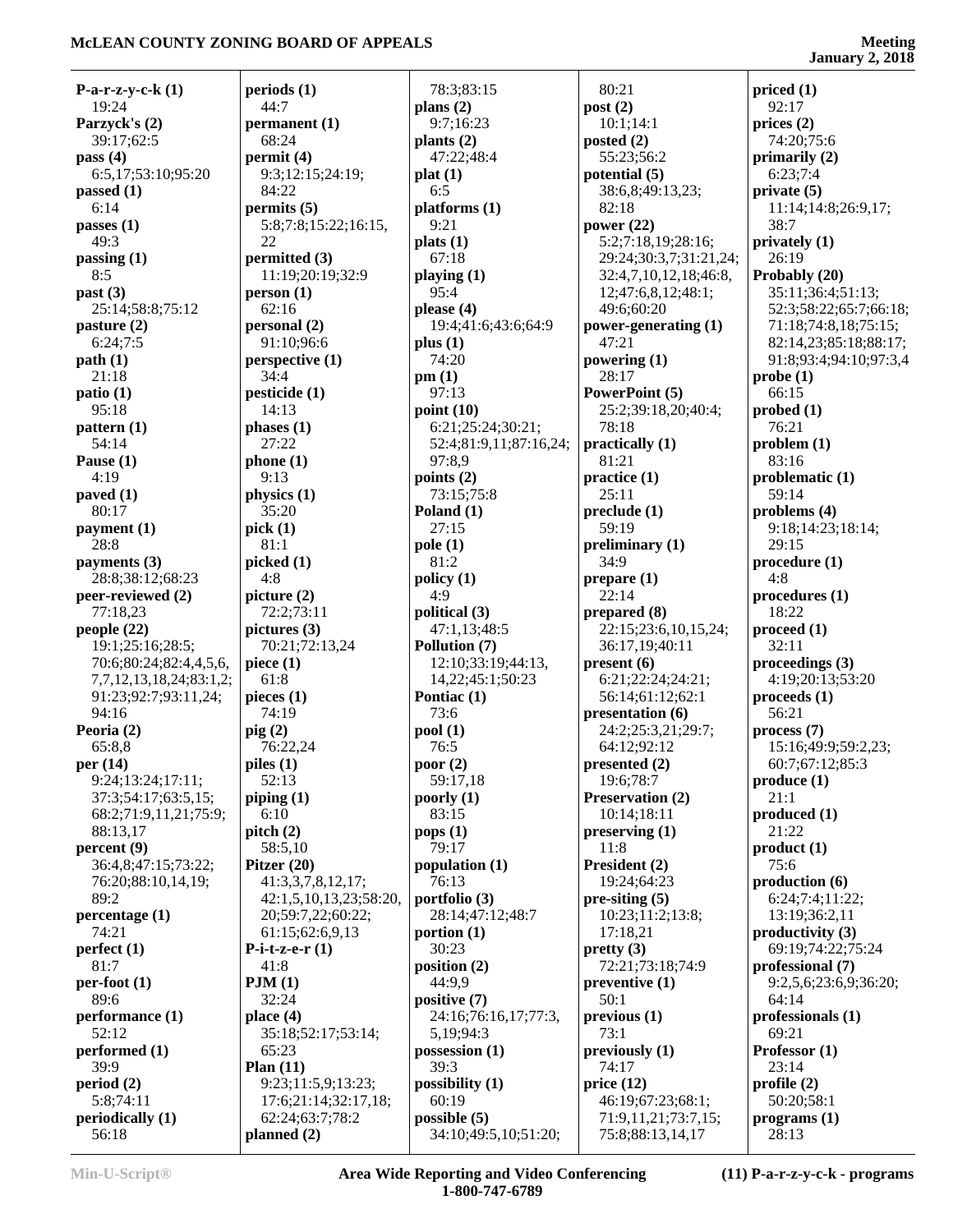| prohibited (1)                | proposing $(5)$                | 83:7;93:22            | 17:18                | 11:4                   |
|-------------------------------|--------------------------------|-----------------------|----------------------|------------------------|
| 13:15                         | 7:14;13:2;14:21;               | quantifiable $(1)$    | received (9)         | regulations (3)        |
| Project (73)                  | 60:4,14                        | 75:21                 | 10:15,23;13:7,10,11; | 8:10;16:10;17:1        |
| 5:19;7:17;8:11;10:3,          | $\text{protect}\left(1\right)$ | quarter $(2)$         | 39:23;40:8;65:1;67:2 | reinforce $(1)$        |
| 11;11:6;12:1,6,8,12,20;       | 14:18                          | 42:7;60:5             | recent $(2)$         | 28:21                  |
| 14:4, 12, 19; 18:3, 3, 5, 15; | protection $(2)$               | quick $(1)$           | 67:20;68:5           | reinforcing $(1)$      |
| 20:21,23;21:21;22:7;          | 23:20;44:17                    | 27:7                  | recently $(1)$       | 52:14                  |
| 23:1,4,7,16,18,21;            | protections (1)                | quickly (2)           | 37:7                 | relates $(1)$          |
| 24:19;26:6,9,12;30:9,         | 37:11                          | 25:19;72:6            | reception $(1)$      | 66:6                   |
| 13, 16; 31: 11; 32: 11, 16,   | protects <sub>(1)</sub>        | quit $(1)$            | 9:16                 | relation $(2)$         |
| 19,22;33:12;34:7,11;          | 71:4                           | 96:15                 | Recess $(1)$         | 77:18;84:24            |
| 36:19;37:18;38:4,8;           | protocol (1)                   | quite $(5)$           | 53:20                | relatively $(1)$       |
| 46:20;55:21,23;56:20;         | 34:18                          | 42:17;48:20;76:12;    | recommendation (3)   | 7:1                    |
| 58:23;59:20;60:12,14,         | provide(10)                    | 81:9:95:5             | 17:21;24:16;61:21    | relevant $(3)$         |
| 23;61:10;65:19;67:19;         | 15:10,15;16:4;17:9;            |                       | recommendations (1)  | 10:24;13:8;17:19       |
| 68:7;71:20;73:5;78:3;         | 18:21;23:4,22;64:12;           | $\mathbf R$           | 11:2                 | religious $(1)$        |
| 83:11;86:11,14;87:3,8;        | 76:16;93:22                    |                       | recommended (1)      | 65:12                  |
| 91:22;92:5,8,8;93:22          | provided (8)                   | radio(1)              | 22:16                | rely(1)                |
|                               | 5:10,24;14:17;16:15;           | 9:11                  | recommends (1)       | 14:13                  |
| projects $(26)$               |                                |                       | 16:12                |                        |
| 11:12;25:12;26:3,17,          | 24:9,18;69:14;77:13            | raise $(1)$           |                      | remain $(1)$           |
| 20, 21; 27: 4, 10, 11, 13,    | provider(1)                    | 61:12                 | record $(9)$         | 11:6                   |
| 16, 20, 21, 21, 22, 23;       | 26:20                          | ranches $(2)$         | 38:20;39:5,15,18;    | removal (2)            |
| 28:2,3,6;33:8;43:18;          | provides $(2)$                 | 73:10;82:6            | 41:2;64:6;78:14,18;  | 17:10;63:11            |
| 47:11;51:17;83:14;            | 19:2;21:4                      | range $(2)$           | 91:8                 | remove(1)              |
| 84:8;87:13                    | providing $(1)$                | 46:23;81:15           | recording(1)         | 10:3                   |
| project's (1)                 | 68:22                          | raptor $(1)$          | 19:5                 | removed $(1)$          |
| 23:12                         | proximate $(22)$               | 10:18                 | recreational (1)     | 17:14                  |
| promote(1)                    | 69:11,13;70:1,8,9,             | rates $(1)$           | 74:10                | removing $(1)$         |
| 18:21                         | 19;71:1,10,16;72:9,10,         | 74:11                 | rectify $(1)$        | 36:21                  |
| prone(1)                      | 13, 15; 73: 7, 17, 18, 23;     | rather $(4)$          | 18:13                | renewable (9)          |
| 15:3                          | 76:10;77:8;83:16;              | 5:9;12:16;48:3;50:1   | recycled (2)         | 25:12;26:19;46:12,     |
| propane $(1)$                 | 88:19;89:9                     | ratio $(1)$           | 36:24;56:9           | 14;47:12,16,18;48:1,6  |
| 70:17                         | proximity(5)                   | 86:22                 | red(1)               | renewables $(1)$       |
| proper $(5)$                  | 66:14;74:5;75:22;              | read $(3)$            | 27:10                | 48:11                  |
| 74:3;83:4,6,7,18              | 76:1;80:4                      | 62:9;67:11;70:5       | reduces $(1)$        | rent $(1)$             |
| properly $(2)$                | Public (6)                     | ready $(3)$           | 8:7                  | 75:4                   |
| 83:20;84:5                    | 5:23;7:12;8:21;                | 24:21;25:4;93:12      | reduction $(1)$      | rental $(1)$           |
| properties (17)               | 15:11,15;22:23                 | real $(12)$           | 75:14                | 11:13                  |
| 43:19;65:5,8,11,12;           | publication (1)                | 64:14;66:9;67:21;     | reductions (3)       | repair $(1)$           |
|                               |                                |                       |                      |                        |
| 66:7,8,19,21;69:5,6;          | 6:2                            | 68:20;72:5,10;73:18;  | 67:3;75:17,22        | 14:19                  |
| 70:22;72:16;73:23;            | published (3)                  | 76:17;79:13,19;80:22; | refer $(1)$          | repaired (1)           |
| 74:3;75:16,23                 | 5:23;65:1;77:24                | 82:10                 | 20:13                | 49:20                  |
| property (37)                 | purchase (2)                   | realized (1)          | reference $(2)$      | repairs $(1)$          |
| 5:12;8:20,20;11:15,           | 31:15;32:7                     | 88:21                 | 11:10:34:23          | 48:20                  |
| 17, 19, 21; 13: 14; 22: 4;    | pure(1)                        | really $(16)$         | referred $(1)$       | repeat $(1)$           |
| 23:6,8;33:13;38:3,13;         | 69:19                          | 6:11,12;51:16;68:3;   | 78:9                 | 41:5                   |
| 43:14,16,19;45:7,10;          | purpose (4)                    | 69:4;72:19;73:12;     | reflect $(2)$        | repeaters $(1)$        |
| 64:20;67:2;68:23;             | 24:3;40:13;61:9,13             | 74:21;76:19;77:20,21; | 56:19;77:14          | 9:21                   |
| 69:24;70:7;71:6,12;           | purpose <sub>1</sub>           | 81:22;83:5,22;87:24;  | reflected $(1)$      | replace $(2)$          |
| 72:8,12;73:13;77:10;          | 11:18                          | 91:11                 | 73:8                 | 50:4,7                 |
| 78:4;81:23;83:24;             | pursuing $(1)$                 | rear $(1)$            | reflecting $(2)$     | replaced $(1)$         |
| 85:10,15;88:7;91:14           | 32:8                           | 8:19                  | 75:9;76:8            | 81:3                   |
| proposal(1)                   | put (13)                       | reason $(4)$          | reflection $(1)$     | report $(21)$          |
| 63:4                          | 27:5;33:8;35:4,17;             | 26:1,1;57:6;60:1      | 69:20                | 6:22;9:11,12,13;       |
| proposed $(23)$               | 48:8;50:9;51:24;52:4;          | reasonable $(1)$      | regard $(3)$         | 10:15;18:23;21:17;     |
| 7:10;8:16;11:16,24;           | 53:14;59:5;60:4;84:23;         | 12:17                 | 38:1;47:6,18         | 23:7,10;36:17;40:7;    |
| 13:13;16:2,9;20:21;           | 94:5                           | reasons $(3)$         | regarding $(3)$      | 67:12;68:4;69:14;70:4; |
| 21:15;22:19;23:21;            | putting $(3)$                  | 26:15;60:8,9          | 32:21;38:3,6         | 74:2;77:16;78:7,9,13;  |
| 24:5,16;59:4;65:18,24;        | 30:3;50:5;51:18                |                       | regardless $(1)$     | 89:14                  |
|                               |                                | recall $(1)$          |                      |                        |
| 68:17;71:20;78:3;87:3,        |                                | 40:9                  | 57:19                | reported $(1)$         |
| 7;91:21,22                    | Q                              | recalling $(1)$       | region $(2)$         | 77:9                   |
| proposes $(1)$                |                                | 40:12                 | 25:13;74:10          | reporter $(1)$         |
| 11:5                          | quality (2)                    | receive $(1)$         | <b>Regional</b> (1)  | 19:8                   |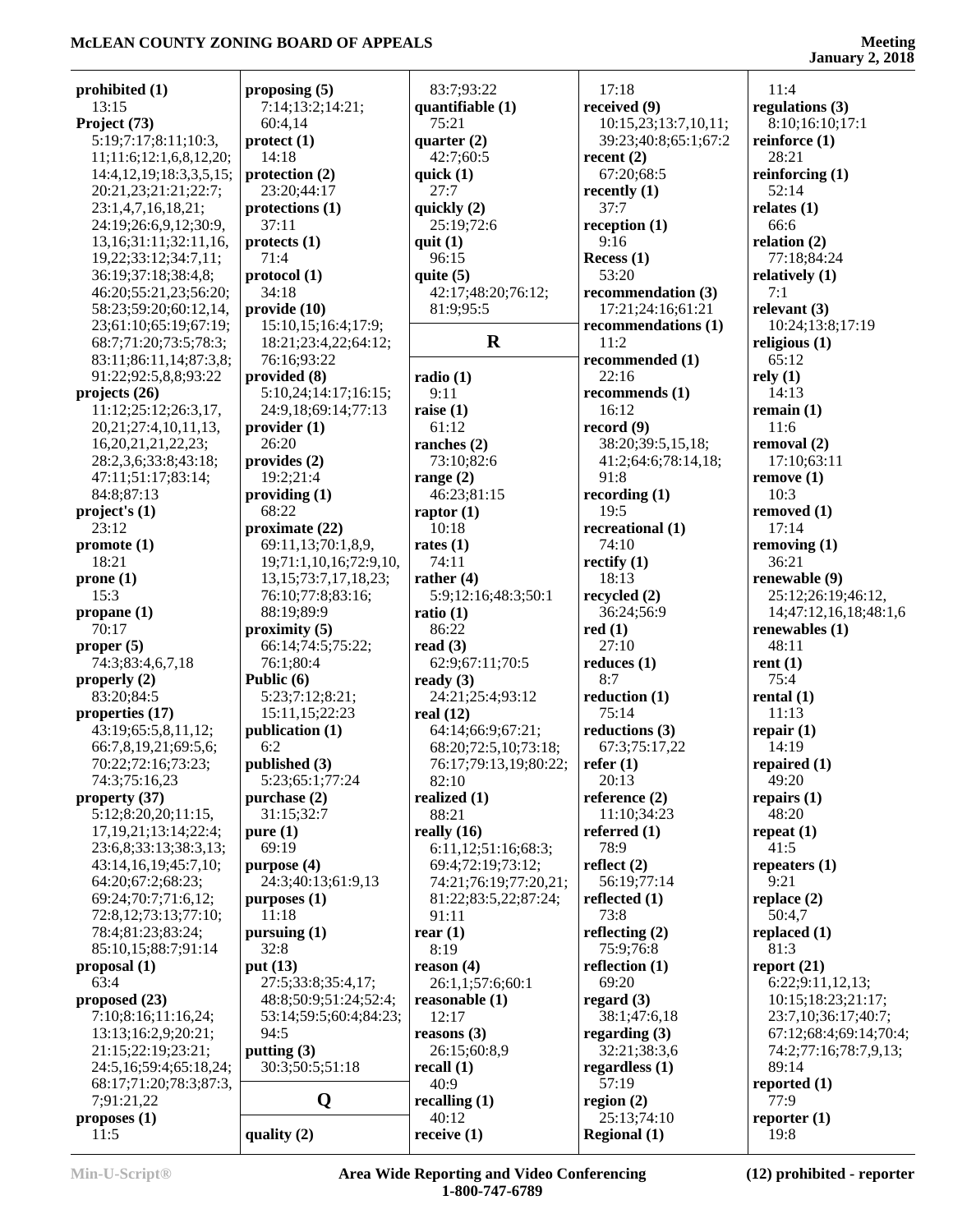| reporting $(1)$              | respect $(4)$          | 29:5,9;34:21,22;       | 24;44:11,20;45:4,13;   | 7:6;24:6,10             |
|------------------------------|------------------------|------------------------|------------------------|-------------------------|
| 67:12                        | 37:12,22;44:10;45:1    | 35:6,16,20,22;49:18;   | 89:24;91:3,7;92:10;    | several $(5)$           |
| reports $(2)$                | respects $(1)$         | 50:5                   | 94:8,21;95:6,14,23;    | 6:4;13:2;35:9;65:4;     |
| 21:16;23:23                  | 16:10                  | rotors $(5)$           | 96:1,6,11,17           | 68:8                    |
| represent $(1)$              | response $(5)$         | 35:16;48:21;50:9;      | $S-c-h-w-a-s-s(2)$     | shadow $(11)$           |
| 6:11                         | 18:22;24:24;40:20;     | 53:12,15               | 43:4:89:24             | 22:3;33:23,24;39:8,     |
| represented (1)              | 86:4;96:21             | Rule $(2)$             | science $(1)$          | 13;44:2,8;53:24;54:14;  |
| 63:6                         | responsibility (2)     | 6:8;34:16              | 83:23                  | 55:2,10                 |
| representing $(1)$           | 25:11;58:17            | run $(6)$              | scope $(1)$            | shall $(12)$            |
| 62:18                        | restrictions (1)       | 26:12;31:12;46:4;      | 86:14                  | 9:2;12:22;16:17,20,     |
| represents (2)               | 84:23                  | 48:14;49:5;51:14       | Scotland (1)           | 23;17:4,9;18:2,8,10,13, |
| 6:8;63:16                    | restrictive (1)        | running $(2)$          | 27:15                  | 18                      |
| request $(5)$                | 13:17                  | 31:22;77:13            | seals $(1)$            | shape $(1)$             |
| 6:7;7:9;12:17;39:9;          | result(1)              | runs $(4)$             | 48:21                  | 30:15                   |
| 45:13                        | 21:20                  | 30:3;31:10,17;57:19    | seasons $(1)$          | shaped $(1)$            |
| requested $(1)$              | results $(2)$          | runway $(1)$           | 94:11                  | 8:6                     |
| 63:8                         | 11:2;17:21             | 14:7                   | Second (2)             | shed $(1)$              |
| requesting $(5)$             | return $(2)$           | rural $(1)$            | 41:17;55:15            | 70:19                   |
|                              |                        | 77:8                   |                        | sheds $(1)$             |
| 12:14;24:15,17;56:4;<br>63:2 | 9:16;18:15             |                        | secretary $(1)$<br>4:6 | 72:1                    |
|                              | returns $(1)$          | S                      |                        |                         |
| requests $(1)$               | 42:19                  |                        | section $(6)$          | shell $(2)$             |
| 5:7                          | revenue $(1)$          |                        | 5:12;7:7;16:14;17:1;   | 17:18;32:15             |
| required (14)                | 42:22                  | sadly (1)              | 24:6,8                 | shield $(2)$            |
| 6:1;10:4,7;11:3;             | Review (3)             | 35:3                   | Sections (4)           | 71:6;81:17              |
| 13:1;17:14,22;18:19;         | 6:16;10:9,12           | safe $(1)$             | 5:13,15,16,18          | shielding $(1)$         |
| 21:11;22:5;33:21;            | reviewed (2)           | 12:7                   | security $(4)$         | 72:3                    |
| 37:19;56:6;57:4              | 22:15:77:16            | safety $(2)$           | 14:1;56:5,23,24        | shines $(1)$            |
| requirement $(3)$            | right(25)              | 7:11;18:21             | seeing $(3)$           | 54:10                   |
| 56:17;63:12;85:6             | 31:1,10;34:21;45:20;   | sale $(3)$             | 35:14,16;92:18         | shining $(1)$           |
| requirements (14)            | 47:1;50:12;53:9,13;    | 67:23;72:17,21         | seeking $(1)$          | 44:7                    |
| 8:17;12:5,6,11,23;           | 55:14,19;56:11;57:2;   | sale/resale (2)        | 13:5                   | Shoener $(1)$           |
| 13:1;21:10,23;23:13;         | 59:6;60:16;61:2,3;     | 68:5;73:16             | seeks $(2)$            | 34:3                    |
| 33:17;41:21;45:2;            | 62:4;63:10,13;67:15;   | sales $(3)$            | 84:22;85:2             | shortly $(3)$           |
| 46:24;47:2                   | 68:5;76:7;94:20;95:22; | 67:14;69:6;94:6        | seems $(1)$            | 30:1;34:13;37:24        |
| requires $(3)$               | 97:9                   | salvage $(3)$          | 48:20                  | show $(5)$              |
| 21:5;55:22;56:2              | right-of-way $(1)$     | 36:22;56:19;57:5       | selected $(1)$         | 6:5;12:12;21:23;        |
| resale(1)                    | 8:21                   | same $(16)$            | 59:8                   | 30:1;79:10              |
| 72:8                         | risk(1)                | 49:8;52:5;55:2;62:2,   | sell $(7)$             | showed $(3)$            |
| residence (7)                | 48:3                   | 3;69:13;71:17;72:7,14; | 32:12,18;46:8,12;      | 80:8;88:2,9             |
| 12:11;43:1;54:18;            | river $(7)$            | 76:13;77:12;84:9;88:5, | 49:6;79:3;92:22        | showing $(6)$           |
| 58:13;71:19;74:6;            | 41:22;42:3,7,9;60:3,   | 7,8;89:17              | sells $(2)$            | 43:20;67:23;68:4;       |
| 86:22                        | 5:82:23                | sample $(1)$           | 70:8;73:20             | 70:14;71:9,9            |
| residences (10)              | rivers $(2)$           | 9:13                   | sent $(1)$             | shown $(1)$             |
| 9:1;13:22;51:3,6;            | 41:18,20               | satellite $(1)$        | 4:14                   | 43:17                   |
| 66:13;86:10,13,18,19;        | road $(21)$            | 54:24                  | septic $(1)$           | shows $(1)$             |
| 87:3                         | 8:21;15:14,15,17,20,   | satisfactory (1)       | 70:18                  | 92:17                   |
| resident $(1)$               | 21;16:17,20,21;22:14;  | 34:12                  | series $(1)$           | shy $(2)$               |
| 58:14                        | 41:4,8;43:1,7;53:22;   | satisfies (4)          | 25:24                  | 35:6.8                  |
| residential (7)              | 58:21;62:14,14;75:2;   | 21:10,23;22:7;24:5     | serve $(1)$            | side $(2)$              |
| 16:7;66:7,19,21;             | 84:14,15               | saying $(8)$           | 9:20                   | 15:2;67:16              |
| 77:10;83:16;93:9             | roads $(14)$           | 4:10;63:14;81:24;      | service $(3)$          | sides $(2)$             |
| residents $(5)$              | 5:1,21;14:15,21,24;    | 82:17;83:8;89:6;92:11; | 9:17,19;18:16          | 8:19:14:6               |
| 12:13:13:21:34:1;            | 15:3,4,5,6,18;52:17;   | 94:23                  | services $(2)$         | sign(3)                 |
| 54:1;55:12                   | 71:1;80:18;93:24       | Schain $(1)$           | 9:12;26:12             | 33:10;37:19;47:4        |
| resold $(1)$                 | robust $(1)$           | 19:19                  | set(9)                 | signed $(4)$            |
| 72:11                        | 57:7                   |                        |                        |                         |
|                              |                        | school (9)             | 8:18,24;13:21;14:5;    | 15:17;37:7;38:22;       |
| resolve $(1)$                | roofs $(1)$            | 23:19;64:16;80:9,17;   | 16:13;24:6;41:18;      | 56:1                    |
| 9:15                         | 82:7                   | 87:24;88:6,7;89:17;    | 50:21;85:1             | significant $(10)$      |
| resource $(3)$               | rooms $(1)$            | 93:13                  | setback $(5)$          | 11:11;27:6;65:2,9;      |
| 32:22;33:4,6                 | 70:15                  | schools $(3)$          | 8:17;12:4,6,11;33:15   | 68:20;69:1;75:4;91:14;  |
| <b>Resources</b> (5)         | rotation $(1)$         | 68:21;93:24;94:1       | setbacks (1)           | 93:23;94:3              |
| 4:15;10:10;11:1;             | 44:9                   | <b>SCHWASS (24)</b>    | 51:7                   | significantly $(2)$     |
| 13:10;40:8                   | rotor $(10)$           | 42:24;43:1,4,7,11,20,  | seven $(3)$            | 35:11;93:15             |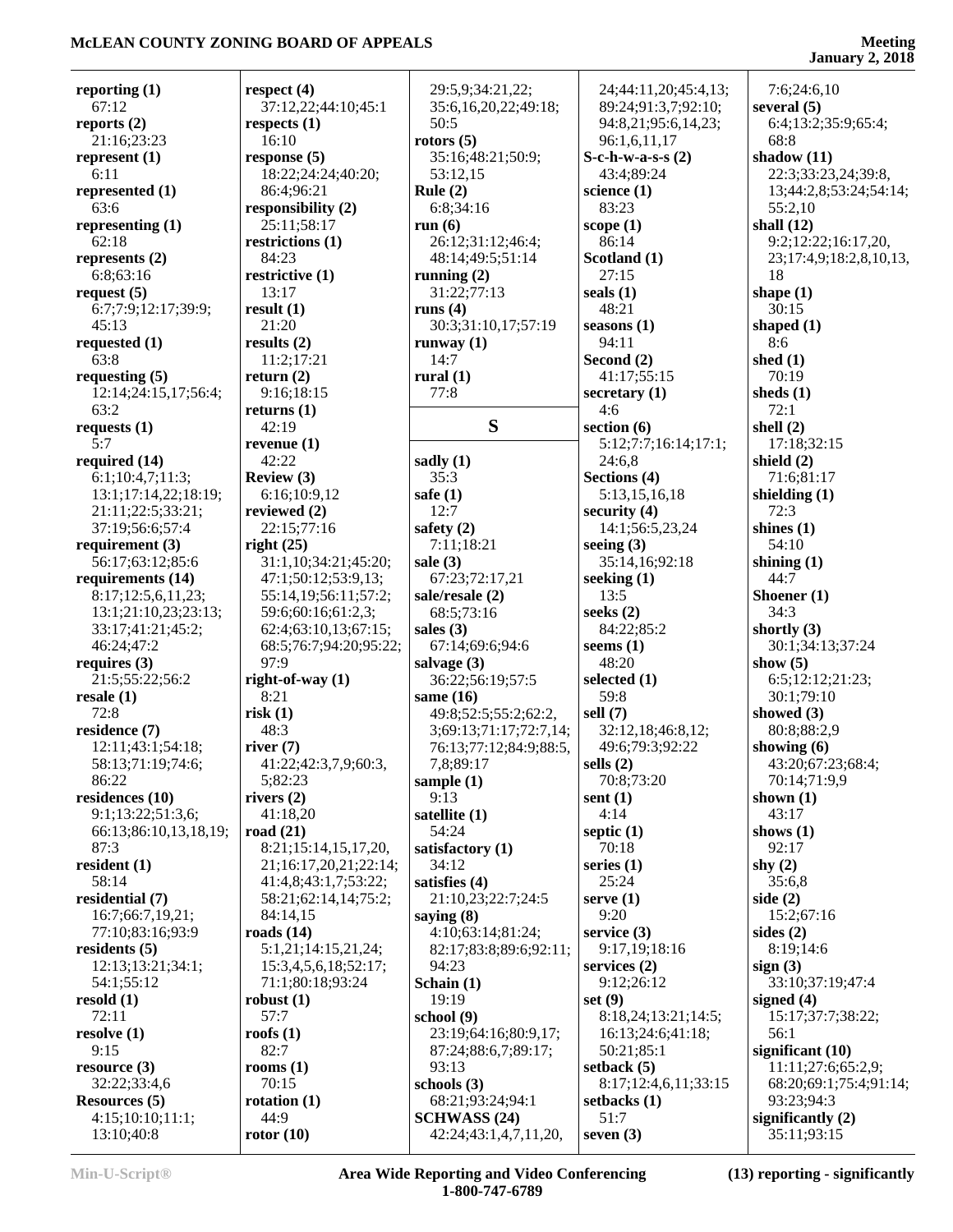**January 2, 2018**

| similar $(19)$                       | 76:24                        | specialization (1)                  | 93:15,17                           | studied $(1)$             |
|--------------------------------------|------------------------------|-------------------------------------|------------------------------------|---------------------------|
| 42:18,19;65:15;67:5;                 | software (1)                 | 64:17                               | State $(26)$                       | 21:21                     |
| 68:14;69:6,6,7,10;                   | 54:6                         | species $(3)$                       | 5:21;11:9;19:15;                   | studies $(16)$            |
| 70:2;71:9,23,24;72:4;                | soil $(4)$                   | 10:24;13:8;17:19                    | 22:13;23:13,15,18;                 | 21:6,12,18;22:5;          |
| 73:9,9,9,10;80:21                    | 29:15;59:15,17,18            | specific $(2)$                      | 25:10;28:16,18;32:23;              | 33:23;34:3;65:10,13,      |
| Similarly (1)                        | solar $(1)$                  | 21:4;32:5                           | 37:12,18;41:1;45:3;                | 13;66:11;67:9,17;         |
| 29:7                                 | 26:20                        | specifically $(2)$                  | 47:14,14;52:1;64:5;                | 75:19;77:17,23;79:21      |
| similar-type $(6)$                   | sold (10)                    | 62:19;63:9                          | 65:4,17;66:24;75:13;               | study $(28)$              |
| 71:8,24;72:16;73:14;                 | 32:5,10;68:7;70:8;           | specifics $(1)$                     | 77:7;89:23;91:12                   | 9:9,10,11,14;10:17,       |
| 80:17;82:11                          | 71:11;72:8,18;73:20;         | 28:19                               | stated $(4)$                       | 19, 20, 20, 21, 22, 23;   |
| simple $(1)$                         | 79:6;89:18                   | specify $(2)$                       | 92:12;93:4;94:8,12                 | 11:2;13:8;17:19,21;       |
| 35:15                                | solid $(5)$                  | 8:8;60:22                           | statement $(3)$                    | 21:16,17,19;22:4,4;       |
| single $(1)$                         | 32:22,23;33:6;46:9;          | speed $(1)$                         | 20:7;24:10;59:3                    | 23:16;34:9;39:9,14;       |
| 75:13                                | 47:3                         | 50:17                               | statements $(1)$                   | 66:23;67:5;78:2;87:6      |
| $s$ it $(2)$                         | somebody (7)                 | speeds $(2)$                        | 24:11                              | stuff $(1)$               |
| 64:23;94:12                          | 32:15;55:1,9;76:4,           | 57:18;58:5                          | states $(13)$                      | 87:23                     |
| Site $(5)$                           | 10;85:1;86:24                | spell $(2)$                         | 9:19;11:7;12:23;                   | style $(1)$               |
| 12:19:21:14:60:8,13:                 | somehow (1)                  | 43:3;64:9                           | 16:4;35:3;36:3,5,9,13;             | 70:14                     |
| 67:24                                | 87:16                        | spend $(1)$                         | 47:6;64:21;65:14;                  | $SU-17-11(3)$             |
| sited $(1)$                          | someone (5)                  | 28:6                                | 85:18                              | 4:2,4,20                  |
| 29:11                                | 19:4,5;45:23;59:23;          | spent $(1)$                         | stations $(1)$                     | subject $(2)$             |
| sites $(7)$                          | 84:22                        | 28:12                               | 9:21                               | 68:17;73:3                |
| 8:12;18:6;59:4,8,8,                  | someone's (1)                | spinning $(1)$                      | staying $(1)$                      | submitted (27)            |
| 24;60:23                             | 55:6                         | 58:6                                | 36:15                              | 4:17;6:18;7:21;9:8;       |
| siting $(1)$                         | someplace (1)                | spots $(1)$                         | stays $(1)$                        | 10:9,11,16,18,19,21,      |
| 32:21                                | 87:1                         | 6:19                                | 42:14                              | 24;13:9;16:24;17:4,7,     |
| sitings $(1)$                        | somewhere (2)                | spread $(4)$                        | steel $(2)$                        | 19;18:3;21:6;22:1,9;      |
| 30:21                                | 27:1;37:4                    | 27:11;35:18;36:13;                  | 36:24;56:10                        | 24:9;30:20;34:14;         |
| sits(2)                              | soon $(1)$                   | 84:5                                | step $(1)$                         | 38:19;39:10,18;40:8       |
| 81:4,5                               | 41:24                        | Springfield (2)<br>33:5;37:10       | 31:24                              | submitting $(1)$<br>34:13 |
| sitting $(5)$<br>79:16;84:13;93:1,5; | sooner $(1)$<br>50:1         |                                     | still $(6)$<br>4:12;35:4;50:22,23; |                           |
| 95:17                                | sort $(5)$                   | square $(7)$<br>68:6;69:9;70:12,15; | 51:6;73:22                         | subsidiary $(1)$<br>26:7  |
| situated $(1)$                       | 30:5,14,14;42:20;            | 76:5;80:19;89:2                     | stimulate $(1)$                    | substantially (1)         |
| 42:6                                 | 71:14                        | stability (2)                       | 68:22                              | 11:19                     |
| situation (11)                       | sound $(1)$                  | 47:7,8                              | stipulations $(1)$                 | substation (6)            |
| 51:8;68:14;69:14;                    | 23:9                         | stabilized (1)                      | 16:16                              | 5:3;29:22,23;30:4;        |
| 70:3;71:8,17;72:4,15;                | source $(1)$                 | 77:13                               | storage $(1)$                      | 31:22,23                  |
| 76:3;83:24;84:6                      | 47:22                        | staff $(7)$                         | 26:22                              | sudden $(1)$              |
| situations $(2)$                     | sources $(1)$                | 6:17,22;16:12;28:4;                 | story $(1)$                        | 79:16                     |
| 69:4;73:14                           | 47:16                        | 40:7,21;86:3                        | 36:10                              | sufficient (1)            |
| six(1)                               | south $(6)$                  | staging $(1)$                       | stream $(1)$                       | 56:13                     |
| 76:24                                | 5:20;20:2;33:5;64:7;         | 30:9                                | 48:3                               | suggest $(1)$             |
| size $(10)$                          | 67:6;76:12                   | stakeholders (1)                    | Street $(1)$                       | 45:11                     |
| 52:6;67:24;68:1;                     | southeast $(1)$              | 32:21                               | 19:19                              | suitable $(2)$            |
| 70:12;72:20;73:9,9;                  | 30:15                        | standard (15)                       | streets $(1)$                      | 13:19,20                  |
| 80:18;88:23;89:3                     | southwest (1)                | 7:12,24;8:12;11:20;                 | 15:11                              | Suite $(3)$               |
| sizes $(1)$                          | 14:9                         | 13:15;14:17;15:12;                  | strength $(1)$                     | 19:19;20:2;64:8           |
| 71:22                                | space $(3)$                  | 16:2,11,13;17:24;18:6;              | 36:23                              | summarized (2)            |
| sky $(5)$                            | 9:8:34:10:44:18              | 33:19;50:23;65:22                   | stretches $(1)$                    | 77:17;80:1                |
| 44:6,9,14,22;45:1                    | speak $(1)$                  | standards (14)                      | 28:9                               | summary $(1)$             |
| slide $(1)$                          | 60:24                        | 7:6,7;9:5;12:9;                     | strips $(1)$                       | 23:4                      |
| 87:19                                | speaker $(1)$                | 16:14;17:2;21:4;22:7;               | 15:2                               | summer $(3)$              |
| slightly $(1)$                       | 45:9                         | 24:6,11;33:15;44:19,                | strong $(1)$                       | 93:11,12;95:18            |
| 68:8                                 | speaking $(2)$               | 21;47:13                            | 78:2                               | sum(3)                    |
| slowly $(1)$                         | 37:24;38:6                   | star $(1)$                          | structural (2)                     | 44:6,7;54:13              |
| 45:21                                | speaks $(1)$                 | 31:11                               | 25:9;52:10                         | sunshine $(1)$            |
| small $(3)$                          | 45:12                        | start $(5)$                         | structure $(1)$                    | 54:10                     |
| 10:21;27:5;70:19                     | special $(15)$               | 17:8;20:4;29:16;                    | 57:19                              | support $(2)$             |
| smaller $(5)$                        | 4:23;7:7,10;11:16;           | 33:9;55:21                          | structured (1)                     | 62:2;77:11                |
| 53:12;68:10;89:13,                   | 13:13;15:24;16:1,9,14;       | started $(1)$                       | 46:7                               | supported (2)             |
| 20,20                                | 20:18, 19; 22: 7; 24: 5, 10, | 4:7                                 | structures $(2)$                   | 24:12,13                  |
| smell $(1)$                          | 16                           | starts $(2)$                        | 5:5;53:12                          | supporting $(1)$          |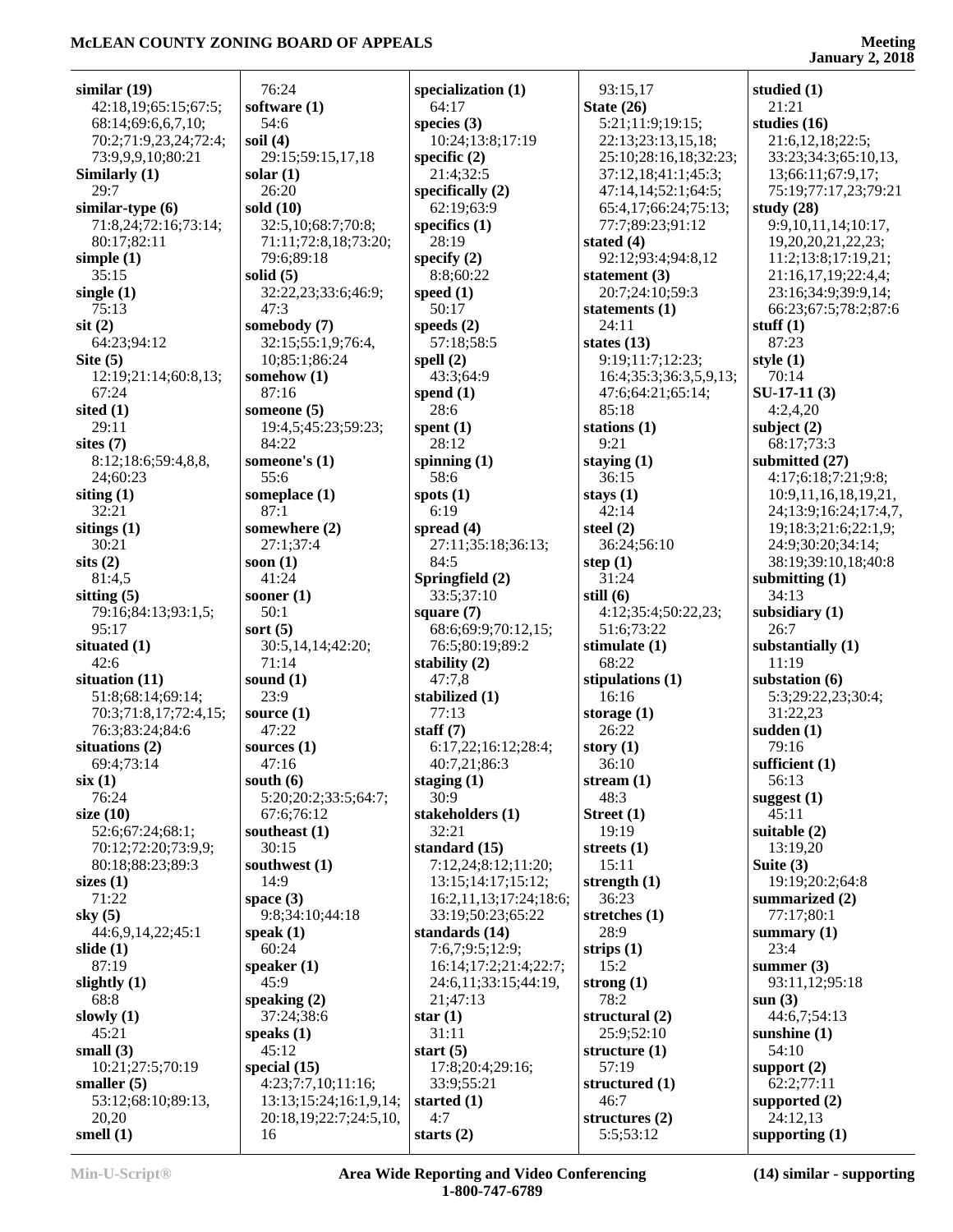## **Meeting**<br>**January 2, 2018**

| 75:22                            | 23:19;68:21                | 45:10                 | 9:4,11;14:22;36:23;               | 74:12;84:14;86:23;            |
|----------------------------------|----------------------------|-----------------------|-----------------------------------|-------------------------------|
| sure $(7)$                       | team $(2)$                 | thinking $(1)$        | 44:23;49:12;52:5,9;               | 88:3;92:21                    |
| 19:7;26:15;37:10;                | 25:16;93:16                | 59:3                  | 53:12;95:3                        | turbine $(66)$                |
| 42:17;70:5;89:22;92:5            | technical $(1)$            | Third $(1)$           | towers $(6)$                      | 4:24;7:16;8:4,9,11,           |
| surprisingly (1)                 | 44:24                      | 57:8                  | 8:23;9:20;44:4,13;                | 19;9:24;10:5;11:13;           |
| 77:5                             | technicians (2)            | third-party $(1)$     | 45:7;94:17                        | 12:11,19;13:24;17:11,         |
| surrounded (2)                   | 49:12,15                   | 8:22                  | town(2)                           | 16;18:5,6;29:3,7;             |
| 7:2;68:12                        | technology $(3)$           | though $(3)$          | 65:3;93:23                        | 30:21;31:1;34:24;35:6,        |
| surrounding $(6)$                | 35:1,2;36:2                | 47:9:70:15:96:15      | Township (7)                      | 7, 10, 17; 36: 2; 37: 3;      |
| 7:3;11:21,23;13:14;              | telecommunication (1)      | thought $(2)$         | 5:13,14,16,17,18;                 | 41:13,15;44:10;49:5;          |
| 73:13;94:17                      | 34:5                       | 51:12;87:19           | 15:21;16:21                       | 54:12,17;57:21;58:3,9;        |
| survey $(4)$                     | television (2)             | thoughts (2)          | townships (4)                     | 61:10;63:5,16;68:1;           |
| 10:17,18,21;75:11                | 9:16;18:14                 | 91:18;92:11           | 6:5,11;15:14;23:20                | 69:11,12;70:1,7,9;            |
| surveys $(1)$                    | telling $(1)$              | thread $(1)$          | track $(2)$                       | 71:10,15,19;72:9;73:8,        |
| 69:22                            | 94:4                       | 77:12                 | 74:7;85:13                        | 23;75:2,7,14;76:7,11;         |
| Swartz $(5)$                     | tempered $(1)$             | three $(9)$           | $\text{tract}(2)$                 | 81:10;84:4,15;85:5;           |
| 62:17,17;63:14,18,               | 66:17                      | 5:9;7:22;12:15;22:2,  | 75:10;94:18                       | 88:11,12,20;89:9,12,18        |
| 22                               | ten $(13)$                 | 19;31:5;34:17;81:22;  | tracts $(5)$                      | turbines (74)                 |
| $S-w-a-r-t-z(1)$                 | 25:9,15;35:2,24;           | 95:11                 | 74:15,16,16,22,24                 | 6:6;7:18,23,24;8:1,2,         |
| 62:18                            | 36:3;46:20,21;47:10,       | throughout (9)        | traffic $(2)$                     | 18, 24; 9: 18, 20; 10: 13;    |
| switchyard (1)                   | 10;52:2;82:12,13;          | 20:13;25:14;36:13;    | 15:11;76:23                       | 11:14,23;12:22;13:3,          |
| 29:24                            | 84:16                      | 43:17,18;54:10,13;    | trailing $(4)$                    | 21;14:5,10;17:24,24;          |
| sworn $(3)$                      | tend(1)                    | 57:23;70:23           | 8:1,3,6;18:1                      | 18:2,16:21:1,15:22:19;        |
| 19:11,14;64:4                    | 82:1                       | thunderstorms (1)     | trained $(1)$                     | 23:21;28:22,24;29:1,          |
| System (7)                       | tended $(1)$               | 58:9                  | 25:9                              | 11,18;30:17;31:19;            |
| 4:23;5:9;7:15;8:16;              | 53:11                      | Thursday (4)          | transaction $(1)$                 | 34:20;35:11,14;36:12;         |
| 20:18;21:7;68:12                 | $ten-minute(1)$            | 96:16;97:5,7,10       | 66:13                             | 37:4,13;38:12;44:8,16;        |
| Systems $(5)$                    | 53:18                      | tie $(1)$             | transactions (4)                  | 47:20;49:2,14;51:9,22;        |
| 20:19;21:5;34:5,10;              | $ten-state(1)$             | 74:21                 | 46:15;67:20;74:14;                | 52:2;53:10,13;54:18;          |
| 80:5                             | 25:13                      | tile $(1)$            | 94:6                              | 55:18;57:15,22,24;            |
|                                  | $ten-year(1)$              | 14:20                 | Transcript (1)                    | 59:4;60:4;68:16;73:5,         |
|                                  |                            |                       |                                   |                               |
| T                                | 46:8                       | tillable(1)           | 4:1                               | 12, 17, 19; 74: 5; 75: 1, 15; |
|                                  | term $(2)$                 | 74:21                 | transfer $(1)$                    | 76:1;79:23;80:9;81:16;        |
| table(1)                         | 45:1;46:10                 | times $(12)$          | 65:12                             | 84:7;85:1;86:22;87:4;         |
| 23:3                             | Terry $(2)$                | 8:18;49:17;50:3,6;    | transformer $(1)$                 | 95:12                         |
| tact(1)                          | 41:3.7                     | 55:17;68:8,16;79:9,9, | 32:1                              | turbulent(1)                  |
| 52:15                            | $T-e-r-r-y(1)$             | 15;84:16;85:5         | transformers $(1)$                | 8:7                           |
| talk (8)                         | 41:7                       | tip(4)                | 5:2                               | turn(1)                       |
| 43:14;44:2;55:1;                 | testified $(3)$            | 8:23;35:5,7;50:16     | transmission (9)                  | 61:1                          |
| 80:2,3;92:19;94:23;              | 38:21;39:8;53:24           | today $(7)$           | 8:22;30:6,8,11;31:9,              | TURNER (24)                   |
| 95: I                            | testify $(4)$              | 4:16;10:15;19:6;      | 12,17;32:24;37:2                  | 45:21;46:2,24;48:12,          |
| talked $(4)$                     | 18:24;23:3,17,17           | 40:9;44:6;61:9,14     | transmissions $(1)$               | 17;52:24;53:5,16;62:7,        |
| 67:6;69:20;92:16;                | testifying $(1)$           | together $(2)$        | 9:19                              | 12;79:1,21;80:6;81:8,         |
| 95:16                            | 41:24                      | 31:24;84:5            | Transportation (2)                | 24;82:17;83:4,8,12,18;        |
| talking $(4)$                    | testimony (16)             | tonight $(5)$         | 22:16;37:15                       | 84:18;85:8,13;86:1            |
| 60:18;68:15;75:20;               | 19:3,6;22:24;23:22;        | 62:19:96:10,14:97:8,  | trees $(3)$                       | turns(1)                      |
| 83:10                            | 24:3,14;25:3;37:14;        | 10                    | 71:3;83:1,1                       | 49:6                          |
| talks $(1)$                      | 39:8;57:9;61:12;62:5;      | top(2)                | trend $(1)$                       | TV(2)                         |
| 62:22                            | 78:10;94:20;95:21;         | 33:16;49:15           | 65:20                             | 9:13;55:1                     |
| taller $(1)$                     | 97:3                       | topography $(1)$      | trends $(2)$                      | twice $(1)$                   |
| 50:8                             | testing $(1)$              | 7:1                   | 67:15;79:14                       | 75:12                         |
| tangential(1)                    | 59:16                      | tornado(5)            | tried $(4)$                       | Twin $(4)$                    |
| 50:17                            | Thacker (1)                | 57:11,17,18;58:2;     | 66:15;80:16,20,23                 | 15:1;48:19;68:13;             |
| target(1)                        | 14:7                       | 80:12                 | triggered $(1)$                   | 86:18                         |
| 69:24                            | Thanks (2)                 | tornados $(2)$        | 17:13                             | two(16)                       |
| targets $(1)$                    | 38:15;89:21                | 57:14,23              | truck $(2)$                       | 5:10;11:10;12:16;             |
| 46:13                            | Thanksgiving (1)           | total $(2)$           | 76:23;84:15                       | 14:8;22:4;31:11;34:17;        |
| $\tan(7)$                        | 93:14                      | 7:18;17:11            | truth $(1)$                       | 51:1;59:24;62:21;             |
| 11:11;62:10;66:9;                | thereafter $(1)$           | tough $(1)$           | 19:14                             | 68:16;70:21;77:9;             |
| 68:20;75:13,24;85:10             | 24:4                       | 30:19                 | try(3)                            | 81:21;82:15;87:13             |
| taxes $(3)$                      | therefore $(2)$            | towards $(1)$         | 4:11;55:8;62:10                   | two-car $(1)$                 |
| 28:7;38:13;85:11<br>taxing $(2)$ | 33:7;93:7<br>thereof $(1)$ | 62:20<br>tower $(10)$ | trying $(9)$<br>4:9;69:5,10;70:2; | 70:18<br>two-story $(1)$      |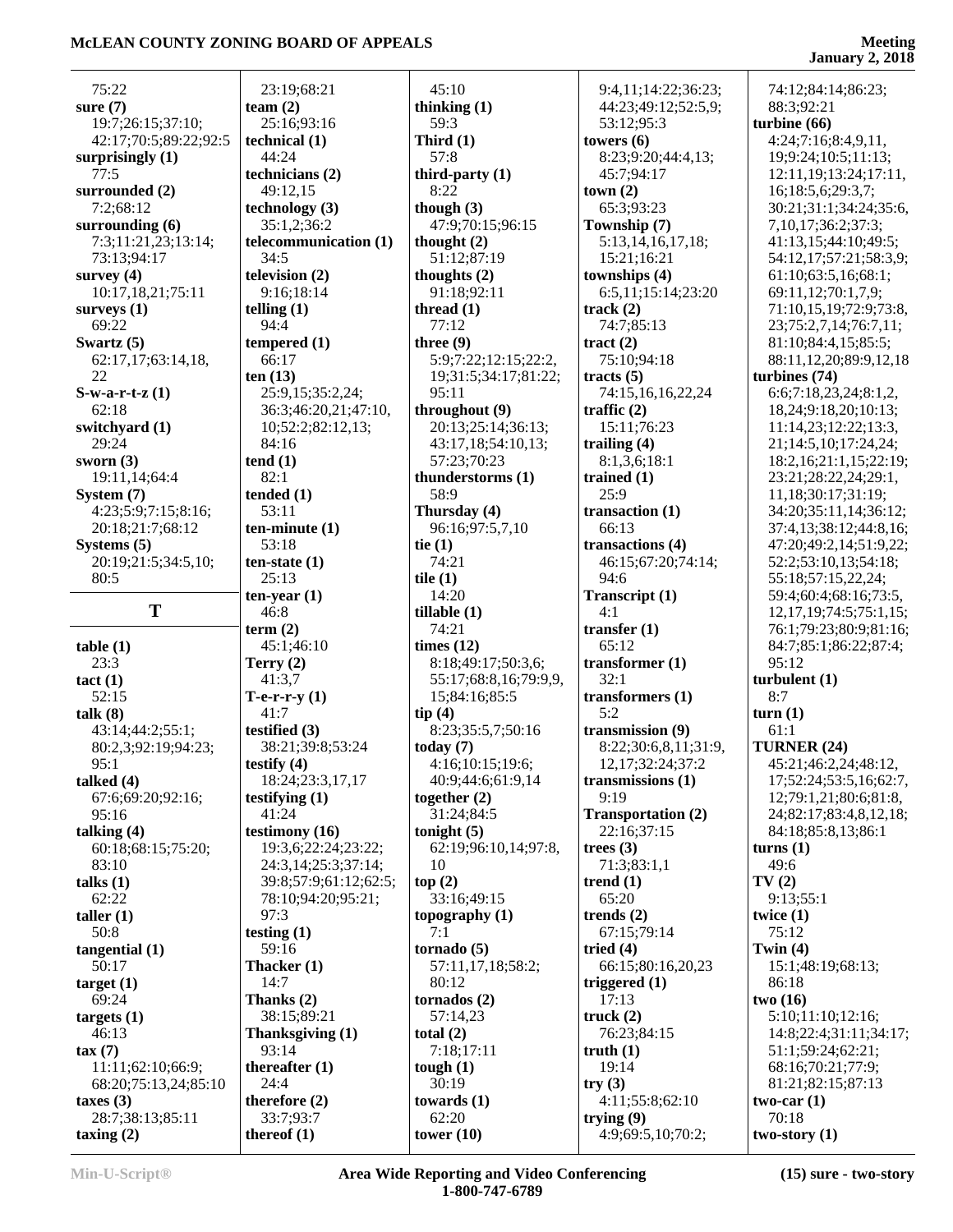| 70:14                                                                                                          | upstream $(1)$          | 9:6                    | weather $(3)$                                     | 87:7,10,12,15;88:21;   |
|----------------------------------------------------------------------------------------------------------------|-------------------------|------------------------|---------------------------------------------------|------------------------|
| type(9)                                                                                                        | 15:2                    | Vermilion (2)          | 54:8;93:17,18                                     | 89:4,12,15,21          |
| 8:9,11;18:5;29:7;                                                                                              | urban(1)                | 27:24;75:18            | WECS $(4)$                                        | within $(20)$          |
| 44:14;69:4;71:17;72:7,                                                                                         | 64:17                   | vested $(1)$           | 7:15;9:4;17:2,9                                   | 9:4;12:19;13:3;        |
| 14                                                                                                             | use (36)                | 55:20                  | week $(1)$                                        | 22:20;33:2;34:16;      |
| types $(2)$                                                                                                    | 4:23;7:4,8,10;11:6,     | VI(1)                  | 79:18                                             | 37:10;38:3;47:14;48:7; |
| 7:22;51:1                                                                                                      | 16, 17, 23; 13: 13, 20; | 17:1                   | weeks $(2)$                                       | 54:6;60:23;68:23;      |
|                                                                                                                | 15:14, 17, 18, 20, 24;  | Vice $(1)$             | 37:20;79:17                                       | 86:11,12,14,18;92:18,  |
| U                                                                                                              | 16:1,9,14,17,20;17:2;   | 19:24                  | welcome $(1)$                                     | 18;95:7                |
|                                                                                                                | 20:18,20;22:7,14;24:5,  | vicinity $(1)$         | 38:14                                             | without $(3)$          |
| unable $(1)$                                                                                                   | 10,17;46:16;49:3;50:8;  | 11:18                  | welfare $(1)$                                     | 48:3;80:24;85:6        |
| 77:11                                                                                                          | 51:1,9,20;65:19;72:17   | view $(6)$             | 7:12                                              | witness $(8)$          |
| unanimously (1)                                                                                                | used $(3)$              | 71:6;81:16;82:1;       | weren't $(1)$                                     | 20:8;24:3,22;40:13;    |
| 77:3                                                                                                           | 7:23;11:22;21:15        | 95:2,2,16              | 88:22                                             | 64:1,2;86:6;96:23      |
| uncertainty $(2)$                                                                                              | useful $(1)$            | viewpoint (1)          | west $(3)$                                        | witnesses $(2)$        |
| 91:21;92:1                                                                                                     | 41:12                   | 67:8                   | 5:20;19:19;30:10                                  | 22:24;24:2             |
| under $(10)$                                                                                                   | uses $(4)$              | views $(2)$            | western $(1)$                                     | wondering $(2)$        |
| 10:4;17:14;22:8;                                                                                               | 12:8;13:15,18;16:5      | 72:11;81:21            | 31:14                                             | 79:1;86:21             |
| 31:15;33:13,19;56:16;                                                                                          | using $(4)$             | VII(2)                 | wetlands $(1)$                                    | words $(2)$            |
|                                                                                                                | 40:3;51:2;69:8;         | 7:7;16:14              | 10:10                                             | 32:15;85:15            |
| 71:23;72:22;84:13                                                                                              | 75:13                   |                        |                                                   |                        |
| underground (6)                                                                                                |                         | vintage $(1)$          | What's $(4)$                                      | work $(8)$             |
| 6:10;29:19;30:7;                                                                                               | usually $(4)$           | 73:9                   | 60:12;69:24;91:23;<br>92:7                        | 26:7;33:9,15;55:8;     |
| 31:20,22;52:16                                                                                                 | 34:17;48:15;53:17;      | visibility $(2)$       |                                                   | 65:16,17;88:2,3        |
| understood (1)                                                                                                 | 80:24                   | 73:4,19                | whereby $(1)$                                     | worked (2)             |
| 89:22                                                                                                          | utilities (4)           | visible $(2)$          | 49:9                                              | 34:3;83:17             |
| unfair $(2)$                                                                                                   | 14:15;47:12,24;48:6     | 81:19;95:7             | White (3)                                         | working $(5)$          |
| 72:18;87:21                                                                                                    | utility $(1)$           | visual $(2)$           | 68:4;86:11,15                                     | 15:13;22:12;32:20;     |
| unit $(2)$                                                                                                     | 32:5                    | 66:14;84:11            | whole $(4)$                                       | 62:4;79:14             |
| 29:8;73:8                                                                                                      |                         | voltage (2)            | 60:12;61:7,10;83:22                               | world $(3)$            |
| United $(6)$                                                                                                   | $\mathbf{V}$            | 32:1,2                 | wife $(1)$                                        | 27:8;65:6;79:13        |
| 35:3;36:3,5,9,13;                                                                                              |                         | volume $(1)$           | 82:23                                             | worth $(3)$            |
| 47:6                                                                                                           | vacations (1)           | 80:4                   | wildlife $(2)$                                    | 27:2,3;65:7            |
|                                                                                                                |                         |                        |                                                   |                        |
|                                                                                                                | 93:12                   | volunteered (1)        | 11:3;17:22                                        | written $(4)$          |
| 50:11;51:24;68:11;                                                                                             | valuable (1)            | 76:15                  | win(1)                                            | 15:20;16:17,20;78:7    |
| 84:10                                                                                                          | 33:7                    |                        | 82:24                                             |                        |
|                                                                                                                | valuation (1)           | W                      | <b>Wind (85)</b>                                  | Y                      |
|                                                                                                                | 65:1                    |                        | 4:4,21,22,23,24;5:8;                              |                        |
| 23:15;64:16                                                                                                    | value $(24)$            | Wacker $(1)$           | 6:12;7:14,16;8:4,16;                              | $\text{ yards} (1)$    |
| 24:20;32:11;45:15,                                                                                             |                         | 20:2                   | 11:7,10,23,24;12:18,                              | 5:4                    |
|                                                                                                                | 22:4;23:7;36:22;        |                        |                                                   |                        |
| 22                                                                                                             | 56:14,23;65:10,21;      | wait $(2)$             | 19;15:1;20:11,12,18,                              | Yates $(1)$            |
| unusual $(1)$                                                                                                  | 66:5,5;67:9;69:16;      | 6:22;97:7              | 18, 24; 21: 4, 7; 25: 17, 23;                     | 6:8                    |
| 70:11                                                                                                          | 72:17;73:9;74:12;75:9,  | waiver $(1)$           | 26:2,6,11,13,20,23;                               | year $(10)$            |
|                                                                                                                | 14, 22; 76: 8; 77: 15;  | 85:6                   | 27:10,13,14,21;28:3,                              | 28:13:34:1:54:10.13.   |
| 4:8,24;5:1;7:15,16,                                                                                            | 80:14;82:2;85:10,14;    | walking $(1)$          | 22;32:22;33:2,3,4,6;                              | 15;67:24;70:10;87:22,  |
| 17,18;12:15;19:2;                                                                                              | 88:10                   | 84:13                  | 34:24;35:1,22;36:2,12;                            | 23;94:7                |
| 30:16;32:1;33:10;                                                                                              | values $(18)$           | <b>WALLEY (4)</b>      | 37:13;43:18;44:10;                                | years $(36)$           |
| 40:17;49:15;50:9;                                                                                              | 11:19;23:8;38:3;        | 18:24;19:21;61:2,18    | 49:1,3;51:17;53:2,6;                              | 5:9,10;12:15,16;       |
| 51:18;53:14;54:14;                                                                                             | 43:14,16,19;56:20;      | wants $(1)$            | 54:11,12;57:17,20,22;                             | 17:8;21:20;25:9,15;    |
| 55:12;56:23;57:19;                                                                                             | 57:5;68:8;69:18;74:8,   | 45:23                  | 58:5,7,8,11;65:13;                                | 34:2;35:2,10,12,24;    |
| 59:5;68:5,9;73:5,7;                                                                                            | 23;75:5;76:18;78:4;     | washing $(1)$          | 66:14,24;69:18;71:3,4;                            | 36:3,7;37:9;41:15;     |
| 75:6;77:13;78:22;                                                                                              | 80:7;85:16;92:13        | 15:3                   | 75:15,23;76:15,20;                                | 46:5,20,21,22,22;      |
| 86:24;91:10;94:21                                                                                              | varies $(1)$            | waste $(1)$            | 77:4,18;79:23;81:10;                              | 47:10,11;48:13;52:2;   |
|                                                                                                                | 52:20                   | 65:11                  | 83:10,23;88:11,12;                                | 54:9;55:21,23;56:13,   |
| 56:18;66:23                                                                                                    | variety $(2)$           | water $(1)$            | 91:15                                             | 14;64:15,20;69:9;      |
|                                                                                                                | 28:13;65:11             | 42:16                  | windrow $(1)$                                     | 72:11;87:22            |
| 8:14;18:8;56:20,22;                                                                                            | various $(4)$           | waterways $(2)$        | 95:8                                              | York $(1)$             |
| 57:4                                                                                                           | 22:24;28:3;73:15;       | 15:4,5                 | windrows $(1)$                                    | 25:17                  |
|                                                                                                                | 75:19                   | way $(8)$              | 95:1                                              |                        |
| units $(4)$<br>University (2)<br>Unless $(4)$<br>up(32)<br>update(2)<br>updated $(5)$<br>upgraded (1)<br>51:13 | vegetation $(2)$        | 15:7;26:4;30:16;       | Winterland (30)                                   | ${\bf z}$              |
| upgrades $(1)$                                                                                                 | 81:18,18                | 42:18;46:6;49:8;79:13; | 53:21,21;54:17,21,                                |                        |
| 41:16                                                                                                          | vegetative $(1)$        | 86:23                  | 23;55:5,11,15,20;56:8,                            | zero $(1)$             |
| uploaded $(1)$<br>25:4                                                                                         | 15:2<br>verify $(1)$    | ways $(1)$<br>95:5     | 12, 22; 57: 8, 13; 58: 12,<br>19;86:8,8,13,17,21; | 57:5<br>Zoning $(28)$  |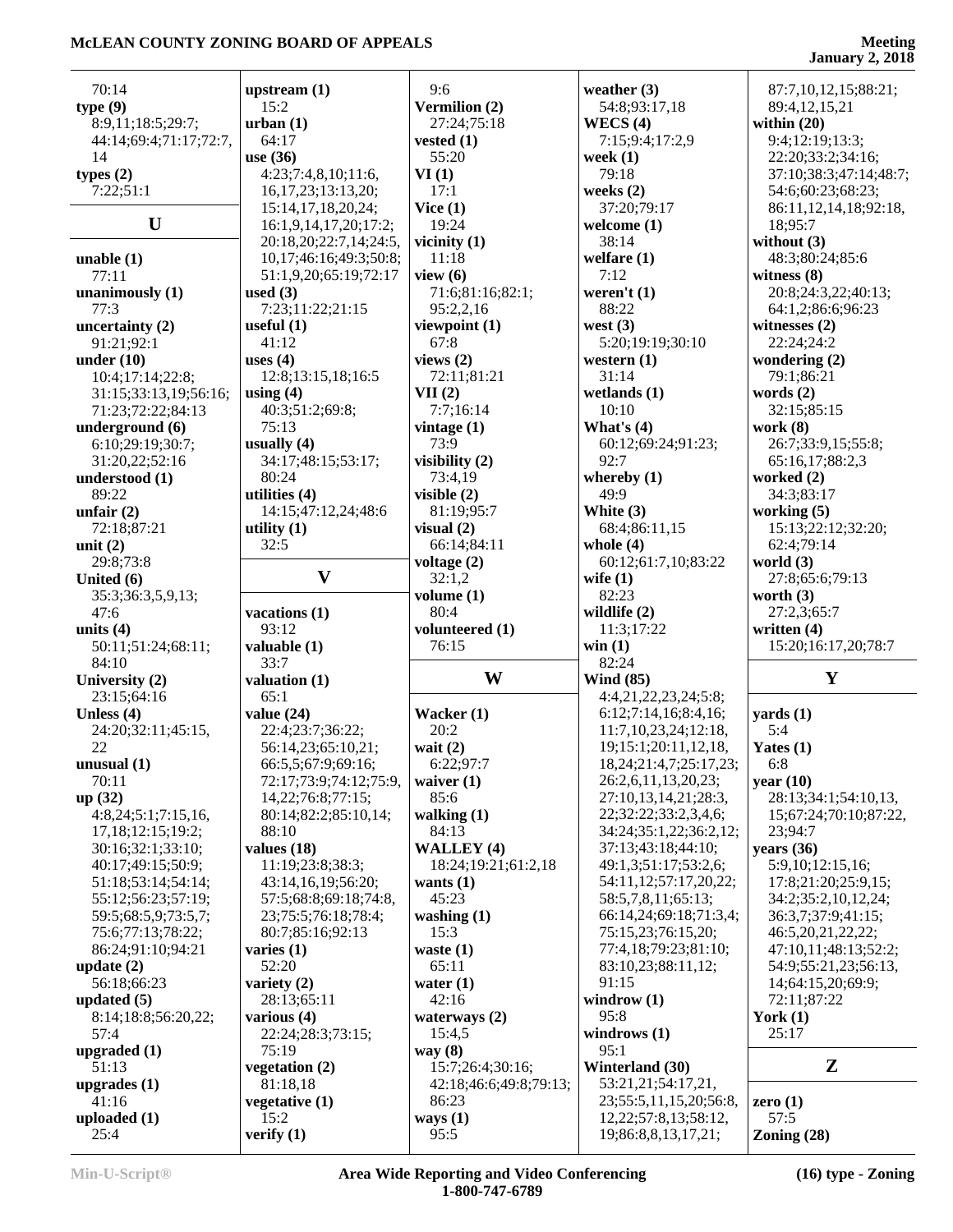# **January 2, 2018**

| 5:10;7:8,9;8:17;<br>10:8;11:3;12:5;16:15; | 4:24;7:16;28:23;<br>29:12;59:4 | 2,680(1)<br>70:12         | 5:14,15<br>$26-32(1)$  | 73:19                   |
|-------------------------------------------|--------------------------------|---------------------------|------------------------|-------------------------|
| 17:1,22;20:20,22;21:3,                    | 118(1)                         | 2.3(3)                    | 5:13                   | $\overline{\mathbf{4}}$ |
| 11,23;22:6,8;24:4,7,14,                   | 28:2                           | 8:2;18:1;29:8             | 27(1)                  |                         |
| 15, 18; 31: 7; 33: 17, 22;                | 12(5)                          | 2.5(10)                   | 5:14                   | 4(8)                    |
| 39:11;61:19;65:19                         | 5:18;17:8;55:21,23;            | 7:23,24;17:23,24;         | 27709 (2)              | 5:16;17:3;29:20;        |
|                                           | 73:20                          | 24:8;29:4;35:14;50:11;    | 43:1,7                 | 71:23;74:10;78:15;      |
| $\boldsymbol{0}$                          | 120(1)                         | 70:13;89:10               | 28(3)                  | 88:14,18                |
|                                           | 74:20                          | $2.5 - 127s(1)$           | 5:15;78:8,13           | 4,500(1)                |
| 0.6(1)                                    | 127(1)                         | 29:2                      | 29(2)                  | 74:10                   |
| 75:3                                      | 29:5                           | 20(3)                     | 5:15,20                | 4,800(1)                |
| 0.75(1)                                   | 127-meter $(3)$                | 46:22;81:5;97:4           | 29485(3)               | 76:4                    |
| 75:3                                      | 34:21;35:6,16                  | 200(3)                    | 41:3,8;58:21           | 40(3)                   |
|                                           | 13(1)                          | 79:16;84:9;94:13          |                        | 10:7;62:23;64:15        |
| 1                                         | 89:14                          | 2001(1)                   | 3                      | 450(2)                  |
|                                           | $1-3(1)$                       | 26:18                     |                        | 87:6,10                 |
| 1(4)                                      | 5:18                           | 2007(2)                   | 3(10)                  | 46(1)                   |
| 5:15;6:13;16:17;                          | 13,000(1)                      | 66:19;68:15               | 6:16:16:23:39:19,21;   | 75:15                   |
| 39:4                                      | 5:5                            | 2008(1)                   | 62:7,12;69:9;71:17,23; | 47(1)                   |
| 1,000(2)                                  | $13-15(2)$                     | 68:15                     | 79:17                  | 35:7                    |
| 14:6;84:1                                 | 5:14,17                        | 2009(1)                   | 3,000(2)               | 48(2)                   |
| 1,100(2)                                  | 14(1)                          | 11:5                      | 25:16;81:10            | 62:24;63:16             |
| 76:5,6                                    | 73:20                          | 2011(1)                   | 3,160(1)               | $48$ -inch $(1)$        |
| 1,500(9)                                  | 15(4)                          | 72:18                     | 72:9                   | 63:6                    |
| 8:24;13:21;27:19;                         | 93:2;95:6,7;97:4               | 2012(1)                   | 30(9)                  |                         |
| 69:8;74:5;81:15;84:24;                    | 16(2)                          | 66:19                     | 41:15;46:5,22;48:13;   | 5                       |
| 85:1;86:12                                | 5:12,24                        | 2014(1)                   | 54:2,21;56:13,14;93:2  |                         |
| 1,573(1)                                  | 165(1)                         | 72:9                      | 300(4)                 | 5(6)                    |
| 71:18                                     | 5:22                           | 2015(3)                   | 28:5;64:7;84:4;        | 10:6;17:13,16;47:15;    |
| 1,800(1)                                  | 17(2)                          | 5:24;70:8;72:17           | 94:13                  | 78:19;88:19             |
| 68:6                                      | 5:12;11:5                      | 2017(3)                   | 3000(1)                | 50(2)                   |
| 1,865(1)                                  | $17-20(1)$                     | 21:9;78:8,13              | 81:12                  | 76:20;85:19             |
| 70:7                                      | 5:15                           | 204(1)                    | 3075(1)                | 500(5)                  |
| 1.1(2)                                    | 18(1)                          | 64:8                      | 53:22                  | 5:1;7:16;35:7,8;50:9    |
| 8:18;85:5                                 | 75:12                          | 207,000(1)                | $30$ -plus $(1)$       | $500$ -foot $(1)$       |
| 1.5(3)                                    | 1800(1)                        | 89:5                      | 73:22                  | 60:4                    |
| 22:20;35:13;68:11                         | 20:2                           | $20$ -year $(1)$<br>48:16 | 31(2)                  | 510(1)                  |
| 1.7(3)<br>35:13;70:13;89:11               | 1880(1)<br>71:22               | 2100(4)                   | 5:15,17<br>32(1)       | 62:24<br>512(2)         |
| 10(11)                                    | 1908(1)                        | 41:3,8;58:21;62:14        | 5:15                   | 62:24;63:4              |
| 5:16;18:18;27:1;                          | 71:22                          | 2125(1)                   | 33(2)                  | 5300(1)                 |
| 36:7;46:5;48:13;59:18;                    | $19-23(1)$                     | 62:14                     | 5:15,17                | 19:19                   |
| 65:13;85:19;89:2;93:2                     | 5:13                           | 220,000 (1)               | 34(1)                  | 55(2)                   |
| 10:00(3)                                  | 1978(1)                        | 89:6                      | 5:13                   | 73:3;80:3               |
| 96:15,23,24                               | 70:11                          | $22-27(1)$                | 34.5(1)                | $5$ -foot $(1)$         |
| 100(12)                                   |                                | 5:17                      | 31:23                  | 63:11                   |
| 7:17;21:1;28:22;                          | $\overline{2}$                 | 22825(1)                  | $34-36(1)$             |                         |
| 29:10;37:4;50:13;                         |                                | 53:21                     | 5:14                   | 6                       |
| 55:18;59:5;65:13;                         | 2(7)                           | 23(1)                     | 345(3)                 |                         |
| 68:10;84:7;87:3                           | 5:16:6:13:16:20;               | 5:14                      | 30:2;32:2,24           | 6(3)                    |
| 100-turbine $(1)$                         | 39:15;44:2;71:8;84:4           | 24(4)                     | 35(3)                  | 5:16;17:18;88:10        |
| 86:11                                     | 2,000(1)                       | 5:14,15,20;24:18          | 5:13;64:19,21          | 6:00(1)                 |
| 101(1)                                    | 84:1                           | 240(1)                    | 350-43002 (1)          | 97:10                   |
| 29:10                                     | $2,250$ -foot $(1)$            | 68:15                     | 17:2                   | 60(3)                   |
| 11(3)                                     | 14:7                           | $240$ -turbine $(1)$      | $350-56(3)$            | 63:2,16,18              |
| 5:16;18:20;21:9                           | 2,300(1)                       | 86:19                     | 7:7;16:14;24:6         | 60602(1)                |
| 11,500(1)                                 | 73:4                           | 25(1)                     | 3570E (1)              | 19:20                   |
| 74:9                                      | 2,348(1)                       | 36:4                      | 5:21                   | 60606(1)                |
| 116(1)                                    | 75:15                          | 250(3)                    | 36(2)                  | 20:3                    |
| 34:22                                     | 2,400(2)                       | 7:18;21:2;84:7            | 5:16;24:18             | $60$ -inch $(1)$        |
| 116-meter $(1)$                           | 70:11;89:1                     | 2550(2)                   | 3600E(1)               | 63:8                    |
| 29:9                                      | 2,660(1)                       | 43:1,7                    | 5:21                   | 69,000(1)               |
| 117(5)                                    | 89:2                           | 26(2)                     | 3800(1)                | 7:19                    |